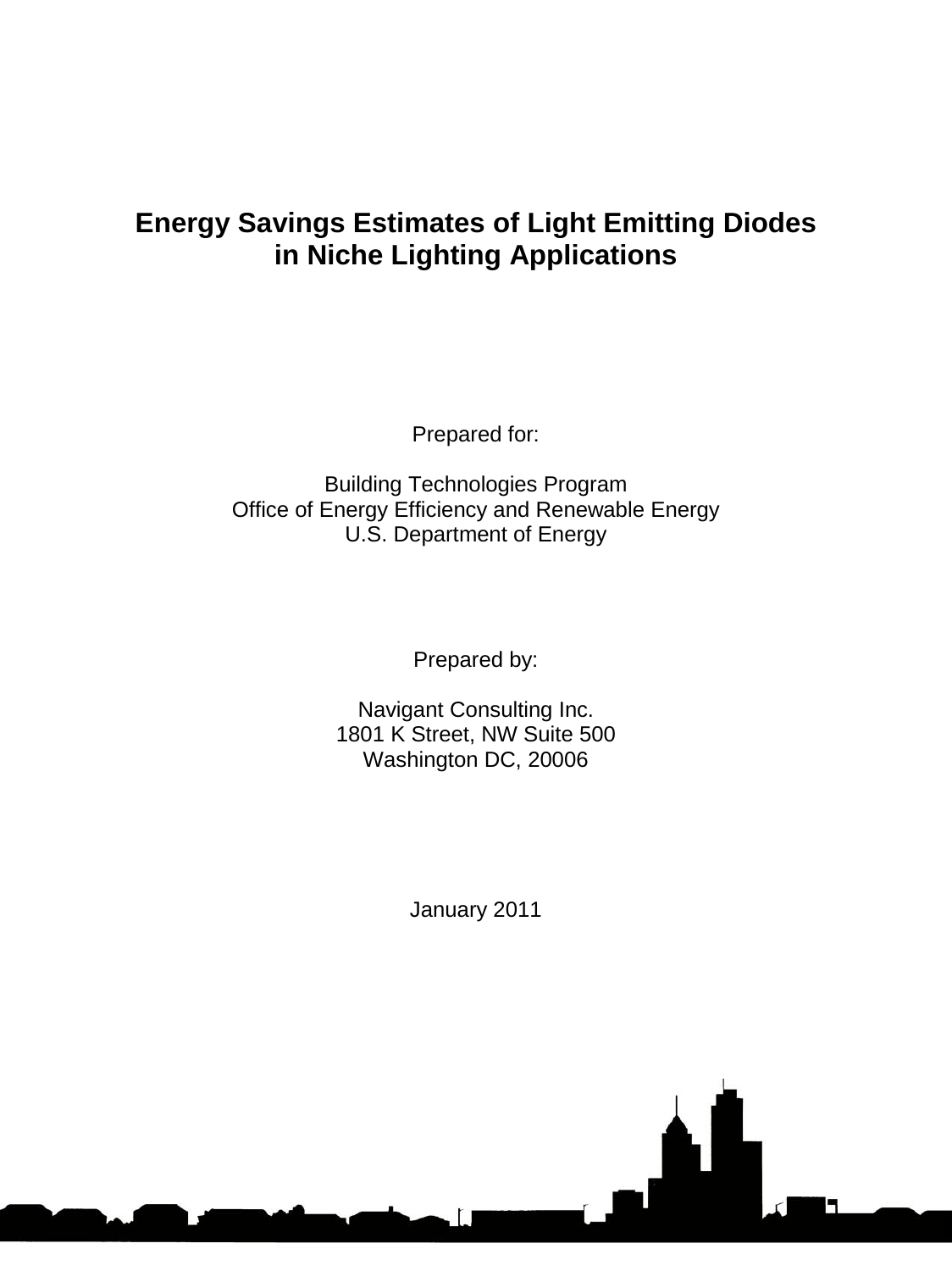#### **Disclaimer**

This report was prepared as an account of work sponsored by an agency of the United States Government. Neither the United States Government, nor any agency thereof, nor any of their employees, nor any of their contractors, subcontractors, or their employees, makes any warranty, express or implied, or assumes any legal liability or responsibility for the accuracy, completeness, or usefulness of any information, apparatus, product, or process disclosed, or represents that its use would not infringe privately owned rights. Reference herein to any specific commercial product, process, or service by trade name, trademark, manufacturer, or otherwise, does not necessarily constitute or imply its endorsement, recommendation, or favoring by the United States Government or any agency, contractor, or subcontractor thereof. The views and opinions of authors expressed herein do not necessarily state or reflect those of the United States Government or any agency thereof.

#### **Copies of this Report**

Electronic (PDF) copies of this report are available to the public from:

Solid-State Lighting Web site Building Technologies Program U.S. Department of Energy Web:<http://www.ssl.energy.gov/>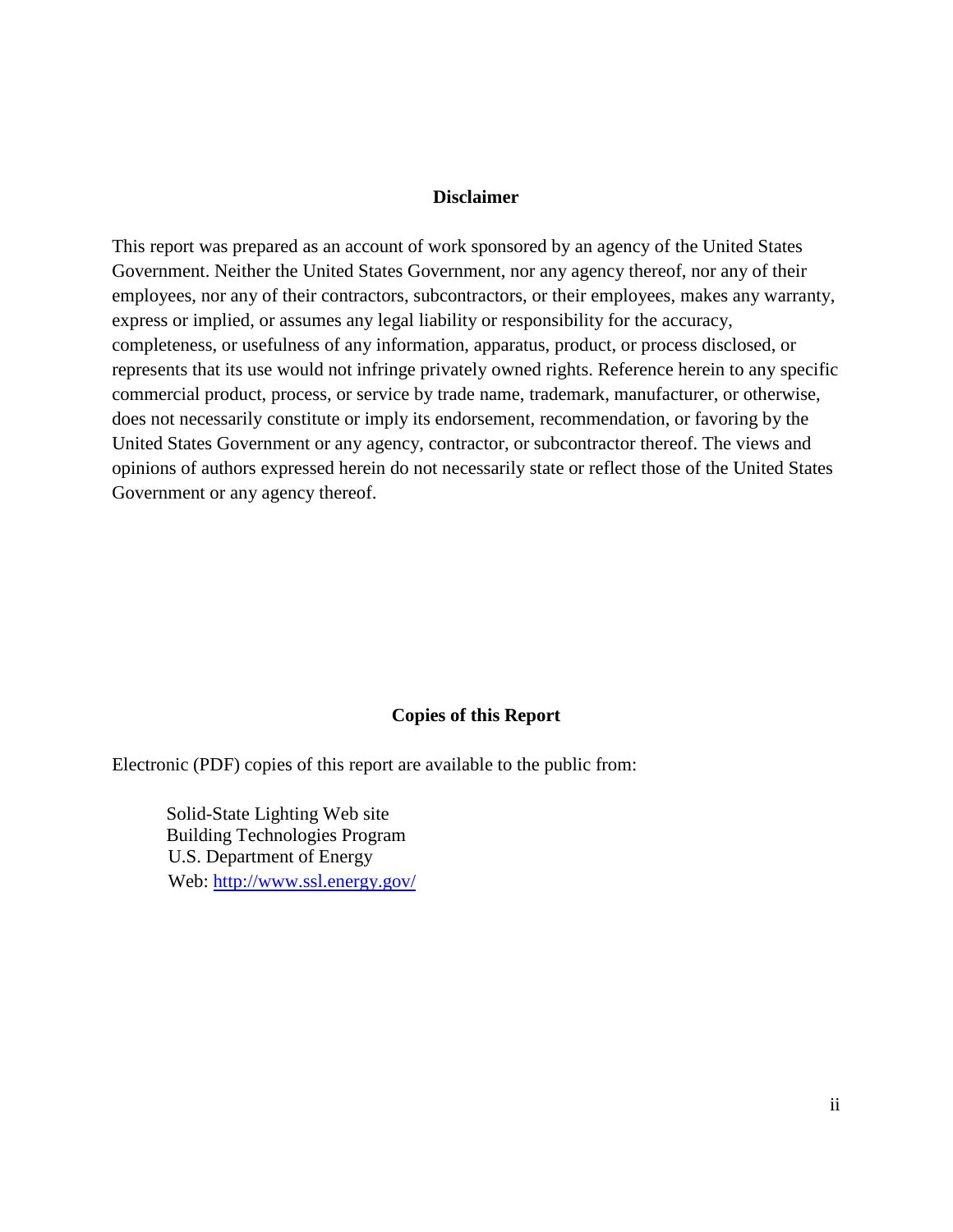#### **Foreword**

This analysis of niche markets and applications for light emitting diodes was undertaken on behalf of the U.S. Department of Energy to develop a more complete understanding of the energy savings resulting from the use of LEDs and the factors that are motivating consumers to adopt this new technology.

#### **Comments**

The Department is interested in receiving input on the material presented in this report. If you have suggestions of better data sources and/or comments on the findings presented in this report, please submit your feedback to Dr. James R. Brodrick at the following address:

James R. Brodrick, Ph.D. Program Manager – Lighting Research and Development EE-2J / Forrestal Building U.S. Department of Energy 1000 Independence Avenue, SW Washington, D.C. 20585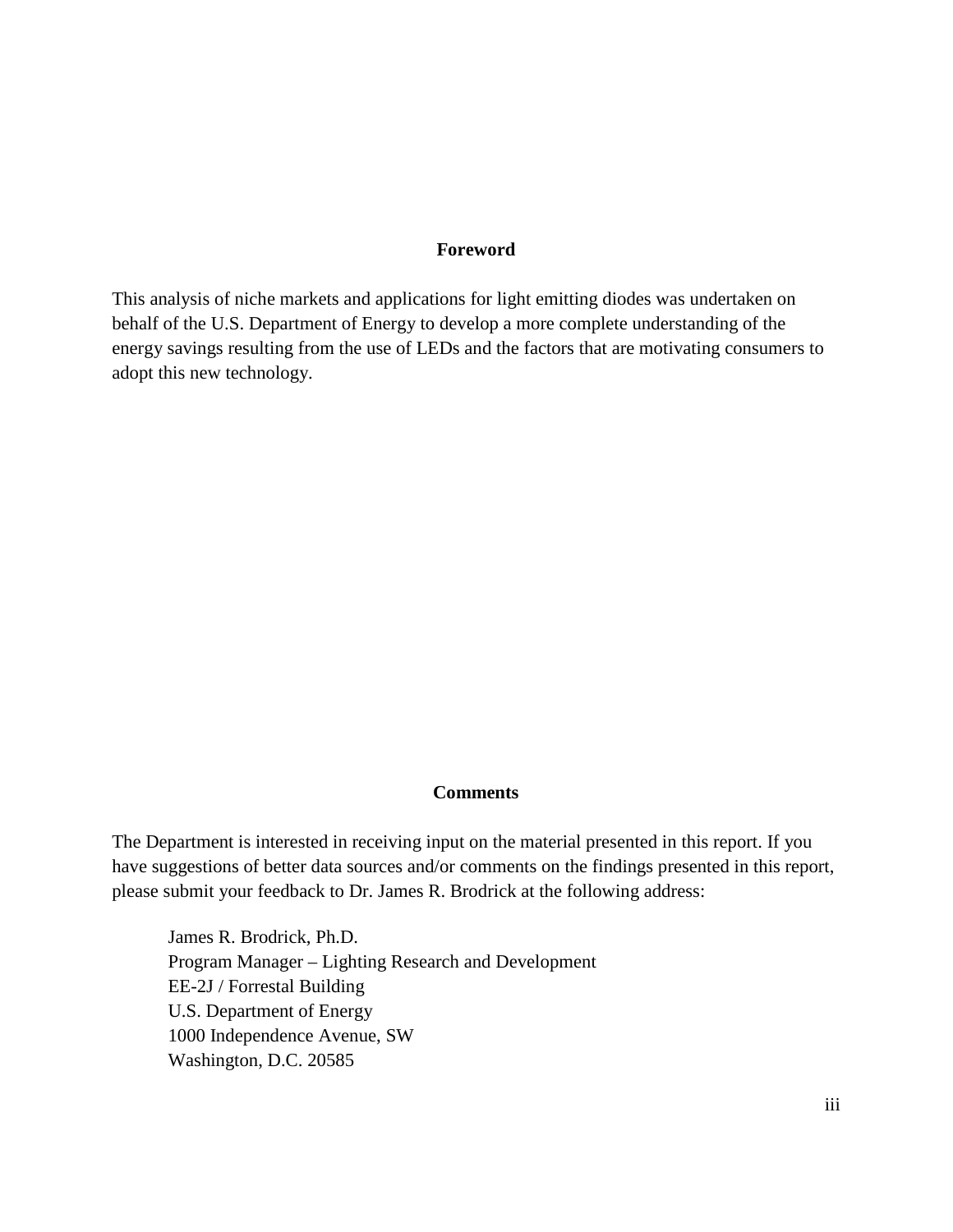#### **Acknowledgments**

The authors would like to acknowledge the valuable support, guidance, and input offered in the preparation of this report. James R. Brodrick, Ph.D., of the U.S. Department of Energy, Building Technologies Program provided oversight of the assignment, helping to shape the approach, execution, and documentation. The authors are also grateful to the following list of experts for their respective contributions, guidance, and review, which proved invaluable in preparing the estimates contained in this report.

| Adi Abileah           | PLANAR SYSTEMS, Inc.                   |
|-----------------------|----------------------------------------|
| Carl Andersen         | Federal Highway Administration         |
| Norman Bardsley       | <b>Bardsley Consulting</b>             |
| Vrinda Bhandarkar     | <b>Strategies Unlimited</b>            |
| Melissa Bilec         | The University of Pittsburgh           |
| Mike Borgos           | OSRAM Sylvania, Inc.                   |
| <b>Andrew Brix</b>    | The City of Ann Arbor                  |
| Amanda Burden         | The City of New York                   |
| <b>Shawn Conrad</b>   | <b>International Parking Institute</b> |
| <b>Bob Crase</b>      | Deposition Sciences, Inc.              |
| Ed Ebrahimian         | The City of Los Angeles                |
| Mike Eckert           | LEDnovation, Inc.                      |
| Cheryl English        | <b>Acuity Brands Lighting</b>          |
| Kelly Gordon          | Pacific Northwest National Laboratory  |
| Jim Helmer            | The City of San Jose                   |
| <b>Bruce Kinzey</b>   | Pacific Northwest National Laboratory  |
| Donald Monahan        | <b>Walker Parking Consultants</b>      |
| <b>John Nelms</b>     | <b>Progress Energy</b>                 |
| Mia Paget             | Pacific Northwest National Laboratory  |
| Neil Rettig           | LEDnovation, Inc.                      |
| <b>Tod Rosinbum</b>   | The City of Portland                   |
| Michael Sills-Trausch | The City of Glendale                   |
| <b>Edward Smalley</b> | Seattle City Light                     |
| Doug Staab            | The City of Broken Bow                 |
| <b>Fred Welsh</b>     | <b>Radcliffe Advisors</b>              |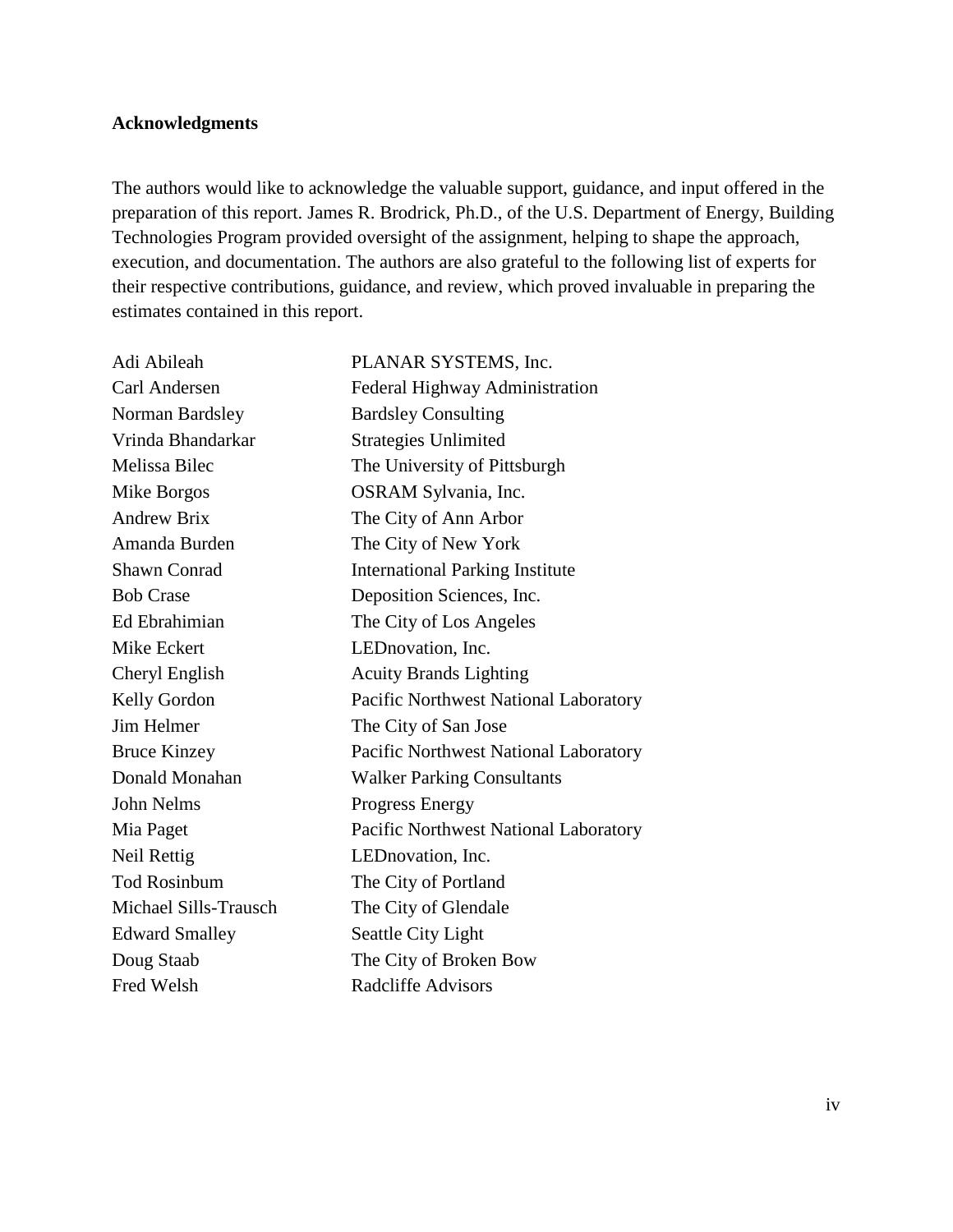# **Table of Contents**

| $\mathbf{1}$   |       |             |  |
|----------------|-------|-------------|--|
|                | 1.1   |             |  |
|                | 1.2   |             |  |
|                | 1.3   |             |  |
|                | 1.4   |             |  |
| $\overline{2}$ |       |             |  |
|                | 2.1   |             |  |
|                | 2.1.1 |             |  |
|                | 2.1.2 |             |  |
|                | 2.1.3 |             |  |
|                | 2.1.4 |             |  |
|                | 2.2   |             |  |
|                | 2.2.1 |             |  |
|                | 2.2.2 |             |  |
|                | 2.2.3 |             |  |
|                | 2.2.4 |             |  |
|                | 2.3   |             |  |
|                | 2.3.1 |             |  |
|                | 2.3.2 |             |  |
|                | 2.3.3 |             |  |
|                | 2.3.4 |             |  |
|                |       | $\ldots$ 22 |  |
|                | 2.4.1 |             |  |
|                | 2.4.2 |             |  |
|                | 2.4.3 |             |  |
|                | 2.4.4 |             |  |
| 3              |       |             |  |
|                | 3.1   |             |  |
|                | 3.2   |             |  |
|                |       |             |  |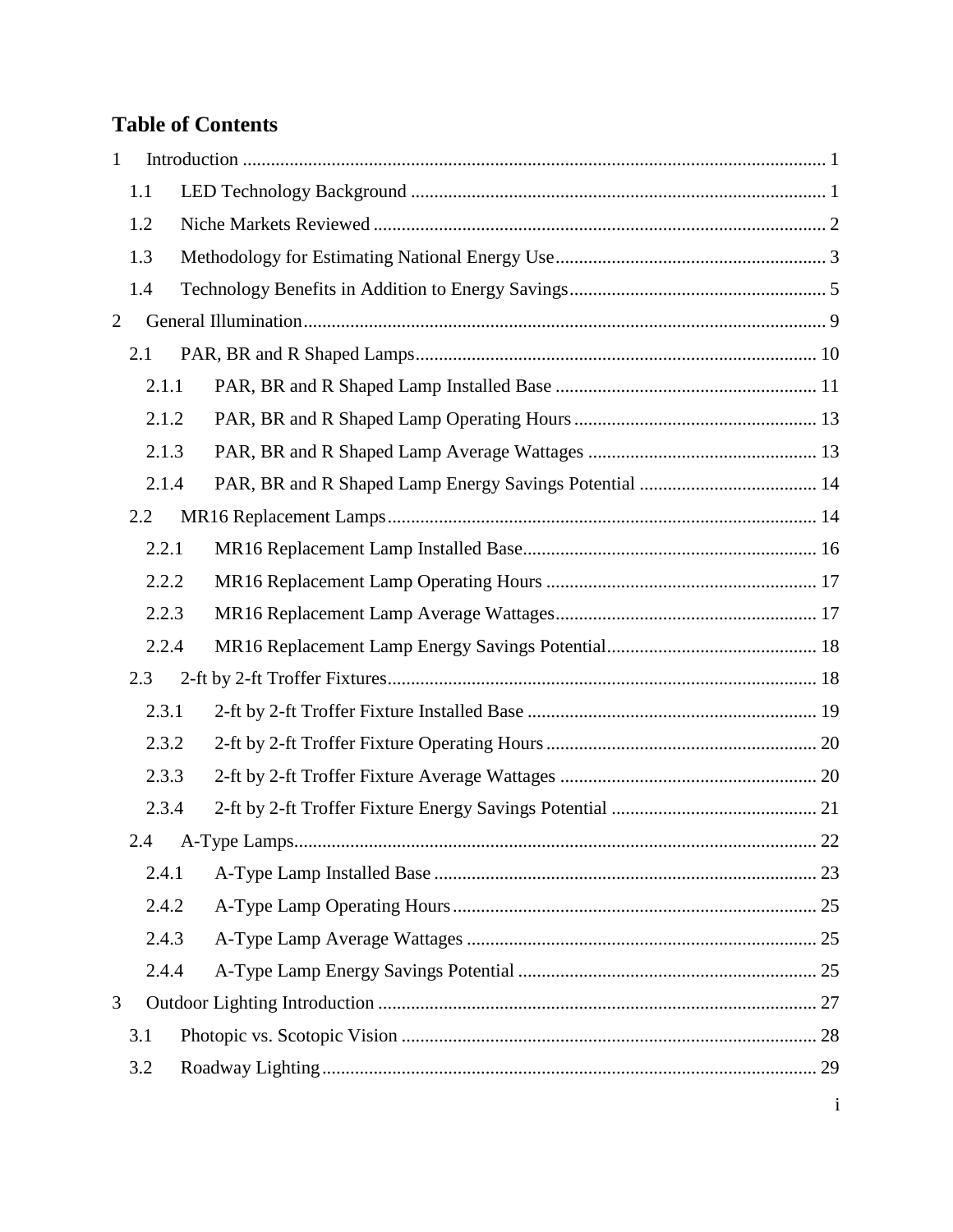| 3.2.1 |  |
|-------|--|
| 3.2.2 |  |
| 3.2.3 |  |
| 3.2.4 |  |
| 3.3   |  |
| 3.3.1 |  |
| 3.3.2 |  |
| 3.3.3 |  |
| 3.3.4 |  |
| 3.4   |  |
| 3.4.1 |  |
| 3.4.2 |  |
| 3.4.3 |  |
| 3.4.4 |  |
| 3.5   |  |
| 3.5.1 |  |
| 3.5.2 |  |
| 3.5.3 |  |
| 3.5.4 |  |
| 4     |  |
| 4.1   |  |
|       |  |
| 4.1.2 |  |
| 4.1.3 |  |
| 4.1.4 |  |
| 4.2   |  |
| 4.2.1 |  |
| 4.2.2 |  |
| 4.2.3 |  |
| 4.2.4 |  |
|       |  |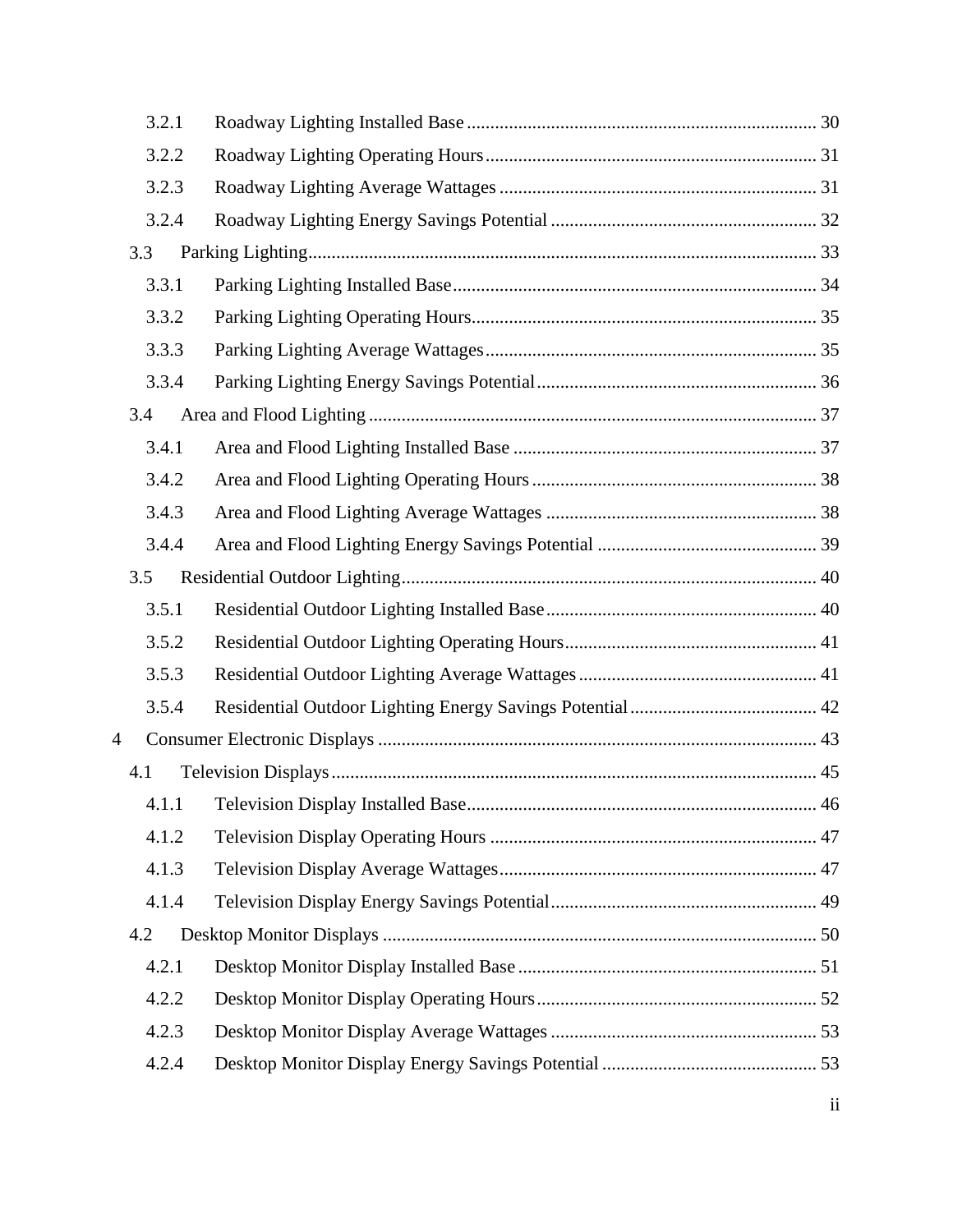|     | 4.3.1 |  |  |
|-----|-------|--|--|
|     | 4.3.2 |  |  |
|     | 4.3.3 |  |  |
|     | 4.3.4 |  |  |
| 4.4 |       |  |  |
|     |       |  |  |
|     |       |  |  |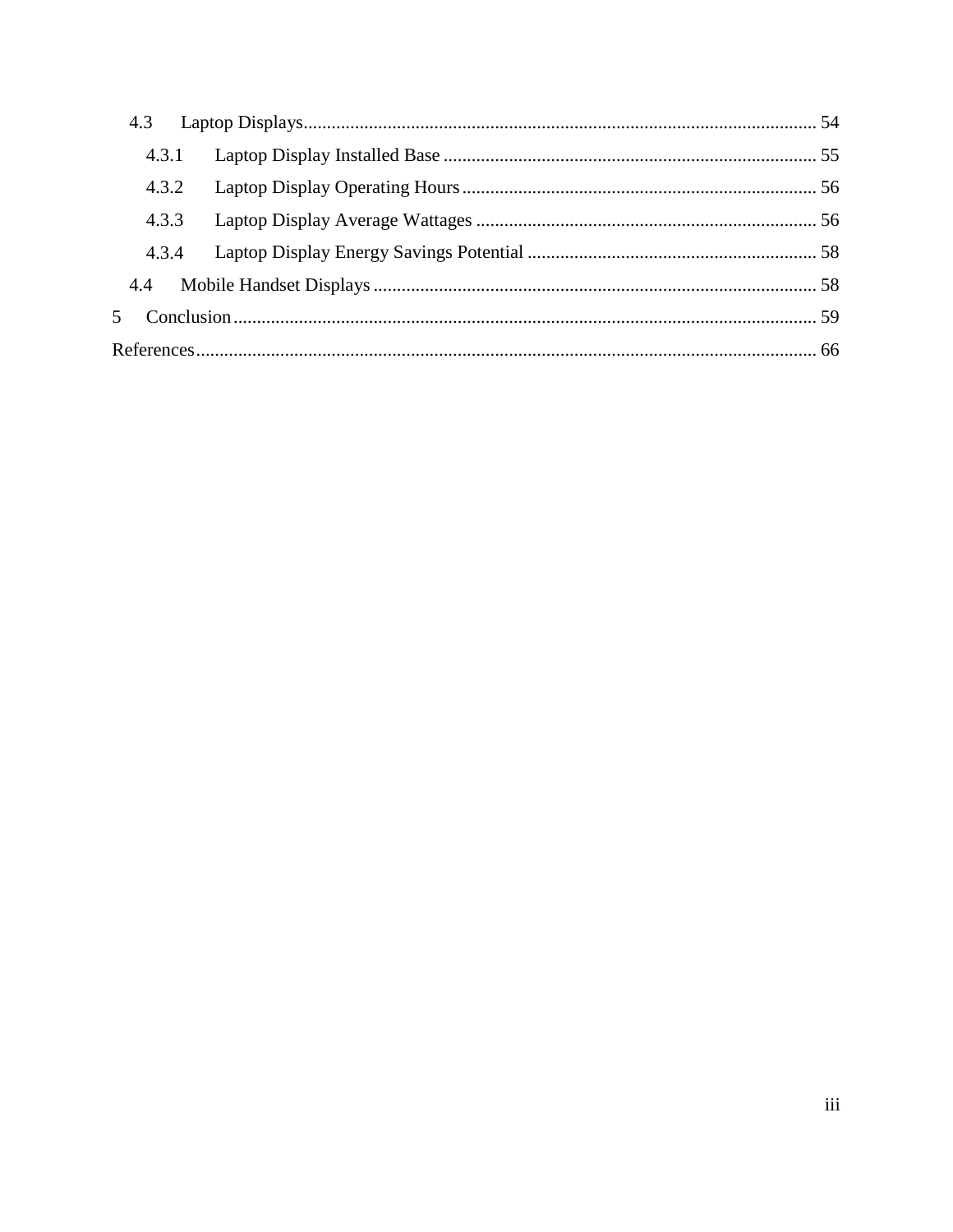# **Tables**

| Table 2.4 - Energy Consumption and Savings Potential of PAR, BR and R Shaped Lamps  14     |  |
|--------------------------------------------------------------------------------------------|--|
|                                                                                            |  |
|                                                                                            |  |
|                                                                                            |  |
| Table 2.8 - Energy Consumption and Savings Potential of MR16 Replacement Lamps  18         |  |
|                                                                                            |  |
|                                                                                            |  |
|                                                                                            |  |
| Table 2.12 - Energy Consumption and Savings Potential of 2-ft by 2-ft Troffer Fixtures  22 |  |
|                                                                                            |  |
|                                                                                            |  |
|                                                                                            |  |
| Table 2.16 – Energy Consumption and Savings Potential of A-Type Lamps 26                   |  |
|                                                                                            |  |
|                                                                                            |  |
|                                                                                            |  |
| Table 3.4 - Energy Consumption and Savings Potential of Roadway Lights 32                  |  |
|                                                                                            |  |
|                                                                                            |  |
|                                                                                            |  |
| Table 3.8 - Energy Consumption and Savings Potential of Parking Lights 36                  |  |
|                                                                                            |  |
|                                                                                            |  |
|                                                                                            |  |
| Table 3.12 – Energy Consumption and Savings Potential of Area and Flood Lights  39         |  |
| Table 3.13 - Key Sources for the Residential Outdoor Lighting Analysis  40                 |  |
|                                                                                            |  |
|                                                                                            |  |
| Table 3.16 – Energy Consumption and Savings Potential of Residential Outdoor Lights 42     |  |
|                                                                                            |  |
|                                                                                            |  |
|                                                                                            |  |
| Table 4.4 – Energy Consumption and Savings Potential of Television Displays  50            |  |
|                                                                                            |  |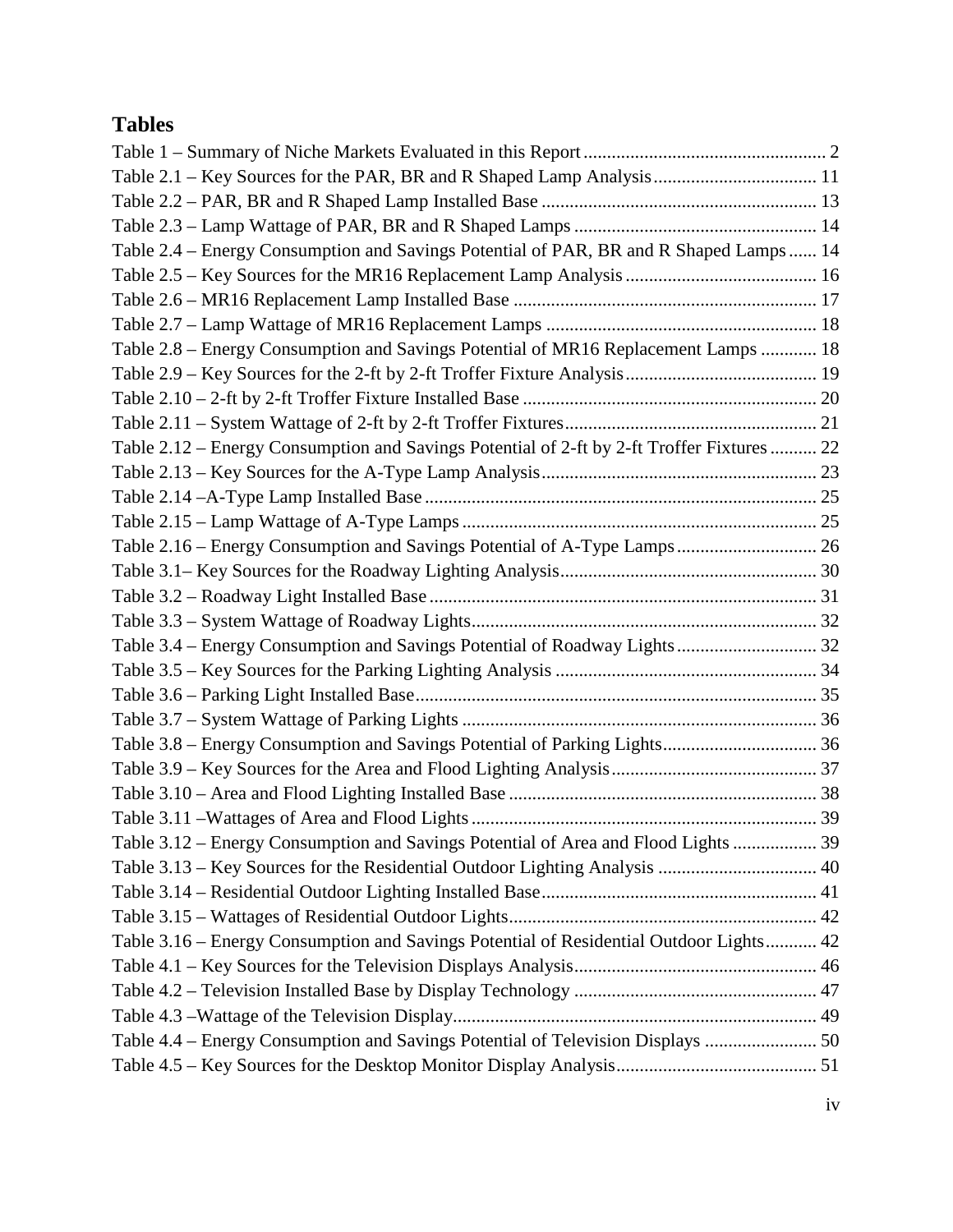| Table 4.7 – Total Installed Monitors by Usage Category and Operating Hours                   |  |
|----------------------------------------------------------------------------------------------|--|
|                                                                                              |  |
| Table 4.9 – Energy Consumption and Savings Potential of Monitor Displays in 2010 54          |  |
|                                                                                              |  |
|                                                                                              |  |
| Table 4.12 – Total Installed Laptops by Usage Category and the Operating Hours               |  |
|                                                                                              |  |
|                                                                                              |  |
|                                                                                              |  |
| Table 5.2 – Potential and Cumulative Energy Savings of Applications Evaluated 64             |  |
| Table 5.3 – 2020 Forecasted Electricity and Primary Energy Savings Potential of Applications |  |
|                                                                                              |  |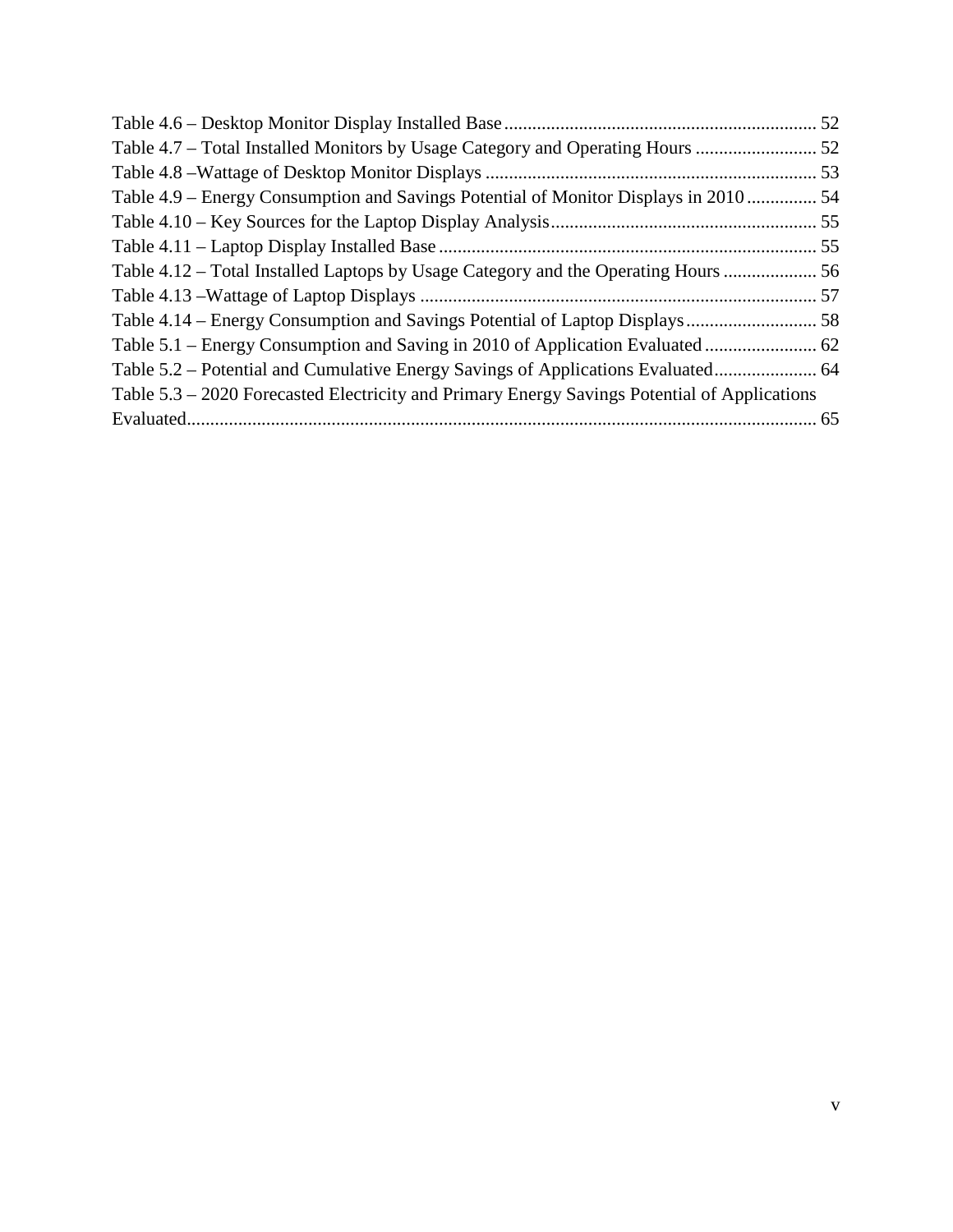# **Figures**

| Figure ES.2 – Estimated Potential for Electricity Savings of the Selected Niche Applications  xi |  |
|--------------------------------------------------------------------------------------------------|--|
|                                                                                                  |  |
|                                                                                                  |  |
| Figure 4.1 - Display Power Consumption for the Different Screen Sizes and Technologies 48        |  |
| Figure 5.1 – Site Electricity Savings in 2010 Attributable to LED Market Penetration  61         |  |
| Figure 5.2 – Maximum Site Electricity Savings With 100% LED Market Penetration                   |  |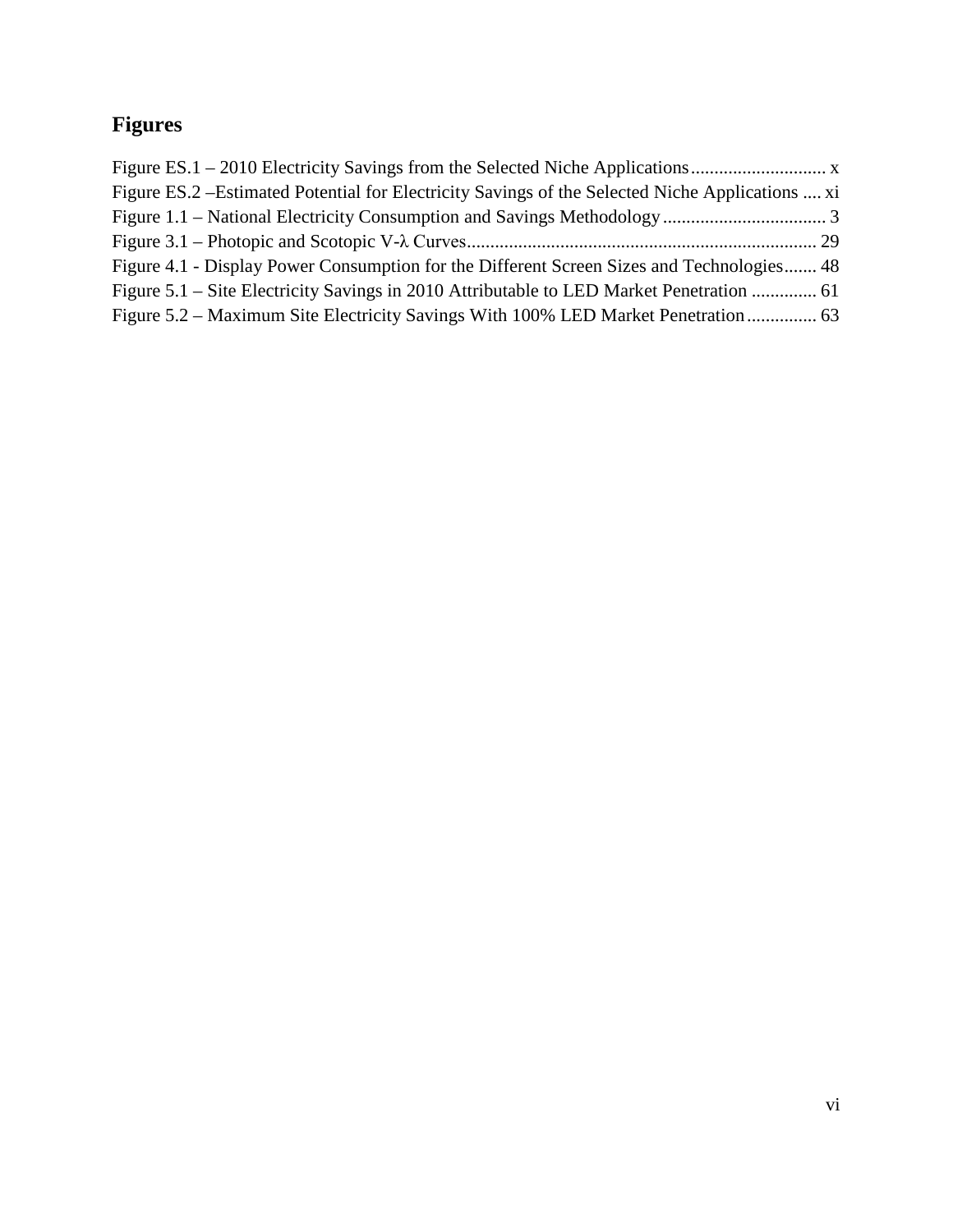# **List of Acronyms and Abbreviations**

| <b>ACEEE</b>      | American Council for an Energy Efficient Economy                |
|-------------------|-----------------------------------------------------------------|
| <b>ASHRAE</b>     | American Society of Heating, Refrigerating and Air-Conditioning |
|                   | Engineers                                                       |
| <b>BR</b>         | bulged reflector                                                |
| <b>Btu</b>        | British thermal units                                           |
| <b>CALIPER</b>    | Commercially Available LED Product Evaluation and Reporting     |
| <b>CCFL</b>       | cold cathode fluorescent lamp                                   |
| <b>CFL</b>        | compact fluorescent lamp                                        |
| <b>CRI</b>        | color rendering indices                                         |
| <b>CRT</b>        | cathode ray tube                                                |
| <b>DLP</b>        | Digital Light Processing®                                       |
| <b>DOE</b>        | U.S. Department of Energy                                       |
| <b>EISA 2007</b>  | Energy Independence and Security Act of 2007                    |
| EPA               | <b>Environmental Protection Agency</b>                          |
| <b>EPACT 1992</b> | Energy Policy Act of 1992                                       |
| <b>EPACT 2005</b> | Energy Policy Act of 2005                                       |
| ER                | elliptical reflector                                            |
| <b>FHWA</b>       | Federal Highway Administration                                  |
| <b>GLS</b>        | general lighting service                                        |
| HB                | high-brightness                                                 |
| <b>HID</b>        | high intensity discharge                                        |
| <b>HPS</b>        | high pressure sodium                                            |
| IPI               | <b>International Parking Institute</b>                          |
| IR                | infrared                                                        |
| <b>IRL</b>        | incandescent reflector lamp                                     |
| K                 | Kelvin                                                          |
| <b>LCD</b>        | liquid crystal display                                          |
| <b>LED</b>        | light emitting diode                                            |
| lm                | lumens                                                          |
| mg                | milligrams                                                      |
| <b>MR</b>         | multifaceted reflector                                          |
| <b>NEMA</b>       | <b>National Electrical Manufacturers Association</b>            |
| OLED              | organic LED                                                     |
| <b>PAR</b>        | parabolic aluminized reflector                                  |
| $\mathbf R$       | reflector                                                       |
| <b>SSL</b>        | solid state lighting                                            |
| TWh               | terawatt-hours                                                  |
| W                 | watts                                                           |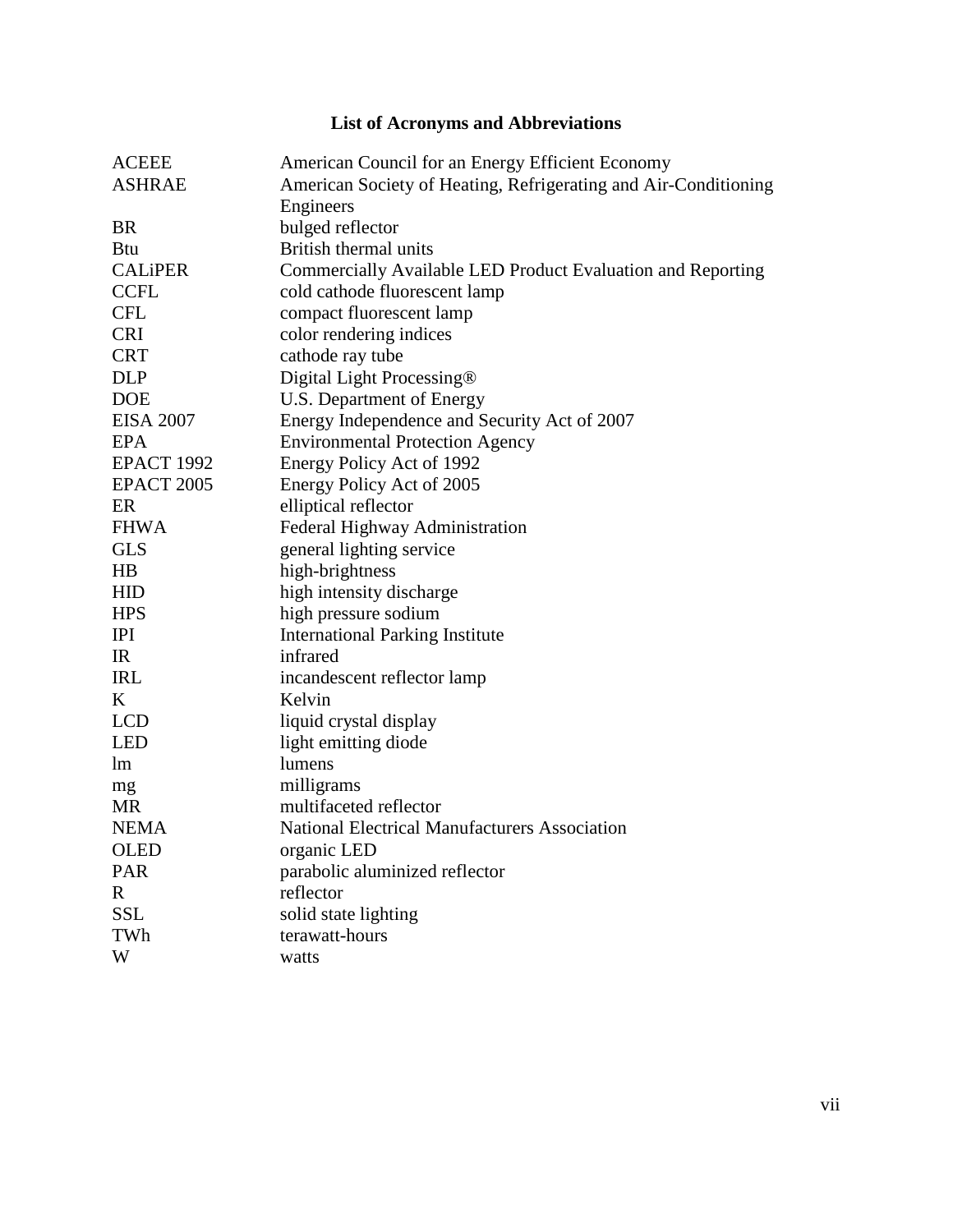# **Executive Summary**

Light Emitting Diodes (LEDs), a type of Solid State Lighting (SSL), offer the electric lighting market a new and revolutionary light source that saves energy and improves quality, performance, and service. Today, LEDs are competing successfully with conventional lighting sources across a variety of applications due to their ability to offer high quality and cost-effective performance.

This report presents research findings for twelve different niche markets where LEDs are competing or are poised to compete with traditional light sources, such as incandescent, halogen, high intensity discharge (HID), and certain types of fluorescent light sources. This report presents 2010 estimates of the energy saved due to current levels of LED market penetration, and also estimates the "overnight" technical potential energy savings if these markets switched completely to top performing LEDs. It is recognized that the identified twelve markets do not represent an exhaustive list of all applications where LEDs are making progress in the marketplace, but these market applications were selected to reflect current emerging trends and potential for LED growth. It is also recognized that some people use the term "niche" to describe market segments that are small or specialized; however, for the purpose of this report, "niche" merely refers to the various segments which, regardless of their size, comprise the lighting market as a whole.

The markets analyzed in this report are classified into three groups:

General Illumination

- ° PAR, BR and R Shaped
- $^{\circ}$  MR16
- ° 2-ft by 2-ft Troffer Fixtures
- ° General Service A-Type

Outdoor Lighting

- ° Roadway
- ° Parking
- ° Area and Flood
- ° Residential

#### Consumer Electronic Displays

- ° Televisions
- ° Laptops
- ° Monitors
- ° Mobile Handsets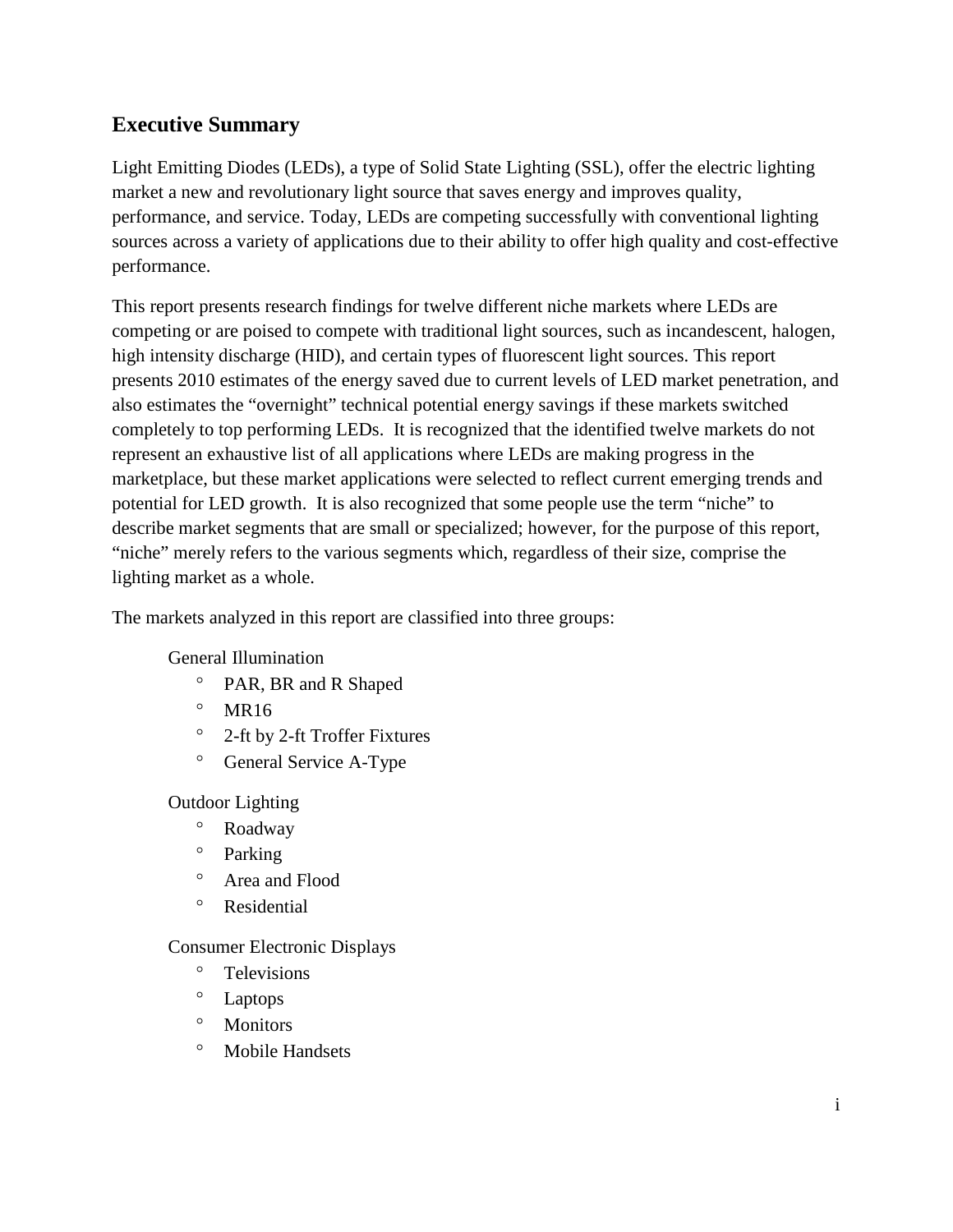In all twelve niche applications, LED products are in use and are replacing conventional lighting technologies. For the general illumination applications, LEDs are currently saving 0.38 terawatthours (TWh) of electricity per year in 2010 due to the replacement of incumbent technologies for LEDs. In addition to energy savings, LEDs in general illumination applications provide longer operating life (>50,000 hours), directionality, compact size, and ease of control and dimmability compared to incumbent technologies they replace. If these four general illumination applications switched entirely to LEDs, a potential of 133 TWh per year of electricity could be saved. LEDs are well suited for outdoor white light applications, and have significant energy savings potential in addition to offering limited light pollution and light trespass, cold temperature resilience, highly durable, and are high quality light. In these outdoor applications, LEDs have saved a total of 2.2 TWh of electricity for 2010, and it was estimated that 131 TWh per year of electricity could be saved if all lighting within this sector were to be replaced by LEDs. Lastly, LEDs have become widely prevalent in consumer electronic displays because they offer better contrast and improved color gamut, compact and mechanically robust designs, longer battery life, fast response to controls, as well as increased energy savings. The analysis revealed that LEDs in consumer electronics applications have resulted in about 1.3 TWh of electricity savings for 2010. [However, du](#page-13-0)e to the current high penetration of LED backlighting and the existence of highly efficient competitor technologies, the consumer electronics applications have the lowest energy savings potential. A total of 30.7 TWh per year of electricity savings would be realized if all consumer electronics switched to LED backlit displays.

Figure ES.1 summarizes the on-site electricity savings of the niche applications with the greatest potential for electricity savings from each of the three groups analyzed in this report, as well as the total on-site electricity savings for all twelve niche applications. Also displayed is the energy saving equivalent in terms of household electricity consumption. In 2010, the current penetration of LEDs in the twelve niche applications analyzed in this report resulted in a total realized electricity savings of 3.9 TWh per year, which is equivalent to the electricity needed to power over a quarter million average U.S. households.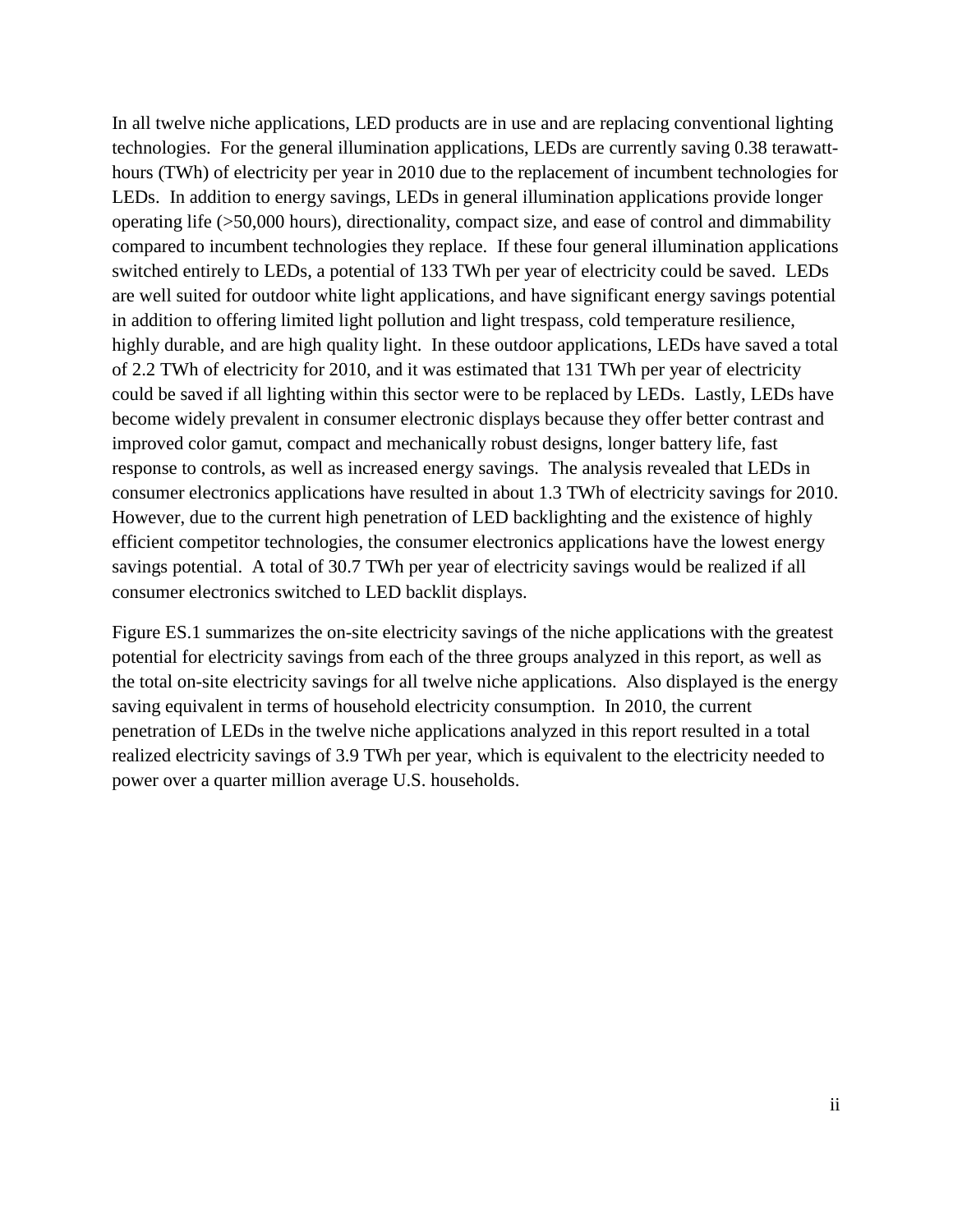

#### <span id="page-13-0"></span>**Figure ES.1 – 2010 Electricity Savings from the Selected Niche Applications**

As shown in [Figure ES.1,](#page-13-0) the electricity savings attributable to LEDs in 2010 are dominated by outdoor parking lighting, where LEDs have achieved an estimated 4.3% market penetration. This niche represents about 41% of the total energy savings from the use of LEDs in 2010. After parking lighting,<sup>[1](#page-13-1)</sup> the niche market application with the second greatest energy savings in 2010 was area and flood lighting,  $2$  which contributed to 20% of the total site electricity savings in 2010, and has an LED penetration of about 0.72%. LED backlighting in desktop monitors, laptops and televisions, as well as LED MR16 lamps, also demonstrated significant energy savings, in total representing 45% of the total 2010 savings. Other sectors such as 2-ft by 2-ft troffer fixtures and A-type replacement lamps have low levels of LED penetration, and thus contribute less than one percent to the 2010 savings.

<span id="page-13-1"></span><sup>&</sup>lt;sup>1</sup> Parking lighting only includes off-street parking and has been divided into covered parking garage lighting and parking lot lighting.

<span id="page-13-2"></span> $2$  Within the lighting industry, area and flood lighting often includes both parking and roadway lighting, however, this analysis quantifies these applications separately. In this analysis area and flood lighting are defined as lights that illuminate various outdoor areas such as landscapes, walkways, and common spaces.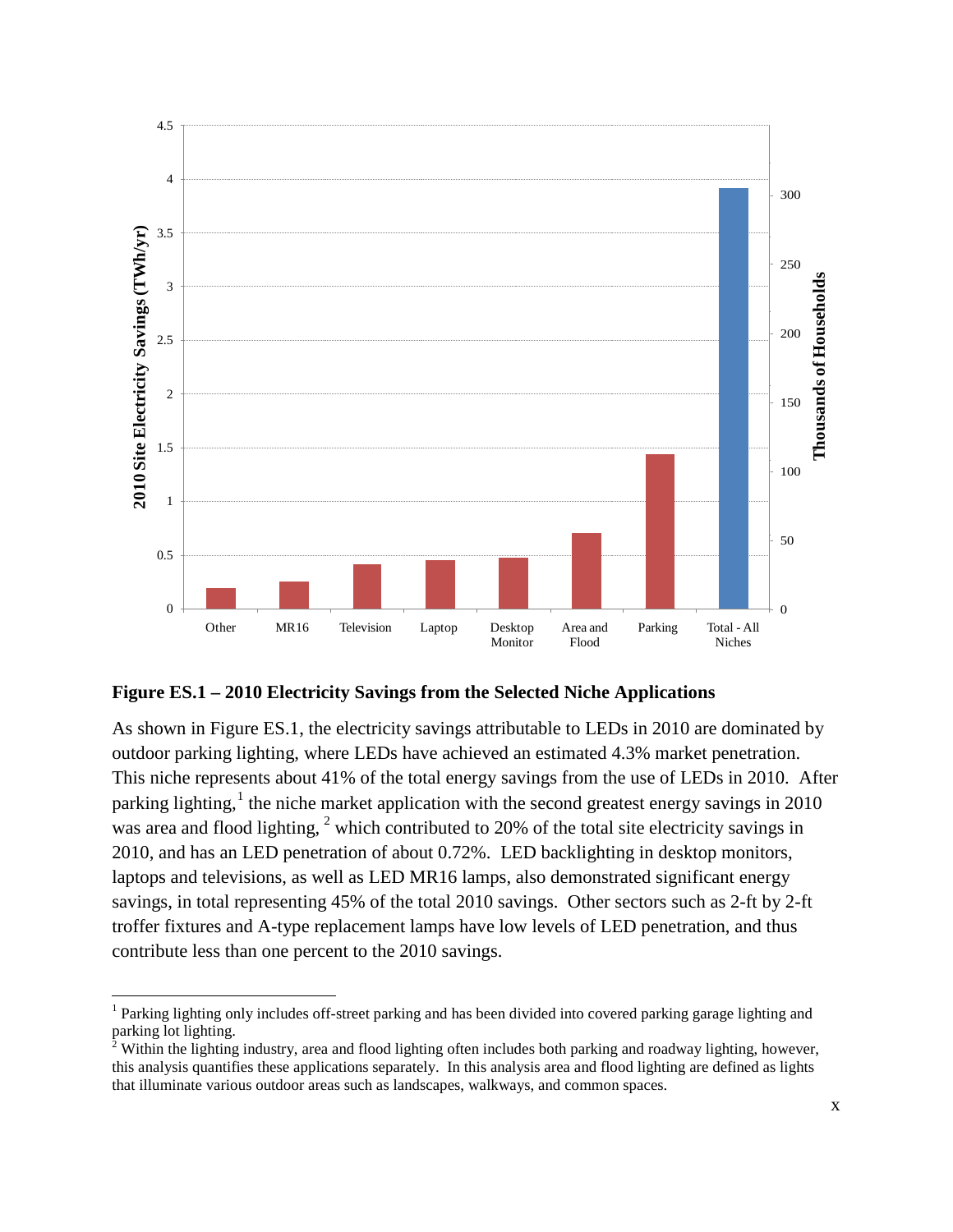[Figure ES.2](#page-14-0) summarizes the potential on-site electricity savings of the two niche applications with the greatest potential for energy savings as of 2010 from each of the three groups analyzed in this report, as well as the total potential on-site electricity savings for all twelve niche applications. The analysis determined that a total energy savings potential of 263 TWh per year or 2.5 quadrillion British thermal units ("quads") if each switched to LEDs. This savings is equivalent to the electricity needed to power over 21 million U.S. households.



#### <span id="page-14-0"></span>**Figure ES.2 –Estimated Potential for Electricity Savings of the Selected Niche Applications**

The potential savings estimates, assuming full LED penetration within each of the twelve niche applications are generally understated because it fixes the theoretical replacement LED technology at 2010 performance levels. Over the coming years, researchers and manufacturers will continue to develop and commercialize more energy efficient, higher quality LED devices. This trend means that as more market share is captured in the future, the LED technology adopted will have better performance characteristics, and contribute to even more significant energy savings. The U.S. Department of Energy's (DOE) SSL 2010 Multi-Year Program Plan predicts that commercial LED luminaire efficacy will increase 155% over the next decade to 219 lumens per watt (lm/W). Assuming that the LED replacements within each niche improve according to the DOE's SSL 2010 Multi-Year Program Plan predictions for 2020, LED efficacy increases the total potential energy savings dramatically to 399 TWh. This equates to a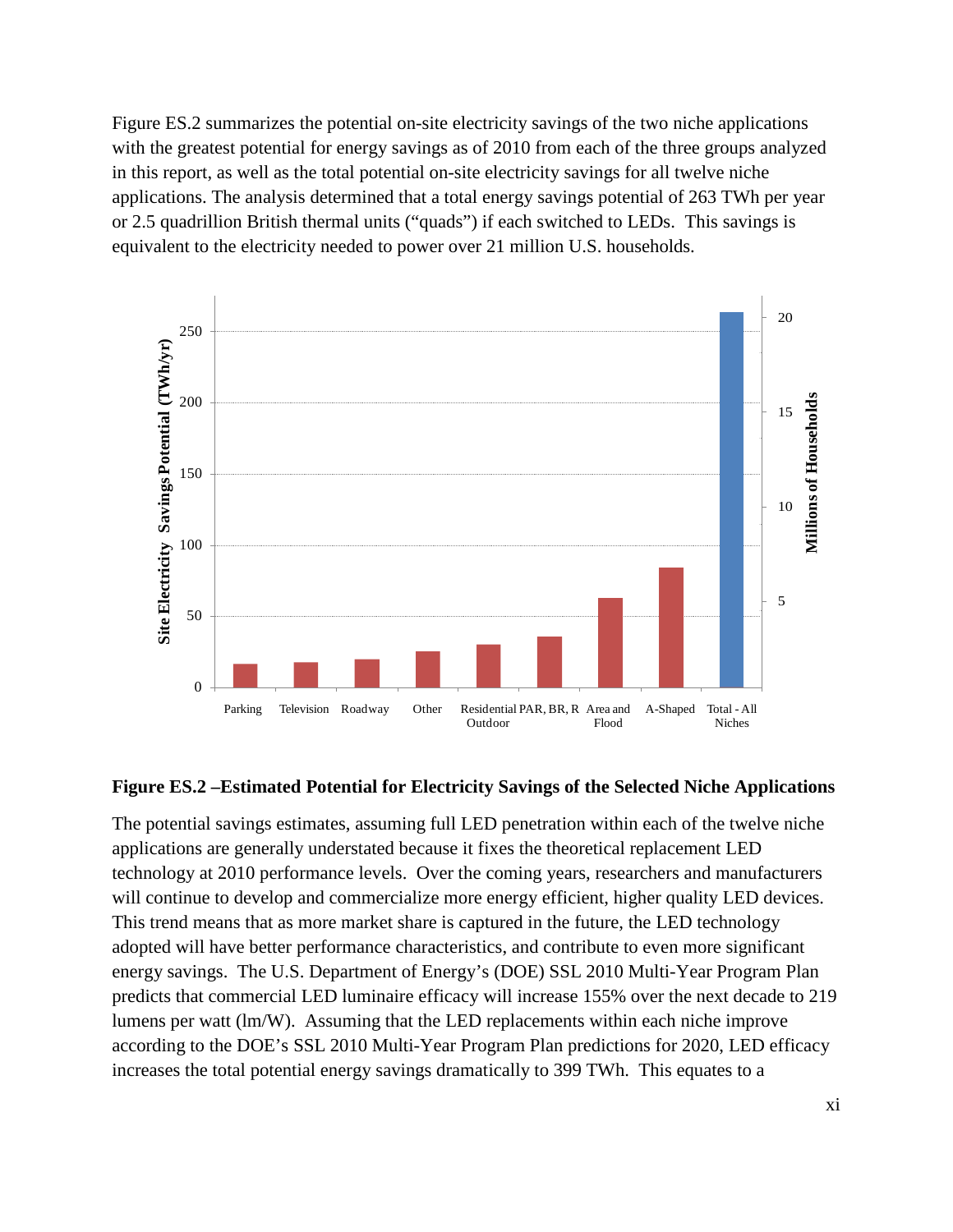forecasted primary energy savings of approximately 4.3 quads, or the total energy required to power nearly 32 million average U.S. households.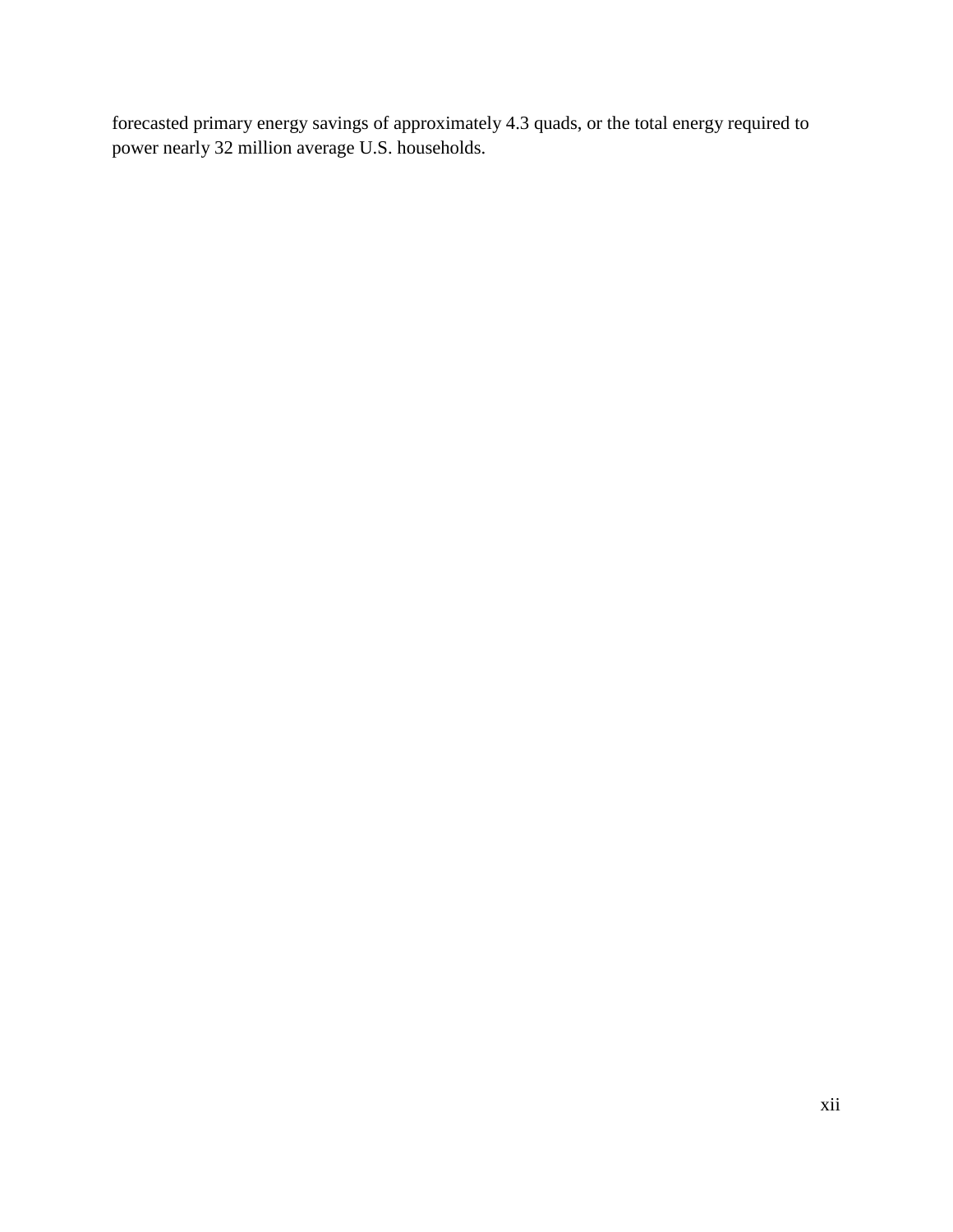# <span id="page-16-0"></span>**1 Introduction**

Light Emitting Diodes (LEDs), a type of solid-state lighting (SSL), are a lighting technology that has great potential to save energy and revolutionize the lighting market. LEDs have penetrated a range of both colored and white light market applications and are successfully competing with a variety of conventional lighting technologies. This report aims to develop a comprehensive understanding of the factors that motivate consumers to adopt LEDs and the energy savings that result from the use of this lighting technology.

# <span id="page-16-1"></span>**1.1 LED Technology Background**

The first LEDs were produced in the 1950s by British scientists who discovered that the semiconductor gallium arsenide emits low-level infrared light when subjected to a current. This first LED had properties similar to those of a transistor: high tolerance for shock and vibration, and a long operating life. While the efficacy<sup>[3](#page-16-2)</sup> of the first LEDs was extremely low (approximately 1 lumen per watt (lm/W)), researchers have significantly improved the technology over the past four decades. Present-day white LED commercial packages are rapidly becoming more efficacious reaching as high as  $124 \text{ lm/W}$  $124 \text{ lm/W}$  $124 \text{ lm/W}$  in  $2010<sup>4</sup>$  which exceeds the efficacies of most incumbent technologies (DOE (c), 2010).

LEDs produce light using a fundamentally different principle than those used by incandescent, neon, fluorescent, or high-intensity discharge (HID) lamps. Whereas traditional light sources produce light by heating a filament to incandescence or establishing an electrical arc through a gas mixture, LEDs emit light from a small semiconducting chip when a current is applied. LEDs are semiconductors created by bringing together similar materials with slightly different electronic properties to create a "PN junction." In a PN junction, the "P" material contains an excess of positive charges (also called holes) due to the absence of electrons. The "N" material contains an excess of negative charges due to the presence of electrons. When a voltage is applied to this PN junction, the electrons and the holes combine releasing energy that can take the form of visible light.

Unlike incandescent lamps, LEDs emit light in a narrow wavelength band, making the emission appear colored. Since the initial breakthrough in the 1950s, research has focused on developing new LED semiconductor materials that enable LEDs to emit each color in the visible spectrum. Research has also improved the efficacy and power handling capability of LED devices themselves, enabling them to compete with conventional technologies in colored-lighting applications. Past versions of this report have included analyses of white light and colored-light applications. However, colored-light LEDs have matured, reaching market saturation in most applications, and are no longer considered in this analysis.

<span id="page-16-2"></span> $3$  Efficacy is the efficiency metric for light sources, measured in lumens of light output per watt of input power.

<span id="page-16-3"></span><sup>&</sup>lt;sup>4</sup> A Lumileds cool white LED (LXML-PWC1-0120) reached 124 lm/W in 2010.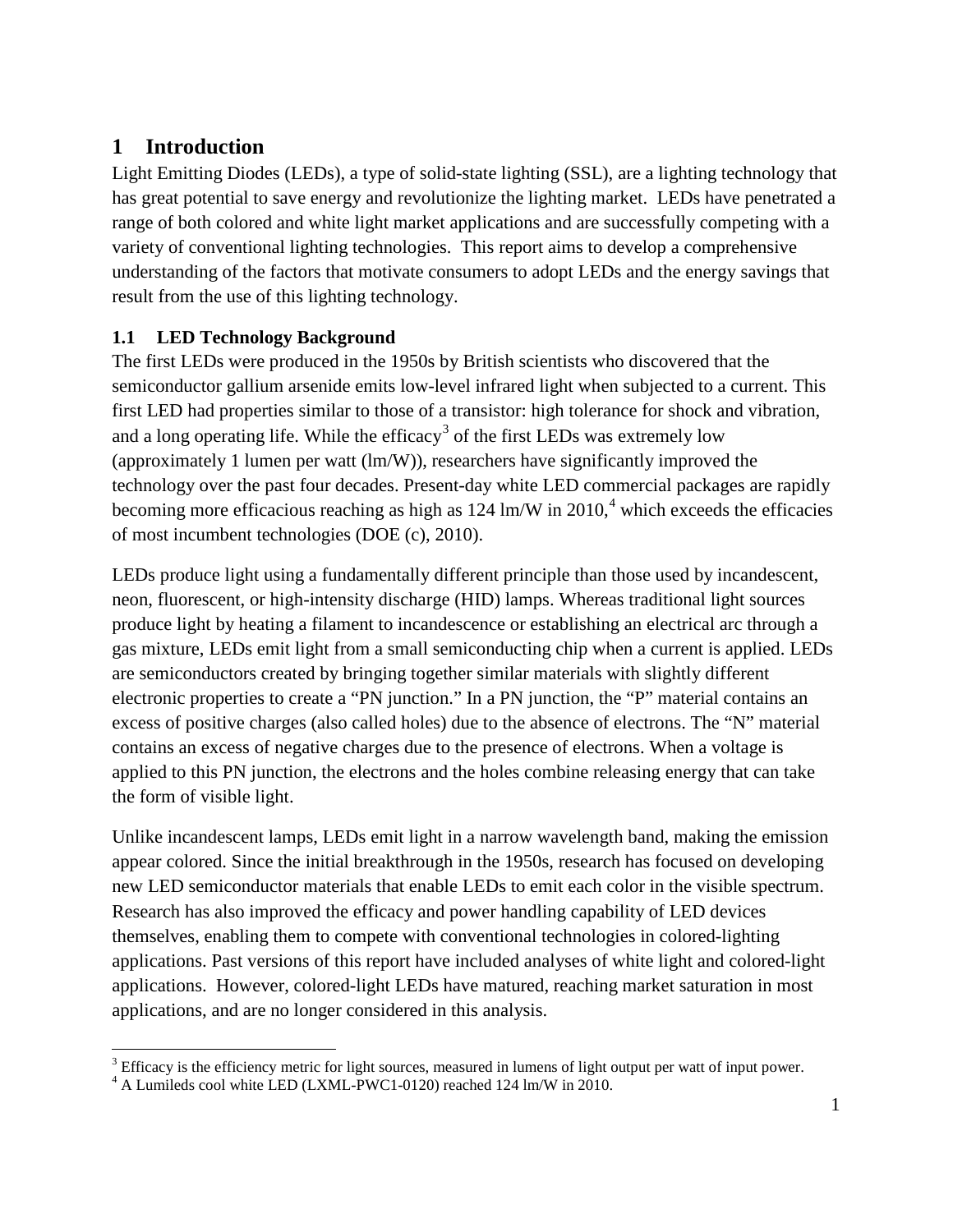For more information on the energy savings of LEDs in colored-light applications, see the September 2008 edition of this report.<sup>[5](#page-17-2)</sup>

This report focuses on energy savings due to white light LEDs. Today, the majority of white light LEDs used for lighting applications emit blue or ultraviolet light onto a phosphor. The phosphor then converts the blue or ultraviolet light into white light. Assembling three or more LED chips that emit in the blue, green, and red spectral zones can also create white light LED packages. In this type of multi-chip design, the individual light emission from each of the chips blends to create a white-light emission from the package. This approach, though more complex than the phosphor method, has the potential to reach high efficacies (DOE, 2010). White light can also be created with just two LEDs (e.g., yellow and blue) when good color rendering is not critical. Alternatively, light from cool white LEDs and a monochromatic orange-red LED can be blended to produce a warm-white light.

# <span id="page-17-0"></span>**1.2 Niche Markets Reviewed**

The Department of Energy distinguished twelve different niche markets for this study. These markets can be grouped into three categories including indoor lighting, outdoor lighting and consumer electronics displays. This study estimates potential energy savings if these markets were to switch completely to LEDs. The niche markets addressed in this report were selected based on emerging market trends and potential growth for LED usage, as well as to illustrate the benefits of converting to LED technologies. The different market applications evaluated in this report are shown below in [Table 1.](#page-17-1)

| <b>Niche Market Applications</b> |                            |                                      |
|----------------------------------|----------------------------|--------------------------------------|
| <b>Indoor Lighting</b>           | <b>Outdoor Lighting</b>    | <b>Consumer Electronics Displays</b> |
| PAR, BR and R Shaped             | Roadway                    | Televisions                          |
| MR <sub>16</sub>                 | Parking                    | Laptops                              |
| 2-ft by 2-ft Troffer Fixtures    | Area and Flood             | <b>Monitors</b>                      |
| General Service A-type           | <b>Residential Outdoor</b> | <b>Mobile Handsets</b>               |

<span id="page-17-1"></span>

| Table 1 - Summary of Niche Markets Evaluated in this Report |  |  |
|-------------------------------------------------------------|--|--|
|                                                             |  |  |

It is recognized that the identified markets do not represent an exhaustive list of all applications where LEDs are making inroads. However, this report has attempted to select LED market applications that best reflect emerging trends, potential for LED growth, and stakeholder interests.

Consumer electronics applications, including televisions, laptops, monitors, and mobile handsets, were added to this report due to their rapid growth and adoption of LED display backlighting.

<span id="page-17-2"></span><sup>&</sup>lt;sup>5</sup> Report available at: [http://apps1.eere.energy.gov/buildings/publications/pdfs/ssl/nichefinalreport\\_october2008.pdf](http://apps1.eere.energy.gov/buildings/publications/pdfs/ssl/nichefinalreport_october2008.pdf)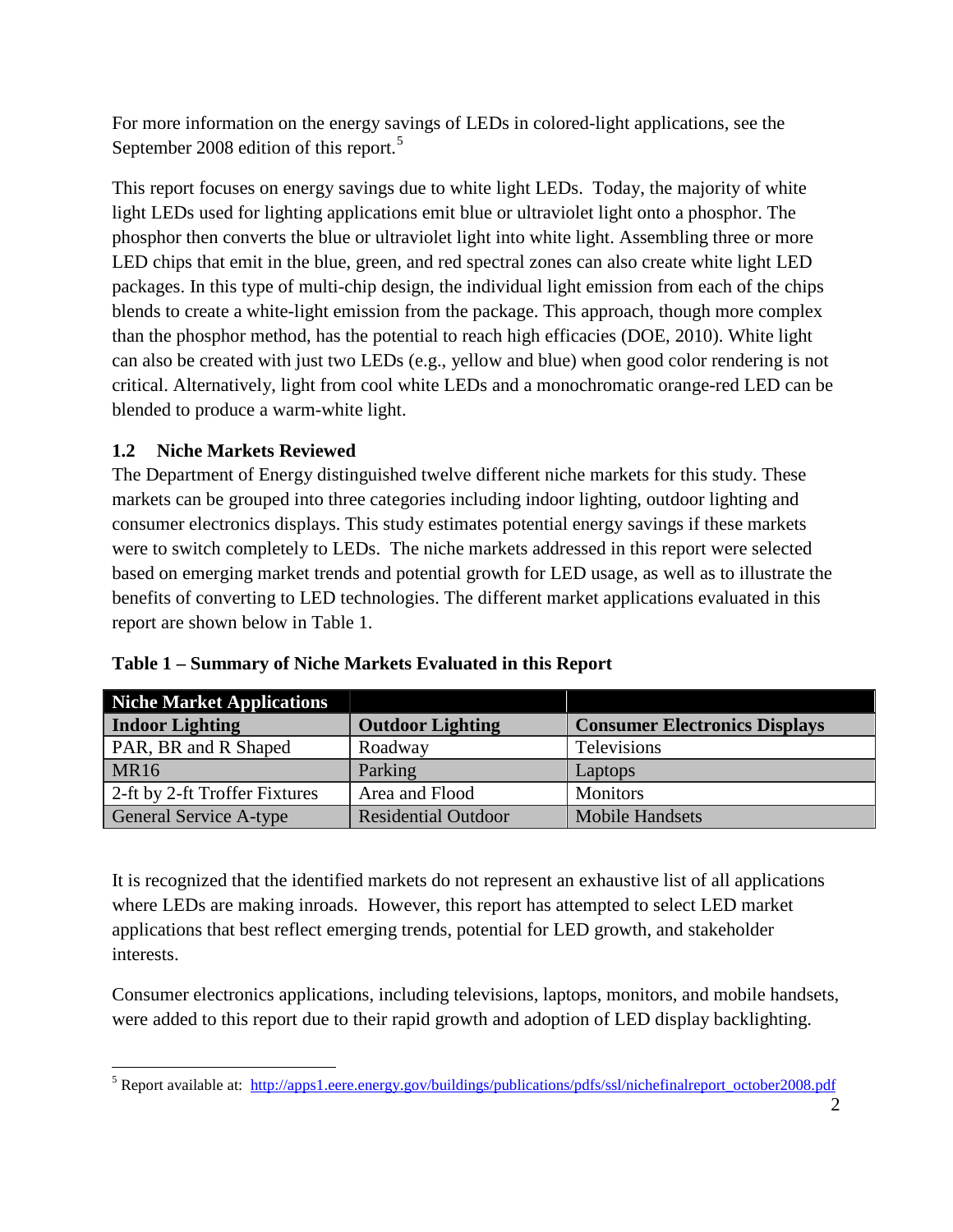For each of the twelve LED niche applications, this report addresses the following four fundamental questions:

- How much energy in the year 2010 was consumed by lighting technologies in these applications?
- What is the 2010 estimated market penetration of LED technology?
- What are the electricity savings resulting from the 2010 level of LED market penetration?
- What would the electricity savings be from 100% LED market penetration?

# <span id="page-18-0"></span>**1.3 Methodology for Estimating National Energy Use**

This analysis investigates the current and potential reduction in energy consumption due to the penetration of LEDs in niche and emerging applications. In other words, the study examines how much energy the United States is saving now and how much the United States could save with 100% penetration of LEDs in each market. Energy savings are presented both in terms of onsite electricity savings in terawatt-hours (TWh) and primary energy savings in quadrillion British thermal units ("quads").<sup>[6](#page-18-2)</sup> The general methodology used for each of the twelve niche applications is shown below in Figure 1.1.



# **Figure 1.1 – National Electricity Consumption and Savings Methodology**

<span id="page-18-1"></span>[Figure 1.1](#page-18-1) illustrates the four critical variables used to estimate the 2010 electricity consumption and savings potential for each LED niche application. These include: the number of lamps

<span id="page-18-2"></span> <sup>6</sup> Primary energy savings are calculated by multiplying electricity savings by the 2009 source-to-site conversion factor (EIA, 2010). The energy savings in terms of equivalent household consumption is estimated by dividing site energy savings by the average residential household electricity consumption (DOE (a), 2009).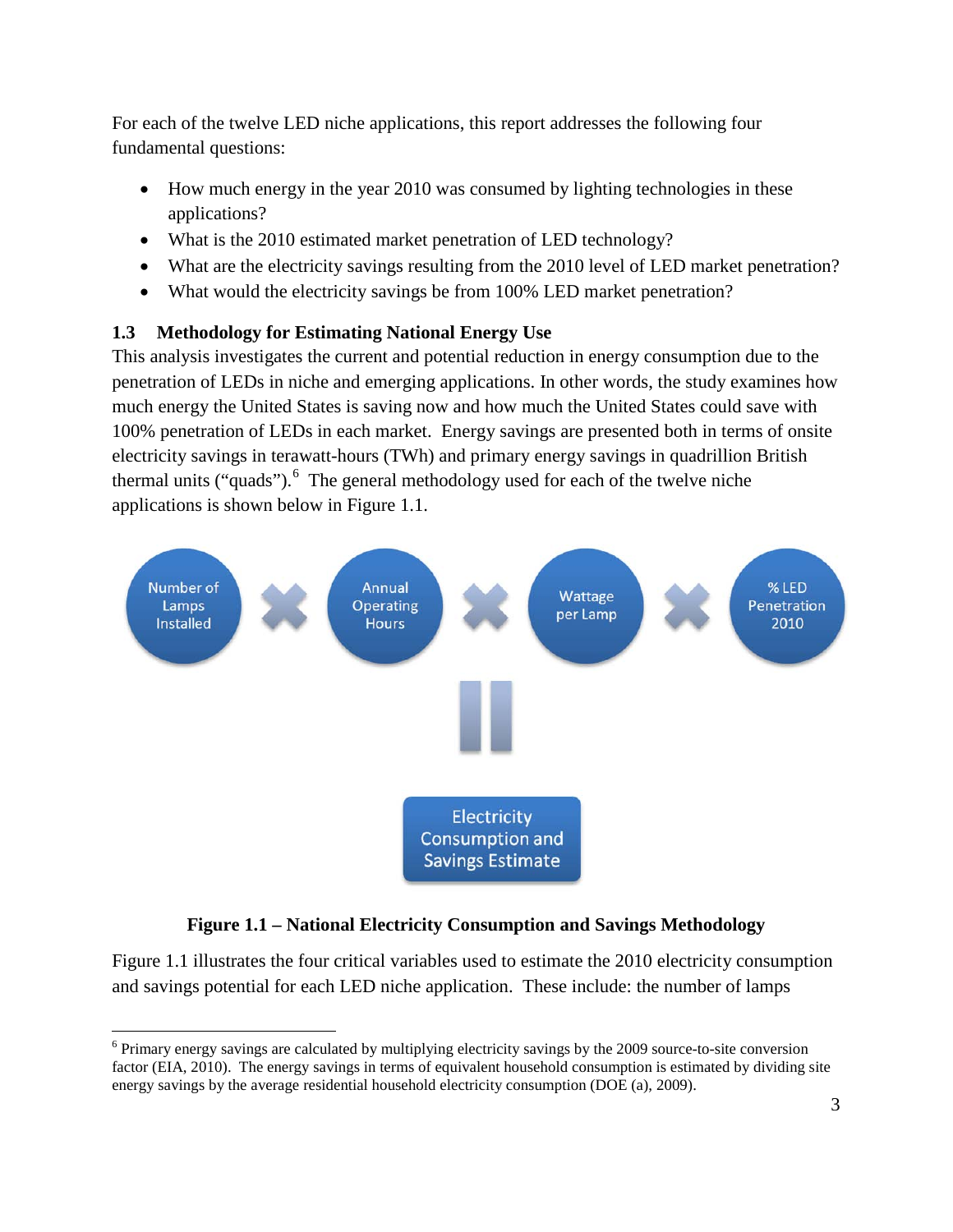installed, annual operating hours, wattage per lamp, and the percentage of LED market penetration. The input values were estimated by reviewing literature and market studies, examining available databases, and conducting interviews with researchers and industry experts. The niche application sections describe the specific sources and any variances on this methodology for each application.

The energy consumption and savings estimate results are highly sensitive to the state of LED technology. The methodology only considers currently available LED technology, and the technical potential analysis only considers the most efficacious, currently available and tested LED technology. However, future advances in LED technology will significantly increase potential energy savings compared to the calculations conducted in this report. LED package and luminaire efficacies are improving rapidly and an ever increasing diversity of applications are becoming available. Commercial available white LED package efficacies have increased from 100 lm/W in 2008 to as high as 124 lm/W in 2010.<sup>[7](#page-19-0)</sup> White LED luminaire efficacies are projected to advance from 86 lm/W in 2010 to 121 lm/W in 2012, and reach 219 lm/W in 2020 (DOE (c), 2010).

The 2010 energy consumption and savings of the twelve niche applications analyzed in this report are also highly dependent on the baseline wattages of conventional lamps used compared to that of their LED replacements. The equivalent LED replacement lamp wattages for each of application were determined by matching the lumen output of the conventional system with that of a hypothetical replacement LED system. Best-in-class reported efficacies of products tested by the DOE's Commercially Available LED Product Evaluation and Reporting (CALiPER) program and the Gateway demonstration program were used to create the replacement LED systems. However, these systems are considered hypothetical as in some instances no actual LED luminaire exists that provides an equal lumen output to the conventional technology it is replacing. For example, no tested LED luminaires currently provide the equivalent lumen output of a high wattage metal halide lamp system. However, there are multiple methods to achieving higher lumen outputs in LED systems, including using more LEDs per lamp, driving the LEDs at a higher current, or even replacing the conventional luminaire with more than one LED luminaire. As the pathway chosen is primarily a cost consideration, the potential lumen output of the hypothetical LED system was not limited.

In addition, the total energy consumed by conventional lamps may fall, as might LED energy savings, due to future energy conservation standards<sup>[8](#page-19-1)</sup> or technical advancement in conventional light sources. For example, on December 19, 2007, the Energy Independence and Security Act of 2007 (EISA 2007) went into effect. EISA 2007 included provisions to set higher efficacy

<span id="page-19-0"></span> $^7$  A Lumileds cool white LED (LXML-PWC1-0120) reached 124 lm/W in 2010.

<span id="page-19-1"></span><sup>&</sup>lt;sup>8</sup> Energy conservation standards will be applicable for fluorescent and incandescent reflector lamps by 2012 and for fluorescent ballasts by 2014.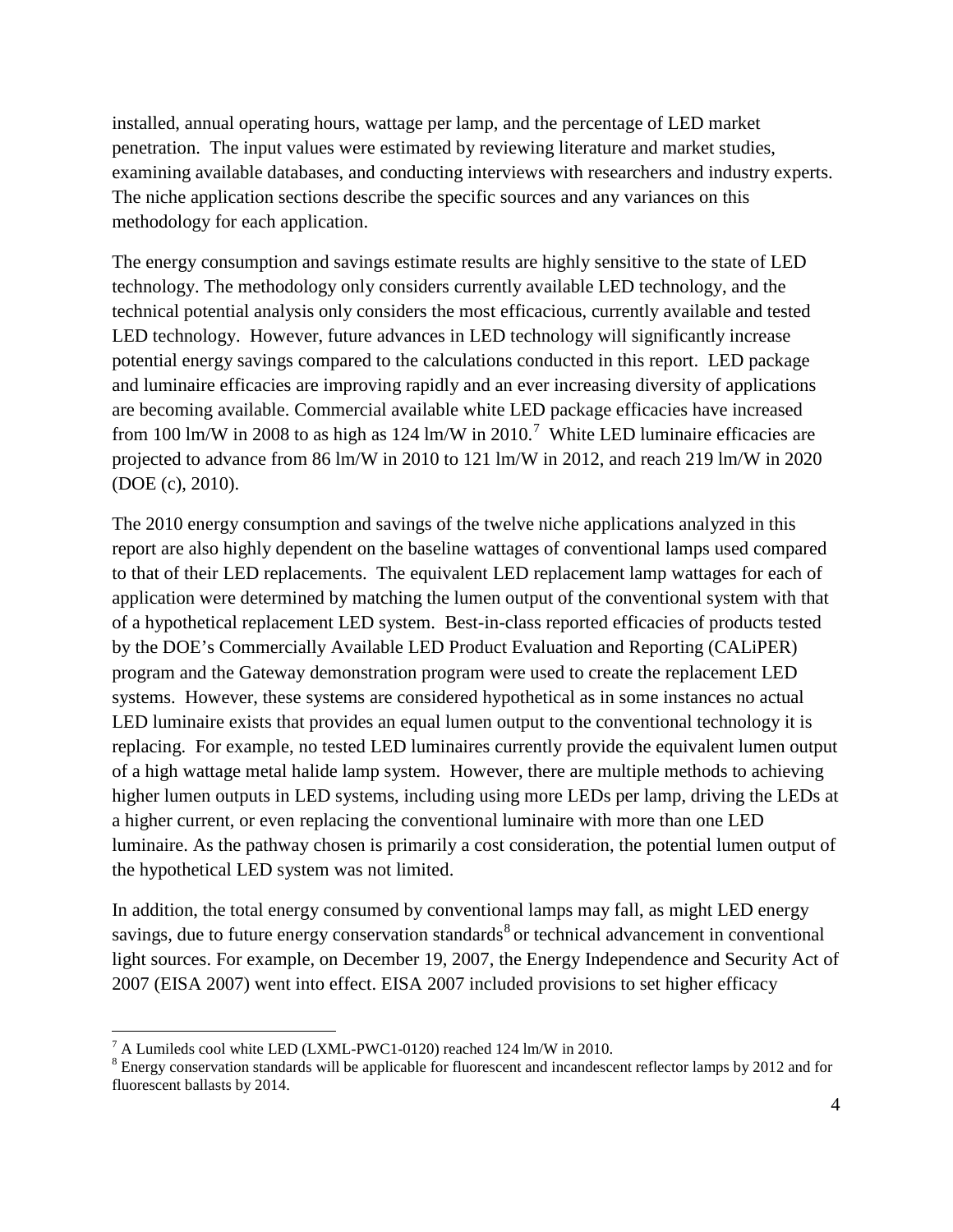requirements for all general service incandescent lamps manufactured after 2014, and an efficacy requirement up to 45 lm/W in 2020, effectively phasing out the traditional incandescent lamp.<sup>[9](#page-20-1)</sup> EISA 2007 will lower the annual energy consumption of the baseline conventional lighting technologies for the twelve applications analyzed in this report, thereby lowering the future energy savings potential of LEDs compared to the calculations conducted in this report.

Energy consumption and potential savings from LEDs also depend on the underlying market dynamics of the twelve niche applications analyzed in this report. Some applications may grow in popularity in the future, such as multifaceted reflector (MR16) lamps, which are more prevalent in new construction than in older buildings. Other applications may decline due to decreasing market demand for the product. These market-specific changes may increase or decrease the potential energy consumption and savings of LEDs according to the overall size of the niche application.

The magnitude of each of these effects – LED advancements, baseline efficacies, and market dynamics – is uncertain, as is the overall impact on energy consumption and savings. Thus, the estimates for energy consumption and savings potential from LEDs presented in this report represent a brief snapshot of the twelve analyzed lighting applications in 2010.

# <span id="page-20-0"></span>**1.4 Technology Benefits in Addition to Energy Savings**

In addition to yielding more than 42.7 trillion British thermal units (TBtu) per year of primary energy savings in the analyzed markets, and potentially a further 2,865 TBtu per year when LEDs reach saturation in these markets, LED products offer other advantages over conventional lighting products. These advantages include: long operating life, reduced radiated heat, minimal light loss, dimmability and controllability, durability, enhanced performance at low temperatures, safety improvements, smaller package size, uniform illumination, mercury reduction, enhanced product appearance, improved color rendition, and lower lumen depreciation. These benefits are further discussed below.

# *Long Operating Life*

Commercial and industrial consumers are generally interested in using a light source that is reliable and lasts a long time. Frequent lamp replacements can be costly from a maintenance perspective, and failed lamps could expose lamp operators to liabilities (e.g., busy highways and roadways). In fact, maintenance savings is one of the primary drivers of market adoption of LEDs in several markets, such as roadway and area and flood lights. Presently, LED technology

<span id="page-20-1"></span> $9$  Section 321(a)(3) of EISA 2007 (P.L. 110-140) establishes energy conservation standards for general service and modified spectrum incandescent lamps for rated lumen ranges, maximum rated wattage, and minimum rate lifetime, effective January 1, 2014. In effect, these standards establish minimum wattage requirements for general service lamps. For example, a lamp with the equivalent lumen output of a traditional 100 W lamp must only consume 72 W, a lamp with the equivalent lumen output of a traditional 75 W lamp must only consume 53 W, a lamp with the equivalent lumen output of a traditional 60 W lamp must only consume 43 W, a lamp with the equivalent lumen output of a traditional 40 W lamp must only consume 29 W.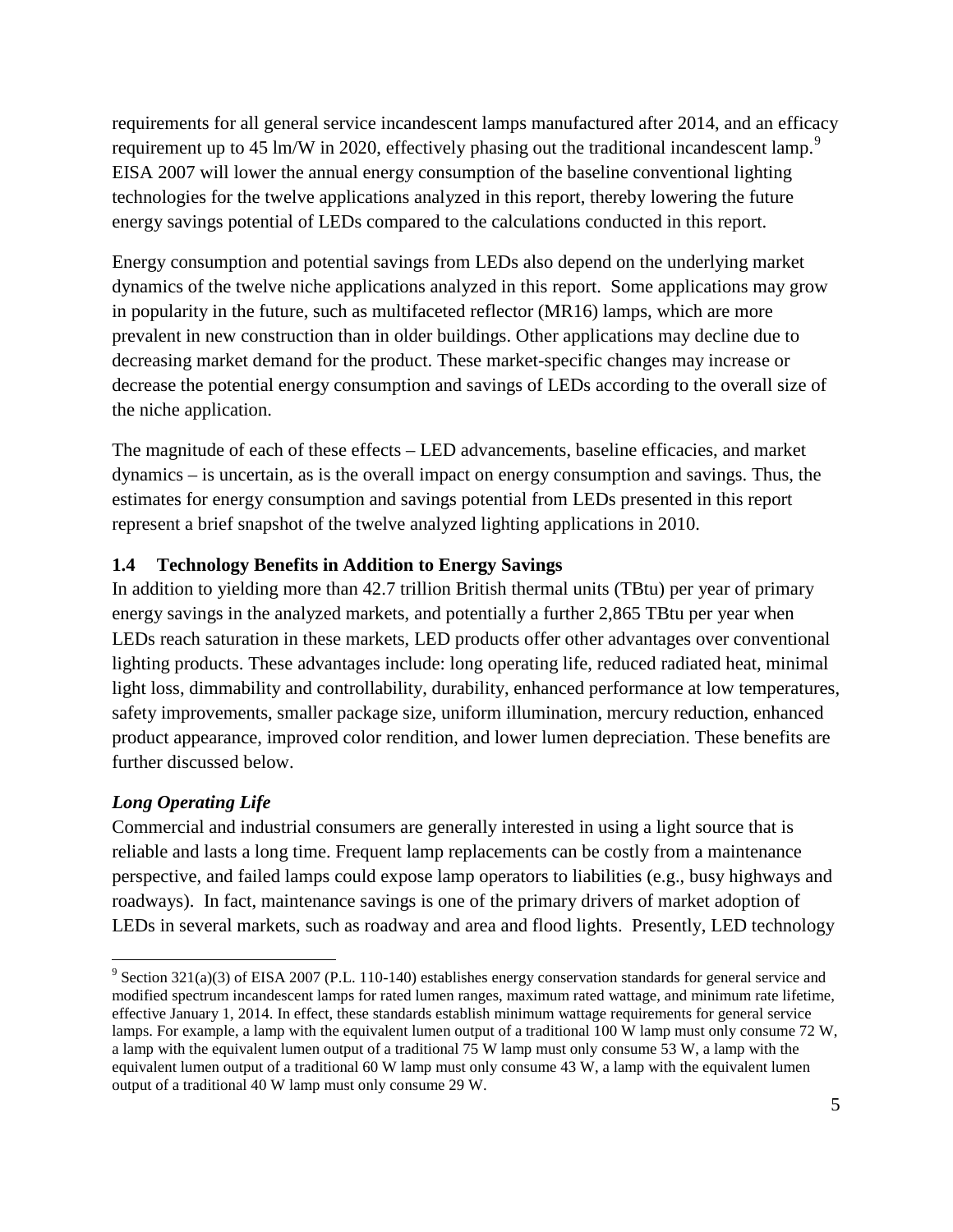offers operating lives that are up to fifty times longer than those of incandescent sources.<sup>[10](#page-21-0)</sup> Researchers indicate that operating life will continue to improve as the technology develops.

# *Reduced Radiated Heat*

LED conversion efficiency (i.e., efficacy) has improved rapidly and is expected to continue; current LED devices meet or exceed efficacies of fluorescent and HID sources. As a higher proportion of electricity is converted into visible light, a smaller proportion generates waste heat. For example, incandescent sources convert most of the power they use into infrared (IR) radiation (radiated heat), which then dissipates to the surroundings. LEDs do not emit IR (unless specifically designed to do so); instead, the waste heat generated by the LED must be removed by a heat-conducting material (a "heat sink"). The reduction in heat radiated into conditioned space may reduce the air-conditioning or refrigeration load for some applications.

#### *Minimal Light Loss*

Conventional lamps generally have uniform emission in all directions, which can result in lower fixture efficiencies due to the light is lost as the light is absorbed in the back of the fixture. Light emitted from an LED device is more directional and controlled, meaning that fewer photons are trapped within the lighting fixture. LED sources can be targeted to illuminate particular parts of an object or area. For example, LED MR16 lamps can be targeted to illuminate particular parts of a retail display with higher fixture efficiencies and less light scattering. In outdoor applications, the directional quality of LEDs can also reduce light pollution. In comparison with conventional light sources, through the use of lenses and lighting controls LED roadway and parking lighting or residential outdoor luminaires direct more lumens to the road plane or ground and scatter fewer lumens skyward.

#### *Dimmability and Controllability*

For most applications, LED luminaires can be designed with dimming controls and motion sensors to adjust brightness levels. In consumer electronics, the capability of LEDs to dim each pixel individually creates several advantages over conventional cold cathode fluorescent lamps (CCFL) backlights, including sharp display contrast and improved color gamut. Unlike the conventional CCFL backlight, LEDs can rapidly cycle on and off without degrading the life of the LED, resulting in improved dimming control at the pixel level and reduced annual operating hours. Furthermore, LED A-type replacements have recently become commercially available, and unlike CFL alternatives offer dimming capabilities similar to that of conventional incandescent lamps.

# *Durability*

The light production mechanism for LED devices is fundamentally different than those of traditional light sources, such as incandescent and fluorescent lamps. LED sources produce light

<span id="page-21-0"></span> $10$  Based on manufacturers' claims of 50,000-hour LED lifetimes.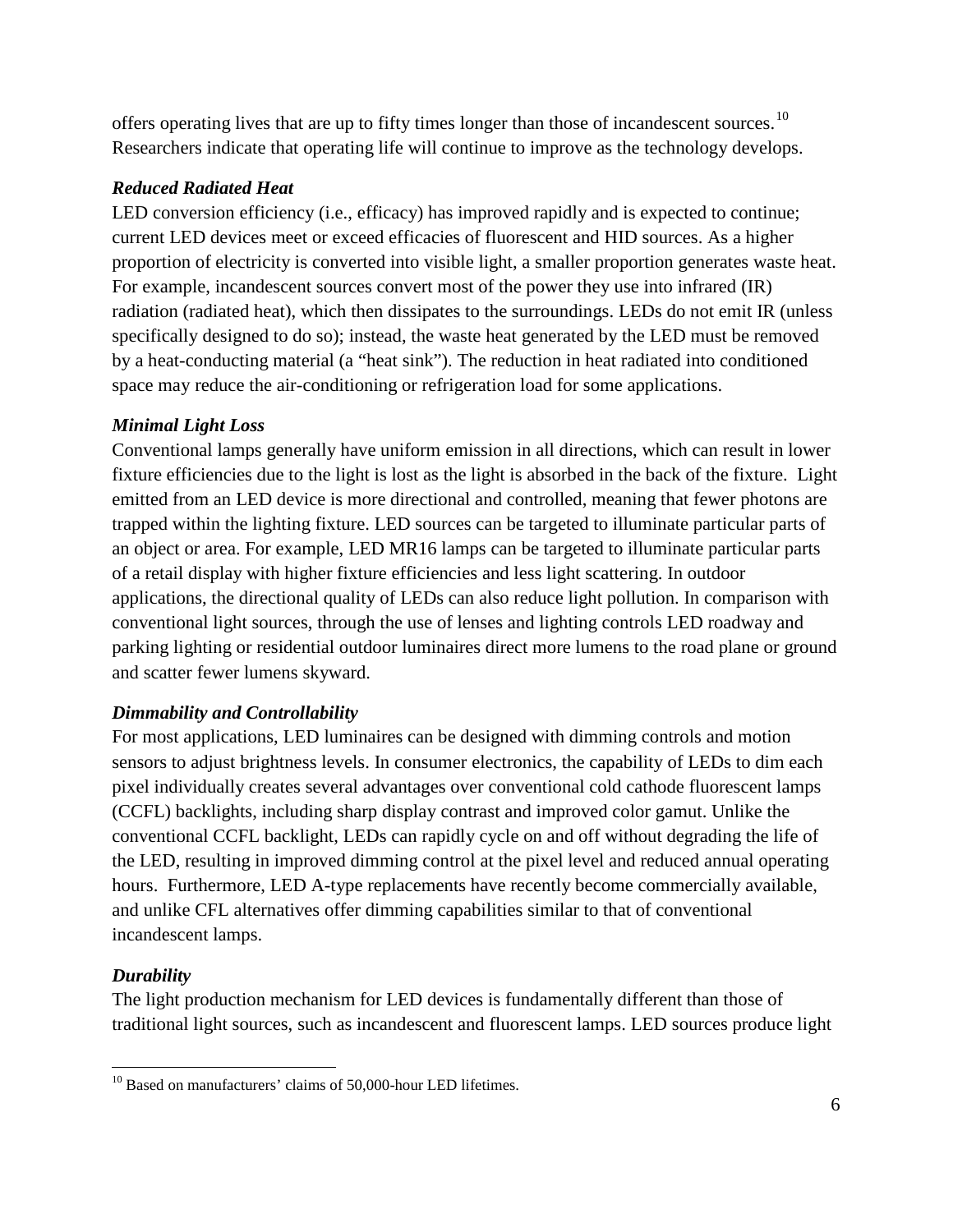by passing a current through thin layers of a semi-conductive material, which causes the recombination of electron-hole pairs in the material to emit light. Inherent in this solid-state light production mechanism is the ability of the source to resist vibration and impact, making it an ideal light source for consumer electronics or roadway lighting. The LED is encased in a tough epoxy plastic resin instead of a fragile glass bulb. Therefore, the device is more resistant to shattering or impact damage in these applications.

#### *Enhanced Performance at Low Temperatures*

LED performance inherently improves as operating temperatures drop. This gives LED outdoor lighting an advantage over other light sources as its efficacy increases when exposed to winter weather conditions. It should also be noted that due to their reduced radiated heat, LEDs do not automatically melt away snow and ice, and this needs to be considered when installing LEDs in winter weather conditions.

#### *Safety Improvements*

For several applications, characteristics specific to LEDs lead to safety enhancements. LED luminaires are made of multiple diodes, and are less likely to fail simultaneously, leading to less downtime for roadway lighting, and thereby enhancing roadway safety.

#### *Smaller Package Size*

Due to their compact size, LED devices are an excellent option where size or weight is a concern. For example, LED lighting allows manufacturers to minimize size and weight of portable consumer electronics such as laptops or mobile handsets. In particular, mobile handsets have taken advantage of this benefit with the vast majority of models incorporating either LED or organic LED (OLED) backlighting technology, while LED backlit televisions are recognized for their remarkably slim design, with Samsung introducing a model that is only 6.5 millimeters thick during the 2010 Consumer Electronics Show (Nystedt, 2010). The small size of LEDs and their mounting surface (generally the conductor cable supplying power) also give LEDs increased design flexibility for use in new applications.

#### *Mercury Reduction*

Fluorescent and compact fluorescent lamps (CFL) contain mercury, a toxic substance that requires special handling for disposal. CFLs contain an average of 4 milligrams (mg) of mercury (EPA ENERGY STAR® (a), 2010); in contrast, LEDs contain no mercury and require no special handling for disposal.

#### *Enhanced Product Appearance*

LED lamps are ideal for retail lighting due to their directional control and minimal heat radiation. Additionally, jewelry lit by LED lamps appears to sparkle more brightly because an LED lamp contains multiple diodes which create many reflections off the jewel's facets compared to a single incandescent or fluorescent bulb with equal lumen output.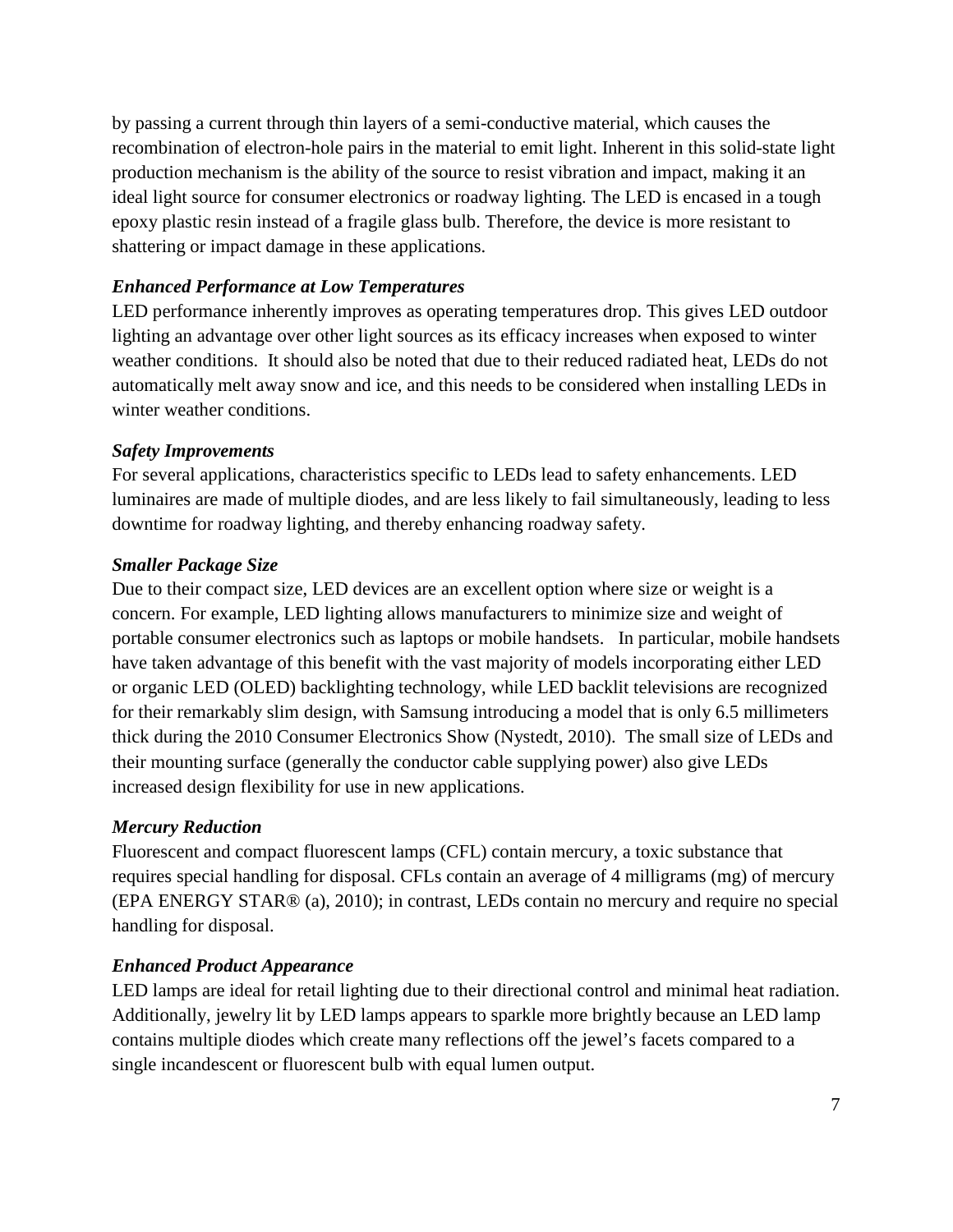#### *Improved Color Rendition*

Most LED outdoor area and streetlights in the market have color temperatures of 3,000 to 15,000 kelvin (K) and can have color rendering indices (CRI) of approximately 90. With these color characteristics, LED outdoor area and streetlights compare favorably with high pressure sodium (HPS) lamps that have color temperatures of approximately 2,000 K, providing a yellow/orange light, and color rendering indices as low as 21 (DOE CALiPER Program (a), 2010).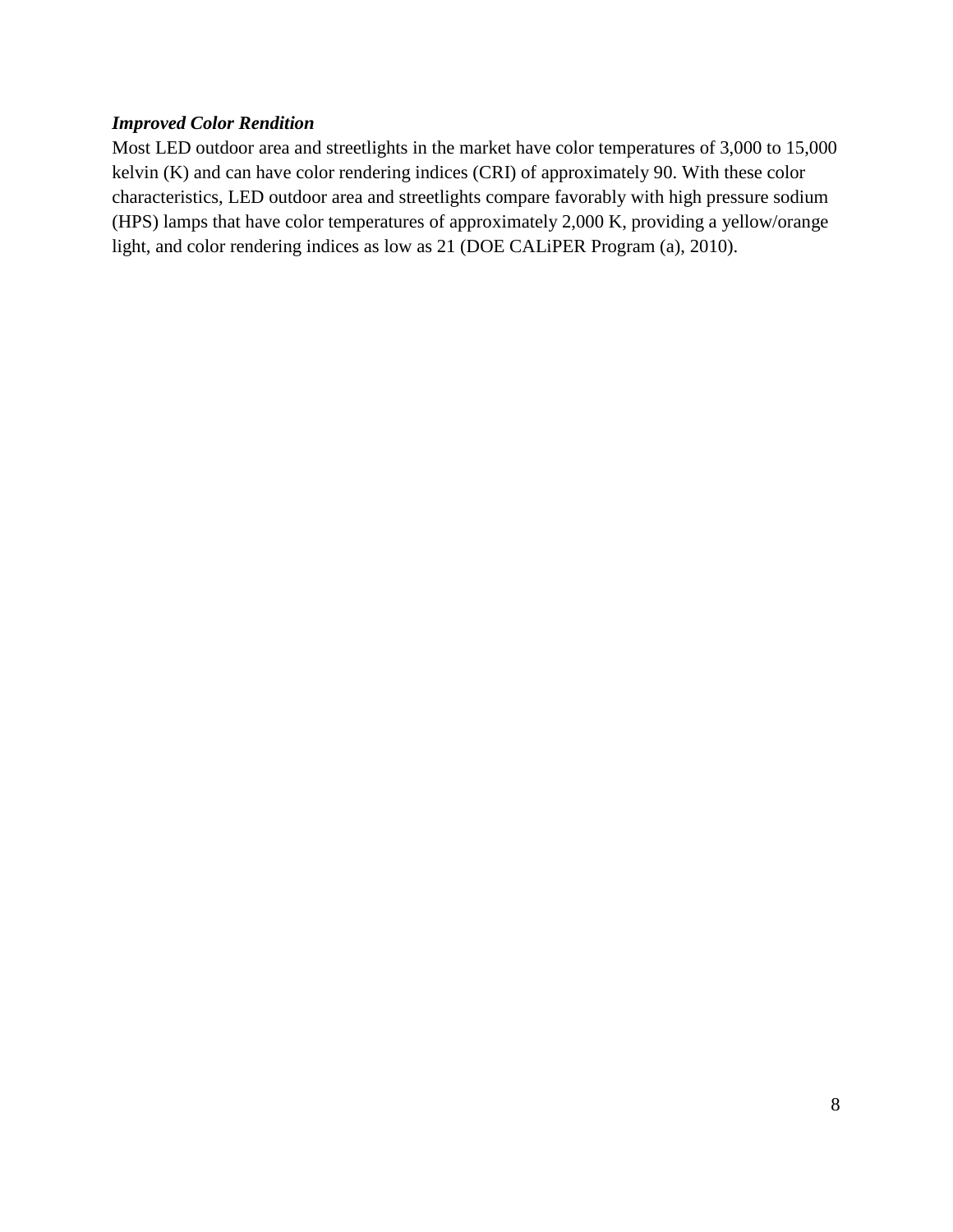# <span id="page-24-0"></span>**2 General Illumination**

LED sources have begun to penetrate a variety of general illumination applications during the past few years, and recent technical advances have made LEDs cost-effective, on a cost of light basis, for certain sizable applications in general lighting. LED technology is capturing these new applications because it offers a high quality, and increasingly cost-effective lighting service compared to less efficient conventional light sources, such as incandescent. In addition, in energy savings, LEDs offer longer operating life (>50,000 hours), limited light loss and directionality, lower operating costs, improved durability, compact size, and ease of control (DOE (c), 2010).

This analysis evaluates the 2010 impact of LED penetration into four general illumination market applications: PAR, BR and R shaped, MR16, 2-foot by 2-foot (2-ft by 2-ft) troffer fixtures, and A-type replacements. These lamps serve multiple purposes, including illumination for office spaces and households, as well as accent, task, and display lighting in architectural lighting applications such as in museums, art galleries, retail stores, residential settings, landscaping and entertainment venues. In addition, PAR, BR, R and A-type lamps are commonly used in residential outdoor applications. Therefore, the general illumination section has significant overlap with the residential outdoor applications analyzed in Section [3.5](#page-55-0) of this report.

LED products for these general illumination applications are currently being manufactured, although the market has yet to adopt them in significant numbers. If LEDs were to become standard technology in these four general illumination market applications, 133 TWh per year of electricity savings could be possible.

In order to accelerate the penetration of energy efficient lighting products, such as LEDs, the U.S. Federal government has developed a variety of legislation aimed at promoting energy efficient lighting products. For example, the Energy Policy Act of 2005 (EPACT 2005) provided a set of tax deductions that peak at \$0.60 per square foot for installing lighting systems that achieve 40% lighting power density reduction beyond what is required in American Society of Heating, Refrigerating and Air-Conditioning Engineers (ASHRAE) Standard 90.1-2001. EISA 2007 also mandated increases in the energy efficiency of general service incandescent lamps starting in 2012. In July 2009, DOE published a final rule amending standards for specific general service fluorescent lamps and incandescent reflector lamps. Compliance with these established standards are required starting on July 14, 2012 (DOE (b), 2009). These standards will greatly affect the general illumination market, and help to further the replacement of incandescent, halogen, and in some cases CFL and fluorescents, with LED lamps.

EISA 2007 additionally directed DOE to establish the Bright Tomorrow Lighting Prizes (L Prize) competition. The L Prize rewards manufacturers who develop a superior LED replacement lamp for the standard A-type incandescent 60 W lamp and the PAR 38 halogen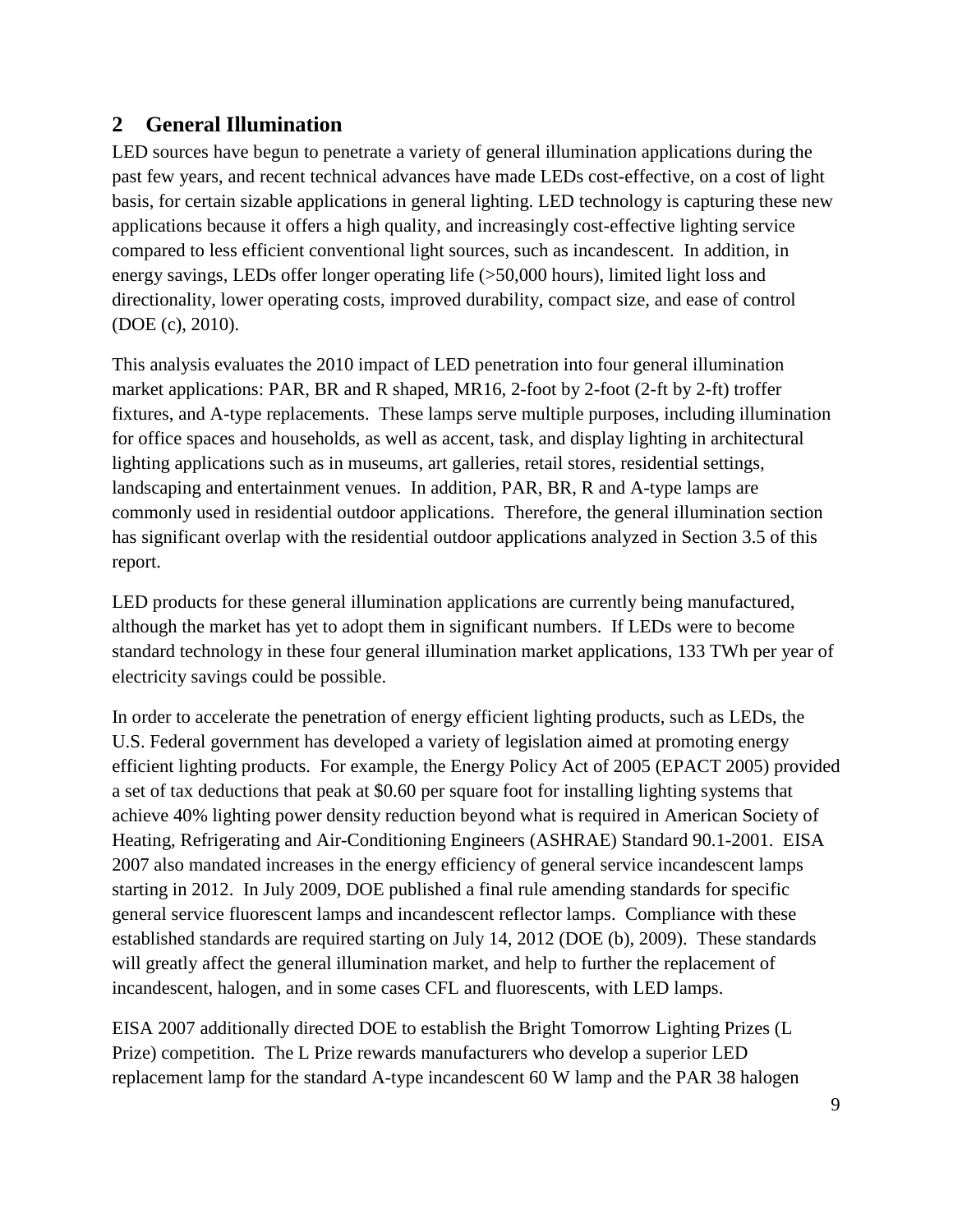lamp. The L Prize has helped incentivize manufacturers to develop high-quality, high efficiency LED lamps by providing a sizeable first mover advantage to successful entrants.

# <span id="page-25-0"></span>**2.1 PAR, BR and R Shaped Lamps**

In this analysis, PAR, BR and R shaped lamps are considered to include incandescent reflector (R), bulged reflector (BR), halogen parabolic aluminized reflector (PAR), reflector compact fluorescent lamps (CFL) and their qualified LED replacements. These descriptors, "R," "BR" and "PAR," refer to the different shapes of reflector lamps. Generally R and BR lamps are used for accent lighting in areas such as retail displays and museums, as well as for general area downlighting where a smooth distribution of light with a soft-edged beam is desired. While halogen PAR lamps are also used in accent light and general lighting purposes, they produce a harder edge with a more sharply defined lighting beam (Lighting Research Center (c), 1994). Both reflector CFLs and LED lamps have been designed to replace each of these conventional incandescent lamps.

Both reflector CFL and LED replacements have begun to penetrate the PAR, BR and R shaped lamp market. Reflector CFL efficacies, estimated at around 35 to 45 lm/W respectively, are much greater than the incandescent or halogen reflector lamps they replace which typically have an efficacy of about 10 to 15 lm/W. DOE's CALiPER results indicate that the efficacy of LED PAR30 and PAR 38 replacements can range from 40 to 60 lm/W. However, adopting this fluorescent technology for reflector lamp applications presents several problems. Reflector CFL products are typically bulky and emit light from a larger area compared to an incandescent reflector making it difficult to create an effective directional lighting source. However, LED replacements for reflector lamps have distinct advantages and eliminate several of the issues associated with reflector CFLs due to their inherently small form factor and design flexibility for directional or ambient lighting applications.

This section analyzes the potential for LED replacements in the PAR, BR and R shaped lamps lighting market. The key sources used for the four critical inputs to the analysis are summarized in [Table 2.1.](#page-26-1)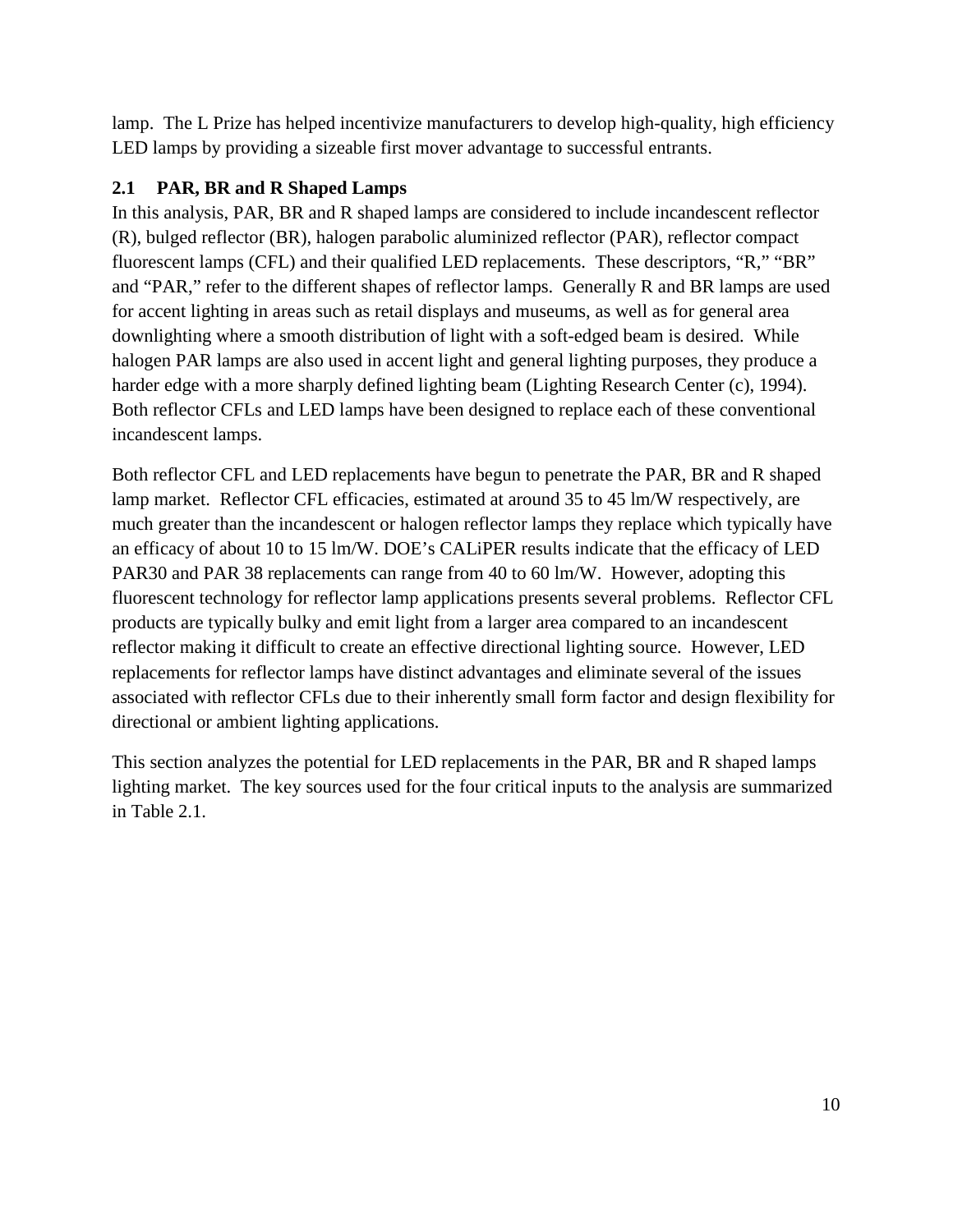| <b>Critical Input</b>             | <b>Key Sources</b>                                                                                                                                                                                                                                                                                                                                                                                                                                                                                                         |
|-----------------------------------|----------------------------------------------------------------------------------------------------------------------------------------------------------------------------------------------------------------------------------------------------------------------------------------------------------------------------------------------------------------------------------------------------------------------------------------------------------------------------------------------------------------------------|
| <b>Installed Base of</b><br>Lamps | <i>IRL Shipments:</i> Historical NEMA IRL Shipments (NEMA (a), 2006)<br><i>Penetration of Reflector CFLs: California Residential Lighting and</i><br>Appliance Efficiency Saturation Survey (RLW Analytics Inc. (a),<br>2000), (RLW Analytics, Inc. (d), 2005) and Single-Family Residential<br>Existing Construction Stock Assessment (RLW Analytics Inc. (b),<br>2007)<br>Growth rate of IRL Installed Stock: 2010 Annual Energy Outlook:<br>Commercial and Residential Sector Indicators and Consumption (EIA,<br>2010) |
| <b>Annual Operating</b><br>Hours  | DOE's 2009 Energy Conservation Final Rule for General Service<br>Fluorescent Lamps and Incandescent Reflector Lamps (DOE (b),<br>2009)                                                                                                                                                                                                                                                                                                                                                                                     |
| Lamp Wattages                     | <i>IRL Wattages:</i> Sylvania, GE and Philips lamp catalog data and 2000-<br>2002 NEMA PAR/R Lamp Survey (NEMA (b), 2003)<br><i>Reflector CFL Wattages: Single-Family Residential Existing</i><br>Construction Stock Assessment (RLW Analytics Inc. (b), 2007)<br>LED Lamp Wattages: DOE's CALIPER Program Reports (DOE<br>CALIPER Program (a), 2010)                                                                                                                                                                      |
| <b>Lighting Technology</b><br>Mix | Lamp Mix: NEMA PAR/R Lamp Survey (NEMA (b), 2003)                                                                                                                                                                                                                                                                                                                                                                                                                                                                          |

<span id="page-26-1"></span>**Table 2.1 – Key Sources for the PAR, BR and R Shaped Lamp Analysis**

# <span id="page-26-0"></span>**2.1.1 PAR, BR and R Shaped Lamp Installed Base**

The installed base of PAR, BR and R shaped lamps has undergone significant changes in the past two decades due to the enactment of a variety of energy conservation standards. In 1992 the U.S. enacted the Energy Policy Act (EPACT) which set efficacy requirements for widely used incandescent PAR and R lamps. In response to the 1992 EPACT, PAR lamps now primarily utilize halogen technology. These halogen PAR lamps are incandescent lamps that have halogen added to the argon gas fill which results in less lumens depreciation (i.e., the light output does not decrease over time as quickly as that of a standard incandescent PAR lamp). In addition, the 2007 EISA expanded the types of incandescent reflector lamps covered by efficiency standards prescribed in the Energy Policy Act of 1992. The lamps covered now include BR, ER and small diameter R lamps. The minimum efficacy standards established in 1992 now apply to this larger group of reflector lamps. However, several exemptions still remain and include the BR30, BR40 and R20 lamps which are considered in the following analysis.

The inventory for PAR, BR and R shaped lamps was calculated using historical National Electrical Manufacturers Association (NEMA) shipments of IRL products from 2000 to 2005, and then linearly projecting these values forward. The shipments were classified as PAR20, PAR30, PAR38, BR30, BR40 or R20 (NEMA (b), 2003). Using data from DOE's 2009 Energy Conservation Final Rule for General Service Fluorescent Lamps and Incandescent Reflector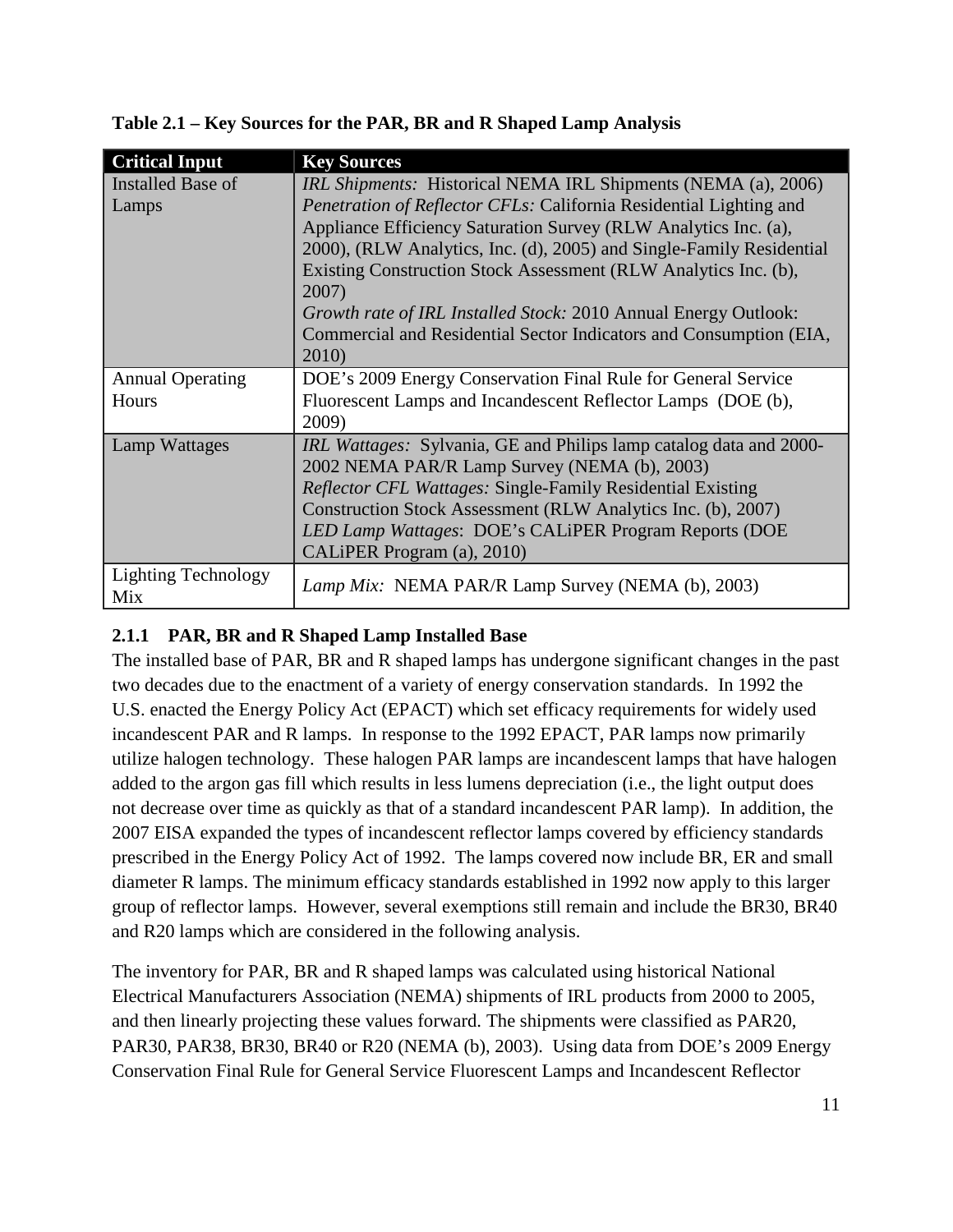Lamps, the shipment values were further separated into residential and commercial service lamps and were then increased to account for the volume of IRLs that are imported or manufactured by non-NEMA lamp companies (DOE (b), 2009). A 2010 installed stock was then modeled based on a linear regression of these shipment values and typical lifetime values collected from manufacturers' catalogs.

The installed base of reflector CFLs for the residential sector was determined by assuming that the percentage of reflector CFLs from Washington and California State housing survey data is representative of the national value. In addition, it is assumed that reflector CFLs are not present in the commercial sector due to the several problems associated with adapting fluorescent technology to reflector lamp applications. The main problem arises from the fact that a reflector CFL emits light from a larger area than an incandescent lamp's filament does. As a result, it is more difficult to precisely direct reflector CFLs' emitted light with small reflectors and lenses, so the beam spreads of reflector CFL products are wider than those of most incandescent PAR and R lamps (Lighting Research Center (c), 1994). These problems make reflector CFL lighting a poor alternative for commercial spaces, which rely on precise directional light to illuminate museums exhibits, art galleries, retail stores, entertainment venues, and landscapes.

LED reflector lamp products are currently available through several major retailers; however, consumer adoption levels are quite low. The penetration of LED replacement lamps was determined using LED shipment data provided in the 2009 Strategies Unlimited LED Replacement Lamps Market Analysis and Forecast report. The shipments indicate that the installed base of LED replacement lamps has reached approximately 0.90 million units, or 0.20% of the total U.S. PAR, BR and R shaped lamp installed base. All of these LEDs were assumed to be installed in the commercial sector, which has been more aggressive in upgrading the lamps than the residential sector.

The technology mix and total number of lamps by application and technology type are depicted in [Table 2.2.](#page-28-2)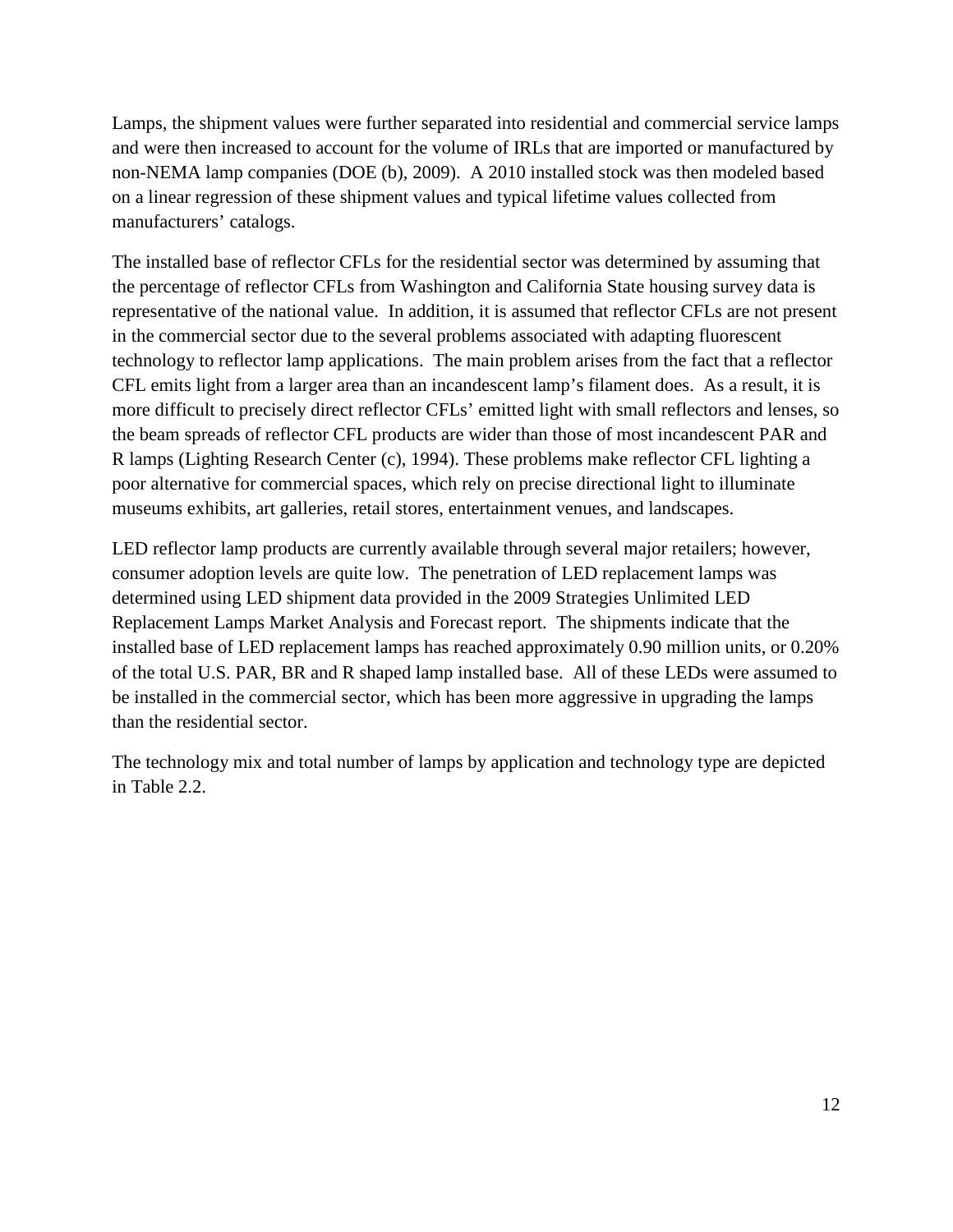| <b>Lamp Type</b>     | <b>Percentage</b> | Number of Lamps $(000's)^{12}$ |                          |                    |
|----------------------|-------------------|--------------------------------|--------------------------|--------------------|
|                      |                   | <b>Residential</b>             | <b>Commercial</b>        | <b>Total Lamps</b> |
| PAR20 (halogen)      | 9.8%              | 33,900                         | 19,300                   | 53,200             |
| PAR30 (halogen)      | 11.1%             | 38,700                         | 20,200                   | 58,900             |
| PAR38 (halogen)      | 16.8%             | 60,800                         | 28,900                   | 89,700             |
| BR30 (incandescent)  | 37.9%             | 180,000                        | 21,800                   | 202,000            |
| BR40 (incandescent)  | 8.2%              | 38,800                         | 4,700                    | 43,500             |
| R20 (incandescent)   | 10.0%             | 48,300                         | 5,010                    | 53,300             |
| <b>Reflector CFL</b> | 6.0%              | 32,000                         | $\overline{\phantom{0}}$ | 32,000             |
| <b>LED</b> Reflector | 0.2%              |                                | 900                      | 900                |
| <b>Total</b>         | 100%              | 433,000                        | 101,000                  | 534,000            |

<span id="page-28-2"></span>

| Table 2.2 - PAR, BR and R Shaped Lamp Installed Base <sup>11</sup> |  |  |  |  |
|--------------------------------------------------------------------|--|--|--|--|
|                                                                    |  |  |  |  |

# <span id="page-28-0"></span>**2.1.2 PAR, BR and R Shaped Lamp Operating Hours**

Operating hours of PAR, BR and R shaped lamps vary significantly for commercial and residential applications, and therefore, these two applications are accounted for separately. DOE's 2009 Energy Conservation Final Rule for General Service Fluorescent Lamps and Incandescent Reflector Lamps indicates that commercial IRLs operate approximately 3,450 hours per year while residential IRLs operate only 889 hours per year (DOE (b), 2009). These two values were used in this analysis.

# <span id="page-28-1"></span>**2.1.3 PAR, BR and R Shaped Lamp Average Wattages**

The average wattages for PAR30 and PAR38 lamps were developed from a 2003 NEMA survey, while the PAR20 average wattage was determined using manufacturer reported data in Philips, Osram, and GE lighting catalogs.

EISA 2007 greatly increased regulations of incandescent lamps and many of these lamps are no longer sold in the United States because they cannot obtain the minimum required efficacy. Given the limited number of products that are exempted from this legislation, it is assumed that 65 W and 45 W represent the vast majority of BR30, BR40 and R20 lamps. Lastly, a weighted average wattage for reflector CFLs was developed using residential survey data collected by RLW Analytics. The equivalent LED replacement lamp wattages were taken from the tested product with the greatest efficacy as reported by DOE's CALiPER program. LED products from

<span id="page-28-4"></span><span id="page-28-3"></span><sup>&</sup>lt;sup>11</sup> Values in the table may not add up due to rounding.<br><sup>12</sup> The installed base of PAR, BR and R shaped lamps indicates that roughly 87% are installed in residences while the remaining 13% are in commercial buildings. However, only approximately 65% NEMA shipments are residential. The dramatic split in installed stock arises from the vastly different operating hours assumptions for residential and commercial PAR, BR and R shaped lamps which are described in Section [2.1.2.](#page-28-0)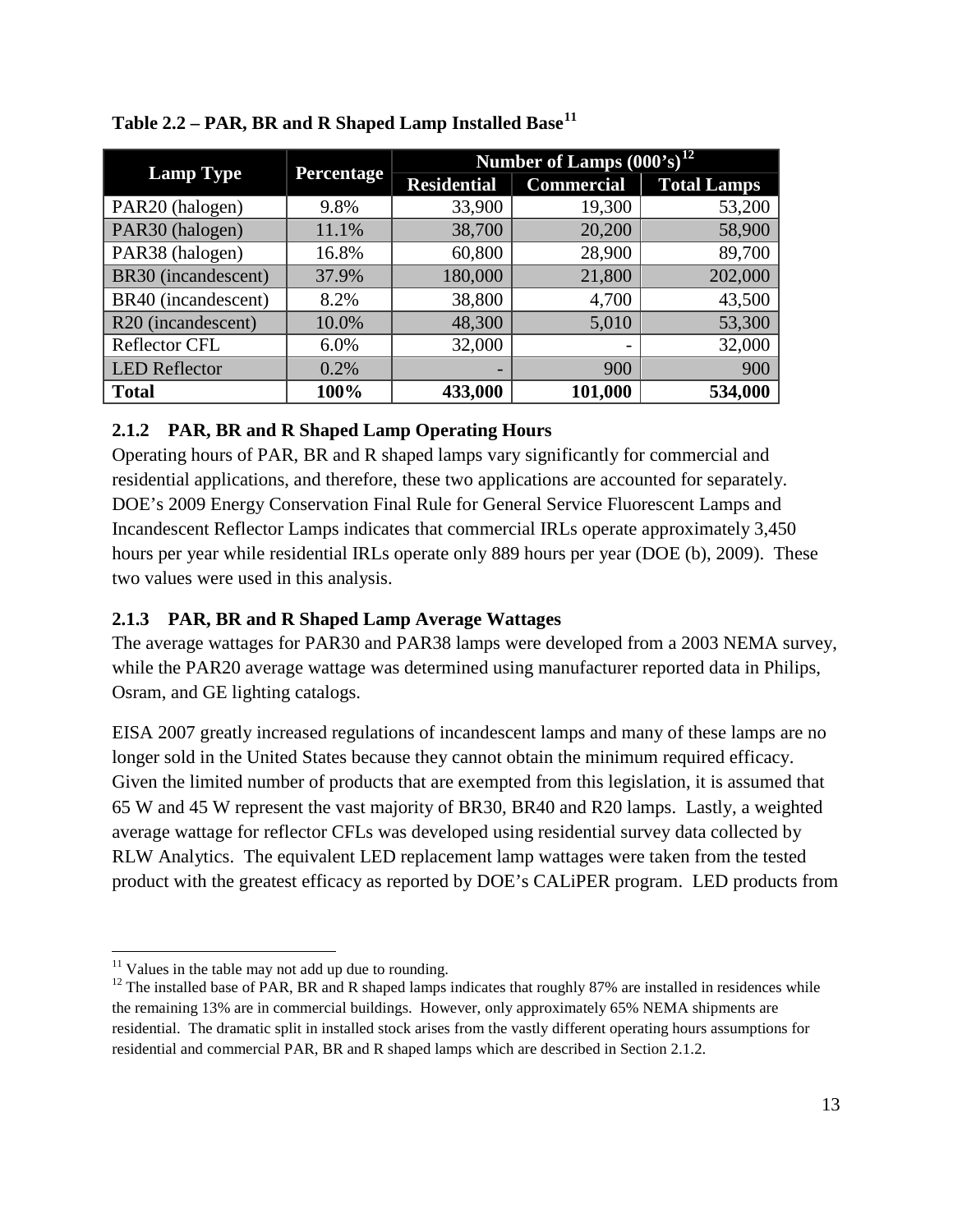this program were matched to the conventional technologies based on lumen output. The average system wattages used in this analysis are provided in [Table 2.3.](#page-29-2)

| <b>Lamp Type</b>     | <b>Average System</b><br>Wattage (W) | <b>2010 LED Replacement</b><br>Wattage (W) |
|----------------------|--------------------------------------|--------------------------------------------|
| <b>PAR20</b>         | 46                                   | 13                                         |
| <b>PAR30</b>         | 67                                   | 15                                         |
| <b>PAR38</b>         | 78                                   | 18                                         |
| <b>BR30</b>          | 65                                   |                                            |
| <b>BR40</b>          | 65                                   |                                            |
| R <sub>20</sub>      | 45                                   |                                            |
| <b>Reflector CFL</b> | 18                                   |                                            |

<span id="page-29-2"></span>**Table 2.3 – Lamp Wattage of PAR, BR and R Shaped Lamps**

# <span id="page-29-0"></span>**2.1.4 PAR, BR and R Shaped Lamp Energy Savings Potential**

[Table 2.4](#page-29-3) depicts the total energy consumption of the PAR, BR and R shaped lamp sector, as well as the potential energy savings if the entire U.S. installed base was converted instantaneously to LED lamps. Compared to the baseline savings of 0.11 TWh per year in 2010, a total potential electricity savings of 35.6 TWh per year would be realized if LEDs achieved 100% market penetration. This equates to an annual primary energy savings of approximately 0.39 quads, or the total annual electricity consumption of nearly three million residential households.

<span id="page-29-3"></span>

|  |  | Table 2.4 – Energy Consumption and Savings Potential of PAR, BR and R Shaped Lamps |  |
|--|--|------------------------------------------------------------------------------------|--|
|  |  |                                                                                    |  |

| <b>Niche Application</b>      | <b>Annual</b><br><b>Electricity</b><br><b>Consumption</b><br>in 2010<br>(TWh/yr) |      | <b>Additional</b><br><b>Potential</b><br><b>Electricity</b><br><b>Savings</b><br>(TWh/yr) | <b>Total Potential</b><br><b>Electricity</b><br><b>Savings</b><br>(TWh/yr) |
|-------------------------------|----------------------------------------------------------------------------------|------|-------------------------------------------------------------------------------------------|----------------------------------------------------------------------------|
| PAR, BR and R<br>shaped Lamps | 45.0                                                                             | 0.11 | 35.5                                                                                      | 35.6                                                                       |

# <span id="page-29-1"></span>**2.2 MR16 Replacement Lamps**

Similar to the PAR, BR and R shaped lamps discussed in the previous section, multifaceted reflector (MR) or MR16 lamps are primarily [halogen incandescent light sources,](http://www.lrc.rpi.edu/programs/nlpip/lightinganswers/mr16/abstract.asp) and are typically low voltage lamps that provide directional light.<sup>[13](#page-29-4)</sup> Originally, these lamps were used for slide projectors but they are now widely used for accent, task, and display lighting in museums, art galleries, retail stores, residential settings, and entertainment venues. MR16 lamps

<span id="page-29-4"></span> $13$  Most MR16 lamps are operated using voltages lower than 120 volts, typically 12 volts (Lighting Research Center (b), 2002).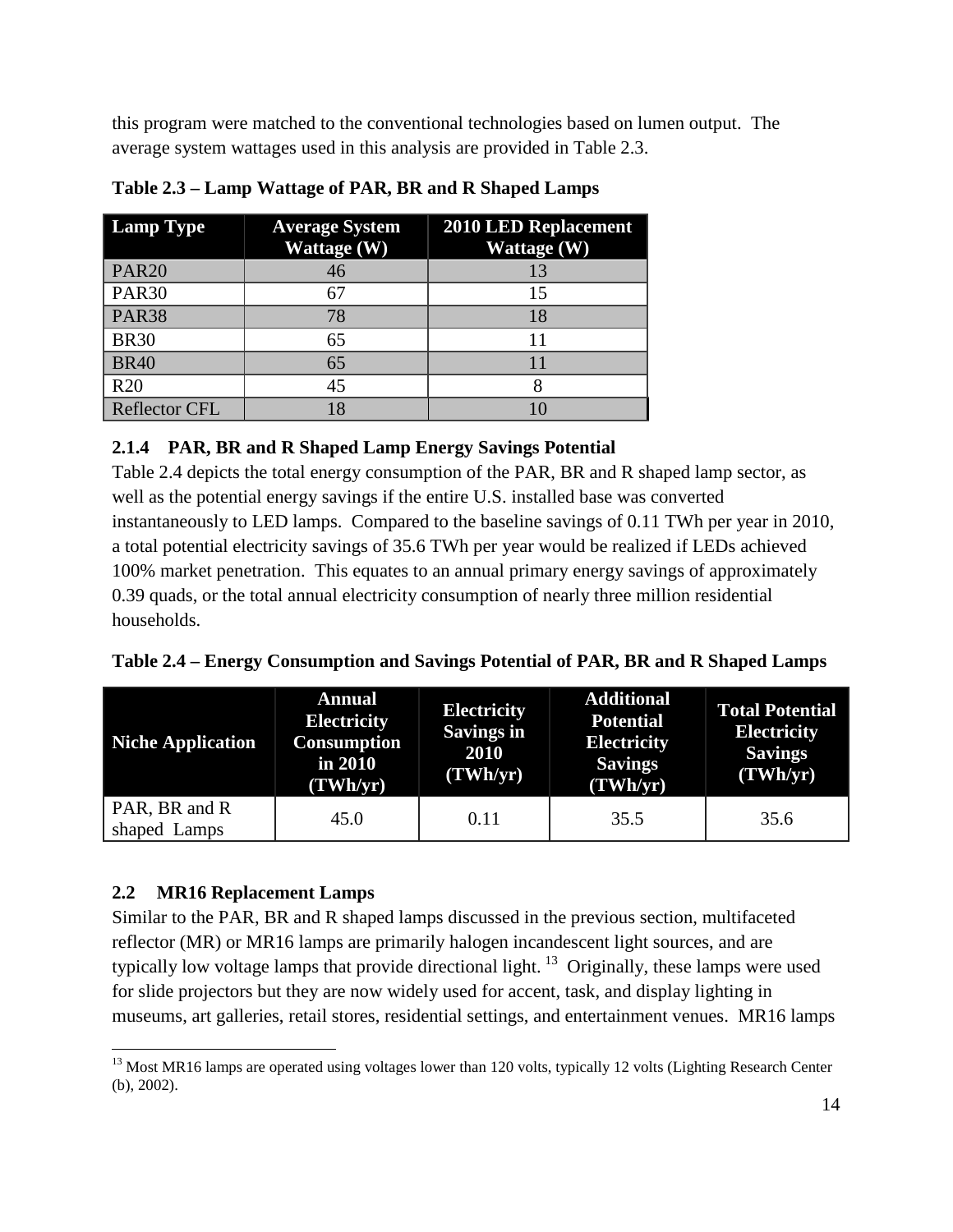are particularly optimal for jewelry and other display applications due to their high [color](http://www.lrc.rpi.edu/programs/nlpip/lightinganswers/mr16/abstract.asp)  [temperature,](http://www.lrc.rpi.edu/programs/nlpip/lightinganswers/mr16/abstract.asp) CRI, and well-controlled, high-intensity beam (Lighting Research Center (b), 2002).

The small form factor and required dimmability and optical control of MR16 lamps are not conducive to CFL technology, making LEDs an ideal replacement. In addition, the efficiencies of these lamps greatly outpace that of the incumbent technologies. LED MR16 lamps have tested efficacies as high as 50 lm/W (DOE CALiPER Program (a), 2010), while traditional incandescent MR16 lamps are only capable of efficacies between 15 and 25 lm/W. The market presence of LED MR16 replacement lamps continues to grow, and a variety of major retail companies including Best Buy and Starbucks are beginning to undertake massive retrofit projects. These two companies are in the process of installing approximately 35,000 (LEDs Magazine (a), 2010) and 129,000 (Girrbach, 2010) LED MR16 lamps respectively.

The following analysis describes the estimated energy savings from the increased use of MR16 LED replacement lamps. The key sources used for the four critical inputs to the analysis are summarized in [Table 2.5.](#page-31-1)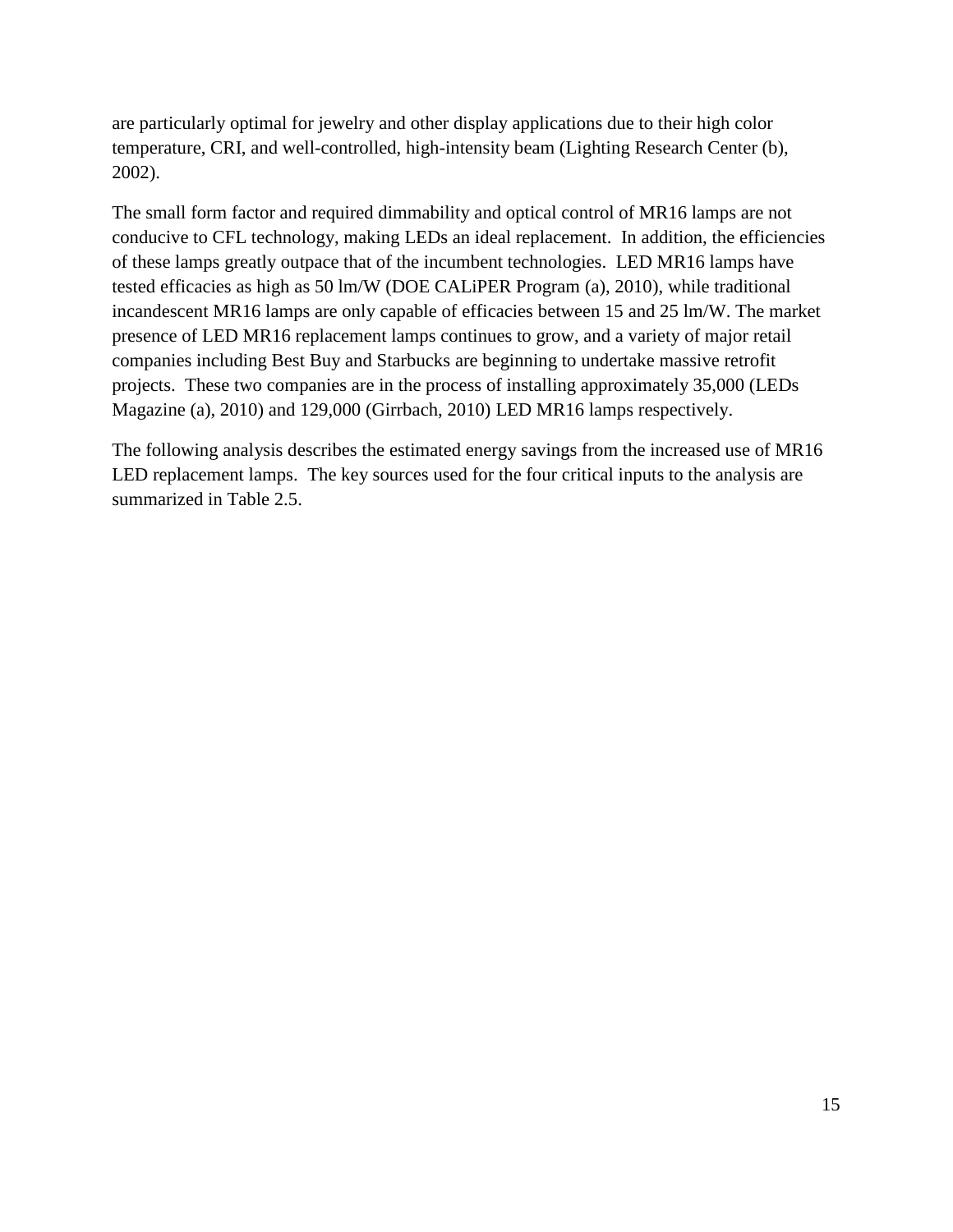| <b>Critical Input</b>      | <b>Key Sources</b>                                                     |
|----------------------------|------------------------------------------------------------------------|
| <b>Installed Base of</b>   | European MR16 Shipments: Task 3: Review of Sales and Inventory         |
| Lamps                      | Estimates (United Kingdom Department for Environment, Food and         |
|                            | Rural Affairs, 2010)                                                   |
|                            | U.S. Residential MR16 Installed Base: Single-Family Residential        |
|                            | Existing Construction Stock Assessment (RLW Analytics Inc. (b),        |
|                            | 2007) and Single-Family Residential New Construction Characteristics   |
|                            | and Practices Study (RLW Analytics Inc. (c), 2007)                     |
|                            | MR16 lamp lifetime: Sylvania, GE and Philips lamp catalog data         |
| <b>Annual Operating</b>    | U.S. Lighting Market Characterization Volume I: National Inventory     |
| Hours                      | and Energy Consumption Estimate (Navigant Consulting, Inc (b),         |
|                            | 2002)                                                                  |
| Lamp Wattages              | MR16 Commercial Wattage: Sylvania, GE and Philips lamp catalog         |
|                            | data and Task 3: Review of Sales and Inventory Estimates (United       |
|                            | Kingdom Department for Environment, Food and Rural Affairs, 2010)      |
|                            | MR16 Residential Wattage: Sylvania, GE and Philips lamp catalog        |
|                            |                                                                        |
|                            | data, Single-Family Residential Existing Construction Stock            |
|                            | Assessment and Single-Family Residential New Construction              |
|                            | Characteristics and Practices Study (RLW Analytics Inc. (b), 2007) and |
|                            | (RLW Analytics Inc. (c), 2007)                                         |
|                            | LED Lamp Wattages: DOE's CALiPER Program Report (DOE                   |
|                            | CALIPER Program (a), 2010)                                             |
| <b>Lighting Technology</b> | LED MR16 Penetration: LED Replacement Lamps Market Analysis            |

<span id="page-31-1"></span>**Table 2.5 – Key Sources for the MR16 Replacement Lamp Analysis**

# <span id="page-31-0"></span>**2.2.1 MR16 Replacement Lamp Installed Base**

The MR16 market mainly consists of incandescent lamps that utilize halogen technology. Very limited domestic market data on MR16s is available, and therefore, the installed stock estimate is based largely on survey data and shipments within the European Union as reported in support of forthcoming European Commission regulations on directional lamps. The U.S. residential stock was determined using two surveys of new and existing household lighting in the Pacific Northwest. For the commercial sector, the European Union shipments were adjusted to reflect the U.S. market by using data provided in the 2009 Strategies Unlimited LED Replacement Lamps Market Analysis and Forecast report. The report indicates the distribution of LED MR16 replacement sales between Europe and North America, and it is assumed that this breakdown is representative of the European Union and U.S. for the entire MR16 market segment. The derived shipment values for the total U.S. MR16 market were then verified by both case study analyses and interviews with manufacturers.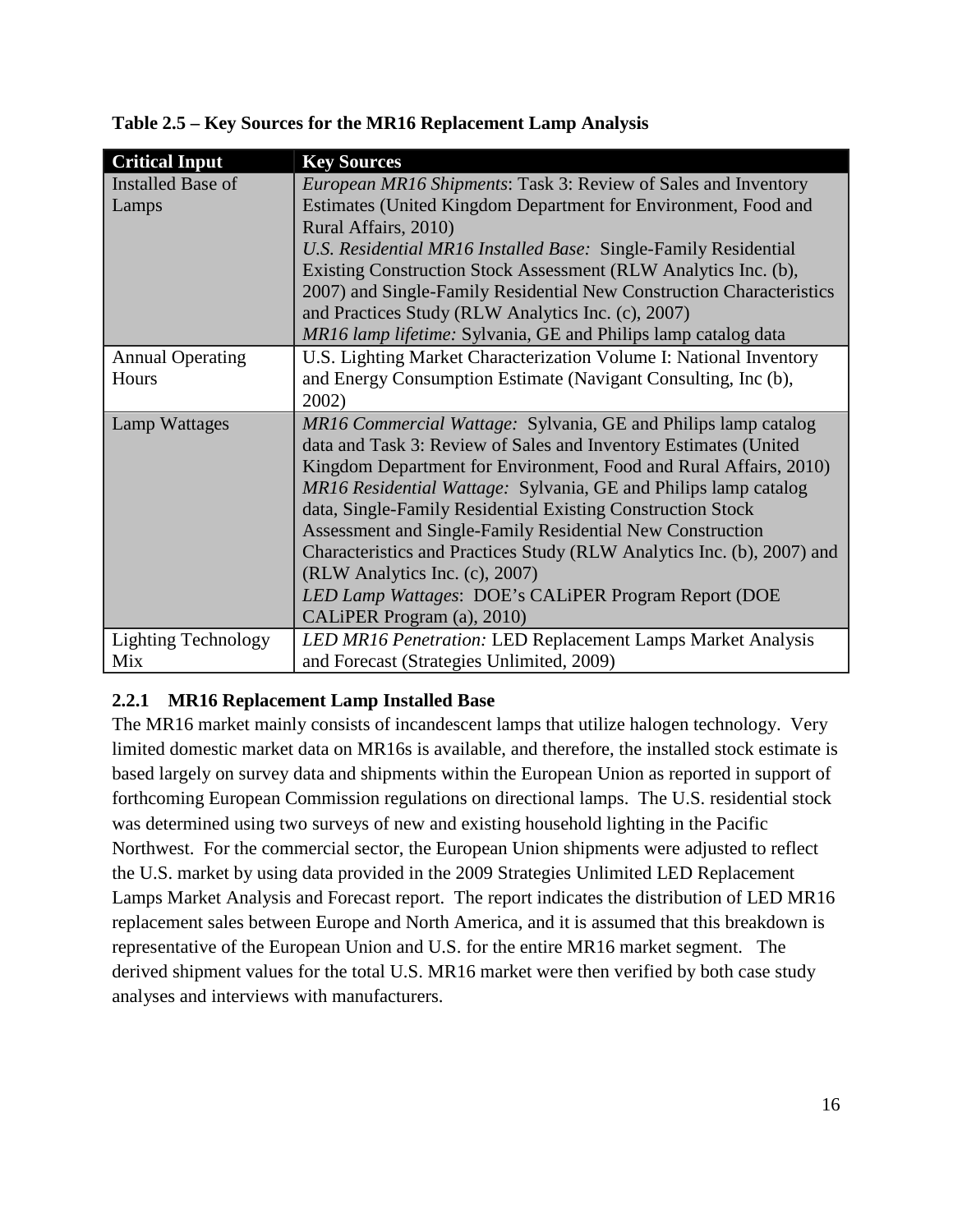Then using average MR16 lamp lifetimes and operating hours estimates for the residential and commercial sector, a total installed base was calculated. The commercial stock was then taken to be the difference between the total calculated U.S. stock and the residential stock.

The penetration of LED MR16 replacement lamps to the MR16 installed base was determined using LED MR16 shipment data provided in the 2009 Strategies Unlimited LED Replacement Lamps Market Analysis and Forecast report. The shipments indicate that the U.S. installed base of LED MR16 lamps has reached approximately 2 million units, or 1.67% of the total MR16 installed base. Furthermore, due to high capital cost and limited number of MR16 residential applications, it is assumed that all LED replacements are for the commercial sector.

The technology mix and total number of lamps by application and technology type are depicted in [Table 2.6.](#page-32-2)

| <b>Lamp Type</b>     | <b>Percentage</b> | Number of Lamps (000's) |                                               |         |  |  |
|----------------------|-------------------|-------------------------|-----------------------------------------------|---------|--|--|
|                      |                   |                         | <b>Residential   Commercial   Total Lamps</b> |         |  |  |
| MR <sub>16</sub>     | 98.3%             | 41,800                  | 78,400                                        | 120,000 |  |  |
| MR <sub>16</sub> LED | 1.7%              | -                       | 2,000                                         | 2,000   |  |  |
| <b>Total</b>         | 100%              | 41,800                  | 81,400                                        | 122,000 |  |  |

<span id="page-32-2"></span>**Table 2.6 – MR16 Replacement Lamp Installed Base**

# <span id="page-32-0"></span>**2.2.2 MR16 Replacement Lamp Operating Hours**

Operating hours of MR16 lamps varies significantly for commercial and residential applications, and therefore, these two sectors are accounted for separately. The 2002 U.S. Lighting Market Characterization indicates that commercial low voltage halogen lamps operate approximately 3,270 hours per year, while residential general service halogen lamps operate only 840 hours per year (Navigant Consulting, Inc (b), 2002). It was assumed that the above described operating hours are representative of all commercial and residential MR16 lamps.

# <span id="page-32-1"></span>**2.2.3 MR16 Replacement Lamp Average Wattages**

MR16 lamps are mainly produced at three wattages: 20, 35 and 50 W. The average commercial wattage was determined using catalog product data together with information provided by the European Commission lighting inventory study. The lighting study suggested that one-third of all low voltage halogen lamps, assumed to be mostly MR16s are rated at 20 W. A large database of higher wattage MR16s was developed and the average wattage of this database was used for the remaining two-thirds of commercial MR16s. The average wattage for residential MR16s was derived directly from the new and existing household surveys previously discussed.

Best-in-class reported efficacies of LED MR16 products tested by the DOE's CALiPER program were used to create the replacement LED wattage. The lumen output required for both residential and commercial MR16 lamp applications was then divided by the tested LED product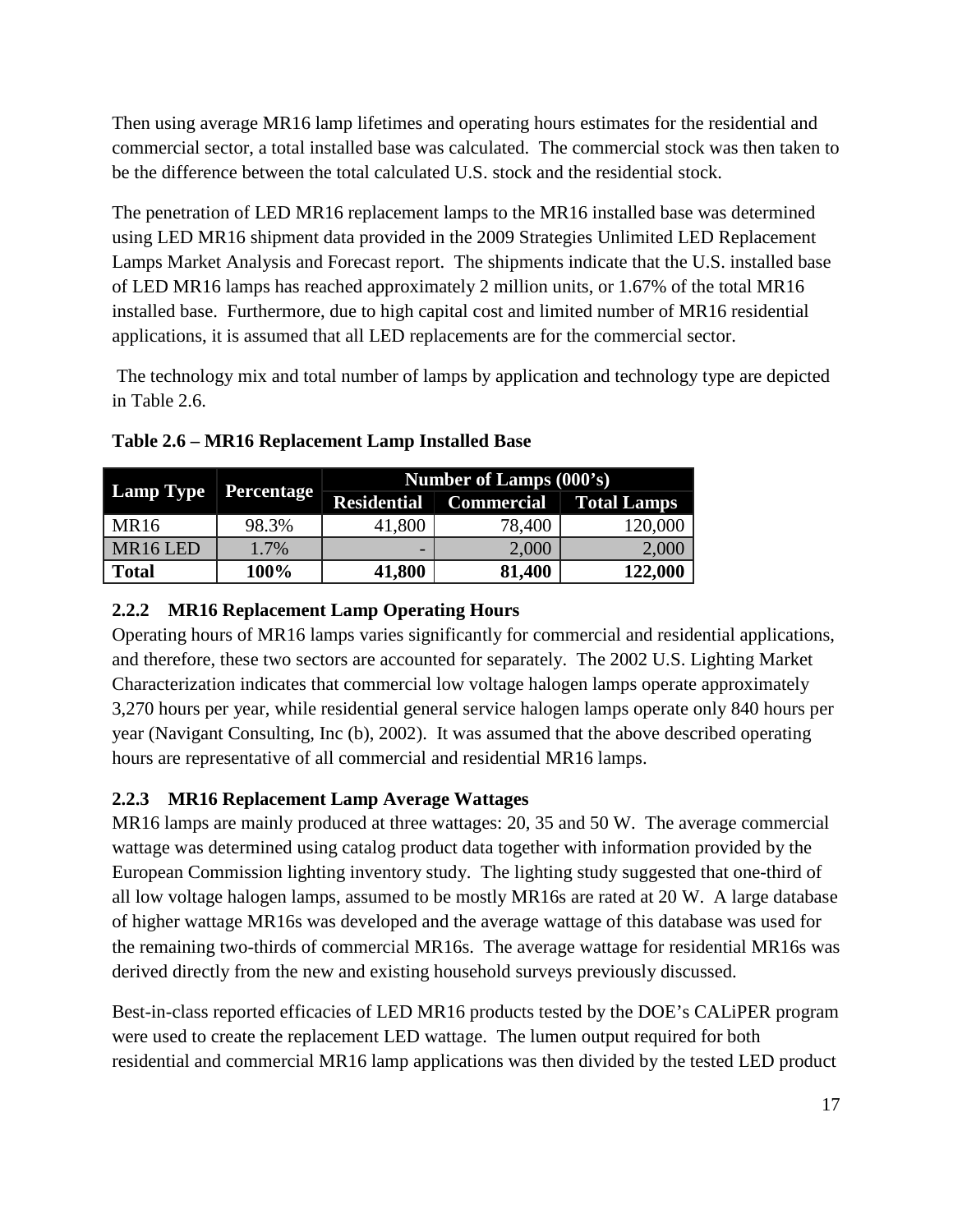with the highest reported efficacy to determine the necessary LED replacement wattage. The average system wattages used in this analysis are provided in [Table 2.7.](#page-33-2)

| Sector      | <b>Average System</b><br><b>Wattage</b> (W) | 2010 LED Replacement<br>Wattage (W) |
|-------------|---------------------------------------------|-------------------------------------|
| Residential |                                             |                                     |
| Commercial  | 33                                          | 16                                  |

<span id="page-33-2"></span>**Table 2.7 – Lamp Wattage of MR16 Replacement Lamps**

# <span id="page-33-0"></span>**2.2.4 MR16 Replacement Lamp Energy Savings Potential**

[Table 2.8](#page-33-3) depicts the total energy consumption of the MR16 lamp market, as well as the potential energy savings if the entire U.S. installed base of MR16 halogen lamps was replaced by LED lamps. Compared to the baseline savings of 0.25 TWh per year in 2010, a total potential electricity savings of 6.3 TWh per year would be realized if LEDs achieved 100% market penetration. This equates to a primary energy savings of approximately 0.07 quads per year, or the total annual electric consumption of over half a million residential households.

<span id="page-33-3"></span>**Table 2.8 – Energy Consumption and Savings Potential of MR16 Replacement Lamps**

| <b>Niche Application</b>  | <b>Annual</b>         | <b>Electricity</b> | <b>Additional</b>          | <b>Total Potential</b> |
|---------------------------|-----------------------|--------------------|----------------------------|------------------------|
|                           | <b>Electricity</b>    | <b>Savings in</b>  | <b>Potential</b>           | <b>Electricity</b>     |
|                           | <b>Consumption in</b> | 2010               | <b>Electricity Savings</b> | <b>Savings</b>         |
|                           | 2010 (TWh/yr)         | (TWh/yr)           | (TWh/yr)                   | (TWh/yr)               |
| MR16 Replacement<br>Lamps | 11.2                  | 0.25               | 6.0                        | 6.3                    |

# <span id="page-33-1"></span>**2.3 2-ft by 2-ft Troffer Fixtures**

A troffer fixture is typically an inverted metal trough that houses and serves as a reflector for a fluorescent lamp–ballast system. The trough takes the light from the lamp and reflects it in one hemisphere. These fluorescent fixture systems are widely utilized for commercial and industrial establishment because they offer a low cost, highly efficient and long lifetime lighting source. Various types of troffer fixtures are commercially available; however, this analysis examines the commonly used 2-ft by 2-ft system which typically houses two U-shaped fluorescent lamps and less commonly linear fluorescent and CFLs (DOE CALiPER Program (b), 2009).

The CALiPER Round 11 testing results indicate that although LED linear replacement lamps are improving, especially in terms of their efficacy, there are still major performance challenges in the areas of total light output, light distribution, color quality, and reliability. Therefore, this analysis only considers the energy savings from 2-ft by 2-ft replacement LED fixtures, since in most cases LED lamp replacements are not yet competitive with their fluorescent counterparts, in terms of both cost and performance (DOE CALiPER Program (a), 2010).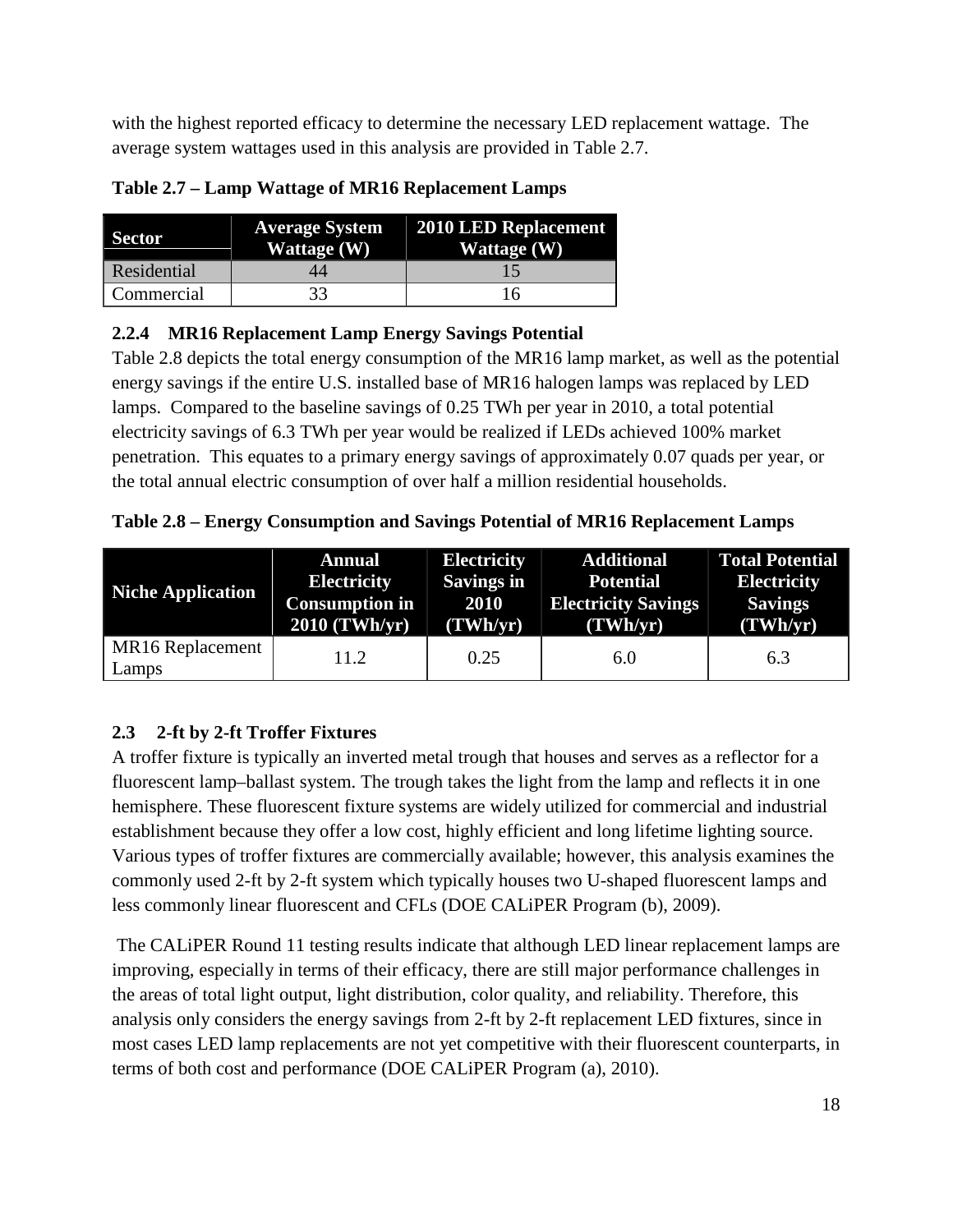These LED replacement fixtures have begun to replace traditional fluorescent troffer systems, but market penetration is still limited. LED 2-ft by 2-ft fixture replacements have CALiPER tested efficacies as high as 79 lm/W (DOE CALiPER Program (a), 2010), while a 2-ft by 2-ft fluorescent system can have an efficacy between 40 and 70 lm/W. LEDs offer several benefits for general illumination compared to fluorescent technology, such as their directionality (i.e., LED sources emit light towards one plane unlike fluorescent technology which is omnidirectional), which results in reduced light loss. DOE's CALiPER Program indicates that LED 2-ft by 2-ft troffers are increasingly competitive with incumbent technologies with respect to light output levels, light distribution, and efficacy. Therefore, these lamps offer potential for significant energy savings and are superior in applications where dimming is required (DOE CALiPER Program (b), 2009).

This section analyzes the current installed stock and energy savings potential for LED replacements in the 2-ft by 2-ft troffer fixture market. The key sources used for the four critical inputs to the analysis are summarized in [Table 2.9.](#page-34-1)

| <b>Critical Input</b>      | <b>Key Sources</b>                                                   |
|----------------------------|----------------------------------------------------------------------|
| Installed Base of          | Lamp Shipments: Historical NEMA GSFL Shipments (NEMA (a),            |
| Lamps                      | 2006) (NEMA (a), 2006) (NEMA (a), 2006)                              |
|                            | Lamp Lifetime Estimate: Sylvania, GE and Philips lamp catalog data   |
| <b>Annual Operating</b>    | U.S. Lighting Market Characterization - Volume 1: National Lighting  |
| Hours                      | Inventory and Energy Consumption Estimate (Navigant Consulting, Inc. |
|                            | $(b)$ , 2002)                                                        |
| <b>Lamp Wattages</b>       | T12 and T8 2-ft by 2-ft Fixture Wattages: Sylvania, GE and Philips   |
|                            | lamp catalog data                                                    |
|                            | LED Lamp Wattages: Summary of Product Testing Results (DOE           |
|                            | CALIPER Program (a), 2010)                                           |
| <b>Lighting Technology</b> | Lamp Mix: Historical NEMA GSFL Shipments (NEMA (a), 2006)            |
| Mix                        | (NEMA (a), 2006) (NEMA (a), 2006)                                    |
|                            | LED Penetration: LED Replacement Lamps Market Analysis and           |
|                            | Forecast (Strategies Unlimited, 2009) and Interviews of LEDNovation  |
|                            | (Eckert, 2010)                                                       |

<span id="page-34-1"></span>**Table 2.9 – Key Sources for the 2-ft by 2-ft Troffer Fixture Analysis**

# <span id="page-34-0"></span>**2.3.1 2-ft by 2-ft Troffer Fixture Installed Base**

The 2-ft by 2-ft troffer fixture installed base is assumed to comprise of 2-ft T12 and T8 U-shaped fluorescent lamps, and other 2-ft fluorescents, which includes 2-ft fluorescent linear lamps, and pin-based CFLs. NEMA shipment data from 2001 to 2005 of 2-ft U-shaped lamps were projected to 2010 to determine the total number of installed 2-ft by 2-ft troffers with U-shaped lamps. NEMA data was assumed to represent approximately 90% of the total U-shaped T12 and T8 market. Therefore, the values were increased to account for the volume of lamps that are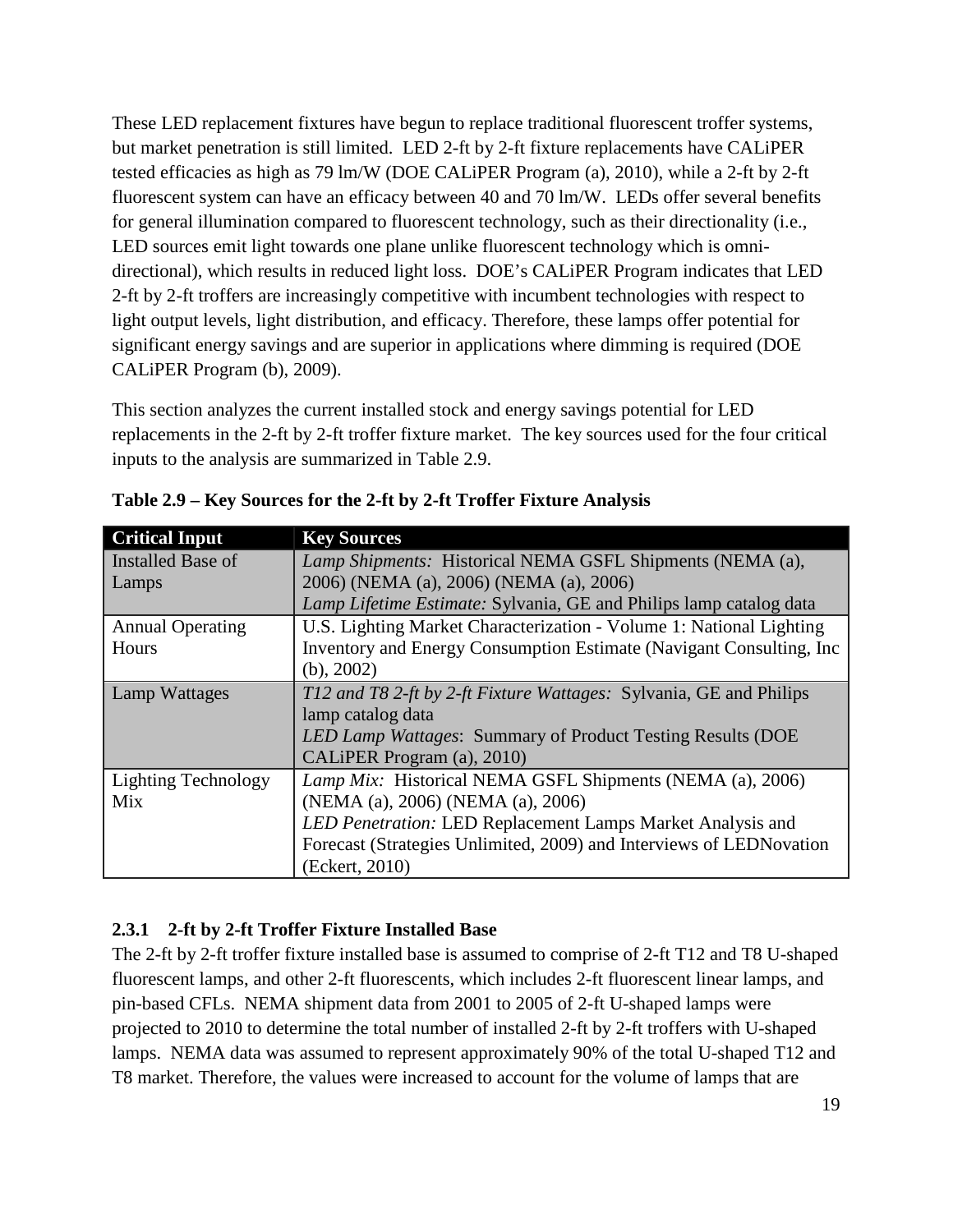manufactured by non-NEMA lamp companies (DOE (b), 2009). In addition, interviews with manufacturers indicate that over the past several years, sales of 2-ft by 2-ft fixtures have primarily been comprised of non-U-shaped lamps, namely 2-ft fluorescent linear lamps and pinbased CFLs. Thus the shipments were adjusted to account for these new fixture sales. The adjusted shipment data, coupled with lifetime estimates for each lamp type, was used to calculate the installed stock of all 2-ft fluorescent lamps in 2010.

LED 2-ft by 2-ft fixtures are currently commercially available through several major retailers; however, interviews with LED manufacturers indicated that consumer adoption was quite small. Using data provided in the 2009 Strategies Unlimited LED Replacement Lamps Market Analysis and Forecast report and manufacturer interviews; it was assumed that LEDs represent 0.1% of the total installed base. The estimated LED penetration rate is lower than other replacement lamps considered in this report because 2-ft by 2-ft LED replacements are truly replacement fixtures and not replacement lamps, effectively limiting penetration to new construction installations (Eckert, 2010). Furthermore, it was assumed that LEDs are only replacing less efficient T12 troffer fixtures. The breakdown of total installed stock for all 2-ft fluorescents and LED 2-ft by 2-ft troffers is shown below in [Table 2.10.](#page-35-2)

| <b>Lamp Type</b>         | Percentage | <b>Number of Troffer</b><br>Fixtures (000's) |
|--------------------------|------------|----------------------------------------------|
| 2-ft U-shaped T12        | 17.3%      | 9,200                                        |
| 2-ft U-shaped T8         | 74.1%      | 39,300                                       |
| Other 2-ft fluorescent   | 8.5%       | 4,510                                        |
| 2-ft by 2-ft LED Fixture | 0.1%       | 50                                           |
| <b>Total</b>             | 100%       | 53,100                                       |

<span id="page-35-2"></span>

| Table 2.10 - 2-ft by 2-ft Troffer Fixture Installed Base <sup>14</sup> |  |  |  |  |  |  |
|------------------------------------------------------------------------|--|--|--|--|--|--|
|------------------------------------------------------------------------|--|--|--|--|--|--|

# <span id="page-35-0"></span>**2.3.2 2-ft by 2-ft Troffer Fixture Operating Hours**

The operating hours for 2-ft by 2-ft troffer fixtures was derived from estimates provided in the U.S. Lighting Market Characterization report. The report indicates that T12 and T8 lamps operate for approximately 10.5 hours per day or 3,833 hours annually (Navigant Consulting, Inc (b), 2002).

# <span id="page-35-1"></span>**2.3.3 2-ft by 2-ft Troffer Fixture Average Wattages**

To determine the power consumption of the entire system, it was necessary to collect the typical power ratings for the lamp and ballast components.

For the U-shaped T12 and T8 lamps a database of standard and low wattage products was developed to determine an average wattage for each lamp at both the standard and low wattage

<span id="page-35-3"></span> $14$  Values in the table may not add up due to rounding.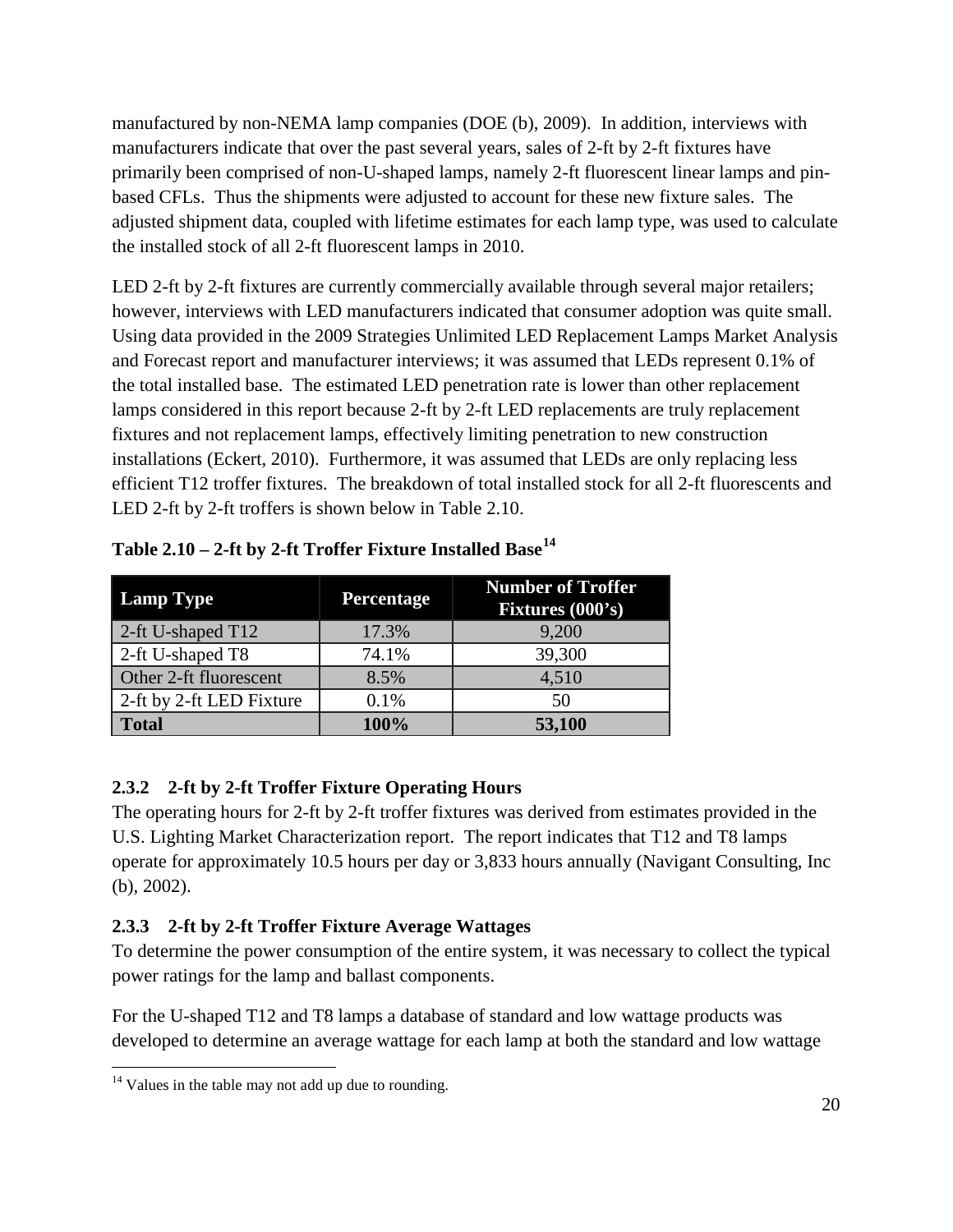lamp types. The product database revealed that U-shaped T12 lamps are almost only available at 40 and 34 W for the standard and low wattage rating respectively, while T8 lamps are offered only at 32 and 31 W. A similar database was also created for other 2-ft fluorescent lamps (linear 2-ft and CFLs) which indicated that these lamps typically operate at about 17 W. However, a 2 ft by 2-ft fluorescent system contains two 2-ft fluorescent lamps, a ballast, and a fixture (the troffer). Therefore, these lamp wattages do not represent the total power consumptions of a 2-ft by 2-ft fluorescent system.

Ballasts are used to limit the current flow to the lamp, and typically drive the lamp at wattage lower than its specified power rating to increase electricity savings (Lighting Reseach Center (a), 2003). Ballasts are also designed to function with multiple lamp configurations (e.g., a two 32 W T8 or three 32 W T8 lamp system), and therefore, the ballast product specifications include information on the input wattage for each system configuration the ballast is qualified to run. A product database of ballasts rated to run the determined wattages for U-shaped T12 and T8 and other 2-ft fluorescent lamps was then created. A weighted average wattage for 2-ft by 2-ft troffer fixture system was determined using the input wattages provided in the ballast database.

The LED replacement 2-ft by 2-ft LED troffer efficacies were taken from the best-in class products tested by DOE's CALiPER program and were then used to determine the replacement wattages for 2-ft by 2-ft U-shaped T12 and T8 systems. The average system wattages used in this analysis are provided in [Table 2.11.](#page-36-0)

| <b>Fixture Type</b>       | <b>Average System</b><br>Wattage (W) | 2010 LED Replacement<br>Wattage (W) |
|---------------------------|--------------------------------------|-------------------------------------|
| $\vert$ 2-ft U-shaped T12 |                                      | 45                                  |
| 2-ft U-shaped T8          | 59                                   | 46                                  |
| Other 2-ft fluorescent    | 36                                   |                                     |

<span id="page-36-0"></span>**Table 2.11 – System Wattage of 2-ft by 2-ft Troffer Fixtures**

#### **2.3.4 2-ft by 2-ft Troffer Fixture Energy Savings Potential**

[Table 2.12](#page-37-0) below indicates that 2-ft by 2-ft troffer fixtures consumed 12 TWh of electricity in 2010. Given the 2010 baseline LED penetration of 0.1%, this represents an electricity reduction of approximately 0.005 TWh per year. Furthermore, if LED 2-ft by 2-ft fixtures were to immediately replace the entire installed stock, there would be an electricity savings of 6.6 TWh per year. The total potential electricity savings equates to an annual primary energy savings of approximately 0.07 quads or the total annual electricity consumption of over a half a million residential households.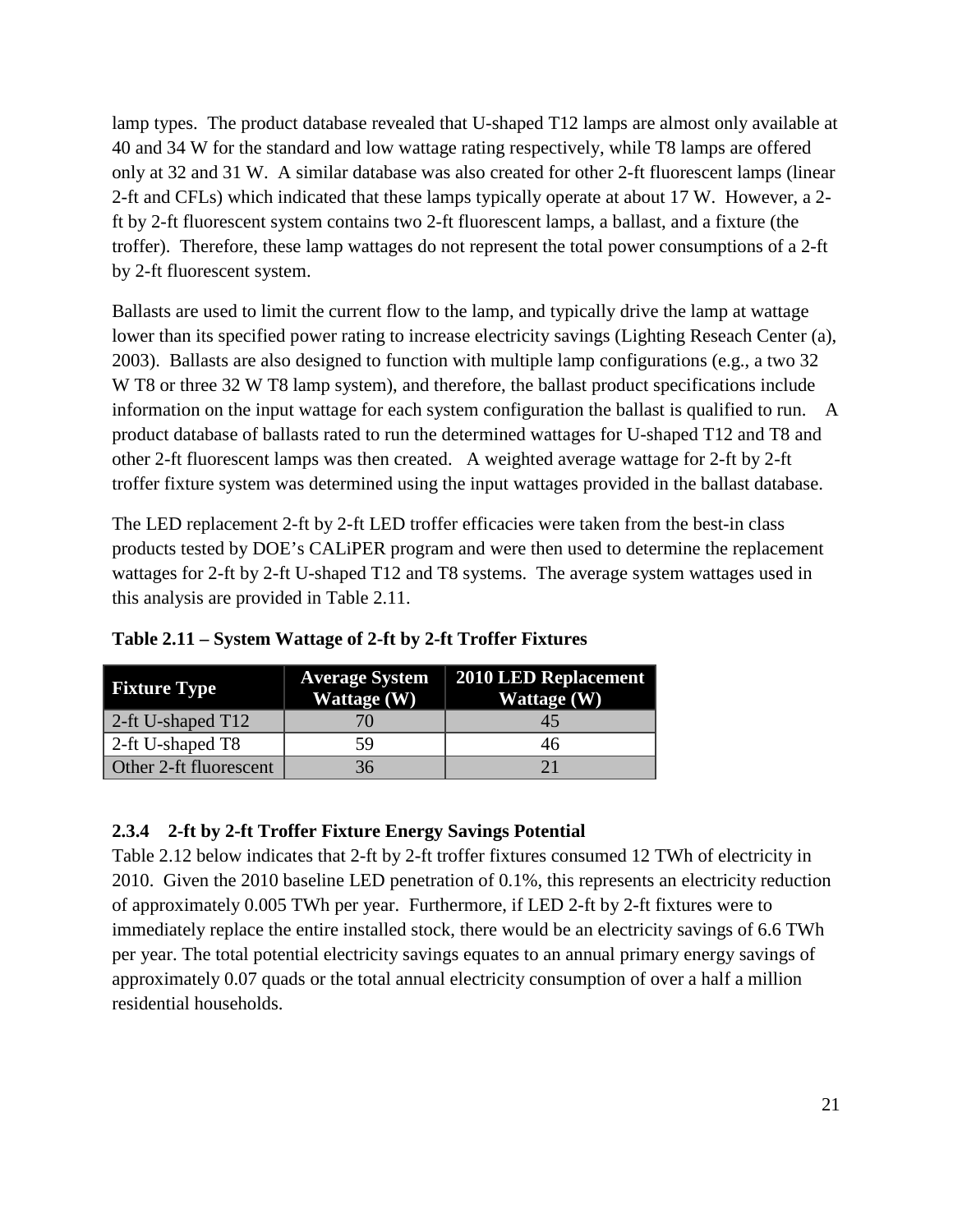| <b>Niche</b><br><b>Application</b>      | <b>Annual</b><br><b>Electricity</b><br><b>Consumption in</b><br>$2010$ (TWh/yr) | <b>Electricity</b><br><b>Savings in</b><br>2010<br>(TWh/yr) | <b>Additional Potential</b><br><b>Electricity Savings</b><br>(TWh/yr) | <b>Total Potential</b><br><b>Electricity</b><br><b>Savings</b><br>(TWh/yr) |
|-----------------------------------------|---------------------------------------------------------------------------------|-------------------------------------------------------------|-----------------------------------------------------------------------|----------------------------------------------------------------------------|
| 2-ft by 2-ft<br><b>Troffer Fixtures</b> | 12.0                                                                            | 0.005                                                       | 6.6                                                                   | 6.6                                                                        |

<span id="page-37-0"></span>**Table 2.12 – Energy Consumption and Savings Potential of 2-ft by 2-ft Troffer Fixtures**

## **2.4 A-Type Lamps**

General lighting service (GLS) or A-type lamps have the largest installed stock of any lighting type, and are used in ambient lighting application where the light is designed to diffuse in all directions. These lamps are most prevalent in the residential sector, and over the past decade the A-type market has drastically changed due to the increasing penetration of CFLs.

The CFL market experienced an upsurge of shipments in 2007, and incandescent shipments have steadily declined from 2004 to the present. Since 2007, CFL shipments have gradually declined but large scale penetration in the United States has increased (D&R International, Ltd., 2010). The steady decrease of CFLs in the market after the surge in 2007 could be due to multiple factors, such as increased market penetration (CFL has a typical lifetime of 12,000 hours compared to 1,000 hours for a standard incandescent) or consumer preferences (DOE (c), 2010). Therefore, as consumers purchase additional CFLs to replace incandescent bulbs, purchases could be made less frequently due to the longer lifetime.

LED A-type replacements have recently become commercially available, and have the potential of offering energy savings and lamp lifetimes beyond that of CFLs, as well as dimming capabilities similar to conventional incandescent lamps. In addition, LED A-type replacements display efficacies as high as 67 lm/W (DOE CALiPER Program (a), 2010) which is similar to that of CFLs, while incandescent A-type lamps only produce efficacies of about 15 lm/W (DOE (c), 2010). However, LEDs still face a variety of barriers to reach significant penetration, most notably their high initial cost. As LED A-type technology improves, these lamps will likely gain support from state, local and utility energy efficiency programs. Currently, these programs typically encourage consumers to change out incandescent lighting for replacement CFLs and work with retailers to offer significantly discounted CFLs. LED penetration will also be propelled due to EISA 2007, which will regulate the use of A-type incandescent lamps by imposing minimum efficacy requirements.

This section addresses the potential for LED replacements in the general service A-type lamp market, which includes standard incandescent A-type lamps, commonly known as Edison bulbs, CFLs and LED replacement lamps. Furthermore, this analysis only considers spiral/twister, mini-spiral/twisters and spring CFL types as equivalent incandescent A-type replacements. All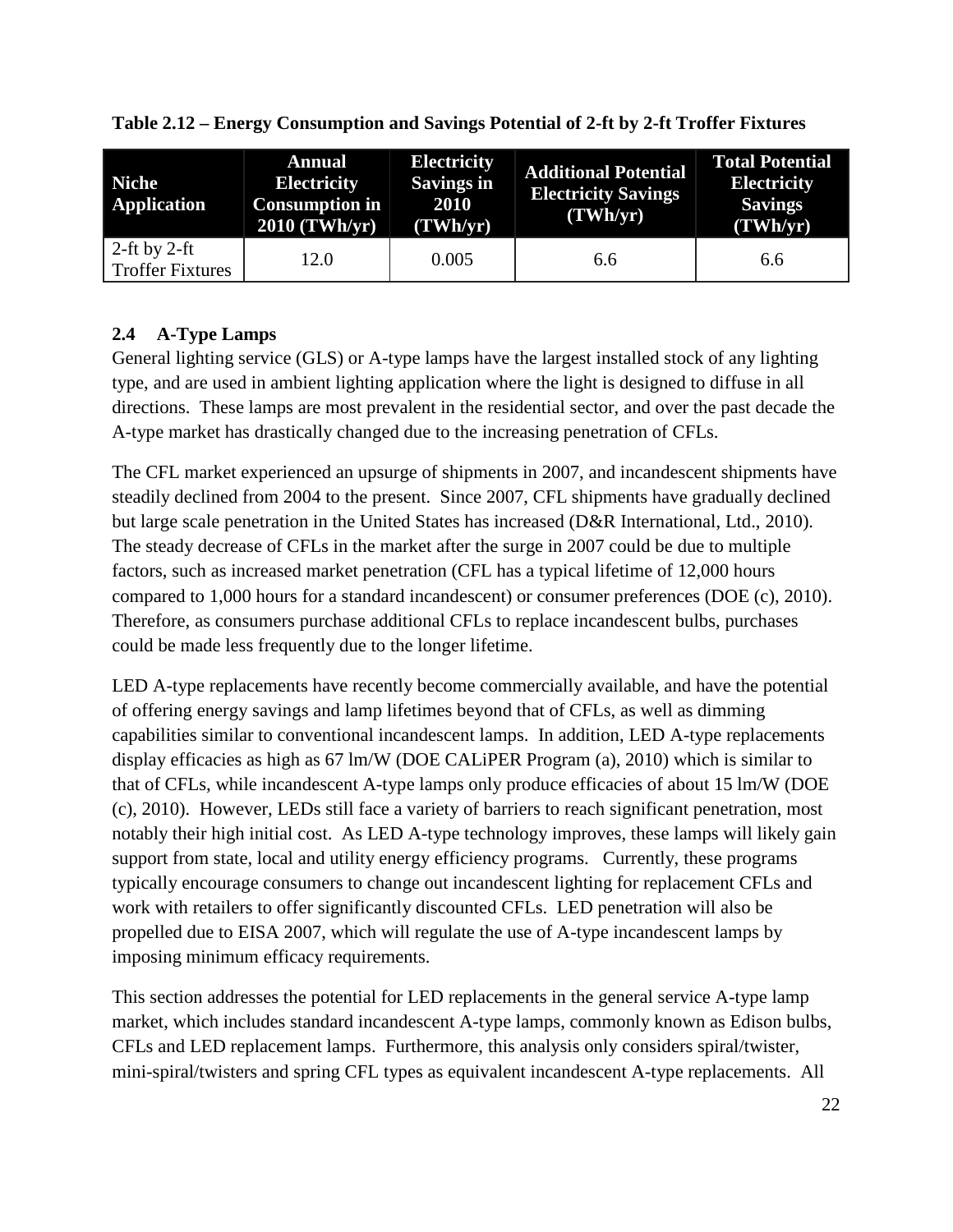other CFL types are not considered in the analysis. The key sources used for creating inputs to the analysis are summarized in [Table 2.13.](#page-38-0)

| <b>Critical Input</b>      | <b>Key Sources</b>                                                    |
|----------------------------|-----------------------------------------------------------------------|
| <b>Installed Base of</b>   | Incandescent Shipments: Historical IRL NEMA Shipments (NEMA           |
| Lamps                      | $(a)$ , 2006) and NEMA shipments index data (NEMA $(c)$ , 2010)       |
|                            | Saturation of CFLs, Residential Sector: Multistate CFL Modeling       |
|                            | Effort (NMR Group, Inc., 2010 (a)), Northwest Energy Efficiency       |
|                            | Alliance Survey Results (RLW Analytics Inc. (c) and (d), 2007), Puget |
|                            | Sound Area Residential Compact Fluorescent Lighting Market            |
|                            | Saturation Study (Energy Market Innovations, Inc., 2007)              |
|                            | Saturation of CFLs, Commercial Sector: California Commercial End-     |
|                            | Use Survey Results (Itron, Inc., 2006)                                |
|                            | CFL and Incandescent Lamp Lifetime Hours: Sylvania, GE and Philips    |
|                            | lamp catalog data                                                     |
| <b>Annual Operating</b>    | Lighting Market Characterization Vol. 1, Final Evaluation Report:     |
| Hours                      | Upstream Lighting Program, Vol. 1 (Navigant Consulting, Inc (b),      |
|                            | 2002), Residential Lighting Markdown Impact Evaluation                |
| <b>Lamp Wattages</b>       | Incandescent and CFL Wattages: Multistate CFL Modeling Effort         |
|                            | (NMR Group, Inc., 2010 (a)), Northwest Energy Efficiency Alliance     |
|                            | Survey Results (RLW Analytics Inc. (c) and (d), 2007), Puget Sound    |
|                            | Area Residential Compact Fluorescent Lighting Market Saturation       |
|                            | Study (Energy Market Innovations, Inc., 2007), California Commercial  |
|                            | End-Use Survey Results (Itron, Inc., 2006)                            |
|                            | LED Lamp Wattages: Summary of Product Testing Results (DOE            |
|                            | CALIPER Program (a), 2010)                                            |
| <b>Lighting Technology</b> | Commercial Sector Lamp Mix: California Commercial End-Use             |
| Mix                        | Survey Results (Itron, Inc., 2006),                                   |
|                            | Residential Sector CFL Penetration: ENERGY STAR CFL Market            |
|                            | Profile (D&R Internation, Ldt., 2010), Multistate CFL Modeling Effort |
|                            | (NMR Group, Inc., 2010 (a)), The Market for CFLs in Massachusetts     |
|                            | (NMR Group, Inc., 2010 (b))                                           |
|                            | LED Penetration: LED Replacement Lamps Market Analysis and            |
|                            | Forecast (Strategies Unlimited, 2009)                                 |

<span id="page-38-0"></span>**Table 2.13 – Key Sources for the A-Type Lamp Analysis**

## **2.4.1 A-Type Lamp Installed Base**

To determine the U.S. installed stock of CFLs in the residential sector, the average number of CFLs per household was calculated using onsite survey data for several U.S. states. States were then binned based on their energy efficiency efforts, as reported by the American Council for an Energy Efficient Economy (ACEEE) State Energy Efficiency Scorecard, <sup>[15](#page-38-1)</sup> and average

<span id="page-38-1"></span><sup>&</sup>lt;sup>15</sup> The ACEEE 2010 State Energy Efficiency Scorecard ranks States based on the extent of utility or state sponsored CFL programs.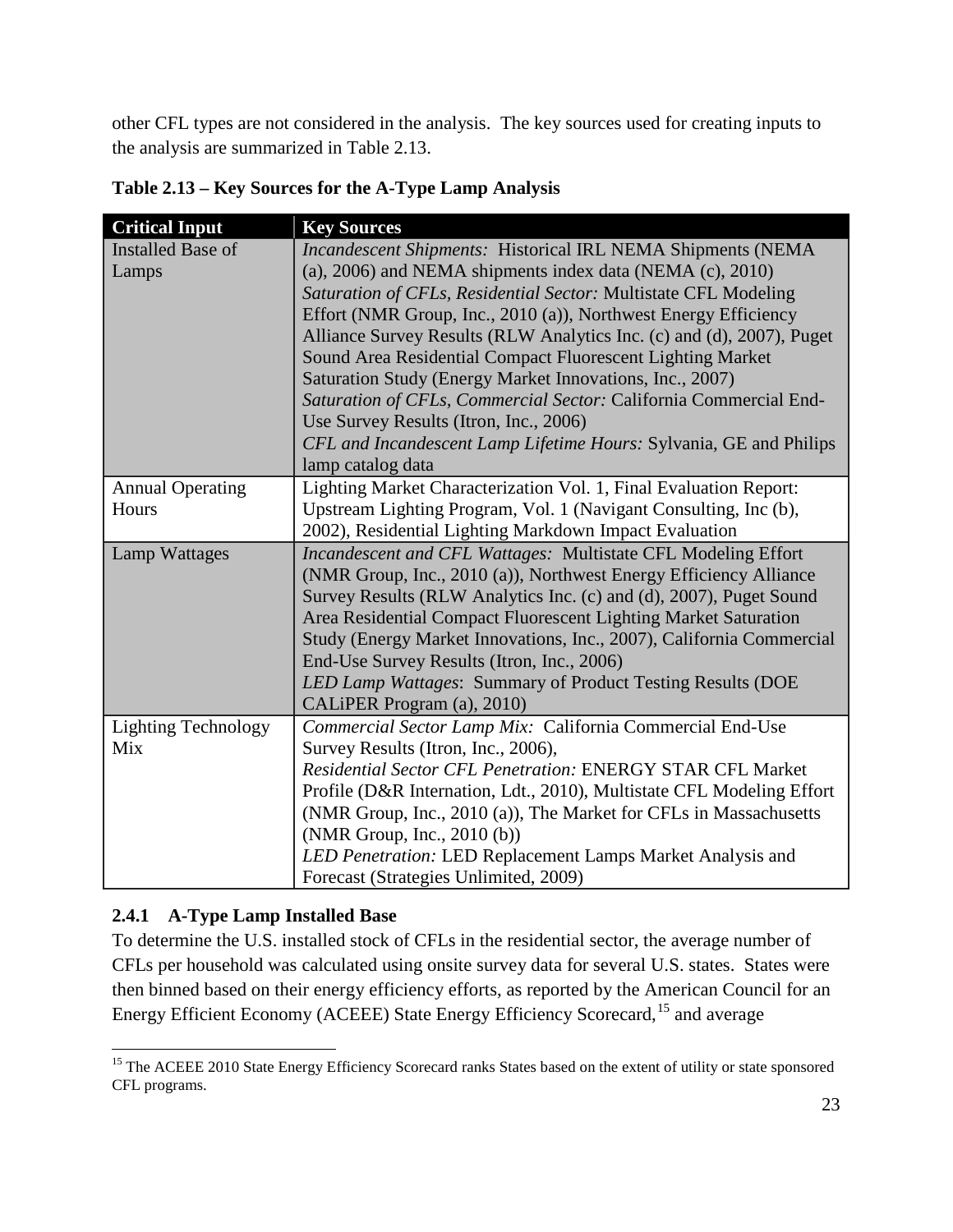saturation values for each bin were determined (ACEEE, 2010). Using U.S. Census estimates for the number of households within each state, the installed base of residential CFLs was determined by multiplying the total number of households in each bin by the saturation values.<sup>[16](#page-39-0)</sup>

The installed base of CFLs for the commercial sector was determined using the California Commercial End-Use Survey data, which indicated the percentage of lamps that are CFLs within California's commercial buildings. The CFL counts in California were then scaled by commercial floor space to determine the total U.S. installed base.

The installed stock for incandescent A-type lamps in the residential and commercial sector was developed using annual NEMA shipments from 2001 through 2005, and were projected to 2010 using NEMA index data (NEMA (c), 2010). Using data from DOE's 2009 Energy Conservation Final Rule for General Service Fluorescent Lamps and Incandescent Reflector Lamps, the shipment values were then increased to account for the volume of incandescent lamps that are manufactured by non-NEMA lamp companies (DOE (b), 2009). These shipments were summed and adjusted based on expected lifetime and operating hours of incandescent lamps.

The penetration of LED replacement lamps was determined using LED shipment data provided in the 2009 Strategies Unlimited LED Replacement Lamps Market Analysis and Forecast report. The shipments indicate that the installed base of LED A-type replacement lamps has reached approximately 0.24 million units, or 0.01% of the total U.S. general service A-type installed base. The penetration of LEDs into the residential and commercial sectors is determined based on the distribution for the CFL installed base, where approximately 91% is classified as residential lamps, and the remaining 9% is in commercial applications.

The technology mix and total number of lamps by application and technology type are depicted in [Table 2.14.](#page-40-0)

<span id="page-39-0"></span><sup>&</sup>lt;sup>16</sup> Another CFL installed base calculation method using statewide CFL socket saturation studies weighted and scaled to develop a national average, was used to verify the accuracy of the above described method.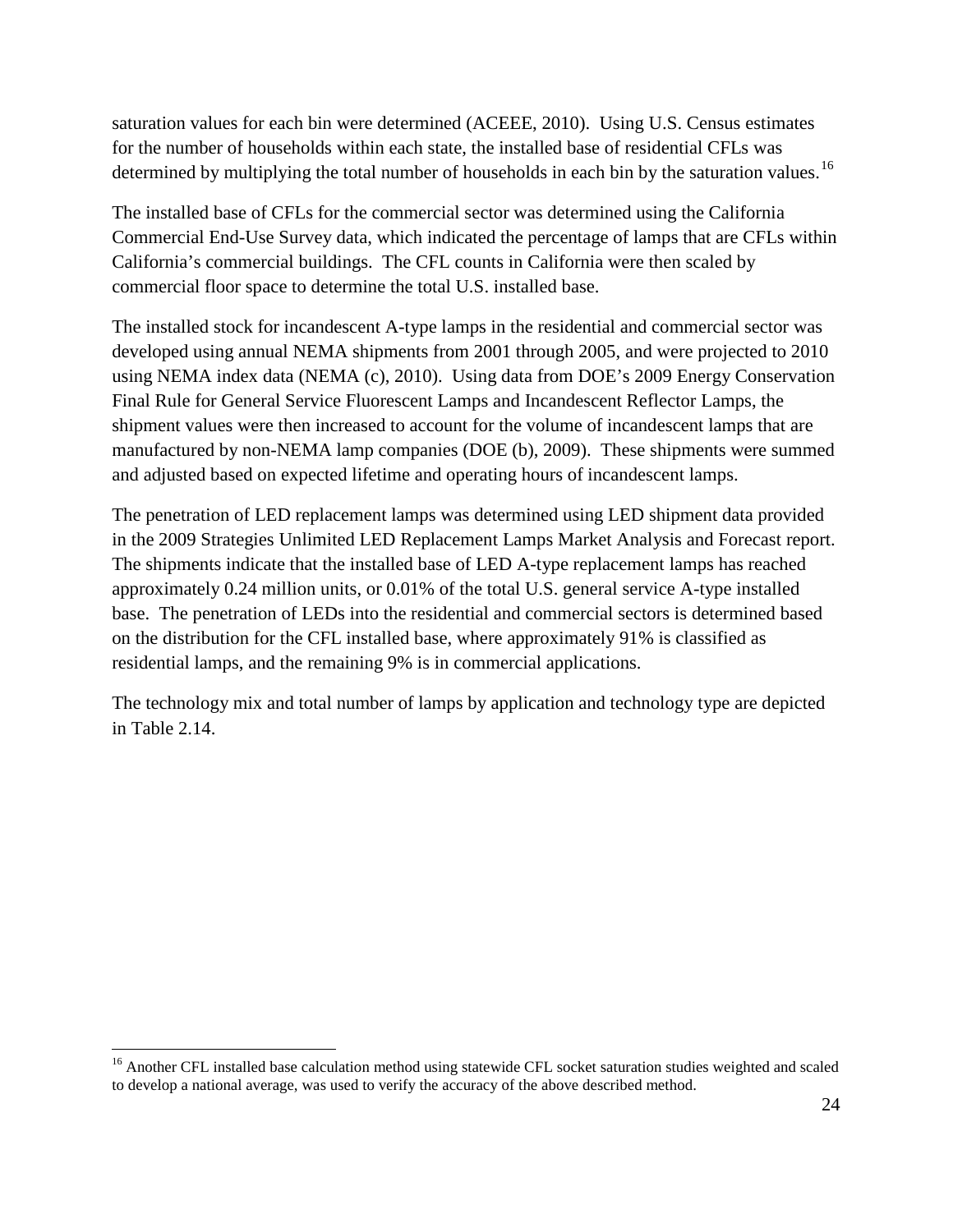|                  |            | <b>Number of Lamps (millions)</b> |      |                        |  |
|------------------|------------|-----------------------------------|------|------------------------|--|
| <b>Lamp Type</b> | Percentage | <b>Residential</b>                |      | Commercial Total Lamps |  |
| Incandescent     | 63.2%      | 1,680                             | 33.3 |                        |  |
| CFL              | 36.6%      | 897                               | 92.5 | 990                    |  |
| <b>LED</b>       | 0.01%      | 0.22                              | 0.02 |                        |  |
| <b>Total</b>     | 100%       | 2,580                             | 126  | 2,700                  |  |

<span id="page-40-0"></span>**Table 2.14 –A-Type Lamp Installed Base[17](#page-40-2)**

## **2.4.2 A-Type Lamp Operating Hours**

Because operating hours of general service A-type lamps are disparate for commercial and residential applications, separate methods are used to account for each market sector. The 2002 U.S. Lighting Market Characterization shows that standard incandescent lamps and CFLs in commercial applications respectively operate approximately 3,723 and 3,541 hours per year, while studies based on onsite surveys in California and the Northeast indicate incandescent Atype lamps and CFLs respectively operate approximately 821 and 764 hours per year in residential applications.

## **2.4.3 A-Type Lamp Average Wattages**

Incandescent A-type lamps and CFLs are produced at various wattages for use in commercial and residential applications. The average wattages for both incandescent A-type lamps and CFLs were determined using onsite survey data for several U.S. regions. A weighted average for each was then determined based on the sample size of each survey.

For LED A-type replacement lamps the equivalent wattages were determined using data from products tested by DOE's CALiPER program. The lumen outputs required for both incandescent A-type and CFL applications were used to develop the replacement LED wattage (DOE CALiPER Program (a), 2010). The average wattages used in the analysis are shown in [Table](#page-40-1)  [2.15.](#page-40-1)

<span id="page-40-1"></span>**Table 2.15 – Lamp Wattage of A-Type Lamps**

| <b>Lamp Type</b> | <b>Average System</b><br>Wattage (W) | 2010 LED Replacement<br>Wattage (W) |
|------------------|--------------------------------------|-------------------------------------|
| Incandescent     | ნნ                                   |                                     |
| CFI              |                                      |                                     |

## **2.4.4 A-Type Lamp Energy Savings Potential**

[Table 2.16](#page-41-0) depicts the total energy consumption of general service A-type lamps and the potential energy savings if the entire nationwide installed base was converted instantaneously to LED replacement lamps. Compared to the baseline savings of 0.015 TWh per year in 2010, a

<span id="page-40-2"></span> $17$  Values in the table may not add up due to rounding.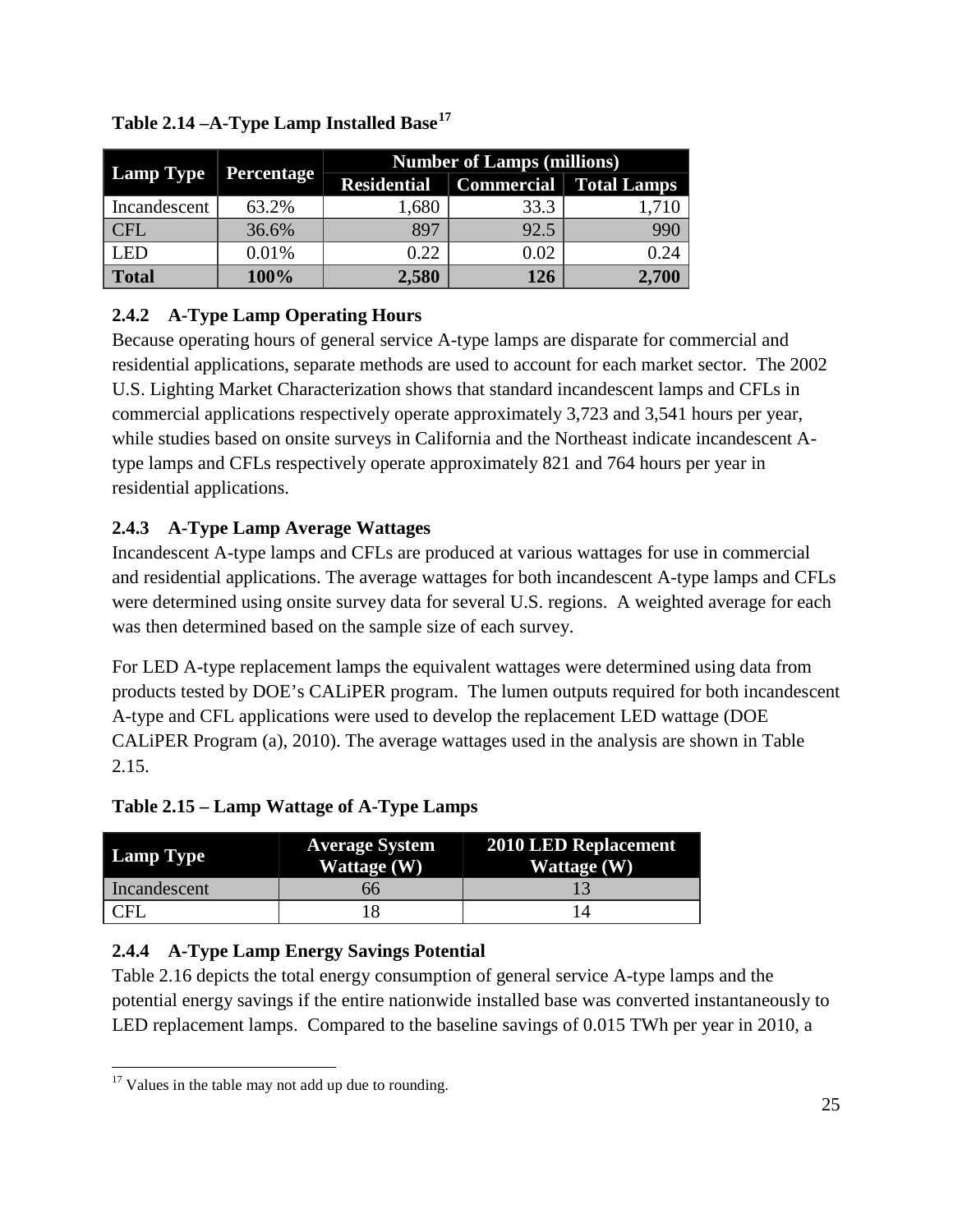potential electricity savings of 84.1 TWh per year would be realized if LEDs achieved complete and immediate market penetration. This equates to an annual primary energy savings of approximately 0.91 quads, or the total annual electricity consumption of nearly seven million residential households.

| <b>Niche</b><br><b>Application</b> | <b>Annual Electricity</b><br><b>Consumption in</b><br>$2010$ (TWh/yr) | <b>Electricity</b><br><b>Savings in</b><br>$2010$ (TWh/yr) | <b>Additional</b><br><b>Potential</b><br><b>Electricity</b><br>Savings (TWh/yr) | <b>Total Potential</b><br><b>Electricity</b><br><b>Savings</b><br>(TWh/yr) |
|------------------------------------|-----------------------------------------------------------------------|------------------------------------------------------------|---------------------------------------------------------------------------------|----------------------------------------------------------------------------|
| A-type                             | 118.7                                                                 | 0.015                                                      | 84.1                                                                            | 84.1                                                                       |

<span id="page-41-0"></span>

|  | Table 2.16 – Energy Consumption and Savings Potential of A-Type Lamps |  |  |
|--|-----------------------------------------------------------------------|--|--|
|  |                                                                       |  |  |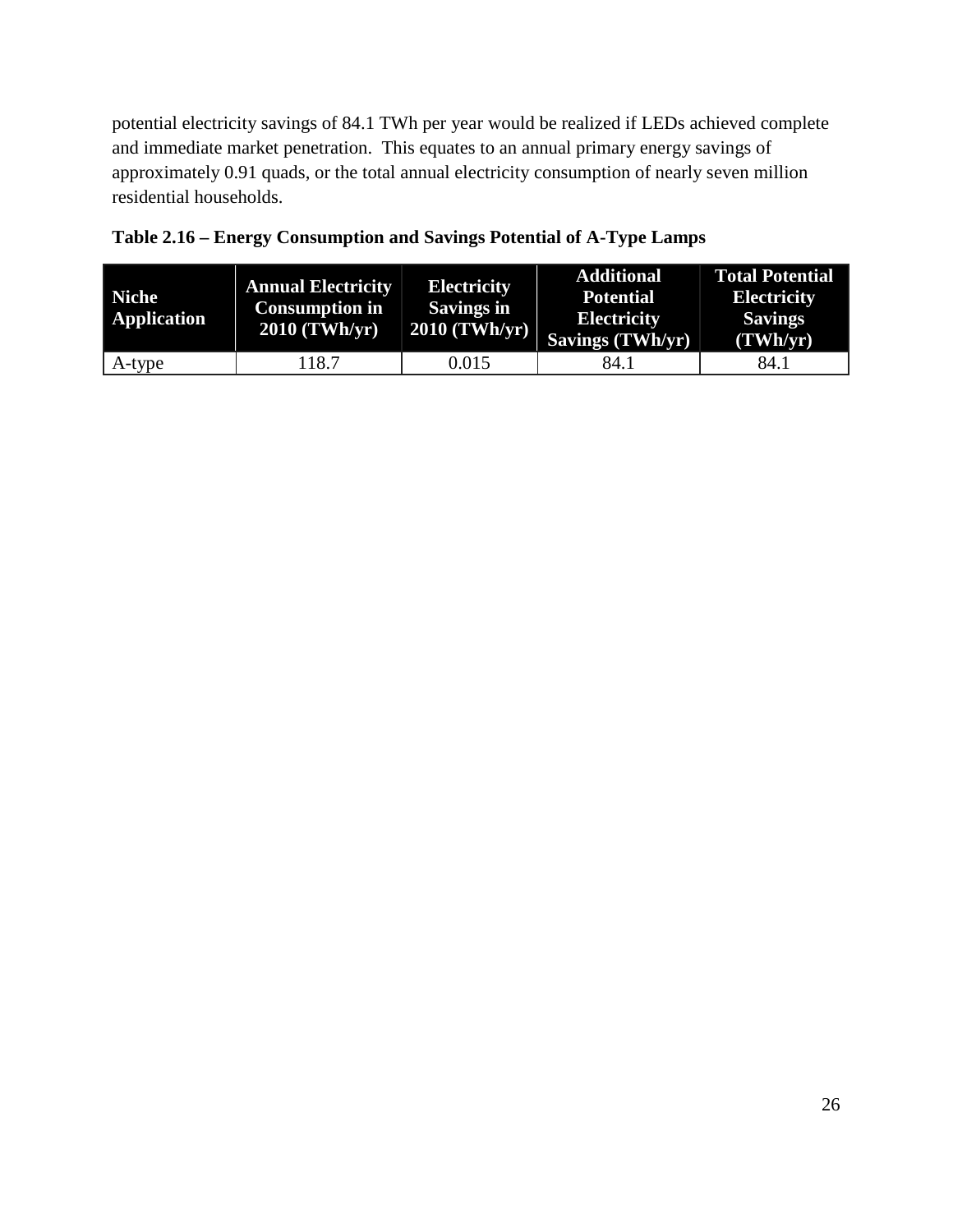# **3 Outdoor Lighting Introduction**

The outdoor white light analysis includes lamps that are used for roadway lighting, parking facilities, other area and flood lighting applications, as well as lighting outside residences. These lamps serve multiple purposes including providing proper illumination for pedestrian and automobile traffic, creating a sense of personal security, and attracting attention and business to the spaces. Typically, HID lamps for non-residential installations, and incandescent lamps for residential installations, have been relied upon in these applications due to their ability to affordably achieve illumination requirements. However, in the past several years newer technologies, such as induction (electrodeless fluorescent) lamps, plasma (electrodeless HID) and LEDs, have begun to make inroads into these markets.

Lighting designed for outdoor applications must address multiple issues such as proper light distribution, glare, light pollution, energy usage, and lifetime. Lifetimes are of particular interest to facility managers as they directly affect maintenance costs, which can be an important part of the economic equation as outdoor lights are often spread out over a large geographic region and owned by one organization. For example, the city of Oakland maintains over 36,000 streetlights contained within 56 square miles (City of Oakland Public Works Agency, 2009). In Oakland's case, maintenance costs range from 15% to 25% of the annual costs for operations of its streetlights with traditional technologies (Cook, 2008).

LEDs are particularly advantageous in outdoor lighting applications because their inherent characteristics address many of the key issues associated with these types of lighting. LEDs offer extremely long lifetimes, are directional light sources, and thus able to limit light pollution and light trespass, are highly efficacious, function well in cold temperatures, are greatly resilient to vibration, and are able to provide a high quality light. However, the major obstacle to greater market penetration continues to be the initial cost of LED luminaires. A review of DOE SSL Gateway Demonstrations revealed that the initial cost of outdoor LED luminaires is between three to seven times more than equivalent HID luminaires.<sup>[18](#page-42-0)</sup>

In order to obviate the cost hurdle, the Federal government has provided financial incentives directly to facility owners that install energy efficient lighting. For example, EPACT 2005 provided a set of tax deductions, which are applicable to most indoor spaces as well as parking garages that peak at \$0.60 per square foot, for installing lighting systems that achieve 40% lighting power density reduction beyond what is required in ASHRAE Standard 90.1-2001. These tax deductions were extended by EISA 2007. EISA 2007 also mandated minimum efficiency standards for ballasts in metal halide lamp fixtures, which are commonly used in

<span id="page-42-0"></span><sup>&</sup>lt;sup>18</sup> More information on the Gateway Demonstrations can be found at <http://www1.eere.energy.gov/buildings/ssl/gatewaydemos.html>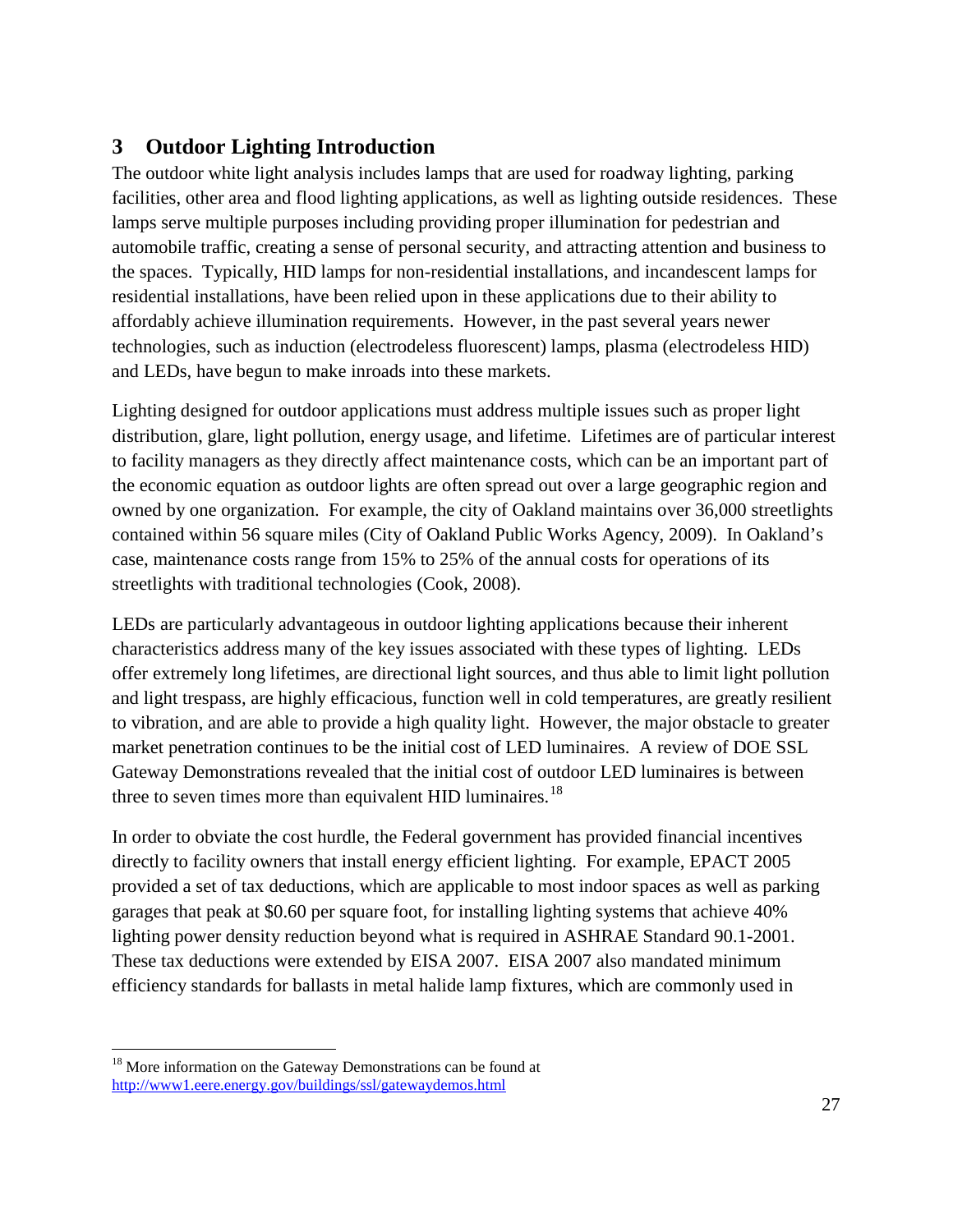commercial outdoor lighting applications, as well as general service lamps, which are used in residential outdoor applications.

Finally, the American Recovery and Reinvestment Act of 2009 awarded \$3.2 billion through the Energy Efficiency and Conservation Block Grant Program to cities, counties, states, territories, and Indian tribes. A sizeable portion of these funds have been used to transition roadway lights, parking facility lights, and outdoor area lights to LEDs.<sup>[19](#page-43-0)</sup>

#### **3.1 Photopic vs. Scotopic Vision**

The perceived level of light, as depicted by photopic, scotopic, and mesopic vision, is highly relevant to outdoor lighting and deserves its own section in this analysis. According to some experts, the energy efficiency benefits of LED outdoor lights cannot be determined simply by comparing efficacy, the energy efficiency measure for lamps. Studies in Raleigh, North Carolina and the City of Los Angles indicate that comparing the perceived brightness of LED sources and high and low pressure sodium lamps at night have shown that LEDs can achieve the same level of perceived brightness with lower lumen output than sodium lamps (Responsible Purchasing Network, 2009). This affect could be explained by the eye's response to light in outdoor "night time" conditions.

Light, measured in lumens, is defined according to the visual sensation it produces in "daytime" conditions. However, the visibility of light varies with external conditions. During "daytime" or indoor lighting conditions, where there is a high level of ambient light, the eye uses its cone sensors to perceive light. This type of vision is referred to as photopic (photon-rich) vision. During "night time" conditions, where there is a low level of ambient light, the eye uses its rod sensors to perceive light. This type of vision is referred to as scotopic (scarcity of photons) vision. The rods have a different color response than the cones in the eye, as shown in the photopic and scotopic V-λ curves, [Figure 3.1.](#page-44-0) Under outdoor lighting at night, the eye operates in an intermediate range, called mesopic vision, using both rods and cones.

The energy savings estimates given in this report could possibly be greater if the visible light output of light sources under outdoor lighting conditions were taken into account. Assuming equal quantities of "daytime" lumens produced, light sources rich in blue light, such as LEDs or metal halide lamps produce more visible lumens at night than light sources rich in yellow light such as high or low pressure sodium lamps (Bullough, 2001). However, the commercial applicability of these additional energy savings is limited until regulatory bodies and the lighting industry change specifications and design requirements to take the efficacy of light sources under nighttime conditions into account.

<span id="page-43-0"></span> $19$  More on the EECBG Program and funding allocations can be found at: <http://www1.eere.energy.gov/wip/eecbg.html>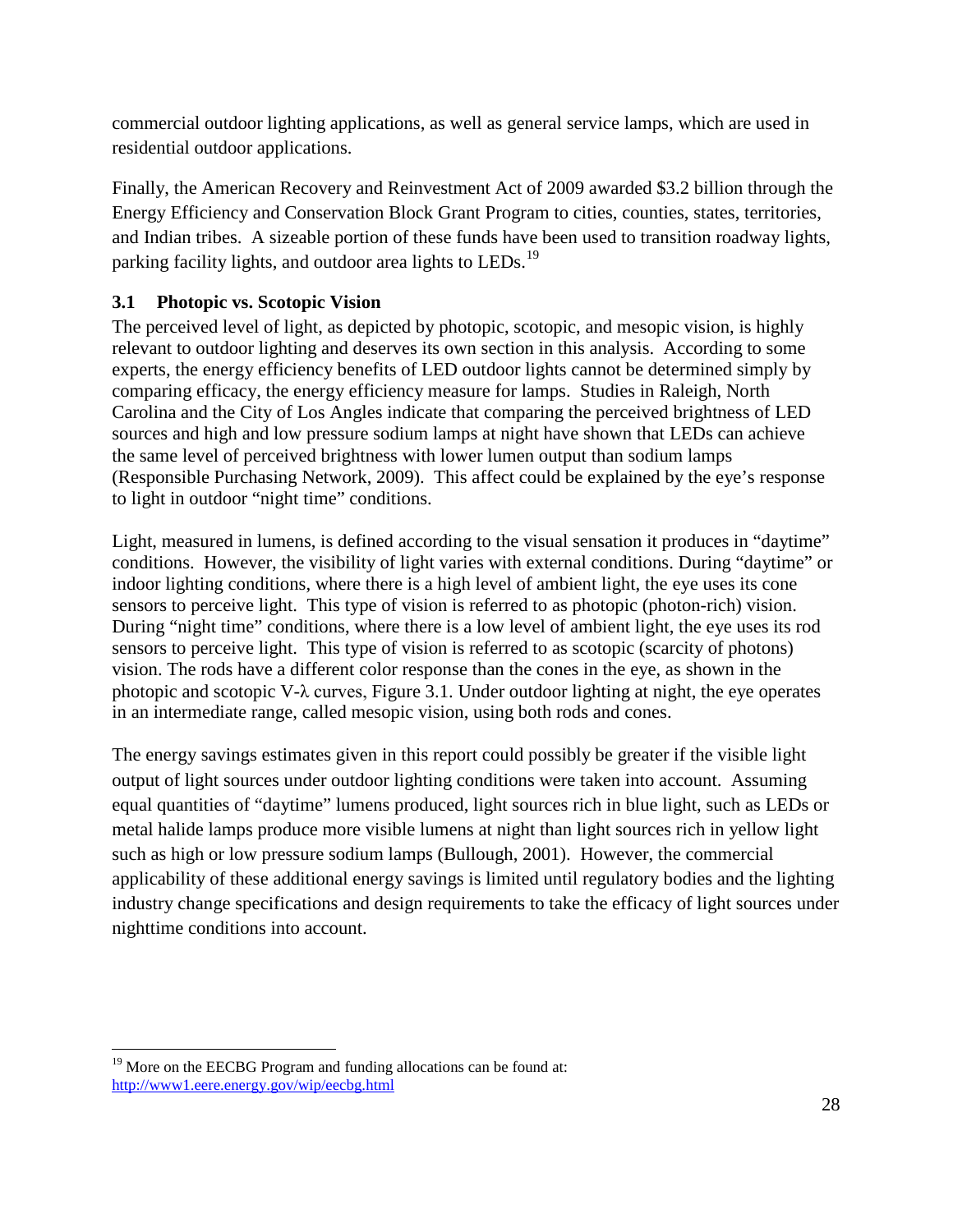

<span id="page-44-0"></span>**Figure 3.1 – Photopic and Scotopic V-λ Curves (Source: Kalloniatis, 2005)**

#### **3.2 Roadway Lighting**

In this analysis roadway lights are divided into street lights and highway lights. Street lights are considered those lights that illuminate local and collector roads, while highway lights illuminate interstates, freeways, and expressways. The key sources used for the four critical inputs to the analysis are summarized in [Table 3.1.](#page-45-0)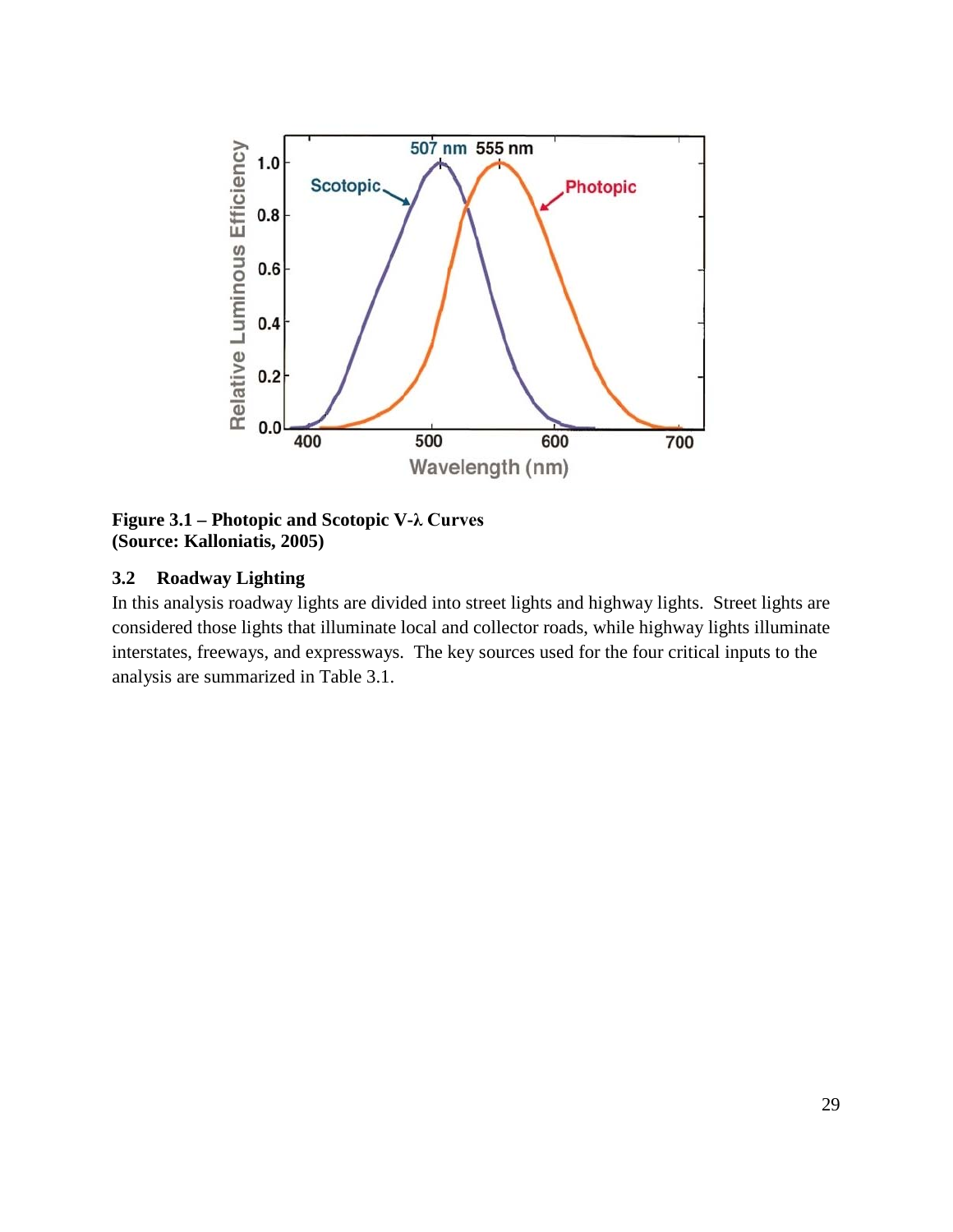| <b>Critical Input</b>      | <b>Key Sources</b>                                                    |
|----------------------------|-----------------------------------------------------------------------|
| <b>Installed Base of</b>   | No. of Street Lamps: City Departments of Transportation & Planning    |
| Lamps                      | Interviews (City Governments, 2010), Municipal Solid-State Street and |
|                            | Area Lighting Consortium Survey (DOE (e), 2010)                       |
|                            | No. of Highway Lamps: State Departments of Transportation             |
|                            | Interviews (State Governments, 2010), U.S. Census Bureau (U.S.        |
|                            | Census Bureau (a), 2010), Federal Highway Administration Interview    |
|                            | (Anderson, 2010)                                                      |
| <b>Annual Operating</b>    | Street Operating Hours: City Departments of Transportation &          |
| Hours                      | Planning Interviews (City Governments, 2010)                          |
|                            | Highways Operating Hours: State Departments of Transportation         |
|                            | Interviews (State Governments, 2010)                                  |
|                            | Roadway Operating Hours: Federal Highway Administration               |
|                            | Interview (Andersen, 2010)                                            |
| Lamp Wattages              | Street Lamp Wattages: City Departments of Transportation & Planning   |
|                            | Interviews (City Governments, 2010), Municipal Solid-State Street and |
|                            | Area Lighting Consortium Survey (DOE (e), 2010)                       |
|                            | Highways Lamp Wattages: State Departments of Transportation           |
|                            | Interviews (State Governments, 2010)                                  |
|                            | LED Lamp Wattages: DOE's CALiPER Program Reports (DOE                 |
|                            | CALIPER Program (a), 2010)                                            |
| <b>Lighting Technology</b> | Street Lamp Mix: City Departments of Transportation & Planning        |
| Mix                        | Interviews (City Governments, 2010), Municipal Solid-State Street and |
|                            | Area Lighting Consortium Survey (DOE (e), 2010)                       |
|                            | Highway Lamp Mix: State Departments of Transportation Interviews      |
|                            | (State Governments, 2010)                                             |

<span id="page-45-0"></span>**Table 3.1– Key Sources for the Roadway Lighting Analysis**

#### **3.2.1 Roadway Lighting Installed Base**

The installed base of roadway lights in 2010 was 52.6 million lamps, which includes 26.5 million street lighting lamps and 26.1 million highways lighting lamps.

The national inventory is estimated from data collected through interviews with City Departments of Transportation as well as data provided by the Municipal Solid-State Street Lighting Consortium. The lighting data provided by these sources included the number, the type, and the application for every roadway light owned by the city. Combined, these two sources provided street lighting inventory data for a total of 25 local governments. The lighting data was placed into different bins based on the city's population from where it came. This bin method was utilized because it was found that the streetlight density (defined as streetlights per person) varies greatly between cities with widely different populations but is fairly consistent among cities of similar size. Within each bin, the average streetlight density was calculated. The average streetlight density was then extrapolated to a national installed base, based on the total population contained by each bin.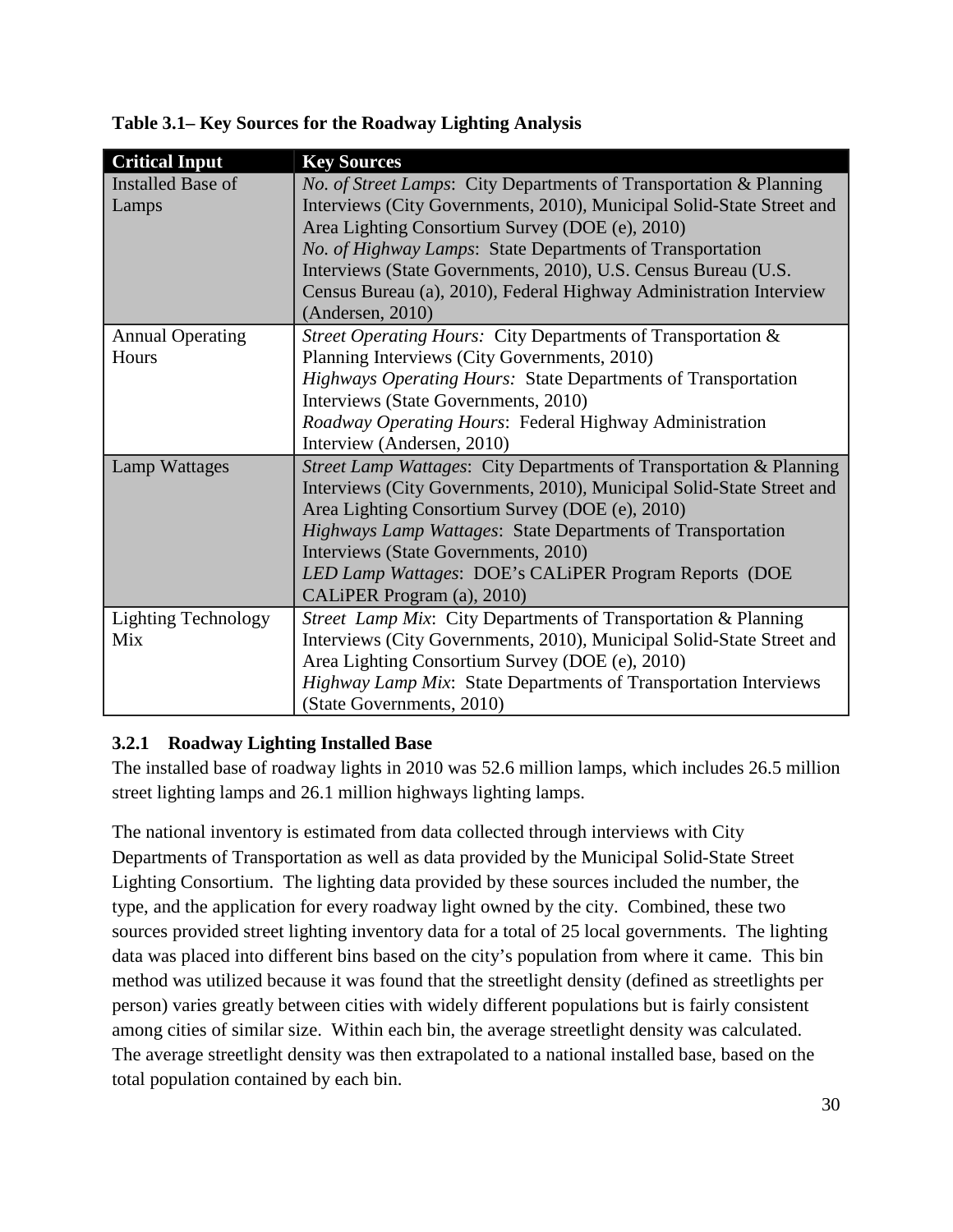The highway lighting value is based on interviews with State Departments of Transportation and the Federal Highway Administration (FHWA). These interviews provided the technology mix of highway lamps for a sample set of states that was considered representative of the entire United States. The total number of U.S. highway lamps is based on FHWA estimates for total U.S. lighted highway miles and the average roadway spacing between lamps. The total number of lamps by application and technology type are depicted in [Table 3.2.](#page-46-0)

| <b>Application</b>      | <b>Lamp Type</b>            | Percentage | <b>Number of Lights</b><br>(000's) |
|-------------------------|-----------------------------|------------|------------------------------------|
| <b>Street Lighting</b>  | Incandescent                | 0.1%       | 18                                 |
|                         | Mercury Vapor               | 15.9%      | 4,200                              |
|                         | <b>Low Pressure Sodium</b>  | 0.4%       | 100                                |
|                         | <b>High Pressure Sodium</b> | 80.9%      | 21,500                             |
|                         | <b>Metal Halide</b>         | 2.5%       | 700                                |
|                         | <b>LED</b>                  | 0.2%       | 60                                 |
|                         | <b>Total</b>                | 100%       | 26,500                             |
| <b>Highway Lighting</b> | Induction                   | 8.5%       | 2,200                              |
|                         | <b>Low Pressure Sodium</b>  | 0.4%       | 100                                |
|                         | <b>High Pressure Sodium</b> | 86.1%      | 22,500                             |
|                         | <b>Metal Halide</b>         | 5.0%       | 1,300                              |
|                         | <b>Total</b>                | 100%       | 26,100                             |

<span id="page-46-0"></span>**Table 3.2 – Roadway Light Installed Base**

## **3.2.2 Roadway Lighting Operating Hours**

Operating hours were provided by two sets of sources. Interviews were conducted with city planning departments, utilities, and State Departments of Transportation in order to acquire a sampling of typical operating hours. The FHWA also provided an estimate for roadway lighting operating hours for the entire United States. Based on these sources it was determined that 12 hours per day, or 4,380 hours per year, is a reasonable estimate for roadway lighting operating hours.

## **3.2.3 Roadway Lighting Average Wattages**

Though similar luminaire types and lamp technologies are used in both applications, highway system wattages are typically far greater than streetlight system wattages. This is because the spacing between luminaires and mounting heights of highway lights are both larger than for streetlights. The average system wattages for roadway lighting installed base were developed from the same datasets used in the installed base calculation, the Municipal Consortium dataset, the interviews with City Departments of Transportation, and the interviews with State Departments of Transportation.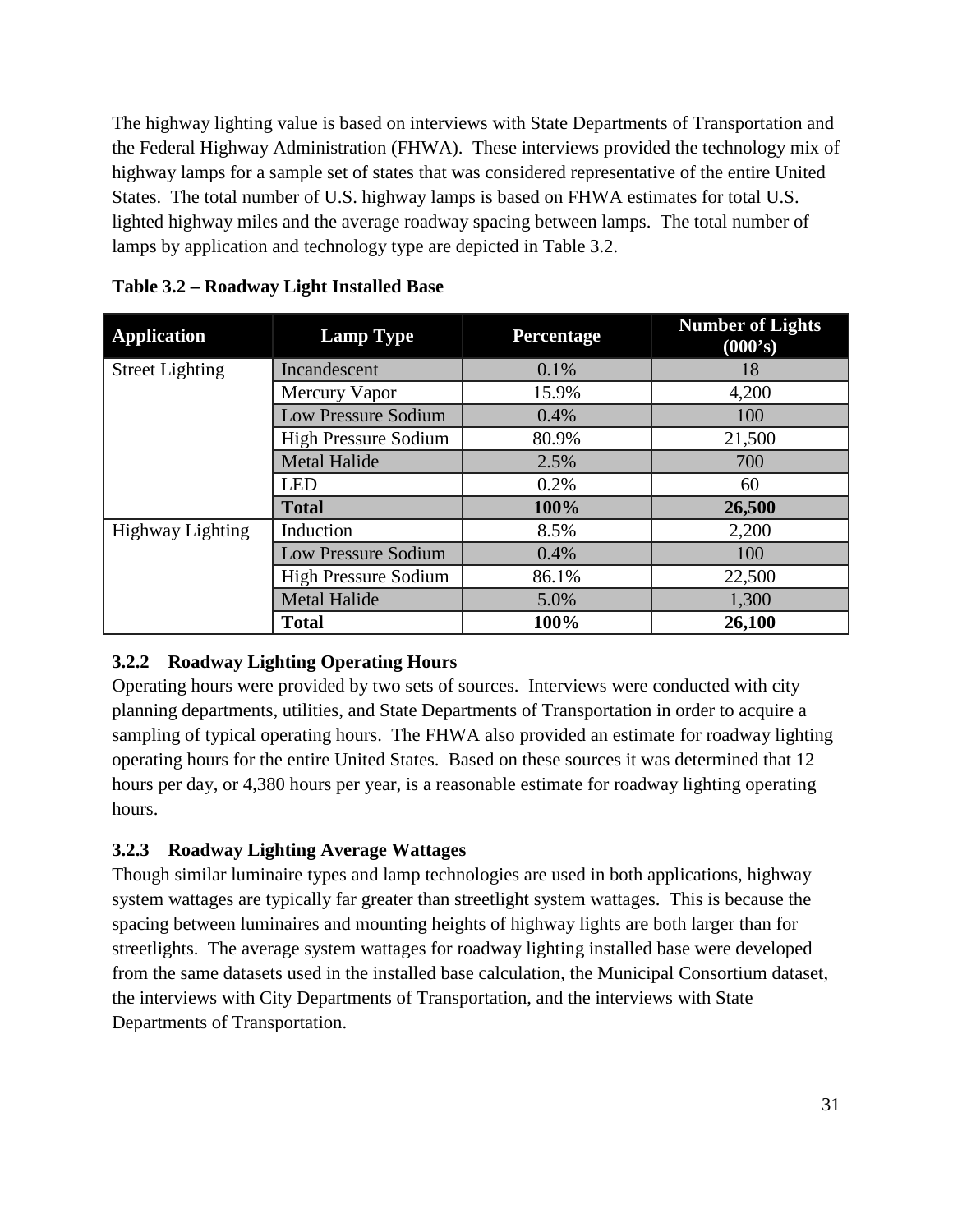The equivalent LED replacement lamp wattages were determined by matching the lumen output of the conventional system with that of a hypothetical replacement LED system. Best-in-class reported efficacies of products tested by the DOE's CALiPER program and the Gateway demonstration program were used to create the replacement LED systems. To determine the conventional system's lumen output the typical ballast input power, lamp efficacy, and fixture efficiency was drawn from manufacturer catalogues. The average wattages used in this analysis are provided in [Table 3.3.](#page-47-0)

| <b>Application</b>      | <b>Lamp Type</b>            | <b>Average System</b><br><b>Wattage</b> (W) | <b>2010 LED</b><br><b>Replacement</b><br>Wattage (W) |
|-------------------------|-----------------------------|---------------------------------------------|------------------------------------------------------|
| <b>Street Lighting</b>  | Incandescent                | 100                                         | 12                                                   |
|                         | Mercury Vapor               | 291                                         | 82                                                   |
|                         | <b>High Pressure Sodium</b> | 178                                         | 118                                                  |
|                         | Low Pressure Sodium         | 90                                          | 84                                                   |
|                         | <b>Metal Halide</b>         | 310                                         | 183                                                  |
|                         | <b>LED</b>                  | 74                                          | n/a                                                  |
| <b>Highway Lighting</b> | Induction                   | 176                                         | 104                                                  |
|                         | <b>High Pressure Sodium</b> | 270                                         | 178                                                  |
|                         | Low Pressure Sodium         | 199                                         | 185                                                  |
|                         | Metal Halide                | 237                                         | 140                                                  |

<span id="page-47-0"></span>**Table 3.3 – System Wattage of Roadway Lights**

#### **3.2.4 Roadway Lighting Energy Savings Potential**

[Table 3.4](#page-47-1) depicts the total energy consumption of the roadway lighting sector as well as the potential energy savings if the entire U.S. installed base was converted overnight to LED fixtures. Compared to the baseline savings of 0.06 TWh per year in 2010, a potential electricity savings of 20.2 TWh per year would be realized if LEDs achieved 100% market penetration. This equates to a primary energy savings of approximately 0.22 quads per year, or the total annual electricity consumption of over one and a half million residential households.

<span id="page-47-1"></span>

| Table 3.4 – Energy Consumption and Savings Potential of Roadway Lights |  |  |
|------------------------------------------------------------------------|--|--|
|                                                                        |  |  |

| <b>Niche Application</b> | <b>Annual</b><br><b>Electricity</b><br><b>Consumption in</b><br>$2010$ (TWh/yr) | <b>Electricity</b><br><b>Savings in</b><br>2010<br>(TWh/yr) | <b>Additional</b><br><b>Potential</b><br><b>Electricity</b><br>Savings (TWh/yr) | <b>Total Potential</b><br><b>Electricity</b><br><b>Savings</b><br>(TWh/yr) |
|--------------------------|---------------------------------------------------------------------------------|-------------------------------------------------------------|---------------------------------------------------------------------------------|----------------------------------------------------------------------------|
| <b>Street Lights</b>     | 23.1                                                                            | 0.06                                                        | 9.9                                                                             | 10.0                                                                       |
| <b>Highway Lights</b>    | 29.7                                                                            |                                                             | 10.2                                                                            | 10.2                                                                       |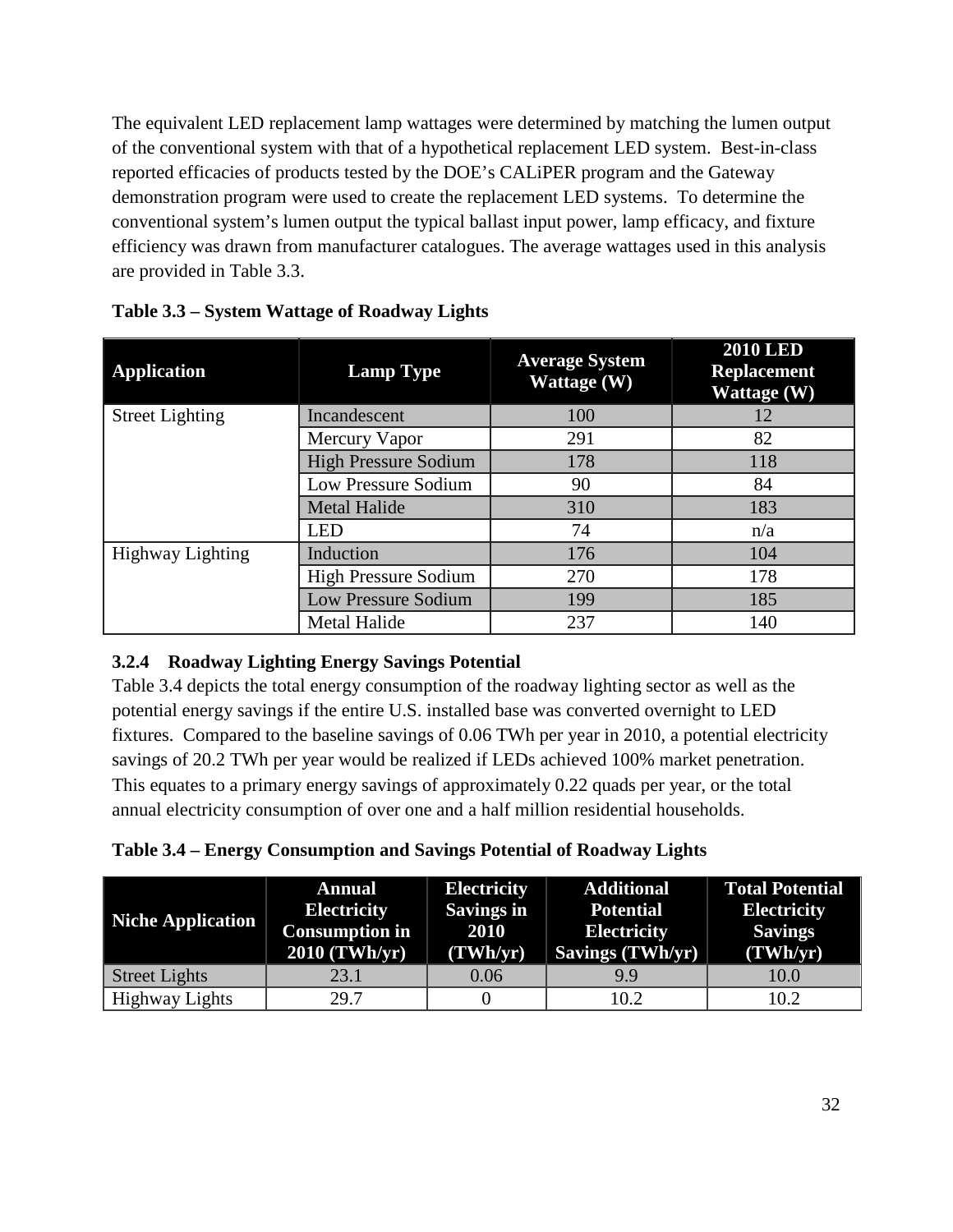The past version of this report noted that there were virtually no LED installations in roadway lighting applications in 2007 (Navigant Consulting, Inc (a), 2008). Thus, the entirety of the 2010 electricity savings being reported is due to LED retrofits and new installations from the past two years. Streetlights comprise the entirety of these installations as color quality is generally not considered as important for highway lighting, allowing HPS to remain the dominant technology.

#### <span id="page-48-0"></span>**3.3 Parking Lighting**

In this analysis, parking lighting only includes off-street parking and has been divided into covered parking garage lighting and parking lot lighting. Parking garages and lots face unique issues concerning their lighting. The near constant vehicle traffic creates particularly harsh operating conditions, with high levels of vibration. And public safety concerns demand that lamps produce a high quality light with a low probability of failure.

LEDs are becoming a popular option in parking applications as their long lifetime helps facility managers reduce costly lamp replacements. Some facilities also view LEDs relatively high CRIs as welcome replacements for the poor quality of light that some incumbent technologies emit.

The parking lighting analysis relies primarily on a survey conducted among International Parking Institute (IPI) members to characterize the inventory of parking lot and garage lights and estimate the potential savings of LEDs. The IPI is the largest parking organization and well represents the entire U.S. parking sector, with membership representing parking professionals, law enforcement officers, urban planners, architects, builders, engineers, university/college administrators, airport authorities, facility managers of corporate complexes, facility managers of sports complexes, and city officials. In August of 2010, the IPI surveyed these members on a variety of lighting issues relevant to this report. All of the key sources used for the four critical inputs to the analysis are summarized in [Table 3.5.](#page-49-0)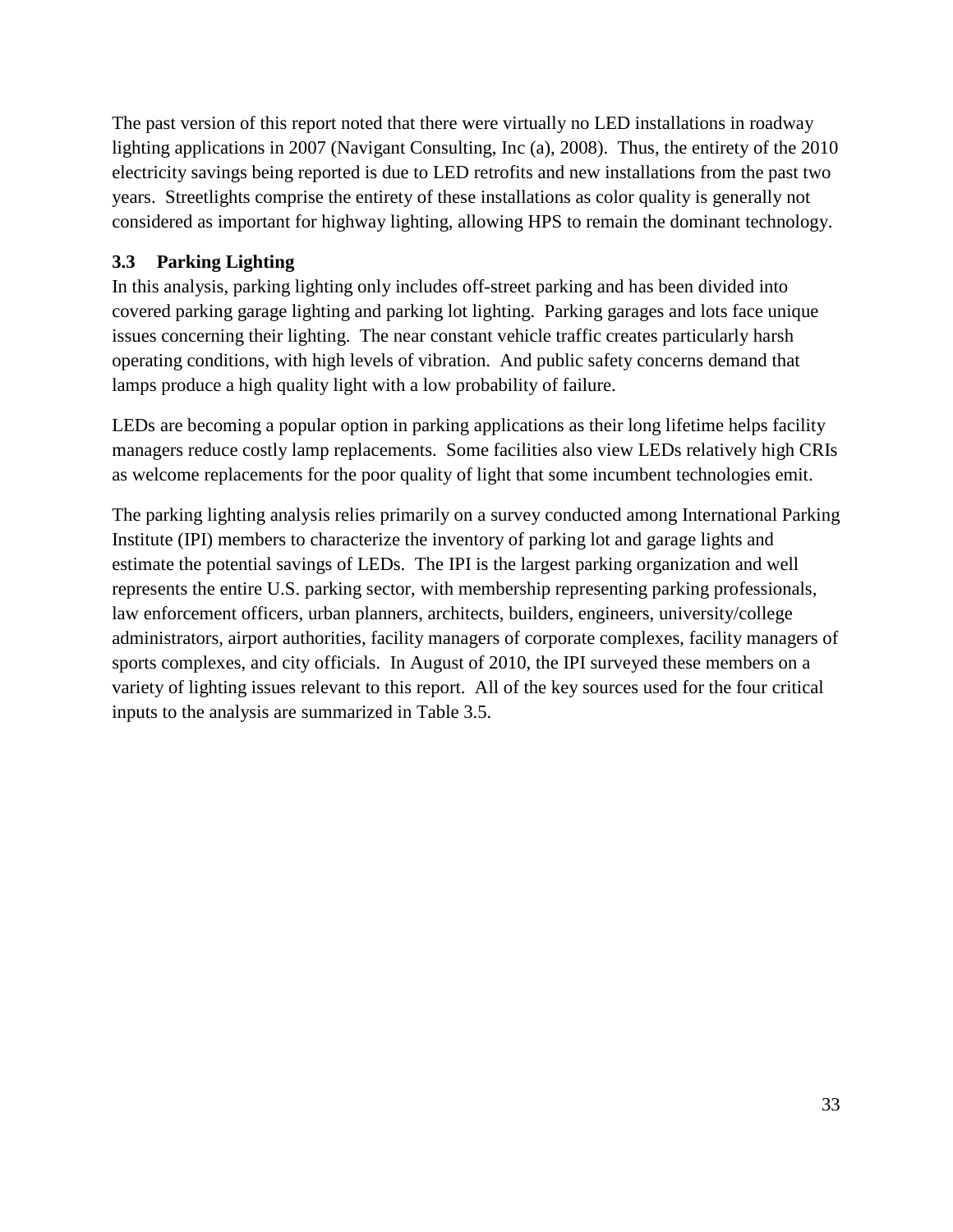| <b>Critical Input</b>      | <b>Key Sources</b>                                                          |
|----------------------------|-----------------------------------------------------------------------------|
| Installed Base of          | <i>No. of Lamps:</i> International Parking Institute Survey (International  |
| Lamps                      | Parking Institute, 2010)                                                    |
|                            | <i>No. of Parking Spaces:</i> Parking Infrastructure: Energy, Emissions,    |
|                            | and Automobile Life-Cycle Environmental Accounting (Chester, et al,         |
|                            | 2010)                                                                       |
|                            | <i>No. of Spaces per Lamp:</i> Walker Parking Consultants Interview         |
|                            | (Monahan, 2010)                                                             |
| <b>Annual Operating</b>    | International Parking Institute Survey (International Parking Institute,    |
| Hours                      | 2010)                                                                       |
| Lamp Wattages              | <i>Lamp Wattages:</i> International Parking Institute Survey (International |
|                            | Parking Institute, 2010)                                                    |
|                            | LED Lamp Wattages: DOE's CALiPER Program Reports (DOE                       |
|                            | CALIPER Program (a), 2010)                                                  |
| <b>Lighting Technology</b> | <i>Lamp Mix:</i> International Parking Institute Survey (International      |
| Mix                        | Parking Institute, 2010)                                                    |

<span id="page-49-0"></span>**Table 3.5 – Key Sources for the Parking Lighting Analysis**

#### **3.3.1 Parking Lighting Installed Base**

The installed base of parking lights is very sensitive to the total number of parking spaces. There is no commonly accepted number of total U.S. off-street parking spaces and often cited estimates range from 105 million to 2 billion. In this analysis, a middle ground value of 505 million total spaces was used, as determined from a recent University of California study, and based on the authors' estimates of square foot of commercial space and a workspace for each vehicle (Chester, et al, 2010). The number of parking spaces includes 395 million surface lot spaces (non -single family residential) and 110 million garage spaces. It is assumed that all of these spaces are lighted.

The inventory of parking lights in the U.S. was determined using typical design values of 3 and 20 parking spaces per luminaire for garage and lot lighting, respectively, as provided by Walker Parking Consultants (Monahan, 2010). The technology mix of lamps was based on the IPI member survey. The total number of lamps by application and technology type are depicted in [Table 3.6.](#page-50-0)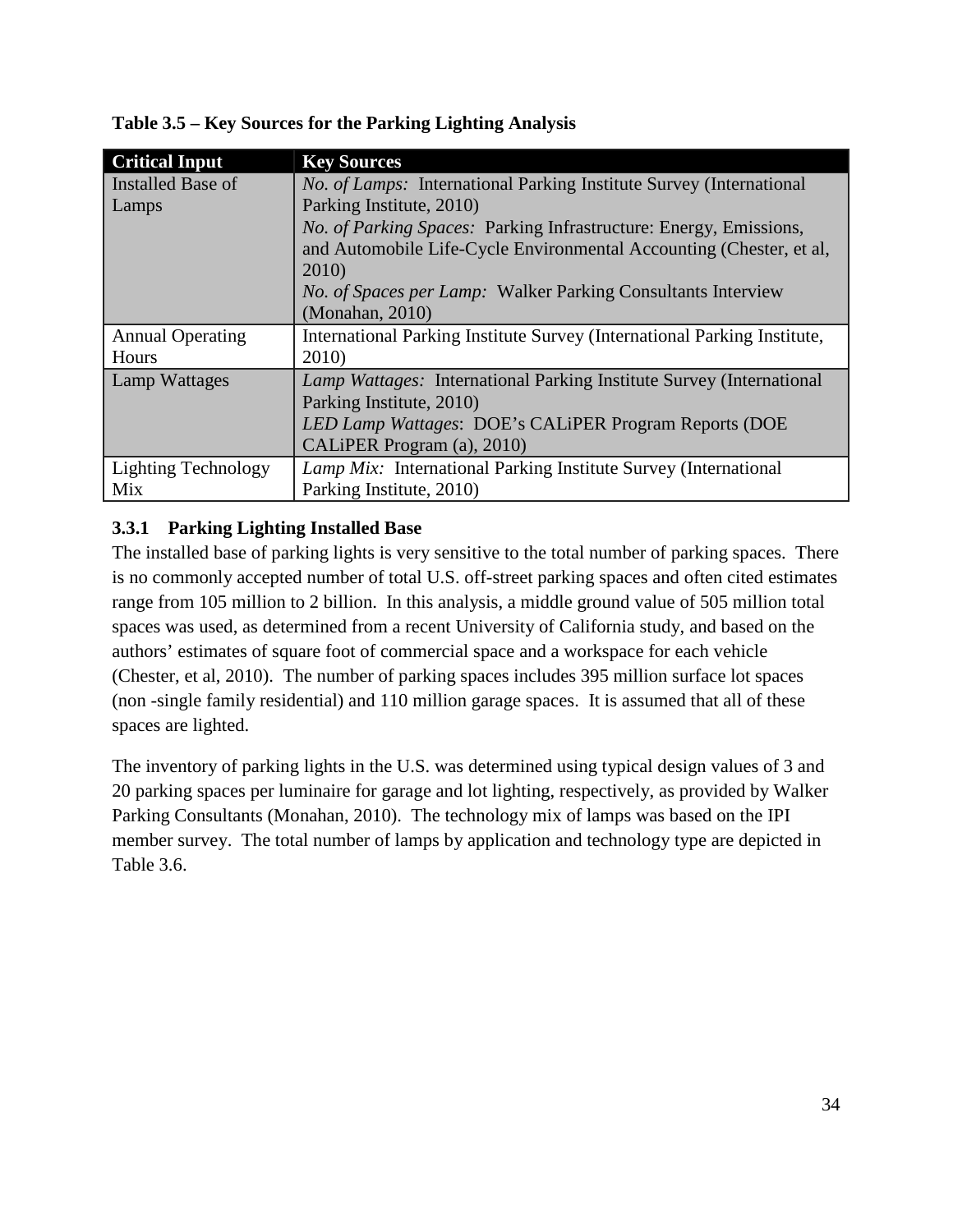| <b>Application</b> | <b>Lamp Type</b>            | Percentage | <b>Number of Lights</b><br>(000's) |
|--------------------|-----------------------------|------------|------------------------------------|
| Garage Lighting    | Incandescent                | 1.6%       | 600                                |
|                    | Halogen                     | 2.2%       | 800                                |
|                    | Fluorescent                 | 45.9%      | 16,600                             |
|                    | Induction                   | 7.4%       | 2,700                              |
|                    | <b>Mercury Vapor</b>        | 0.1%       | 44                                 |
|                    | <b>High Pressure Sodium</b> | 23.2%      | 8,500                              |
|                    | <b>Metal Halide</b>         | 15.3%      | 5,600                              |
|                    | <b>LED</b>                  | 4.1%       | 1,500                              |
|                    | <b>Total</b>                | 100%       | 36,400                             |
| Lot Lighting       | Incandescent                | 2.6%       | 400                                |
|                    | Halogen                     | 0.1%       | 16                                 |
|                    | Mercury Vapor               | 2.4%       | 400                                |
|                    | <b>High Pressure Sodium</b> | 36.0%      | 5,700                              |
|                    | <b>Metal Halide</b>         | 54.2%      | 8,600                              |
|                    | <b>LED</b>                  | 4.6%       | 700                                |
|                    | <b>Total</b>                | 100%       | 15,800                             |

<span id="page-50-0"></span>**Table 3.6 – Parking Light Installed Base**

### **3.3.2 Parking Lighting Operating Hours**

As operating hours directly affect a lamp's lifetime, maintenance and parking professionals have made a concerted effort to limit operating hours. Sensor technologies are gaining attention for their ability to provide light only when and where it is needed. Currently, 60% of IPI members utilize some form of a sensor technology (International Parking Institute, 2010). Based on the IPI survey, 13 hours per day or 4,745 hours per year, and 18 hours per day or 6,570 hours per year are used for the parking lot and garage lamps, respectively.

## **3.3.3 Parking Lighting Average Wattages**

The average system wattages were developed from the IPI member survey. Because parking garage lamps and parking lot lamps are dissimilar in their spacing, mounting heights, and illumination requirements, they have dissimilar wattages. As a result, garage system wattages are significantly lower than lot system wattages.

The equivalent LED replacement lamp wattages were determined by matching the lumen output of the conventional system with that of a hypothetical replacement LED system. Best-in-class reported efficacies of products tested by the DOE's CALiPER program and the Gateway demonstration program were used to create the replacement LED systems. To determine the conventional system's lumen output the typical ballast input power, lamp efficacy, and fixture efficiency was drawn from manufacturer catalogues. The average system wattages used in this analysis are provided in [Table 3.7.](#page-51-0)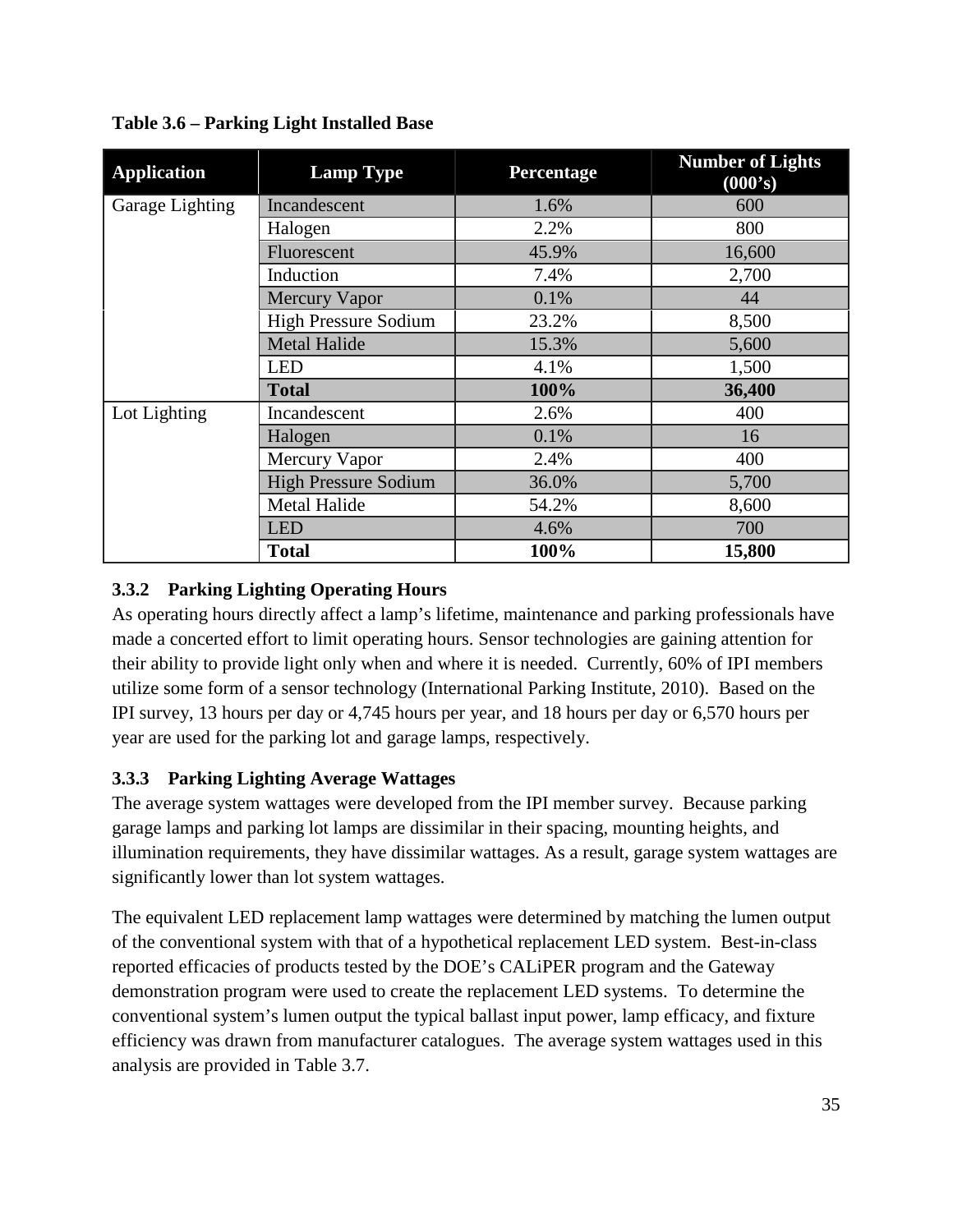| <b>Application</b> | <b>Lamp Type</b>               | <b>Average System</b><br>Wattage (W) | <b>2010 LED</b><br><b>Replacement</b><br>Wattage $(\overline{W})$ |
|--------------------|--------------------------------|--------------------------------------|-------------------------------------------------------------------|
| Garage Lighting    | Incandescent                   | 86                                   | 18                                                                |
|                    | Halogen                        | 107                                  | 27                                                                |
|                    | Fluorescent                    | 82                                   | 68                                                                |
|                    | Induction                      | 106                                  | 68                                                                |
|                    | <b>Mercury Vapor</b>           | 185                                  | 71                                                                |
|                    | <b>High Pressure</b><br>Sodium | 183                                  | 138                                                               |
|                    | <b>Metal Halide</b>            | 152                                  | 91                                                                |
|                    | <b>LED</b>                     | 54                                   | n/a                                                               |
| Lot Lighting       | Incandescent                   | 150                                  | 22                                                                |
|                    | Halogen                        | 150                                  | 26                                                                |
|                    | <b>Mercury Vapor</b>           | 421                                  | 119                                                               |
|                    | <b>High Pressure</b><br>Sodium | 340                                  | 245                                                               |
|                    | <b>Metal Halide</b>            | 307                                  | 199                                                               |
|                    | <b>LED</b>                     | 72                                   | n/a                                                               |

<span id="page-51-0"></span>**Table 3.7 – System Wattage of Parking Lights**

#### **3.3.4 Parking Lighting Energy Savings Potential**

[Table 3.8](#page-51-1) depicts the total energy consumption of the parking lighting sector as well as the potential energy savings if the entire U.S. installed base was converted overnight to LED lamps. Compared to the baseline savings of 1.4 TWh per year in 2010, a total potential electricity savings of 16.9 TWh per year would be realized if LEDs achieved 100% market penetration. This equates to an annual primary energy savings of approximately 0.18 quads, or the total annual electricity consumption of over 1 million residential households.

<span id="page-51-1"></span>

| Table 3.8 – Energy Consumption and Savings Potential of Parking Lights |  |  |  |
|------------------------------------------------------------------------|--|--|--|
|                                                                        |  |  |  |

| <b>Niche</b><br><b>Application</b> | <b>Annual</b><br><b>Electricity</b><br><b>Consumption in</b><br>2010 (TWh/yr) | <b>Electricity</b><br>Savings in<br>$2010$ (TWh/yr) | <b>Additional</b><br><b>Potential</b><br><b>Electricity</b><br>Savings (TWh/yr) | <b>Total Potential</b><br><b>Electricity</b><br><b>Savings</b><br>(TWh/yr) |
|------------------------------------|-------------------------------------------------------------------------------|-----------------------------------------------------|---------------------------------------------------------------------------------|----------------------------------------------------------------------------|
| <b>Garage Lighting</b>             | 28.1                                                                          | 0.6                                                 |                                                                                 | 8.3                                                                        |
| Lot Lighting                       | 23.0                                                                          | $\rm 0.8$                                           | 7.8                                                                             | 8.6                                                                        |

The past version of this report noted that there were no LED installations in parking applications in 2007 (Navigant Consulting, Inc (a), 2008). Thus, the entirety of the 2010 electricity savings reported above are due to LED retrofits and new installations from the past two years. Garage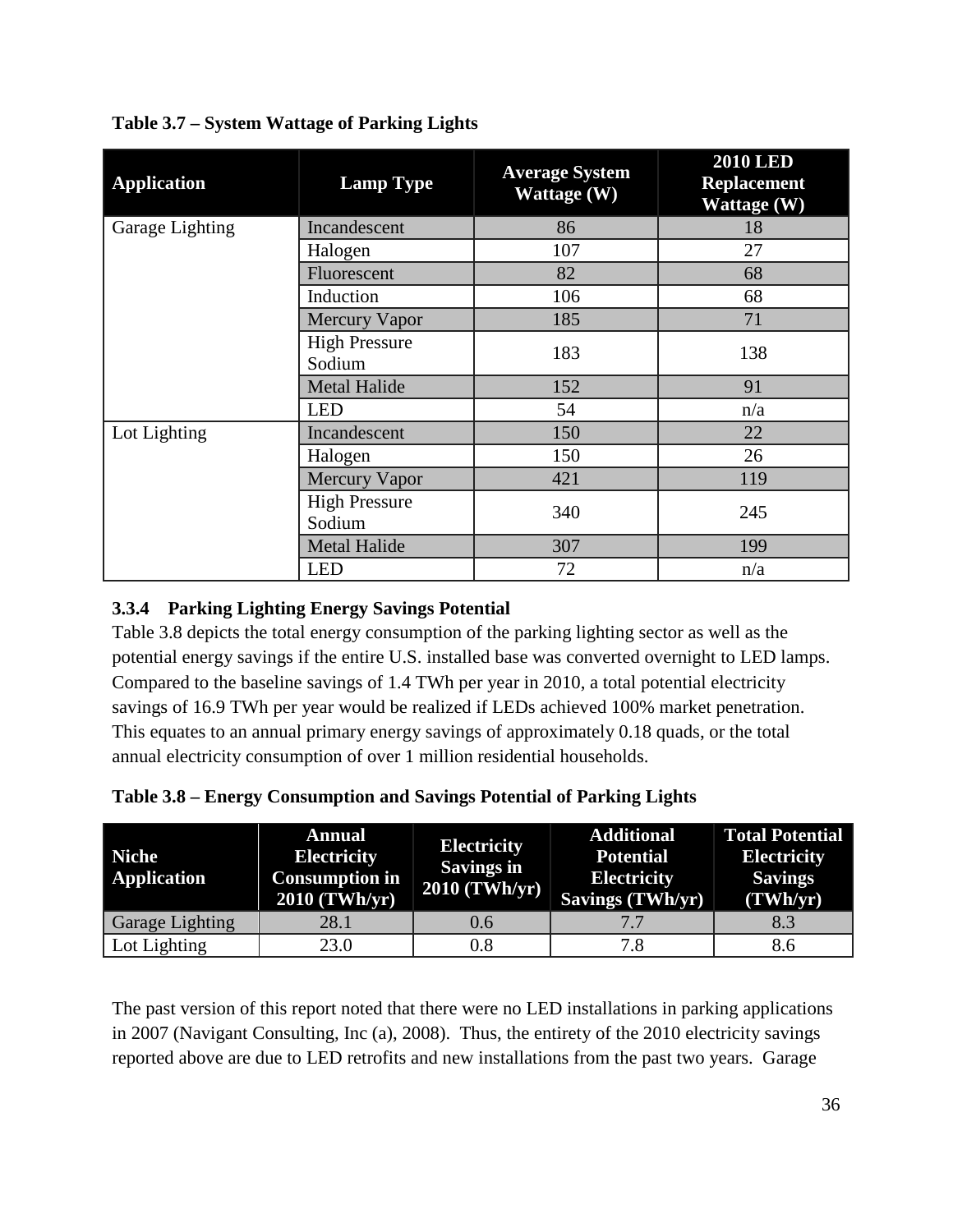lighting has led the transition to LEDs in the parking sector, with some garage lighting manufacturers noting that nearly 30% of current sales are LEDs.

## **3.4 Area and Flood Lighting**

Area and flood lighting is the largest outdoor sector in this analysis. These lights illuminate various outdoor areas such as landscapes, walkways, and common spaces. Area and flood lights that are used in parking and roadway applications were excluded from this analysis so that they were not counted twice in this report. All of the key sources used for the four critical inputs to the analysis are summarized in [Table 3.9.](#page-52-0)

| <b>Critical Input</b>      | <b>Key Sources</b>                                                  |  |  |
|----------------------------|---------------------------------------------------------------------|--|--|
| Installed Base of          | Lighting Fixture Shipments: U.S. Census Bureau, Electric Light      |  |  |
| Lamps                      | Fixture Current Industrial Reports (U.S. Census Bureau (b), 2010)   |  |  |
|                            | Fixture Lifetime: Municipal Solid-State Street and Area Lighting    |  |  |
|                            | Consortium Survey (DOE (e), 2010)                                   |  |  |
| <b>Annual Operating</b>    | Energy Savings Estimates of Light Emitting Diodes in Niche Lighting |  |  |
| Hours                      | Applications (Navigant Consulting, Inc (a), 2008)                   |  |  |
| <b>Lamp Wattages</b>       | Area and Flood Lighting Wattages: U.S. Lighting Market              |  |  |
|                            | Characterization - Volume 1: National Lighting Inventory and Energy |  |  |
|                            | Consumption Estimate (Navigant Consulting, Inc (b), 2002), NEMA     |  |  |
|                            | HID Lamp Survey (NEMA (d), 2004), Sylvania, GE and Philips lamp     |  |  |
|                            | catalog data                                                        |  |  |
|                            | LED Lamp Wattages: DOE's CALIPER Program Reports (DOE               |  |  |
|                            | CALIPER Program (a), 2010)                                          |  |  |
| <b>Lighting Technology</b> | Technology Mix: U.S. Lighting Market Characterization - Volume 1:   |  |  |
| Mix                        | National Lighting Inventory and Energy Consumption Estimate         |  |  |
|                            | (Navigant Consulting, Inc (b), 2002)                                |  |  |

<span id="page-52-0"></span>**Table 3.9 – Key Sources for the Area and Flood Lighting Analysis**

## **3.4.1 Area and Flood Lighting Installed Base**

The installed base of area and flood lights in 2010 was approximately 118 million lamps, which includes 63.5 million area lamps and 54.5 million flood lighting lamps.<sup>[20](#page-52-1)</sup> The installed stock for area and flood lights was estimated using annual fixture shipment data from the U.S. Census Bureau for 1971 to 2001.<sup>[21](#page-52-2)</sup> After 2001, the U.S. Census Bureau discontinued tracking these fixtures, so fixture shipments for 2002 to 2010 were projected forward using a linear trend. The estimated installed stock assumes a typical lifetime of approximately 20 years for area and flood

<span id="page-52-1"></span> $20$  Parking lot luminaires are categorized as area fixtures in the Census Bureau's shipments. The lamps determined to be in this sector from the analysis in Section [3.2](#page-48-0) were deducted from the total installed base for the Area and Flood Lighting sector, so that they were not counted twice.

<span id="page-52-2"></span><sup>&</sup>lt;sup>21</sup> The U.S. Census Bureau did not distinguish between flood and area luminaires for non-HID technologies. For simplicity, this analysis considered half of these technologies to be flood lighting subsector and half to be in the area lighting subsector.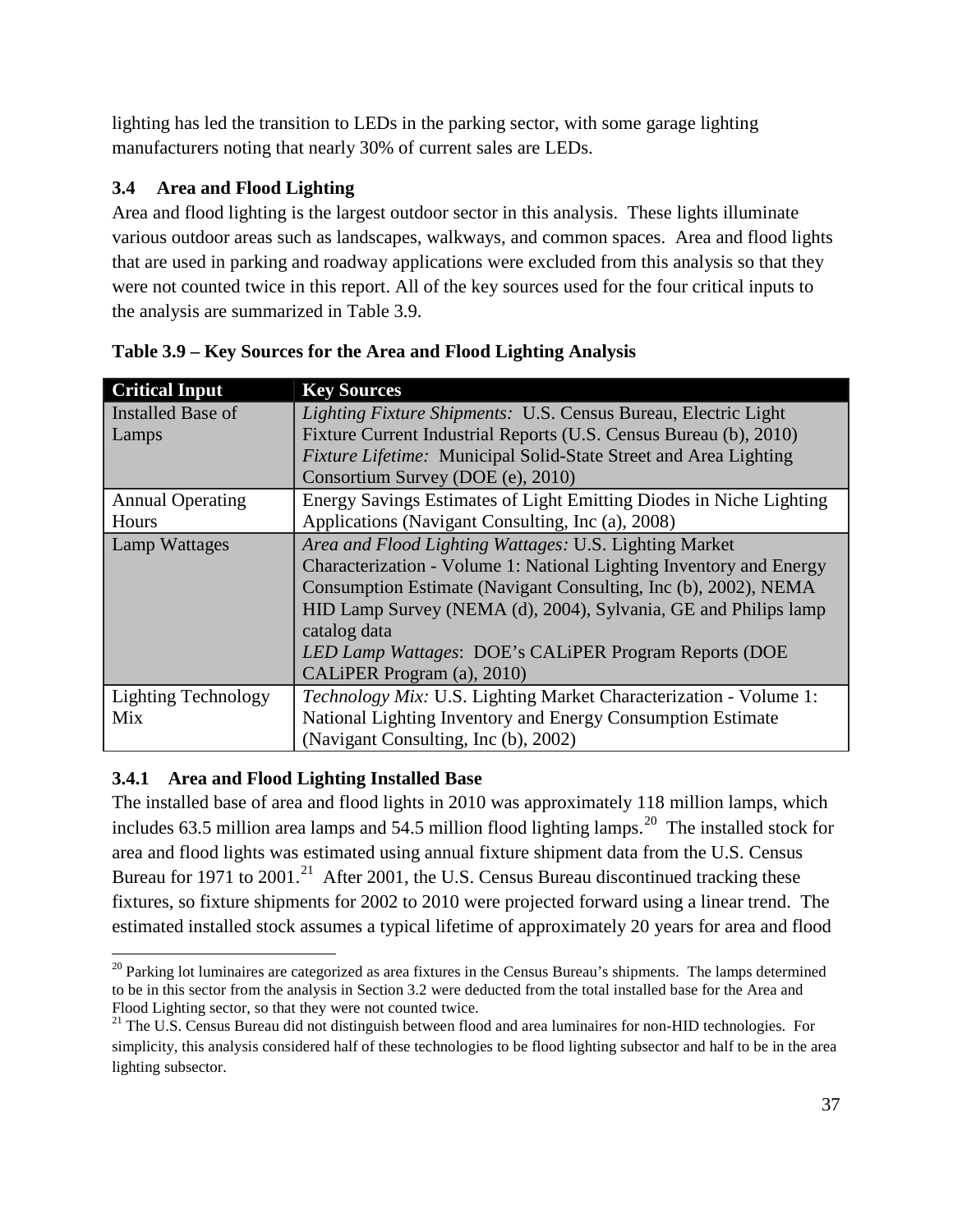lighting luminaires. The technology mix of area and flood lights was estimated from the 2002 U.S. Lighting Market Characterization report in conjunction with recent manufacturer reported sales trends. The total number of lamps by application and technology type are depicted in [Table](#page-53-0)  [3.10.](#page-53-0)

| <b>Application</b> | <b>Lamp Type</b>            | Percentage | <b>Number of Lamps</b><br>(000's) |
|--------------------|-----------------------------|------------|-----------------------------------|
| Area Lighting      | Incandescent                | 2.3%       | 1,200                             |
|                    | Halogen                     | 19.0%      | 8,600                             |
|                    | Fluorescent                 | 5.8%       | 3,600                             |
|                    | Induction                   | 0.3%       | 200                               |
|                    | <b>Mercury Vapor</b>        | 12.7%      | 6,700                             |
|                    | <b>High Pressure Sodium</b> | 22.1%      | 10,700                            |
|                    | <b>Metal Halide</b>         | 36.9%      | 18,900                            |
|                    | <b>LED</b>                  | 0.9%       | 600                               |
|                    | <b>Total</b>                | 100%       | 50,400                            |
| Flood Lighting     | Incandescent                | 3.6%       | 1,600                             |
|                    | Halogen                     | 18.6%      | 8,000                             |
|                    | <b>Compact Fluorescent</b>  | 0.2%       | 74                                |
|                    | Fluorescent                 | 7.9%       | 3,400                             |
|                    | Mercury Vapor               | 8.4%       | 3,600                             |
|                    | <b>High Pressure Sodium</b> | 21.4%      | 9,200                             |
|                    | <b>Metal Halide</b>         | 39.7%      | 17,100                            |
|                    | <b>LED</b>                  | 0.2%       | 74                                |
|                    | <b>Total</b>                | 100%       | 43,200                            |

<span id="page-53-0"></span>**Table 3.10 – Area and Flood Lighting Installed Base**

#### **3.4.2 Area and Flood Lighting Operating Hours**

It is assumed that the typical outdoor area and flood lamp is run throughout the night, for 12 hours per day, amounting to 4,380 hours per year (Navigant Consulting, Inc (a), 2008).

#### **3.4.3 Area and Flood Lighting Average Wattages**

The average system wattages for the installed base of area and flood lights were developed from the NEMA HID lamp survey data from 2004. As the market has changed significantly since this survey was conducted, this data was augmented with more recent manufacturer sales data.

The equivalent LED replacement lamp wattages were determined by matching the lumen output of the conventional system with that of a hypothetical replacement LED system. Best-in-class reported efficacies of products tested by the DOE's CALiPER program and the Gateway demonstration program were used to create the replacement LED systems. To determine the conventional system's lumen output the typical ballast input power, lamp efficacy, and fixture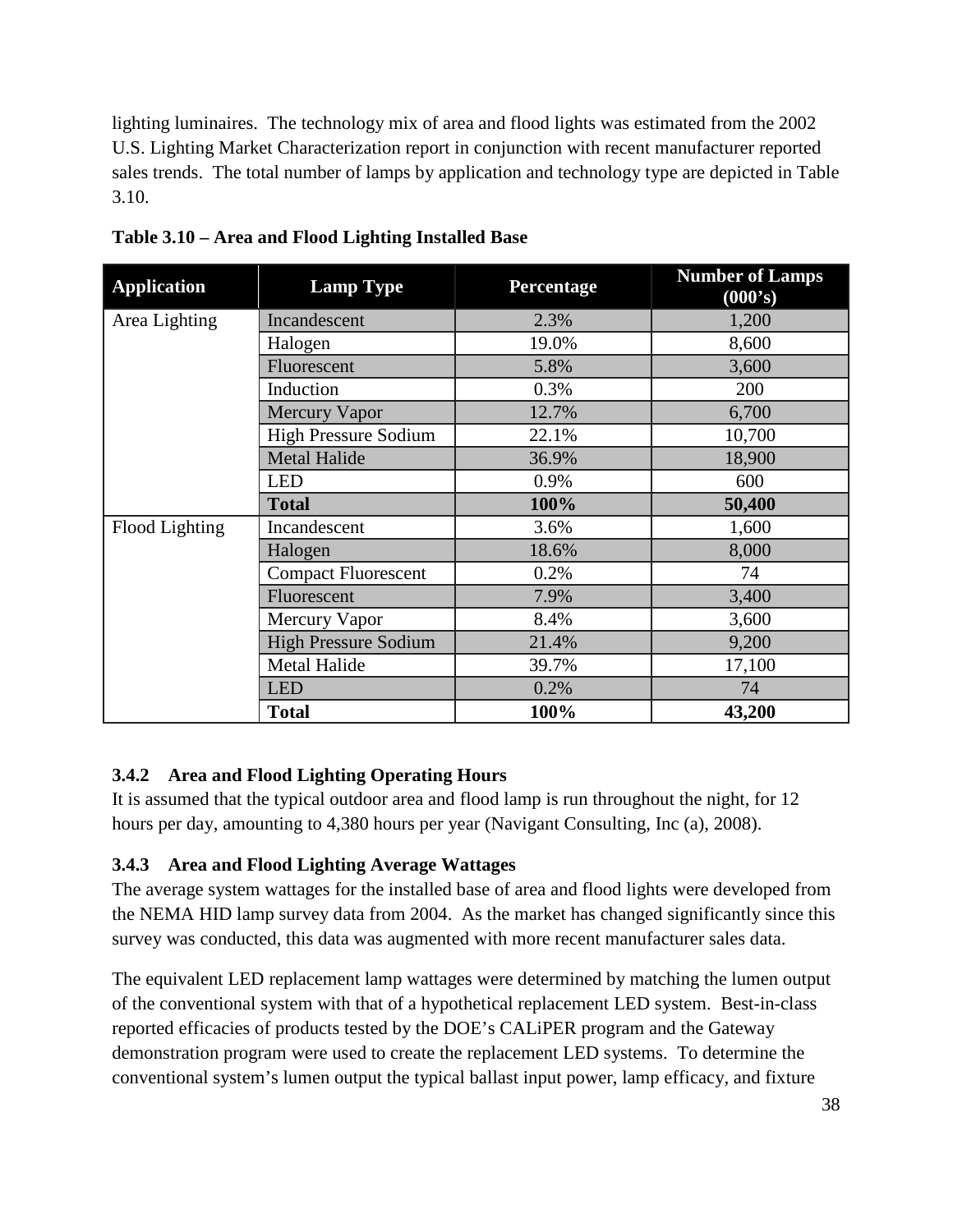efficiency was drawn from manufacturer catalogues. The average system wattages used in this analysis are provided in [Table 3.11.](#page-54-0)

| <b>Application</b> | <b>Lamp Type</b>            | <b>Average System</b><br>Wattage (W) | <b>2010 LED</b><br><b>Replacement</b><br>Wattage $(W)$ |
|--------------------|-----------------------------|--------------------------------------|--------------------------------------------------------|
| Area Lighting      | Incandescent                | 202                                  | 23                                                     |
|                    | Halogen                     | 150                                  | 26                                                     |
|                    | Fluorescent                 | 160                                  | 61                                                     |
|                    | Induction                   | 287                                  | 178                                                    |
|                    | <b>Mercury Vapor</b>        | 254                                  | 69                                                     |
|                    | <b>High Pressure Sodium</b> | 285                                  | 183                                                    |
|                    | <b>Metal Halide</b>         | 451                                  | 255                                                    |
|                    | <b>LED</b>                  | 67                                   | n/a                                                    |
| Flood Lighting     | Incandescent                | 202                                  | 23                                                     |
|                    | Halogen                     | 150                                  | 26                                                     |
|                    | <b>Compact Fluorescent</b>  | 53                                   | 36                                                     |
|                    | Fluorescent                 | 159                                  | 61                                                     |
|                    | <b>Mercury Vapor</b>        | 254                                  | 69                                                     |
|                    | <b>High Pressure Sodium</b> | 294                                  | 194                                                    |
|                    | <b>Metal Halide</b>         | 460                                  | 264                                                    |
|                    | <b>LED</b>                  | 67                                   | n/a                                                    |

<span id="page-54-0"></span>**Table 3.11 –Wattages of Area and Flood Lights**

## **3.4.4 Area and Flood Lighting Energy Savings Potential**

[Table 3.12](#page-54-1) depicts the total energy consumption of area and flood lights in the United States as well as the potential energy savings if the entire installed stock was converted overnight to LED lamps. Compared to the baseline savings of 0.71 TWh per year in 2010, a potential electricity savings of 63.1 TWh per year would be realized if LEDs achieved 100% market penetration. This equates to a primary energy savings of approximately 0.69 quads per year, or the total annual electricity consumption of over 5 million residential households.

<span id="page-54-1"></span>**Table 3.12 – Energy Consumption and Savings Potential of Area and Flood Lights** 

| Niche<br><b>Application</b> | <b>Annual</b><br><b>Electricity</b><br><b>Consumption in</b><br>$2010$ (TWh/yr) | <b>Electricity</b><br><b>Savings in 2010</b><br>(TWh/yr) | <b>Additional</b><br><b>Potential</b><br><b>Electricity</b><br><b>Savings</b><br>(TWh/yr) | <b>Total Potential</b><br><b>Electricity</b><br><b>Savings</b><br>(TWh/yr) |
|-----------------------------|---------------------------------------------------------------------------------|----------------------------------------------------------|-------------------------------------------------------------------------------------------|----------------------------------------------------------------------------|
| Area Lighting               | 67.3                                                                            | 0.63                                                     | 33.2                                                                                      | 33.9                                                                       |
| Flood Lighting              | 60.0                                                                            | 0.08                                                     | 29.1                                                                                      | 29.2                                                                       |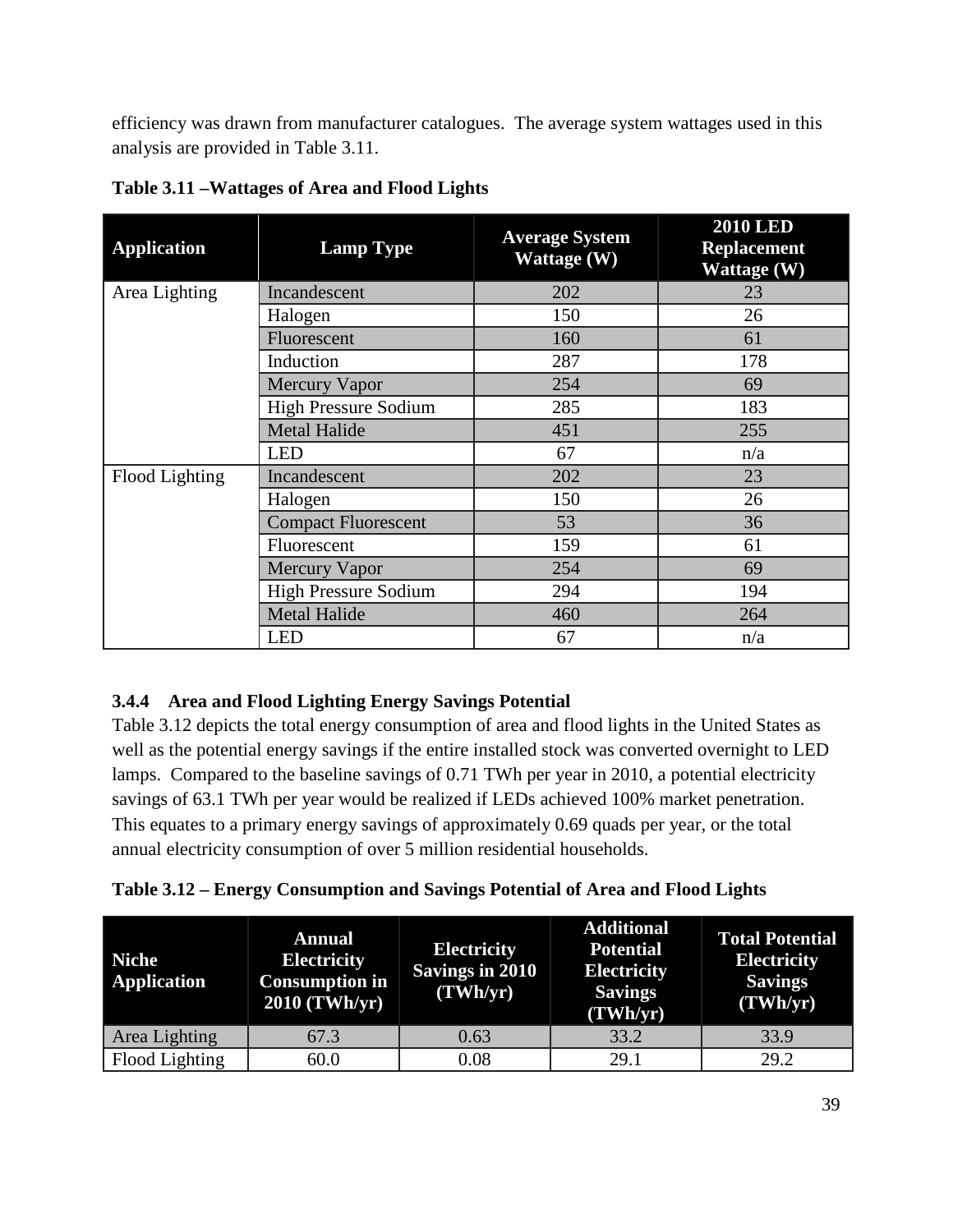#### **3.5 Residential Outdoor Lighting**

In this analysis, residential outdoor lighting is defined as lighting designed to illuminate walkways, steps, driveways, porches, decks, or the landscape areas of a residential single-family housing unit. As previously indicated, many of the applications evaluated in the general illumination section of this report include lamps used in residential outdoor applications. However, due to significant interest in the impact of LEDs on the residential outdoor lighting market, the analysis below describes the estimated electricity savings from the use of LED luminaires in these applications. The key sources used for the four critical inputs to the analysis are summarized in [Table 3.13.](#page-55-0)

| <b>Critical Input</b>      | <b>Key Sources</b>                                                    |  |  |
|----------------------------|-----------------------------------------------------------------------|--|--|
| Installed Base of          | Total Number of Occupied U.S. Households: American Housing            |  |  |
| Lamps                      | Survey (U.S. Census Bureau (a), 2010)                                 |  |  |
|                            | Percent of Households with Outdoor Lighting: California Statewide     |  |  |
|                            | Residential Appliance Saturation Study (RLW Analytics Inc. (a), 2000) |  |  |
|                            | (RLW Analytics, Inc. (d), 2005), Single Family Residential New        |  |  |
|                            | Construction Characteristics and Practices Study (RLW Analytics Inc.  |  |  |
|                            | (c), 2007), Single Family Residential Existing Construction Stock     |  |  |
|                            | Assessment (RLW Analytics Inc. (b), 2007)                             |  |  |
| <b>Annual Operating</b>    | NSTAR Residential High Use Program Operating Hours Realization        |  |  |
| Hours                      | Rate Study (Xenergy Inc., 2003)                                       |  |  |
| Lamp Wattages              | <i>Incumbent Lamp Wattages: Single Family Residential New</i>         |  |  |
|                            | Construction Characteristics and Practices Study (RLW Analytics Inc.  |  |  |
|                            | (c), 2007), Single Family Residential Existing Construction Stock     |  |  |
|                            | Assessment (RLW Analytics Inc. (b), 2007)                             |  |  |
|                            | LED Replacement Wattages: DOE CALiPER Program and Catalog             |  |  |
|                            | Product Listings (DOE CALIPER Program (a), 2010)                      |  |  |
| <b>Lighting Technology</b> | Outdoor Household Lamp Technology Mix: California Statewide           |  |  |
| Mix                        | Residential Appliance Saturation Study (RLW Analytics Inc. (a), 2000) |  |  |
|                            | (RLW Analytics, Inc. (d), 2005), Single Family Residential New        |  |  |
|                            | Construction Characteristics and Practices Study (RLW Analytics Inc.  |  |  |
|                            | (c), 2007), Single Family Residential Existing Construction Stock     |  |  |
|                            | Assessment (RLW Analytics Inc. (b), 2007)                             |  |  |

<span id="page-55-0"></span>

#### **3.5.1 Residential Outdoor Lighting Installed Base**

The U.S. installed base of residential outdoor lighting was estimated using data from four recent residential lighting studies conducted in California and the Pacific Northwest. These studies included lamp inventory data for outdoor and porch applications for 2000, 2005, and 2007. The 2010 installed stock was extrapolated from this data assuming a constant growth rate over time.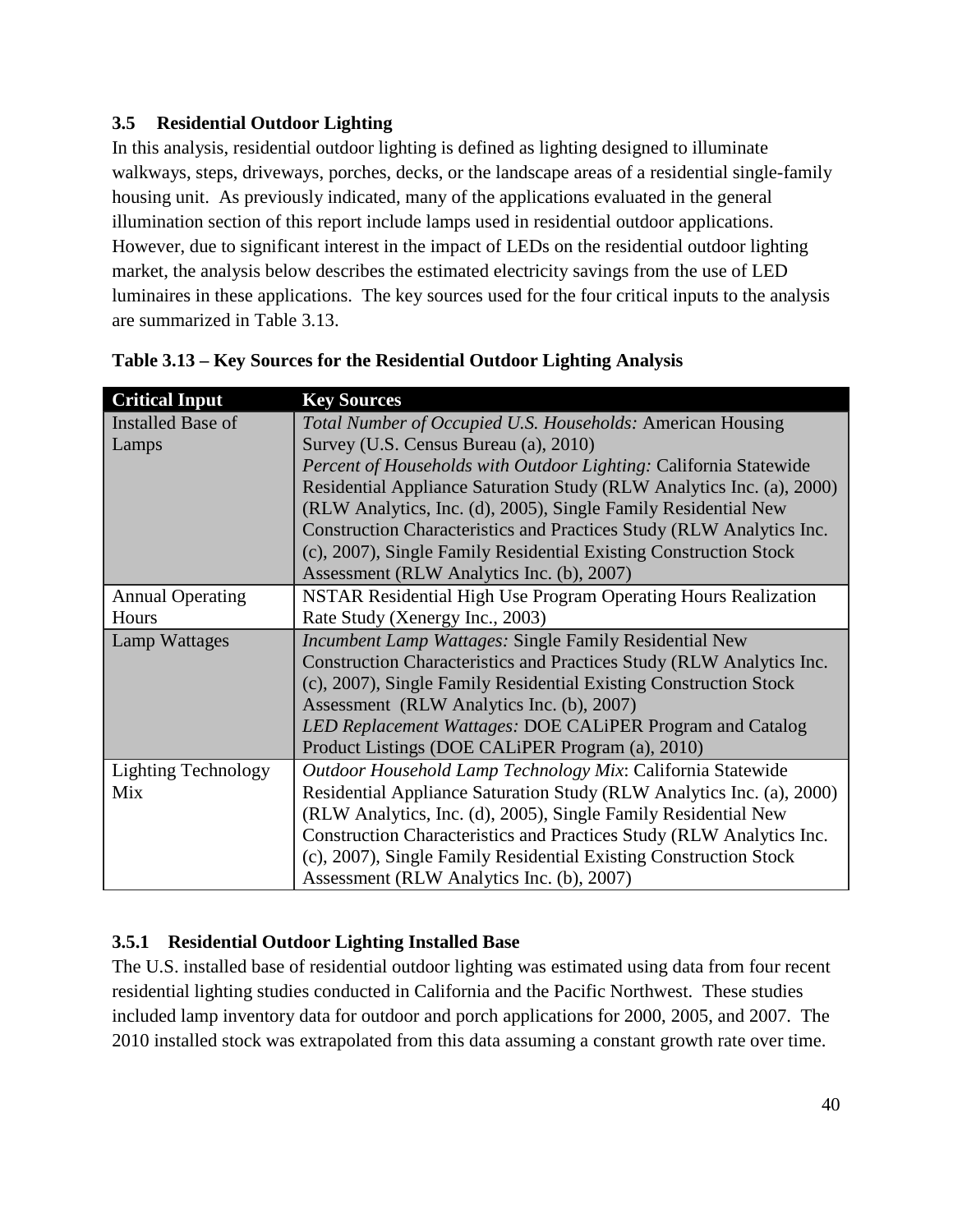LED lamps were not included in these studies, and it is assumed that the 2010 penetration of LEDs in residential outdoor lighting is negligible.

Using the studies described above, an installed base per residence was derived. It was assumed that this value is indicative of the entire United States. The U.S. Census Bureau's American Housing Survey provided the total number of single-family homes in the United States. The resulting installed stock is shown in [Table 3.14.](#page-56-0)

| <b>Lamp Type</b>           | <b>Percentage</b> | <b>Number of Lamps</b><br>(000's) |
|----------------------------|-------------------|-----------------------------------|
| <b>Compact Fluorescent</b> | 12.1%             | 46,000                            |
| Halogen Standard           | 10.6%             | 40,300                            |
| <b>Halogen Quartz Tube</b> | 2.4%              | 9,200                             |
| Incandescent               | 75.2%             | 286,500                           |
| <b>Total</b>               | 100%              | 382,000                           |

<span id="page-56-0"></span>**Table 3.14 – Residential Outdoor Lighting Installed Base**

#### **3.5.2 Residential Outdoor Lighting Operating Hours**

The NSTAR, Residential High Use Program Operating Hours Realization Rate Study was used to estimate the operating hours for outdoor residential lighting in the United States. The study metered 59 homes during the months of May through August in 2002, and incorporated data from previous long term metering studies to develop annual operating hours for outdoor residential lighting. This study indicates that lighting for this application operates approximately 4.5 hours a day, or 1,620 hours per year (Xenergy Inc., 2003).

#### **3.5.3 Residential Outdoor Lighting Average Wattages**

The data from a survey of new and existing residential studies was used to characterize the power consumption of each outdoor lighting technology (RLW Analytics, Inc., 2007a and 2007b). This analysis assumes that the average outdoor power consumption for each lamp technology, as determined by these two surveys, is representative of the entire U.S. residential outdoor lighting installed stock. The general lamp types considered in this analysis include compact fluorescent, halogen standard, halogen quartz tube, and incandescent.<sup>[22](#page-56-1)</sup>

The equivalent LED replacement lamp wattages were determined by matching the lumen output of the conventional system with that of a hypothetical replacement LED system. Best-in-class

<span id="page-56-1"></span><sup>&</sup>lt;sup>22</sup> Halogen Quartz Tube is categorized outside of Halogen Standard because its average power consumption is significantly higher than the other halogen lamps documented in the two surveys. In addition, since fluorescent lamps only represent 2% of all outdoor residential installed stock, they are included in the Compact Fluorescent category. HID lamps were represented in the housing surveys, but they represented an insignificant proportion of outdoor lamps.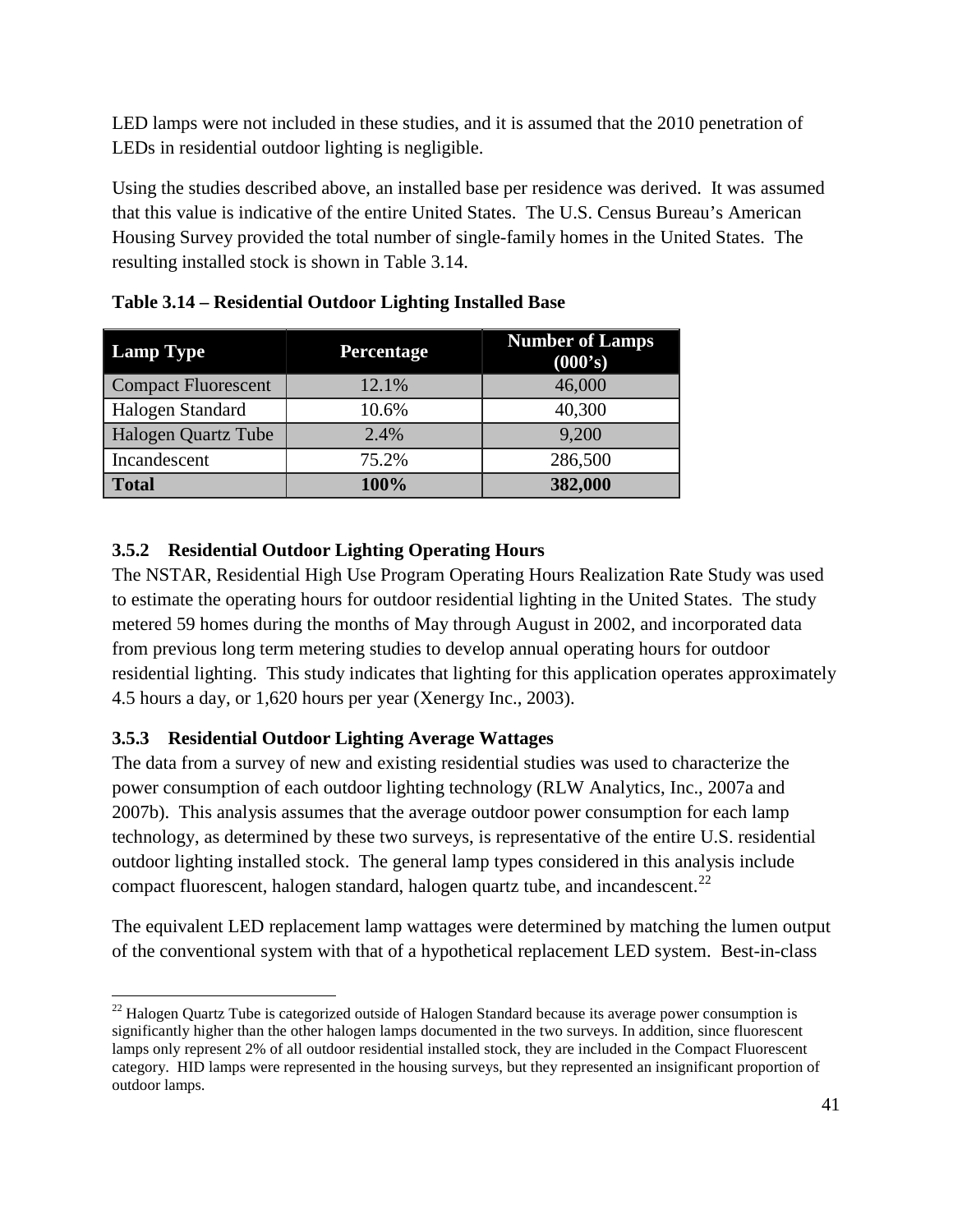reported efficacies of products tested by the DOE's CALiPER program and the Gateway demonstration program were used to create the replacement LED systems. The CALiPER results indicate that LED residential outdoor replacement lamps are capable of efficacies as high as 66 lm/W compared to incandescent lamps which have efficacies of approximately 10 to 15 lm/W. [Table 3.15](#page-57-0) below details the average power consumption for the installed technologies and the resulting replacement LED lamp power consumptions.

| <b>Lamp Type</b>           | <b>Average System</b><br>Wattage (W) | <b>2010 LED Replacement</b><br>Wattage (W) |
|----------------------------|--------------------------------------|--------------------------------------------|
| <b>Compact Fluorescent</b> |                                      |                                            |
| Halogen Standard           | 86                                   |                                            |
| Halogen Quartz Tube        | 180                                  | 46                                         |
| Incandescent               |                                      |                                            |

<span id="page-57-0"></span>**Table 3.15 – Wattages of Residential Outdoor Lights**

#### **3.5.4 Residential Outdoor Lighting Energy Savings Potential**

[Table 3.16](#page-57-1) depicts the total energy consumption of outdoor residential lights in the United States as well as the potential energy savings if the entire installed stock was converted overnight to LED lamps. Compared to the negligible baseline energy savings in 2010, a potential electricity savings of 30.3 TWh per year would be realized if LEDs achieved 100% market penetration. This equates to a primary energy savings of approximately 0.33 quads per year, or the total annual electricity consumption of nearly two and a half a million residential households.

<span id="page-57-1"></span>

| Table 3.16 - Energy Consumption and Savings Potential of Residential Outdoor Lights |  |  |
|-------------------------------------------------------------------------------------|--|--|
|                                                                                     |  |  |

<span id="page-57-2"></span>

| <b>Niche Application</b> | <b>Annual</b><br><b>Electricity</b><br><b>Consumption in</b><br>$2010$ (TWh/yr) | <b>Electricity</b><br><b>Savings in</b><br>2010<br>(TWh/yr) | <b>Additional</b><br><b>Potential</b><br><b>Electricity</b><br><b>Savings</b><br>(TWh/yr) | <b>Total Potential</b><br><b>Electricity</b><br><b>Savings</b><br>(TWh/yr) |
|--------------------------|---------------------------------------------------------------------------------|-------------------------------------------------------------|-------------------------------------------------------------------------------------------|----------------------------------------------------------------------------|
| Residential<br>Outdoor   | 37.7                                                                            |                                                             | 30.3                                                                                      | 30.3                                                                       |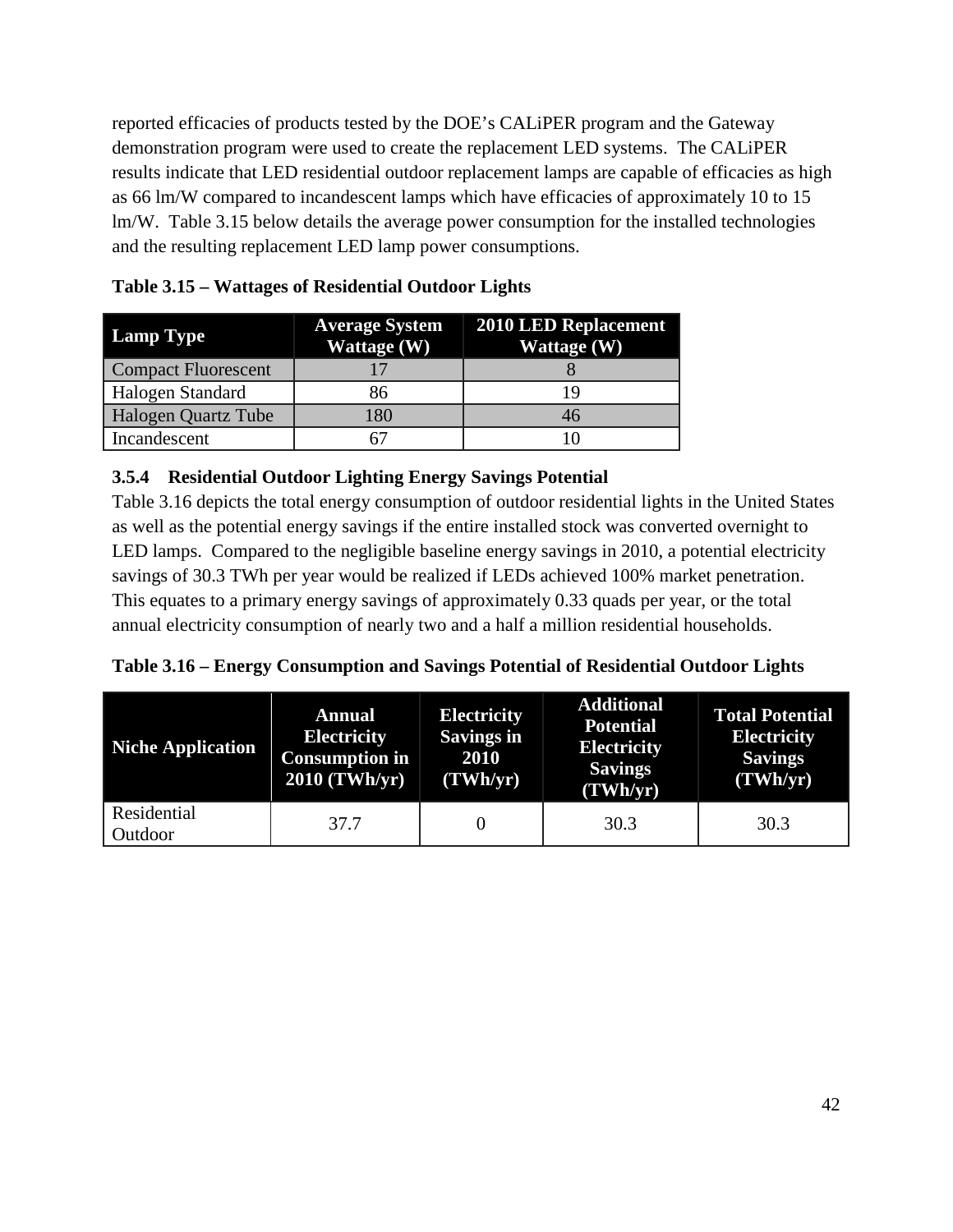## **4 Consumer Electronic Displays**

DOE's SSL Program is committed to accelerating the development and market growth of solidstate lighting sources, such as LEDs, for general illumination. The scope of DOE's SSL Program does not include consumer electronics; however, by supporting domestic research, development, demonstration and commercialization activities related to SSL DOE, also has a direct impact on advancement of LEDs in non-general illumination applications. In 2009, approximately 55% of the high-brightness (HB) LED market was comprised of electronic devices such as mobile phones, laptops, and portable media players, and displays including monitors and televisions (Bhandarkar, 2010). Therefore, due to the prevalence and success of LEDs in consumer electronics, the electricity savings from LED backlighting in televisions, laptops, monitors and mobile handsets are investigated in the following sections.

LED backlighting works by emitting light onto an electronic liquid crystal display (LCD). The display then modifies the light passing through each pixel to create the desired image. This is contrary to a true LED display, such as a digital billboard, where the image is directly produced by the LEDs. In consumer electronics, the LED is typically located behind the display, thus the term "backlighting," and can span the entire area of the display or simply the perimeter of the display.

As was found in this analysis, LED backlit displays are more energy efficient than conventional technologies. This is largely because the light transmission efficiency of conventional LCD panels is typically not greater than 5-14% with up to 86-95% of the light produced by the backlight structure being converted into heat across the LCD panel. LED backlit LCDs have a much improved light transmission efficiency, and with the future development of high efficiency RGB Field Sequential Backlighting, inefficient color filters can be eliminated from LED backlit designs significantly increasing their energy savings (Lazarev, 2009).

This analysis considers multiple display technologies, some that utilize backlighting techniques and some where the illumination component is incorporated into the actual display. The display technologies considered are briefly described below:

- Cathode Ray Tube (CRT) The CRT is a cathodoluminescent display where light is generated by exciting a luminescent material with energetic electrons. CRT is the oldest display technology still in use today.
- Digital Light Processing® (DLP) DLP is rear projection technology that relies on a light source and an array of mirrors to produce an image on the screen. Traditionally, the light source is a high-pressure [metal halide](http://en.wikipedia.org/wiki/Metal_halide_lamp) arc lamp; however, LEDs and LASERs are also being used (Texas Instruments, 2009).
- Plasma Plasma displays utilize a gas discharge in each pixel. The discharge generates a local ultraviolet emission, which activates a phosphor emitting a red, green, or blue light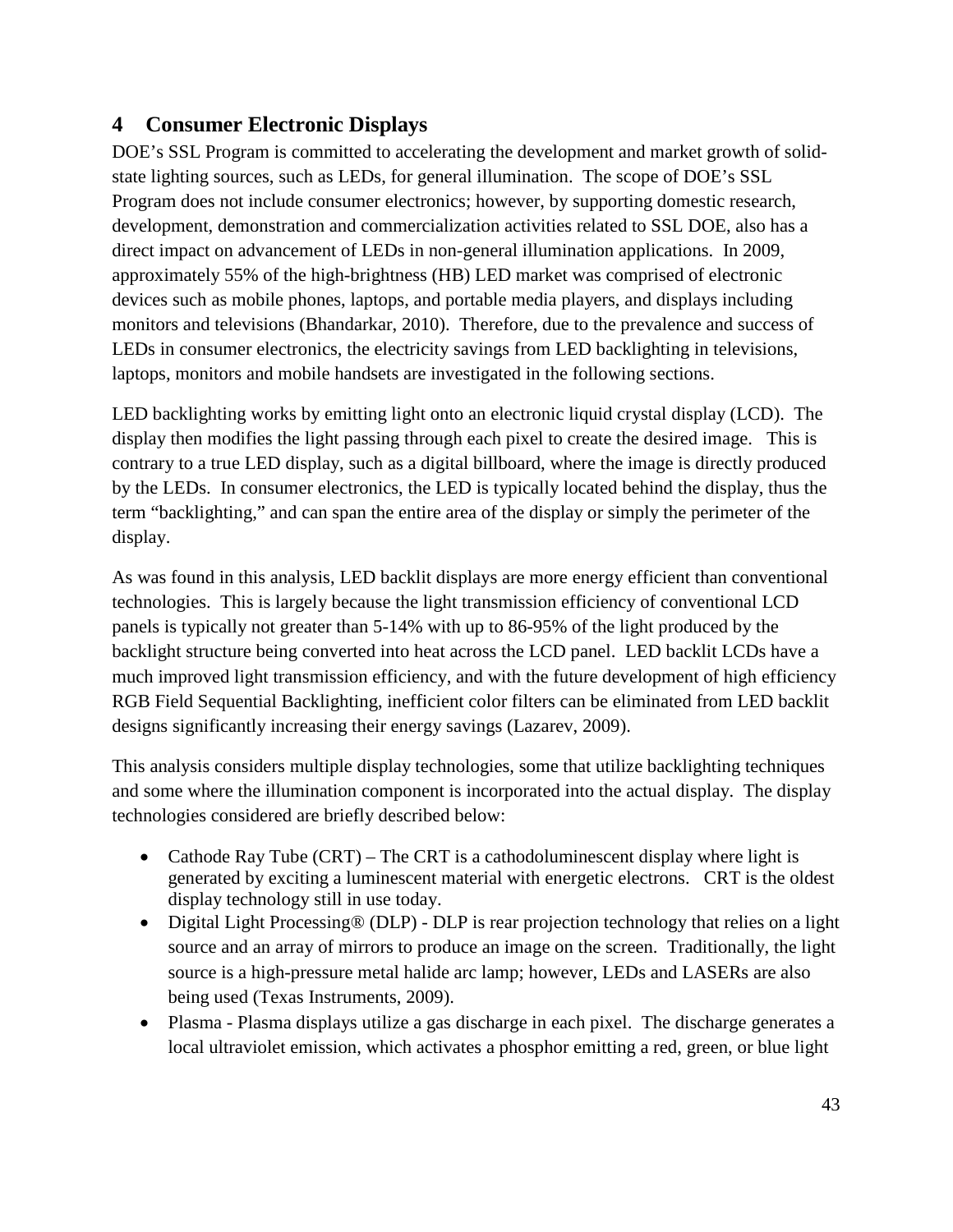which creates an image when all of the pixels are combined. Only the pixels that are activated draw power from the system.

• Liquid Crystal Display (LCD) - LCDs operate by applying a varying electric voltage to a layer of liquid crystal, thereby changing its optical properties. A backlight behind the LCD generates the light and can either be a cold cathode fluorescent lamp (CCFL), LED or OLED. What is typically referred to today as an LED or OLED display, is in actuality an LED or OLED backlit LCD display.

As consumer electronics have become more prevalent nationwide and are used more hours per day, power management of these devices has become extremely important. The Environmental Protection Agency's (EPA) ENERGY STAR® program is a labeling initiative that recognizes the top energy performing products available on the market in order to aid consumers when purchasing. The ENERGY STAR® program is continually increasing its efficiency standards, placing LED backlit televisions, laptops, monitors and mobile handsets at an advantage due to their potential for electricity savings beyond that of conventional backlighting technologies.

LEDs have reached significant penetration levels in televisions, laptop, monitor and mobile handset consumer electronics applications not solely because of their capacity for electricity savings. The additional non-energy benefits are as follows:

- Solid state lighting displays in consumer electronic devices offer long lifetimes, upwards of 50,000 hours.
- LED-based displays offer better contrast and improved color gamut. In the case of local dimming configuration, a contrast of 2,000,000:1 can be achieved. LEDs allow for local dimming control over groups of pixels. Unlike a conventional CCFL backlight, where pixels are either on or off and the illumination level is constant, each LED pixel in local dimming mode can be individually dimmed to generate higher contrast, better images, and power savings.
- LEDs do not produce heat in the form of infrared radiation, although they do produce heat at the semiconductor junction within the device. The absence of infrared radiation allows LED fixtures to be positioned in locations where heating from conventional sources is problematic. This allows for greater ease in integrating LEDs with consumer electronic devices compared to other backlighting technologies.
- LEDs are very small and thin, having dimensions of less than 2 by 2 millimeters. As a result, LEDs offer compact, flexible and mechanically robust designs which present a tremendous range of application for consumer electronics. In particular, mobile handsets have taken advantage of this benefit with the vast majority of models incorporating either LED or OLED backlighting technology; and LED backlit televisions are recognized for their remarkably slim design, with Samsung introducing a model that is only 6.5 millimeter thick during the 2010 Consumer Electronics Show (Nystedt, 2010).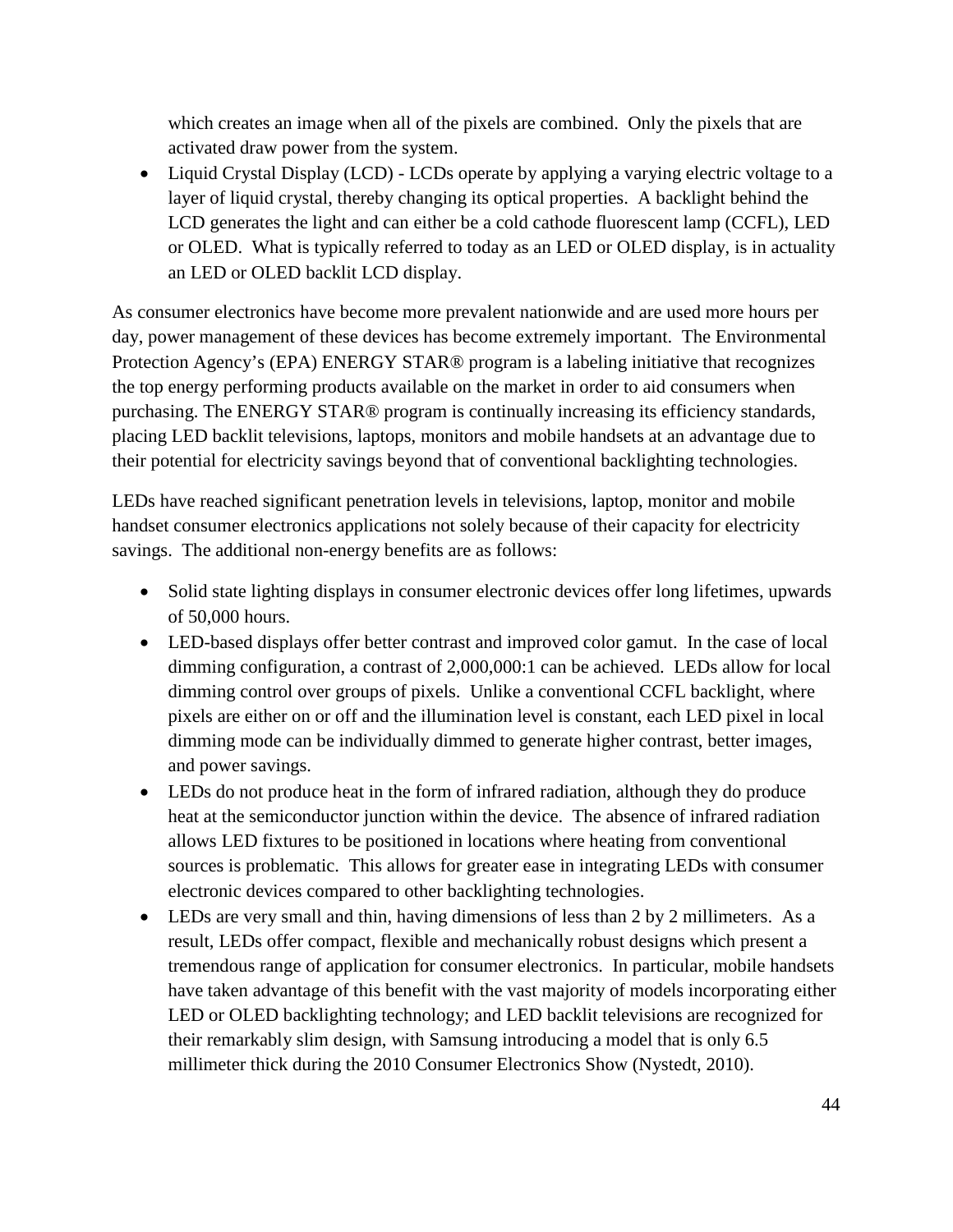- As a byproduct of its high-efficiency, LED backlighting places a smaller burden on the battery, and thus, allows a longer battery life of portable consumer electronic devices.
- LEDs use low driving voltage (typically 3.5 V, compared to hundreds for CCFLs). This makes it much easier to make the complementary components of the electronic device, such as drivers and controllers.
- LEDs have a very fast response to controls. This allows for LED backlit displays to have an improved display response time and results in crisper images when motion levels are high.

### **4.1 Television Displays**

This analysis considers the most prevalent television display technologies which include CRT, DLP, Plasma and LCD.<sup>[23](#page-60-0)</sup> Televisions are some of the greatest energy consumers of all personal electronic devices, and their energy consumption has grown significantly due to increasing television use and ownership, as well as the increasing adoption of more sophisticated television display technologies at larger screen sizes (Chian Myau Soon, 2007).

The rising awareness of televisions' excessive energy consumption has led to the creation of both labeling programs and efficiency regulations. In California, televisions now consume 10% of all residential electricity use. Therefore, the California Energy Commission has passed energy efficiency standards for new televisions measuring 58 inches (1,400 square inches) and smaller with the standards going into effect beginning in 2011. This California efficiency standard, places LED backlit TVs at an advantage due to their potential for electricity savings beyond that of conventional backlighting technologies.

In 2009, global LED television sales comprised 3.6 million units, about 2% of the total market (DisplaySearch (a), 2010). In 2010 this value jumped, with LED televisions comprising nearly 15% of sales. OLED televisions entered the commercial market in 2007, and in the first quarter of 2010 approximately 100,000 units were sold worldwide. This represents a negligible portion of the global television market, and therefore this technology is not considered in the analysis (DisplaySearch (b)).

The following analysis describes the estimated energy savings from the increased use of LED backlit LCD televisions. The key sources used for the four critical inputs to the analysis are summarized in [Table 4.1.](#page-61-0)

<span id="page-60-0"></span> $^{23}$  For a brief description of each display technology see Section [0.](#page-57-2)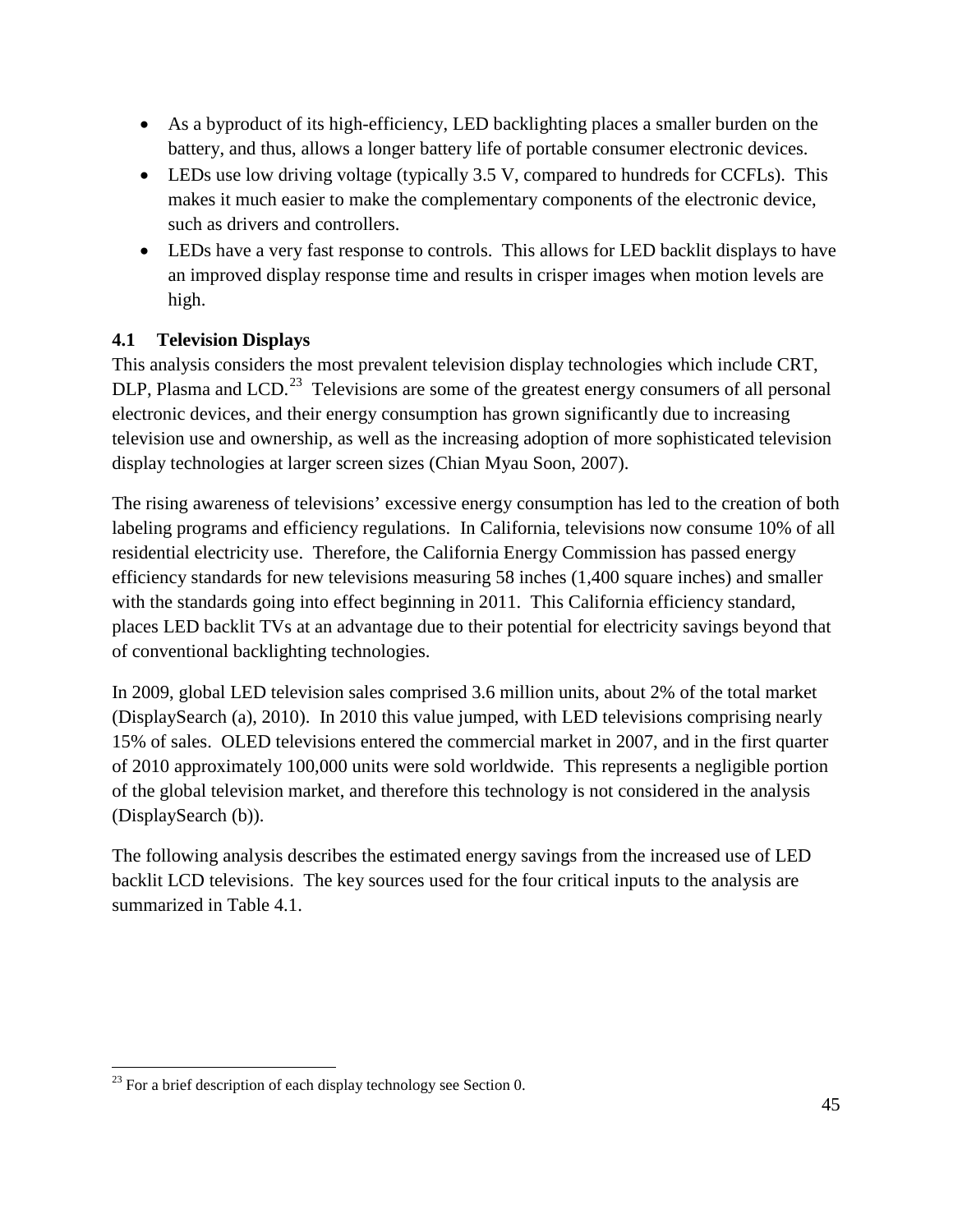| <b>Critical Input</b>   | <b>Key Sources</b>                                                   |
|-------------------------|----------------------------------------------------------------------|
| Installed Base of       | No. of Residential Televisions: U.S. Census Bureau                   |
| <b>Displays</b>         | No. of Commercial Televisions: Commercial Miscellaneous Electric     |
|                         | Loads (TIAX LLC $(a)$ , 2010)                                        |
|                         | <i>Televisions per household:</i> Energy Consumption of Consumer     |
|                         | Electronics in U.S. Residences (TIAX LLC(b), 2007)                   |
| <b>Annual Operating</b> | <b>Commerical Operating Hours: Commercial Miscellaneous Electric</b> |
| Hours                   | Loads (TIAX LLC $(a)$ , 2010)                                        |
|                         | <i>Residential Operating Hours: Energy Consumption of Consumer</i>   |
|                         | Electronics in U.S. Residences (TIAX LLC(b), 2007)                   |
| Display Wattages        | Wattage of Non-Backlighting Television Components: An Energy         |
|                         | Efficiency Index for Televisions (Hans-Paul Siderius, 2007)          |
|                         | Wattage of Televisions: CNET, ENERGY STAR® and Natural               |
|                         | <b>Resources Defense Council Television Product</b>                  |
| Display Technology      | Television Technolgy Mix: California Energy Commission 2009          |
| Mix                     | Appliance Efficiency Rulemaking (California Energy Commission,       |
|                         | 2009)                                                                |
|                         | U.S. Television Shipments: LED Backlighting Used in One in Five      |
|                         | LCD-TVs Sold in U.S. During Q3 (iSuppli (b), 2010)                   |
|                         | LED Penetration: LED Backlighting Used in One in Five LCD-TVs        |
|                         | Sold in U.S. During Q3 (iSuppli (b), 2010)                           |

<span id="page-61-0"></span>**Table 4.1 – Key Sources for the Television Displays Analysis**

#### **4.1.1 Television Display Installed Base**

Based on the 2010 U.S. Census Bureau's estimate for the total number of households and approximation of 2.3 total televisions per household, the total number of residential televisions was determined to be approximately 299 million in 2010. TIAX estimates that there are 16 million televisions are installed in commercial buildings in the United States. This results in a total 2010 installed base of approximately 315 million total televisions.

The *California Appliance Energy Efficiency Rulemaking for Televisions* provided the technology breakdown of televisions in California in 2008, which was assumed to be representative of the entire U.S. This breakdown did not include LED backlit televisions, since they represented a negligible percentage of the market until 2009. Therefore, using market penetration rates of LED backlit televisions and total U.S. television shipment data, both provided by iSuppli, an installed base for 2010 was modeled. [Table 4.2](#page-62-0) summarizes the installed stock characterization for televisions.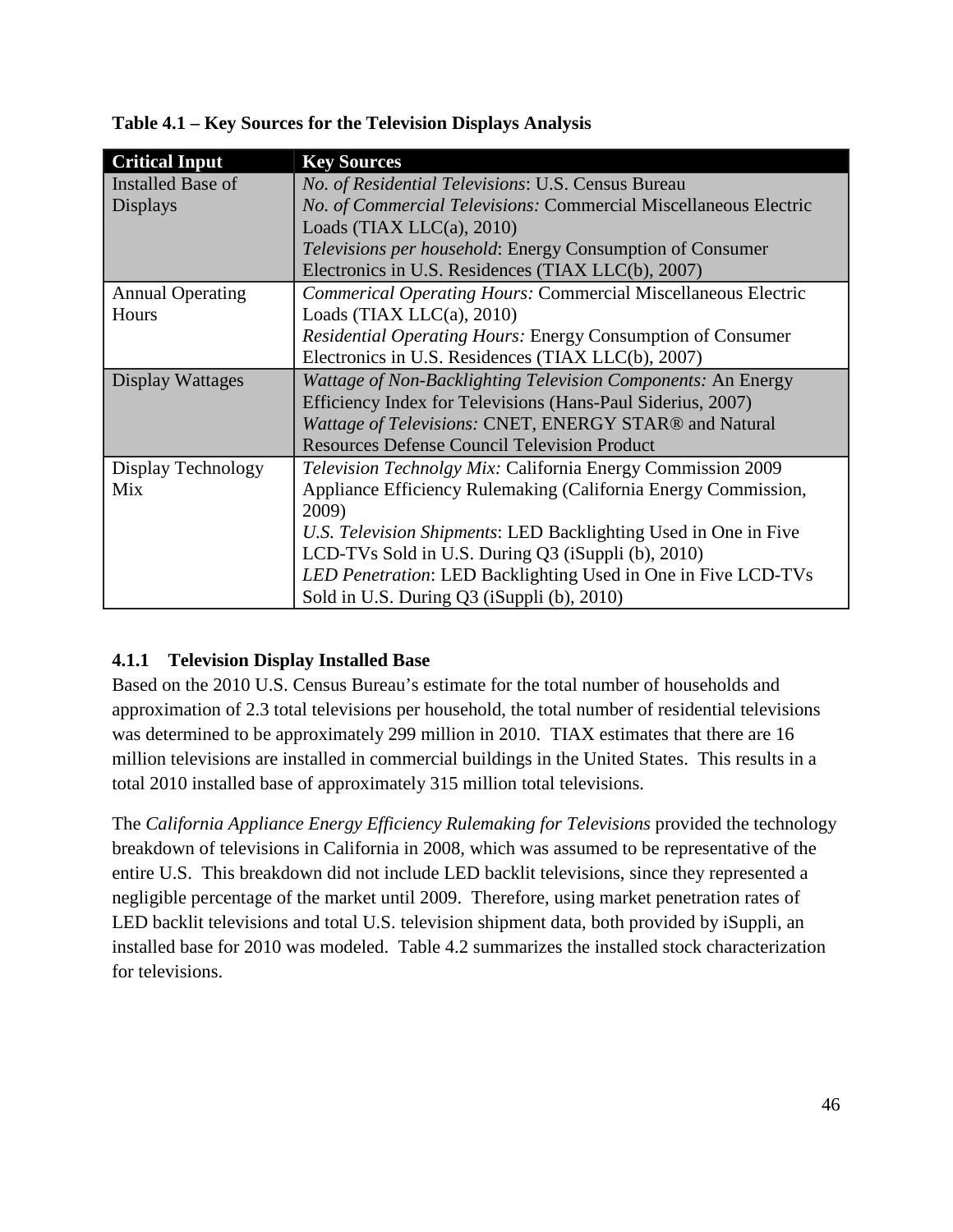| <b>Display Technology</b>       | <b>Percentage</b> | <b>Number of Televisions (000's)</b> |                   |              |
|---------------------------------|-------------------|--------------------------------------|-------------------|--------------|
|                                 |                   | <b>Residential</b>                   | <b>Commercial</b> | <b>Total</b> |
| Cathode Ray Tube                | 60.9%             | 182,100                              | 9,800             | 191,900      |
| <b>Digital Light Processing</b> | 2.0%              | 6,000                                | 300               | 6,300        |
| Plasma                          | 5.1%              | 15,200                               | 800               | 16,100       |
| LCD - CCFL                      | 29.9%             | 89,400                               | 4,800             | 94,100       |
| LCD - LED                       | 2.1%              | 6,200                                | 300               | 6,500        |
| <b>Total</b>                    | 100%              | 298,800                              | 16,000            | 314,800      |

### <span id="page-62-0"></span>**Table 4.2 – Television Installed Base by Display Technology[24](#page-62-1)**

#### **4.1.2 Television Display Operating Hours**

Televisions typically have three functionality modes: on, standby and off. During the standby and off modes the display illumination function is inactive, and thus all further analysis only considers the on-mode.

Data from TIAX indicates that residential televisions are in the on-mode for approximately 4.5 hours per day, or 1,642 hours per year. In commercial buildings, television usage varies considerably depending on the type of building. For example, televisions in food service buildings (e.g., restaurants and bars) are in the on-mode during all hours the building is open, while televisions usage in lodging mimics the residential sector, and is significantly less. For this analysis, televisions in commercial establishments are assumed to operate in the on-mode for 8 hours per day, or 2,920 hours per year.

## **4.1.3 Television Display Average Wattages**

The power consumed by a television in the on-mode is a factor of five components: display, interfacing (the connection between the television cable and the television), processing, storage, and sound (Hans-Paul Siderius, 2007).

The power consumption of the non-display components is fairly consistent, ranging from 18 to 29 W, depending on the sophistication of the picture being processed and the capabilities of the television. In order to determine the power consumption of display function, the total television power consumption was first determined, and then the average power consumption for the remaining components, 23.5 W, was subtracted from this value.

The typical power consumption for each television type was derived from a database of 562 units that was developed using television specifications provided by CNET, EPA, and the Natural Resources Defense Council. [Figure 4.1](#page-63-0) below illustrates the distribution of display power

<span id="page-62-1"></span> $24$  Values in the table may not add up due to rounding.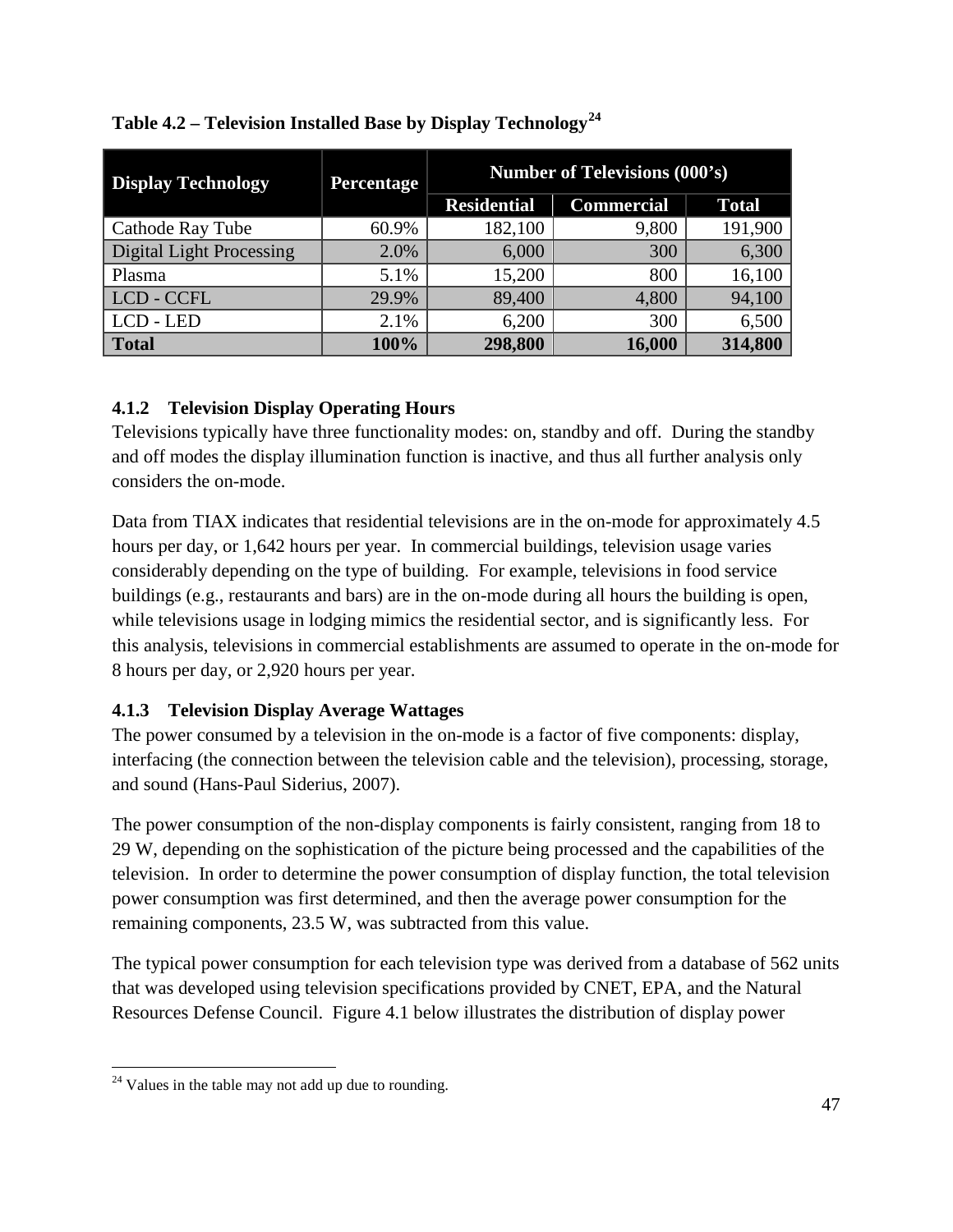consumption for the technologies considered. The final database includes 56 CRT, 55 DLP, 329 CCFL, 35 LED, and 87 plasma televisions from a variety of manufacturers.



<span id="page-63-0"></span>**Figure 4.1 - Display Power Consumption for the Different Screen Sizes and Technologies**

As indicated by [Figure 4.1,](#page-63-0) the display power consumption is highly dependent on the screen size for all television technologies except DLP. As would be expected, an increase in the size of the television screen typically requires a higher powered lamp, all else remaining the same. DLP televisions do not follow this pattern as they are projection televisions, so a larger image is accomplished through altering the mechanics and optics of the projection technology rather than increasing the light output.

The average installed screen size in the U.S. differs greatly across the different television technologies. For example, most CRTs are small<sup>[25](#page-63-1)</sup> since the technology is bulky, while plasma Theaverage screen area for each television is shown below in Table 4.3 along with the average televisions are rarely produced at sizes below a 30" screen diagonal as it is not cost effective. power consumption from the display.

<span id="page-63-1"></span><sup>&</sup>lt;sup>25</sup> Within the sample database, 70% of the CRTs are less than 40", while only 50% of LCD – CCFL, 9% of LCD – LED, 7% Plasma and none of the DLP are less than this diagonal size.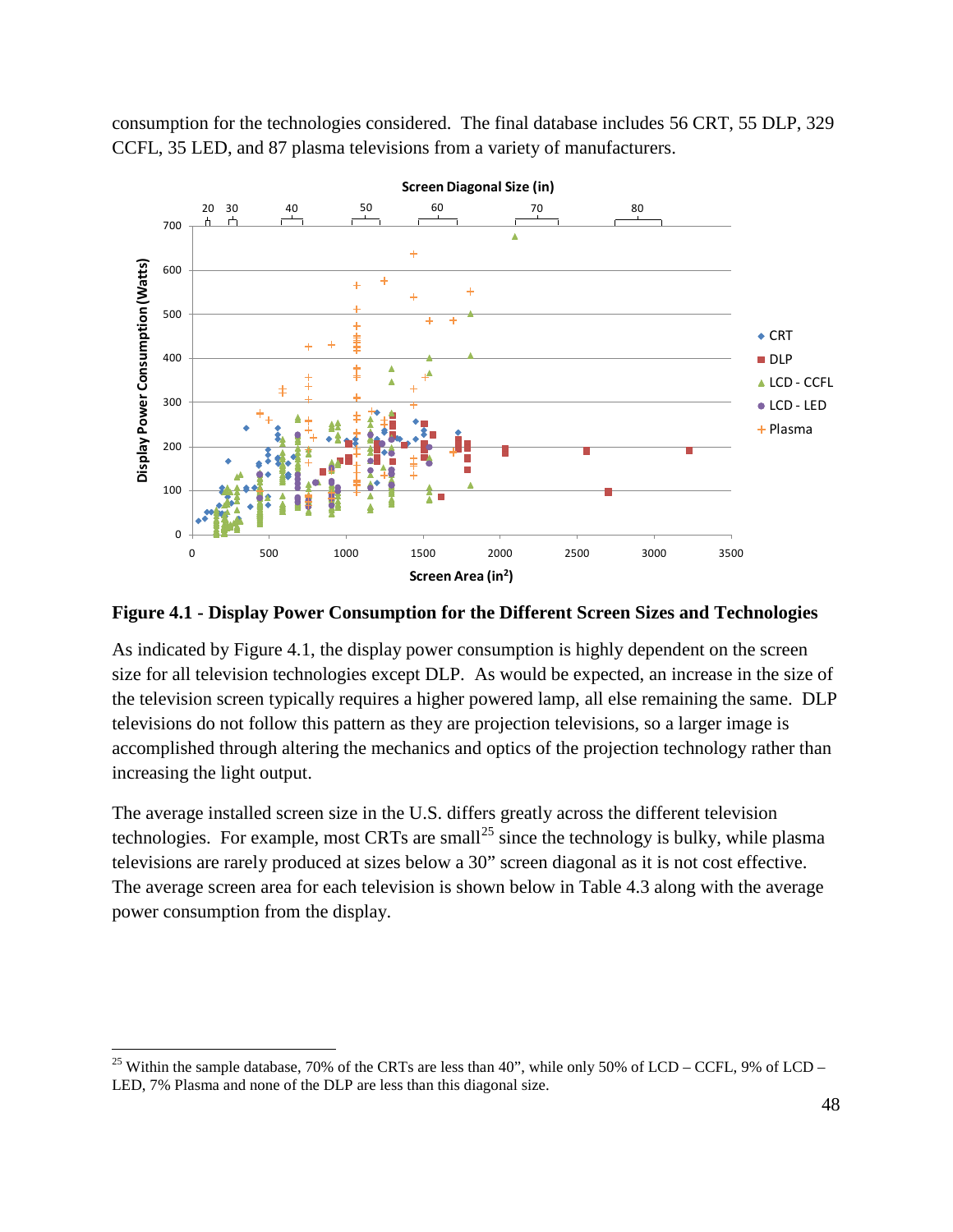| <b>Display Technology</b>   | <b>Average Screen</b><br>Diagonal (in) <sup>27</sup> | Average<br><b>Screen Area</b><br>$(in^2)^{28}$ | Average<br><b>Display</b><br>Wattage (W) | <b>Display Power</b><br><b>Density</b><br>$(W/in2)$ * |
|-----------------------------|------------------------------------------------------|------------------------------------------------|------------------------------------------|-------------------------------------------------------|
| <b>Cathode Ray Tube</b>     | 30                                                   | 430                                            | 130                                      | 0.29                                                  |
| Digital Light<br>Processing | 54                                                   | 1,400                                          | 190                                      |                                                       |
| LCD - CCFL                  | 36                                                   | 550                                            | 83                                       | 0.15                                                  |
| LCD - LED                   | 40                                                   | 680                                            | 85                                       | 0.13                                                  |
| Plasma                      | 48                                                   | 980                                            | 260                                      | 0.27                                                  |

<span id="page-64-0"></span>**Table 4.3 –Wattage of the Television Display[26](#page-64-1)**

\* Calculating display power density is unnecessary for DLP televisions since display power consumption does not vary with screen size.

The display power density, presented in [Table 4.3,](#page-64-0) provides a comparison metric for the backlighting energy use among the different technologies. The metric is determined by normalizing the backlighting power consumption of each individual television unit in the database based on its corresponding screen area. As can be seen, LED televisions have the lowest display power density of 0.13  $W/in^2$ , signifying that they are the most efficient backlighting option, however CCFL television are a close second at  $0.15 \text{ W/in}^2$ .

#### **4.1.4 Television Display Energy Savings Potential**

An estimate of the total television display electricity consumption was developed using the installed stock, operating hours and display wattages described in the previous sections. Assuming that the installed stock of LED backlit televisions replaced CRT televisions, in 2010 the U.S. has already achieved an energy consumption reduction of 0.41 TWh per year.

In the additional savings potential analysis, the LED televisions were sized based on the average size of each television technology they replaced. For example, LED televisions that replaced plasma televisions, which have an average screen size of 48 inches, also had an average screen size of 48 inches. Using this replacement assumption, if LED backlighting replaced all other technologies a potential electricity savings of 18 TWh could be realized per year. This equates to a primary energy savings of approximately 0.20 quads per year, or the total annual electric consumption of over one million residential households. The results of the estimated total television display electricity consumption are shown below in [Table 4.4.](#page-65-0)

<span id="page-64-1"></span><sup>&</sup>lt;sup>26</sup> The Average Display Illumination Wattages shown i[n Table 4.3](#page-64-0) do not represent the total power consumption of each television display technology, and only convey the wattage associated with the image illumination function.<br><sup>27</sup> The average screen diagonal for CRT, LCD – CCFL, and Plasma was determined from the 2009 California, *T* 

<span id="page-64-2"></span>*Appliance Energy Efficiency Rulemaking*, (California Energy Commission, 2009). For DLP it was determined from 2006 TIAX, *Energy Consumption by Consumer Electronics in U.S. Residences*, (TIAX LLC(b), 2007), and LCD – LED was determined by a weighted average of the 133 LED TVs reviewed through CNET.<br><sup>28</sup> Average screen area was determined by considering the aspect ratio used for the different technologies, this is

<span id="page-64-3"></span>assumed to be 4:3 for CRT and DLP (since these represent technologies designed for standard TV image formats) and 16:9 for LCD – CCFL, LCD – LED, and plasma (designed for wide-screen TV image formats).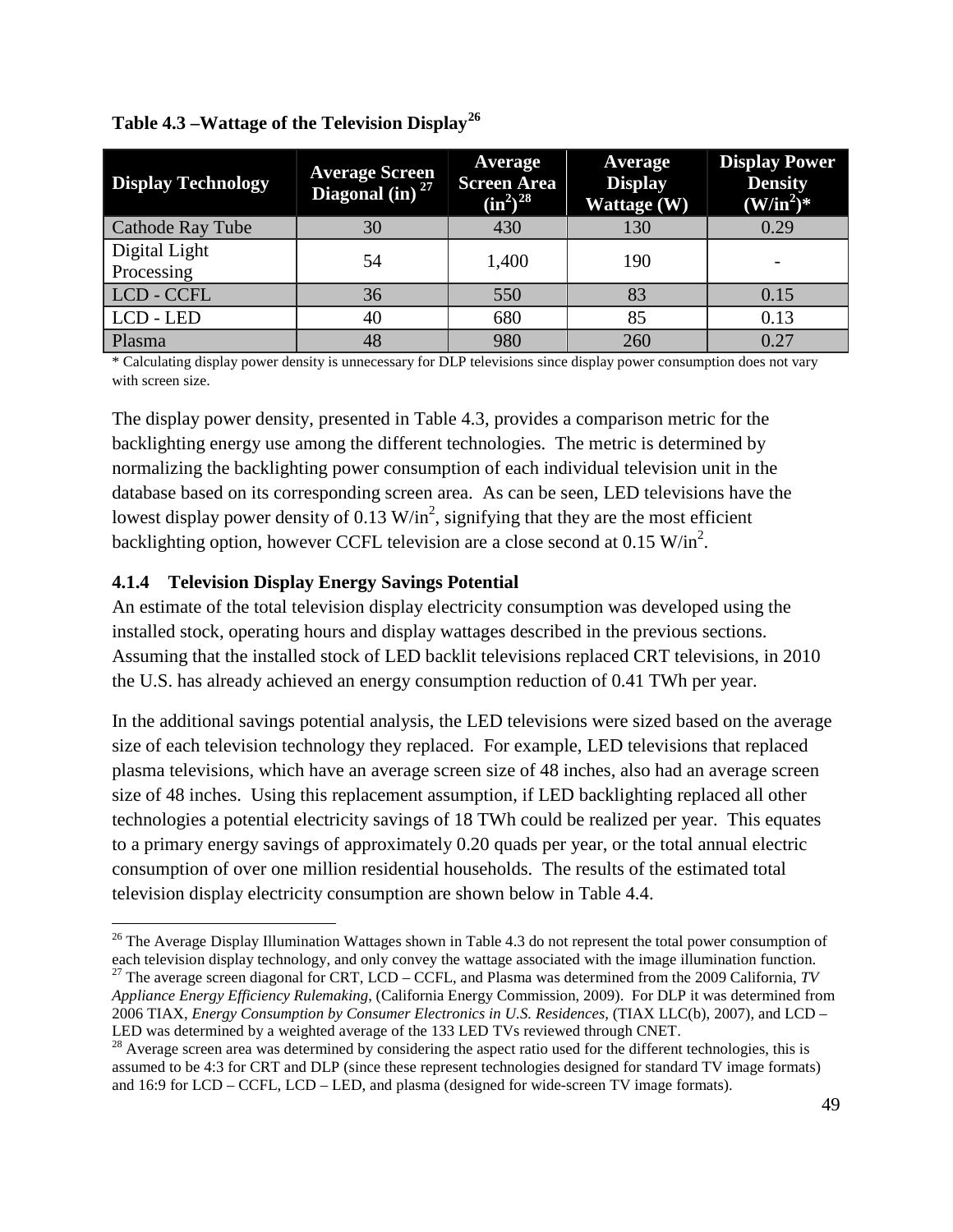| <b>Niche</b><br><b>Application</b> | <b>Electricity</b><br><b>Consumption in</b><br>2010 (TWh/yr) | <b>Electricity</b><br><b>Savings in 2010</b><br>(TWh/yr) | <b>Potential</b><br><b>Electricity Savings</b><br>(TWh/yr) | <b>Total Potential</b><br><b>Electricity</b><br><b>Savings</b><br>(TWh/yr) |
|------------------------------------|--------------------------------------------------------------|----------------------------------------------------------|------------------------------------------------------------|----------------------------------------------------------------------------|
| Television<br><b>Displays</b>      | 64.7                                                         | 0.4                                                      | 17.6                                                       | 18.0                                                                       |

<span id="page-65-0"></span>**Table 4.4 – Energy Consumption and Savings Potential of Television Displays** 

It should be noted that this is a theoretical analysis and there are multiple limitations to its applicability. This analysis examines replacing solely the display technology within a television, but in reality this is not feasible. The display component is integrated into the whole television design and displays are not interchangeable. For example, plasma televisions are designed specifically for the gas discharge illumination, and an LED would not be compatible with its internal design. Additionally, this analysis defines the electricity savings in 2010 as the difference between the installed LED television's energy consumption and the replaced CRT display's energy consumption. Based on the display power density, CRTs are the most inefficient display technology. As the market naturally moves away from this antiquated technology, energy will be saved no matter the display technology chosen as replacement (though LEDs are the most efficient option).

Furthermore, most consumers tend to replace their old CRT televisions with one that has a larger screen area. Due to the significance of this trend towards larger screen areas, the television manufacturer Sharp Electronics predicts that the average screen diagonal could approach 60 inches by 2015 compared to 46 inches in 2010 (Sharp Electronics Corporation, 2009). Since energy consumption of a television is function of the viewing area, less energy is saved when consumers purchase LED televisions with larger screen areas. Thus the 2010 electricity savings is likely overstated.

#### **4.2 Desktop Monitor Displays**

A monitor is a stand-alone device used most commonly as the display component of a desktop computer. For the displays, monitors commonly utilize CRT or LCD technologies, with CCFL and LED being the two backlighting options for LCD. Currently, the desktop monitor market is dominated by CCFL backlighting technologies. However, LEDs compare favorably and have the potential to offer even further improvements to luminance, power efficiency, color gamut and product lifetime.

The first LED-backlit monitor was introduced in 2006; however, due to the high cost and performance bottlenecks, the market did not begin to grow in earnest until 2008 (Steele, 2010). In 2008, total shipments of desktop monitor LED backlit panels totaled only 8,000 units, and in early 2009 all major monitor manufacturers announced that all of their new model lines would use LED backlights (LEDs Magazine (c), 2010). This push enabled the global shipments of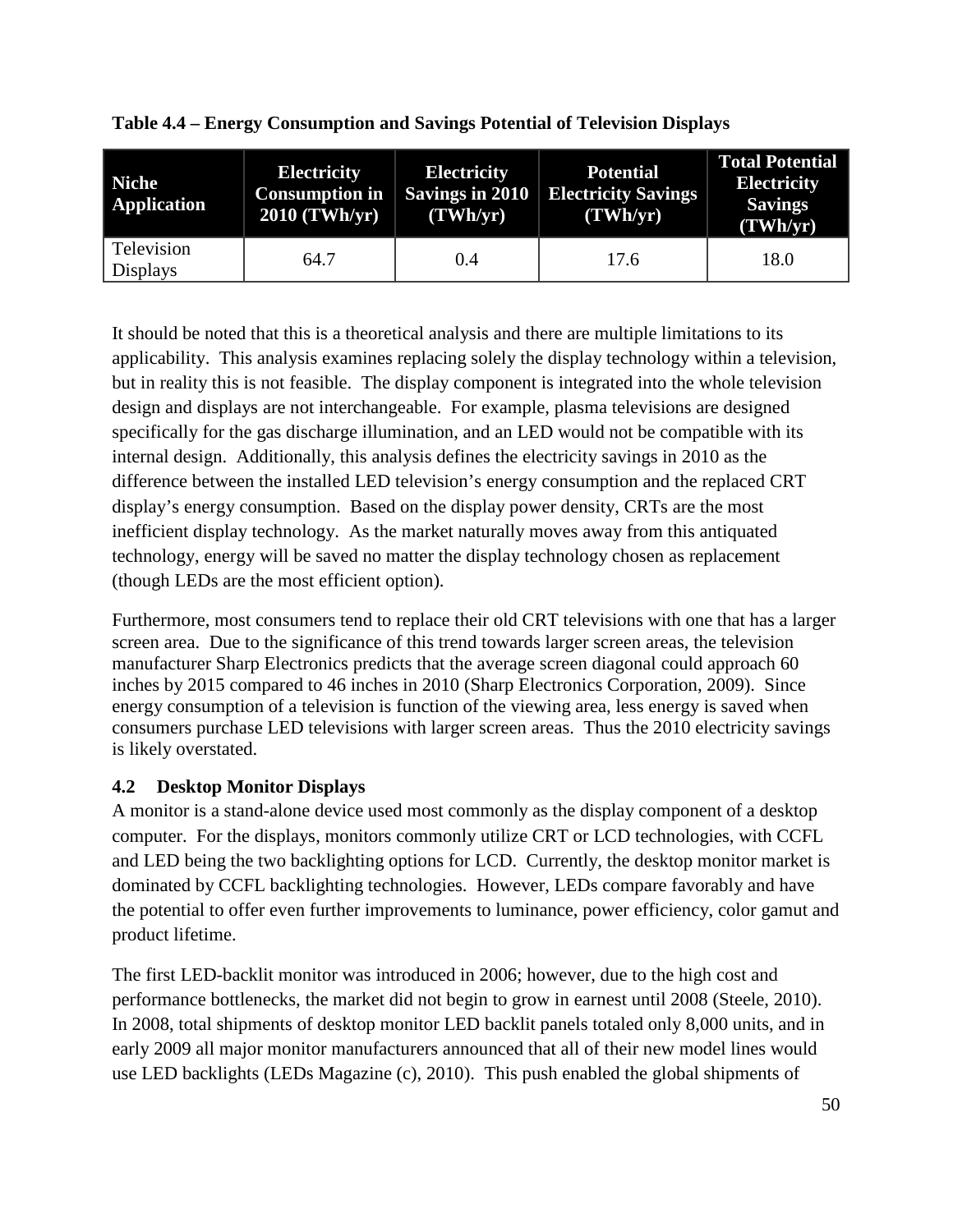desktop monitors with LED backlit panels to reach over 1.3 million units in 2009, representing nearly one percent of all LCD monitor panels shipped (DisplaySearch (c), 2010). Due to LEDbacklights energy efficient nature, the market penetration is expected to increase greatly with the ENERGYSTAR 5.0 specifications, effective July 1, 2009 for monitor appliances. In addition, OLED backlit monitors are commercially available, but are not considered in this analysis due to the limited product availability and the lack of existing data on the market penetration.

The following analysis describes the estimated electricity savings from the use of LED backlit desktop monitors. The key sources used for the four critical inputs to the analysis are summarized in [Table 4.5.](#page-66-0)

| <b>Critical Input</b>   | <b>Key Sources</b>                                                |
|-------------------------|-------------------------------------------------------------------|
| Installed Base of       | No. of Residential Monitors: U.S. Census Bureau Survey, Energy    |
| <b>Displays</b>         | Consumption of Consumer Electronics in U.S. Residences (TIAX      |
|                         | LLC(b), 2007)                                                     |
|                         | No. of Commercial Monitors: Commercial Miscellaneous Electric     |
|                         | Loads (TIAX LLC $(a)$ , 2010), After-hours power status of office |
|                         | equipment in the USA (Webber, et al, 2006)                        |
| <b>Annual Operating</b> | Commerical Monitor Operating Hours: After-hours power status of   |
| Hours                   | office equipment in the USA (Webber, et al, 2006)                 |
|                         | Residential Monitor Operating Hours: Energy Consumption of        |
|                         | Consumer Electronics in U.S. Residences (TIAX LLC(b), 2007)       |
| Display Wattages        | Wattage of Non-Backlighting Monitor Components: An Energy         |
|                         | Efficiency Index for Televisions (Hans-Paul Siderius, 2007)       |
|                         | Wattage for Desktop Monitors: CNET and ENERGY STAR® Product       |
|                         | Lists                                                             |
| Display Technology      | Monitor Technology Mix: Commercial Miscellaneous Electric Loads   |
| Mix                     | (TIAX LLC(a), 2010)                                               |
|                         | LED Monitor Shipments: LCDs Face LED Backlight Supply Shortage    |
|                         | as Shipments More than Double in 2010 (iSuppli (a), 2010)         |

<span id="page-66-0"></span>

| Table 4.5 – Key Sources for the Desktop Monitor Display Analysis |  |  |  |
|------------------------------------------------------------------|--|--|--|
|                                                                  |  |  |  |

#### **4.2.1 Desktop Monitor Display Installed Base**

The total number of desktop monitors is assumed to be equivalent to the installed stock of desktop computers. The U.S. Census Bureau's *Current Population Survey* indicates that, approximately 120 million PCs were used in households. Additionally, TIAX reports that roughly 150 million PCs are used in commercial buildings. In the residential sector 70% of all household PCs were classified as desktops, while in the commercial sector this value was approximately 35%. Furthermore, it is assumed that approximately 10 million office laptops also utilize external monitors. According to these values the total installed base of desktops was found to be 147 million, 84 million in households and 63 million the commercial sector.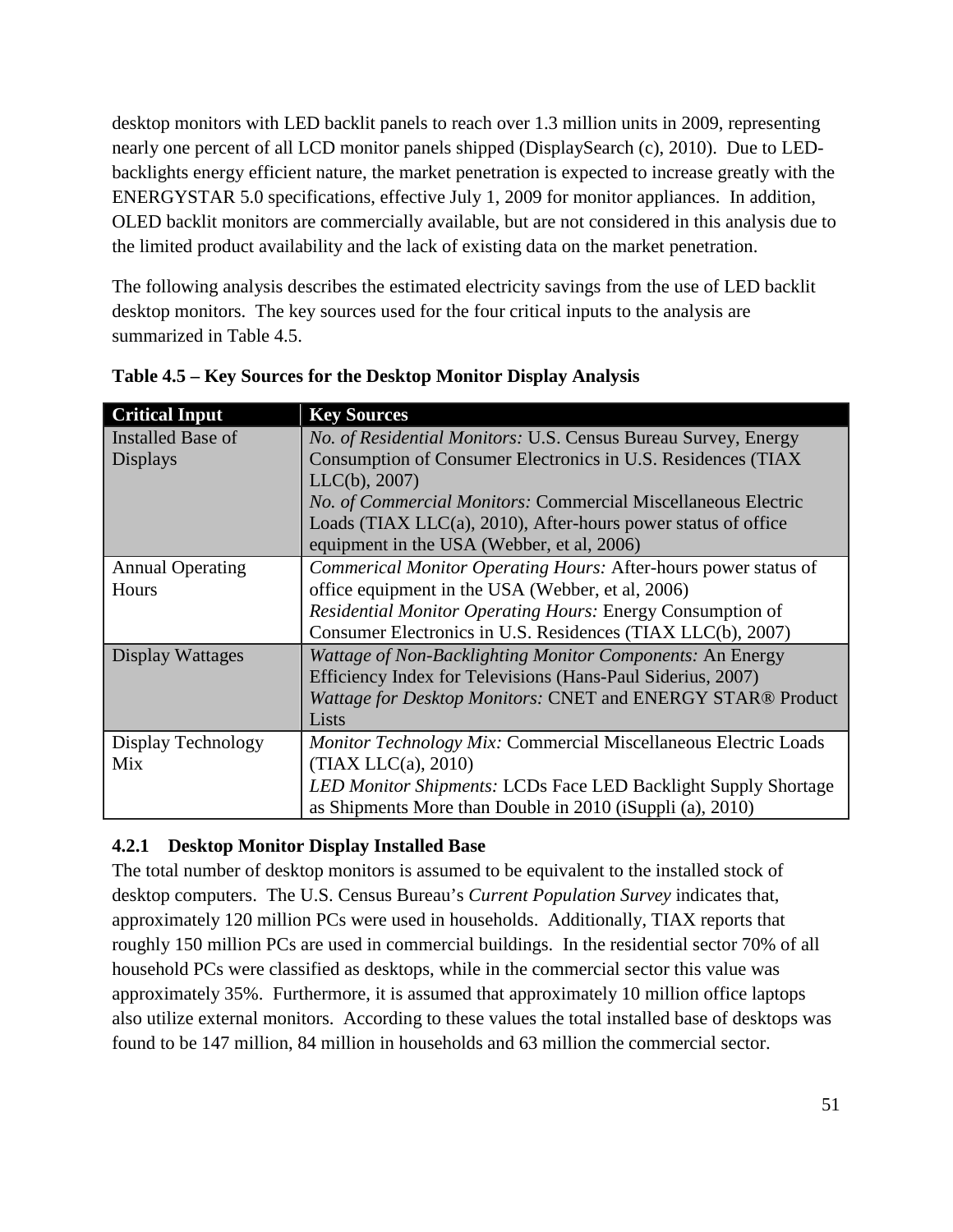TIAX indicates that the installed stock of desktop monitors consists of about 40% 17 inch CRT, 15% 15 inch LCD – CCFL, 35% 17 inch LCD – CCFL and 10% 19 inch LCD – CCFL. Based on shipment data, it is estimated that LED backlit monitors reached a market penetration of 1.7% in 2010. The total number of lamps by application and technology type are depicted in [Table](#page-67-0)  [4.6.](#page-67-0)

| <b>Monitor Type</b>        | <b>Percentage</b>      | <b>Number of Desktop Monitor</b><br>Displays (000's) |
|----------------------------|------------------------|------------------------------------------------------|
| $\vert$ LCD – CCFL – 15 in | 15.0%                  | 22,000                                               |
| $LCD - CCFL - 17$ in       | 35.0%                  | 51,400                                               |
| $\vert$ LCD – CCFL – 19 in | 10.0%                  | 14,700                                               |
| $CRT - 17$ in              | $38.3\%$ <sup>30</sup> | 56,300                                               |
| $LED - 17$ in              | 1.7%                   | 2,500                                                |
| <b>Total</b>               | 100%                   | 146,900                                              |

<span id="page-67-0"></span>**Table 4.6 – Desktop Monitor Display Installed Base[29](#page-67-2)**

#### **4.2.2 Desktop Monitor Display Operating Hours**

Monitors are typically considered to have three functionality modes: on, sleep, and off. During the sleep and off modes the monitor backlighting display is inactive, and since this analysis estimates the electricity consumption due to the monitor backlighting, all further analysis only considers the on-mode.

To estimate the average amount of time that a desktop monitor is in on-mode, this analysis separated desktop monitors into two different usage categories: residential and commercial. This distinction is made because the hours of operation for each vary significantly. Data from TIAX was used to determine the residential monitor operating hours, while Lawrence Berkeley National Laboratory provided estimates for commercial monitors. [Table 4.7](#page-67-1) below summarizes these results.

<span id="page-67-1"></span>

| <b>Monitor Usage</b><br><b>Category</b> | <b>Units</b><br>(000's) | <b>Operating</b><br>hours<br>(hrs/yr) |
|-----------------------------------------|-------------------------|---------------------------------------|
| Residential                             | 84,400                  | 1,870                                 |
| Commercial                              | 62,500                  | 2,870                                 |

<span id="page-67-3"></span><span id="page-67-2"></span><sup>&</sup>lt;sup>29</sup> Values in the table may not add up due to rounding.<br><sup>30</sup> It is assumed that currently all LED backlit monitors are replacing CRT monitors; therefore, the total number of CRT monitors is reduced from approximately 40% of the total installed stock, to 38%.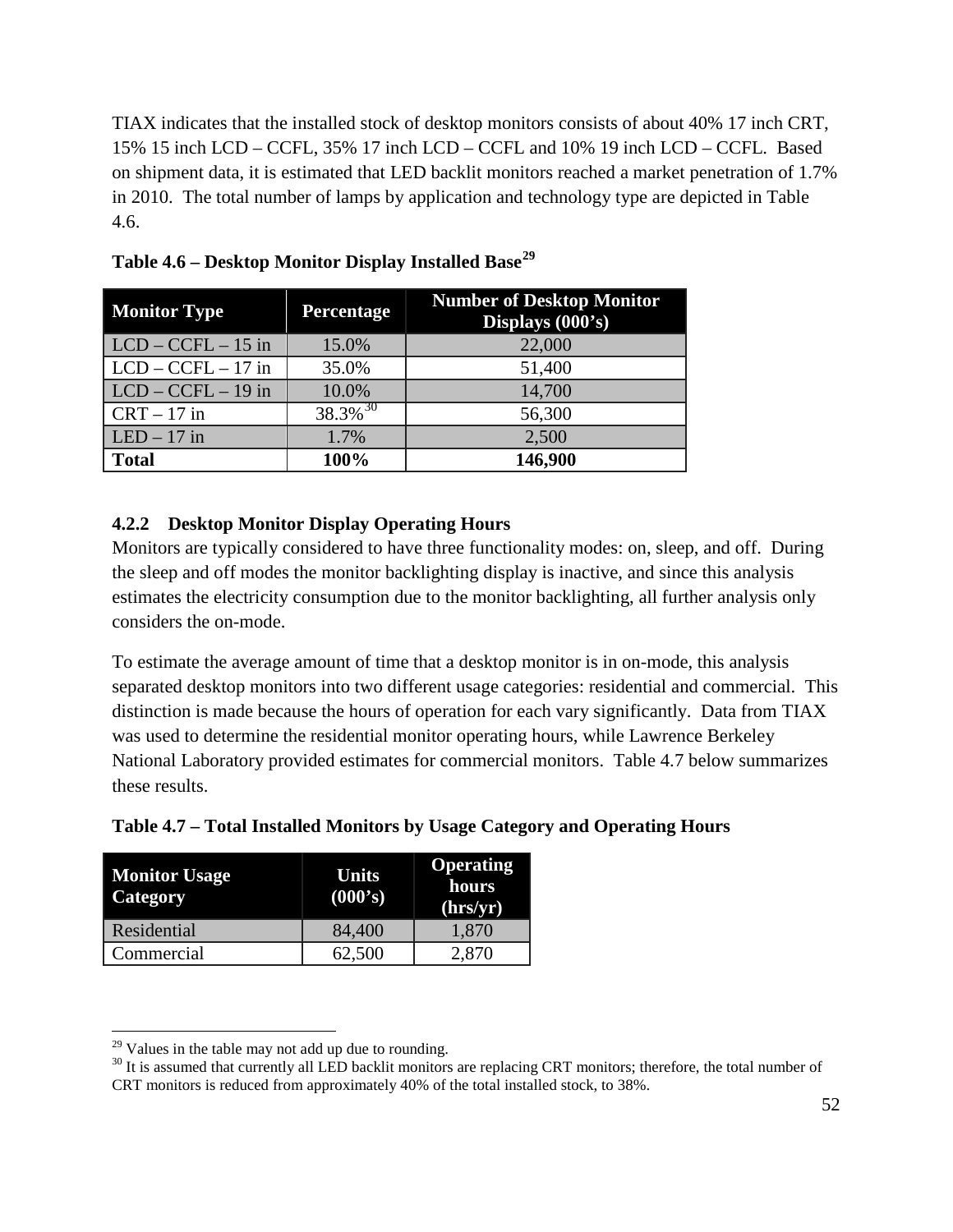#### **4.2.3 Desktop Monitor Display Average Wattages**

As compared to televisions, desktop monitors are far simpler devices. On average, only 3 W are allocated to monitor functions other than the image display. The non-display energy consumption is assumed to be constant for all monitor technologies and screen sizes. To determine the energy consumption of the monitor display, or the light-emitting technology, these 3 W are subtracted from the total power consumption of the device.

A database of 379 units on the market in 2010 was developed to determine the typical electricity consumption of each monitor type. The final database includes 50 CRT, 224 CCFL, and 105 LED desktop monitors from a variety of manufacturers. $31$ 

The power consumption of the display is directly related to the screen size for all monitor technologies. The sample set was normalized based on screen size to create a power density that allows for a standard measure of comparison. Though monitors are available in a variety screen sizes, the majority of installed desktop monitors have a 17 inch diagonal. [Table 4.8](#page-68-0) indicates the power consumption of the three most popular types of monitors. LED desktop monitors represent the most energy efficient option, with the lowest power density, at  $0.11 \text{ W/in}^2$ , as well as the lowest average display power consumption, at 13 W.

| <b>Desktop</b><br><b>Monitor</b><br><b>Technology</b> | <b>Average Screen</b><br>Diagonal $(in)^{32}$ | <b>Average</b><br><b>Screen Area</b><br>$(in^2)$ | Average<br><b>Display</b><br>Wattage (W) | <b>Display Power</b><br>Density $(W/in^2)$ |
|-------------------------------------------------------|-----------------------------------------------|--------------------------------------------------|------------------------------------------|--------------------------------------------|
| <b>CRT</b>                                            |                                               | 141                                              |                                          | 0.68                                       |
| LCD - CCFL                                            |                                               | 141                                              | 16                                       | 0.13                                       |
| LCD - LED                                             |                                               | 141                                              |                                          | 0.11                                       |

<span id="page-68-0"></span>**Table 4.8 –Wattage of Desktop Monitor Displays**

#### **4.2.4 Desktop Monitor Display Energy Savings Potential**

[Table 4.9](#page-69-0) depicts the total energy consumption for the 147 million monitor displays in the United States, as well as the potential energy savings if the entire stock was converted overnight to containing LED backlights. In 2010, about 1.7% of the national installed base of monitor displays utilizes LED backlit technology, and assuming they are replaced CRT monitors, this has resulted in an electricity savings of about 0.47 TWh. An additional electricity savings of 11.6 TWh is achievable if LED backlights reached 100% market penetration. This equates to a primary energy savings of approximately 0.13 quads per year, or the total annual electric consumption of nearly one million residential households.

<span id="page-68-1"></span> $31$  The final monitor database utilizes monitor specification data provided by [CNET](http://reviews.cnet.com/green-tech/monitor-comparison-chart/?tag=contentMain;contentAux) and [ENERGYSTAR.](http://downloads.energystar.gov/bi/qplist/displays_prod_list.pdf) These databases were accessed in July, 2010.

<span id="page-68-2"></span> $32$  The average screen diagonal for CRT, and LCD – CCFL are determined from TIAX LLC, 2006. The average installed screen diagonal for LCD – LED monitors is unknown, so it is assumed to be 17 inches.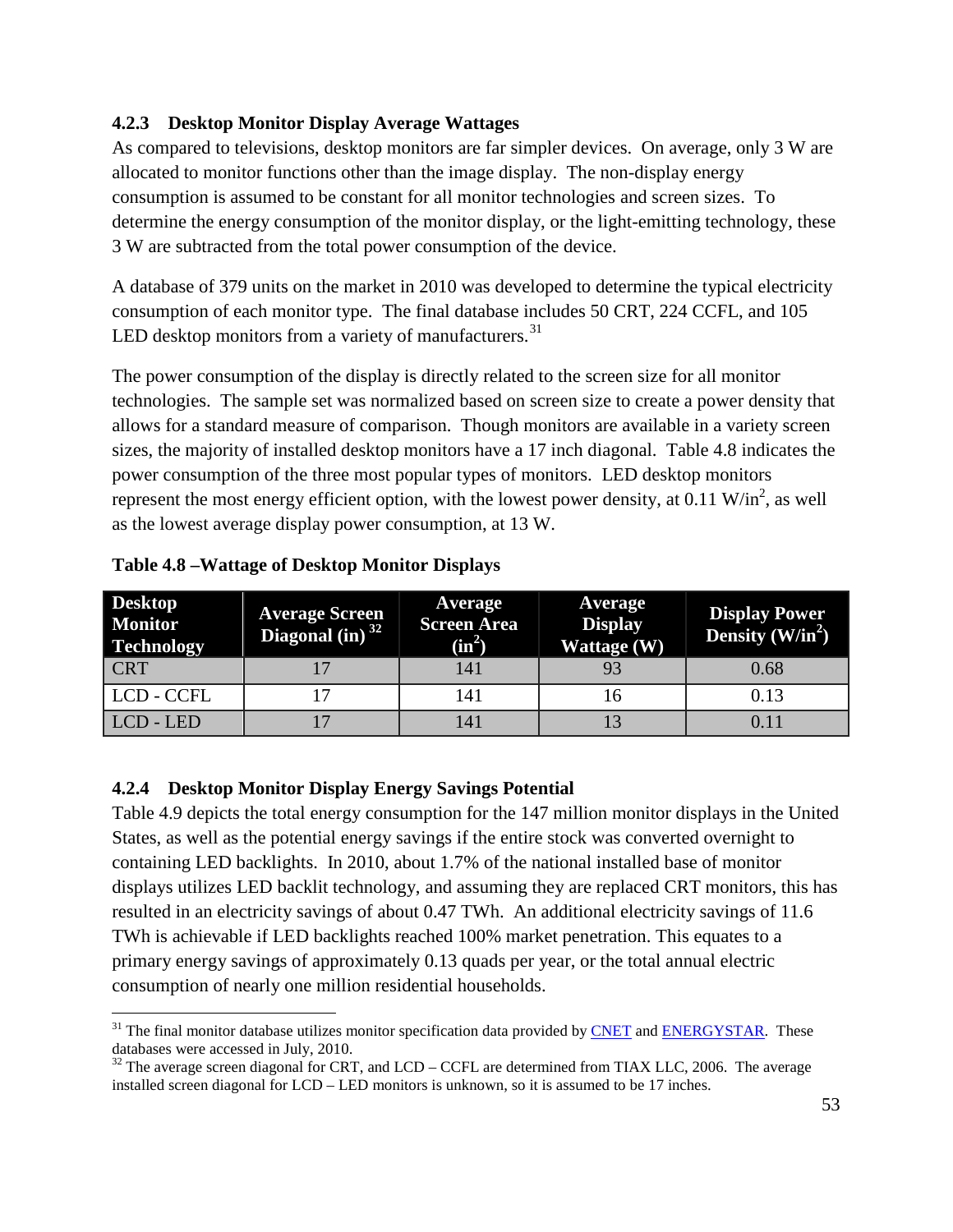| <b>Niche</b><br><b>Application</b> | <b>Electricity</b><br><b>Consumption in</b><br>2010 (TWh/yr) | <b>Electricity</b><br><b>Savings in 2010</b><br>(TWh/yr) | <b>Potential</b><br><b>Electricity</b><br><b>Savings</b><br>(TWh/yr) | <b>Total Potential</b><br><b>Electricity</b><br><b>Savings</b><br>(TWh/yr) |
|------------------------------------|--------------------------------------------------------------|----------------------------------------------------------|----------------------------------------------------------------------|----------------------------------------------------------------------------|
| Monitor<br><b>Displays</b>         | 15.2                                                         | 0.47                                                     | 11.1                                                                 | 11.6                                                                       |

<span id="page-69-0"></span>**Table 4.9 – Energy Consumption and Savings Potential of Monitor Displays in 2010**

### **4.3 Laptop Displays**

A laptop is a portable computer with a LCD screen that uses either a CCFL or LED for backlighting. In this analysis, laptops include both notebook and netbook PCs which are smaller and have limited operating capabilities.

When laptops were first introduced, CCFL backlighting was the only practical option. This remained the case until 2007 when Sony developed the first LED backlit laptop (Elliott, 2007). LED-backlighting offers significant benefits such as reduced power consumption, brighter images, better contrast, and longer battery life as well as thinner and lighter designs, and they are being actively pursued by laptop manufacturers. For instance, Apple adopted LED backlighting for all its laptops starting in 2008. The total industry market penetration has rapidly grown from about 3.5% of total laptop shipments in 2007 to over 50% in 2009 and is expected to reach 100% by 2012 (DisplaySearch (d), 2010). This growth has been greatly supported by the increasing popularity of ultra-portable netbooks PCs, which solely use LED backlighting technology in order to meet their low-cost, lightweight and small screen diagonal specifications (less than 10.2 inches). The key sources used for the four critical inputs to the analysis are summarized in [Table](#page-70-0)  [4.10.](#page-70-0)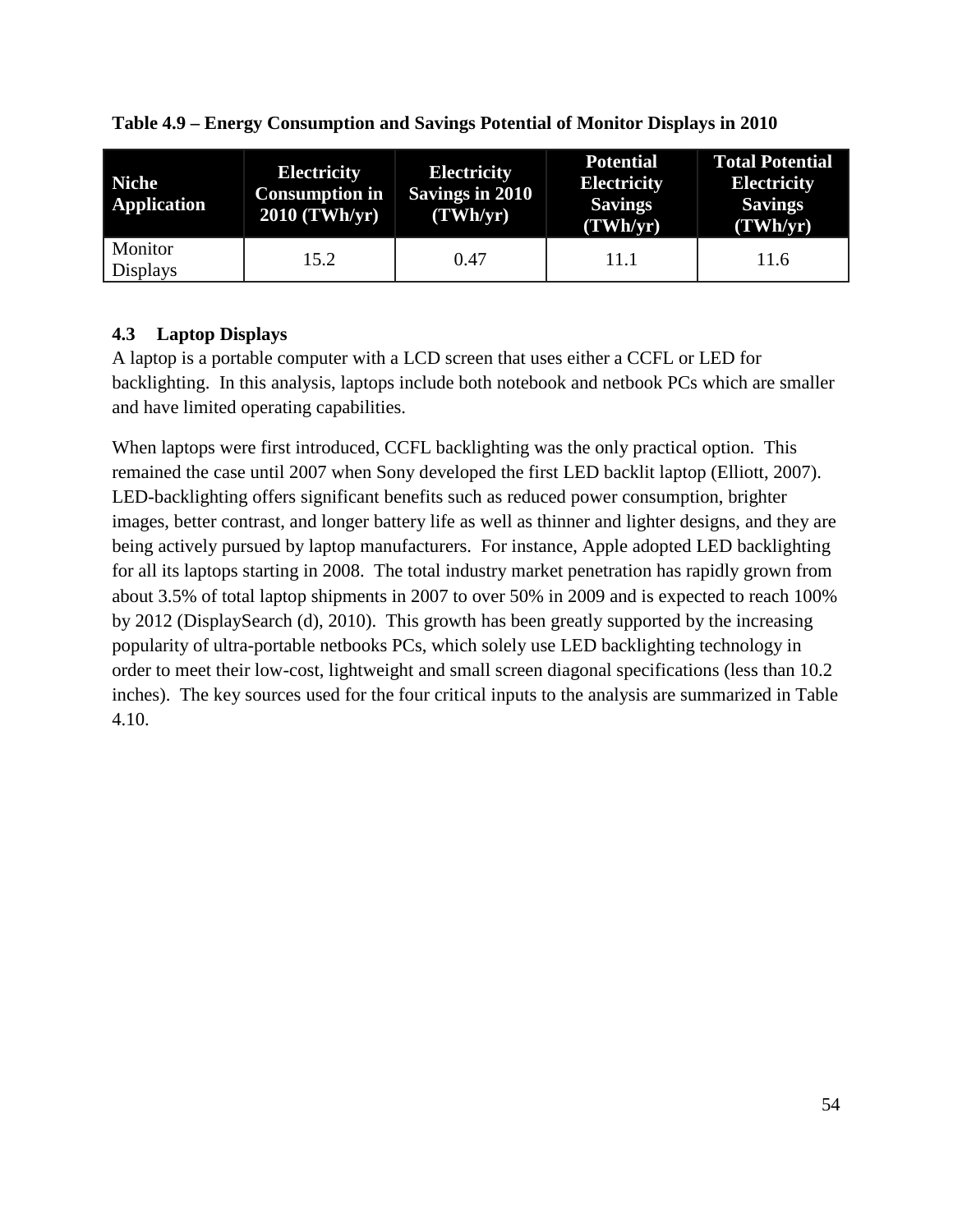| <b>Critical Input</b>    | <b>Key Sources</b>                                                      |  |
|--------------------------|-------------------------------------------------------------------------|--|
| <b>Installed Base of</b> | No. of Residential Laptops: U.S. Census Bureau Survey, Energy           |  |
| <b>Displays</b>          | Consumption of Consumer Electronics in U.S. Residences (TIAX            |  |
|                          | LLC(b), 2007)                                                           |  |
|                          | No. of Commercial Laptops: Commercial Miscellaneous Electric Loads      |  |
|                          | $(TIAX LLC(a), 2010)$ , After-hours power status of office equipment in |  |
|                          | the USA (Webber, et al, 2006)                                           |  |
| <b>Annual Operating</b>  | ENERGY STAR Computer Specification (EPA ENERGY STAR® (b),               |  |
| Hours                    | 2005)                                                                   |  |
| Display Wattages         | <b>ENERGY STAR® Product Lists</b>                                       |  |
| Display Technology       | LED Laptop Shipments: Consumer Portable PCs Limit Volume                |  |
| Mix                      | Decline, But Shipment Value Suffers, According to IDC (IDC, 2009)       |  |
|                          | LED Market Penetration Rate: Key Component Shortages Limiting           |  |
|                          | Growth of LED Backlight Units for LCD TV (DisplaySearch (d), 2010)      |  |

<span id="page-70-0"></span>**Table 4.10 – Key Sources for the Laptop Display Analysis**

### **4.3.1 Laptop Display Installed Base**

The national inventory of laptop displays was estimated from previous estimates of the installed base of personal computers developed by TIAX, LLC, for the commercial buildings sector, and the U.S. Census Bureau, for the residential sector. According to these sources, the total installed base of personal computers, which includes both laptops and desktops, was approximately 270 million units. In the residential sector 30% of all household PCs were classified as laptops, while in the commercial sector this value was far greater, approximately 65%. According to these values the total installed base of laptops was found to be 134 million.

In order to determine the penetration of LED backlit laptops, PC and laptop shipment data from 2007 to 2010 was used in conjunction with annual LED backlit laptop market penetration rates. The total number of lamps by application and technology type are depicted in [Table 4.11.](#page-70-1)

<span id="page-70-1"></span>**Table 4.11 – Laptop Display Installed Base[33](#page-70-2)**

| <b>Display</b><br><b>Technology</b> | <b>Percentage</b> | <b>Total Laptop</b><br><b>Displays</b><br>(000's) | <b>Residential</b><br>Laptop<br><b>Displays</b><br>(000's) | <b>Commercial</b><br>Laptop<br><b>Displays</b><br>(000's) |
|-------------------------------------|-------------------|---------------------------------------------------|------------------------------------------------------------|-----------------------------------------------------------|
| <b>LED</b>                          | 40.5%             | 54,100                                            | 14,700                                                     | 39,500                                                    |
| <b>CCFL</b>                         | 59.5%             | 79,500                                            | 21,500                                                     | 58,000                                                    |
| <b>Total</b>                        | 100%              | 133,700                                           | 36,200                                                     | 97,500                                                    |

<span id="page-70-2"></span> $33$  Values in the table may not add up due to rounding.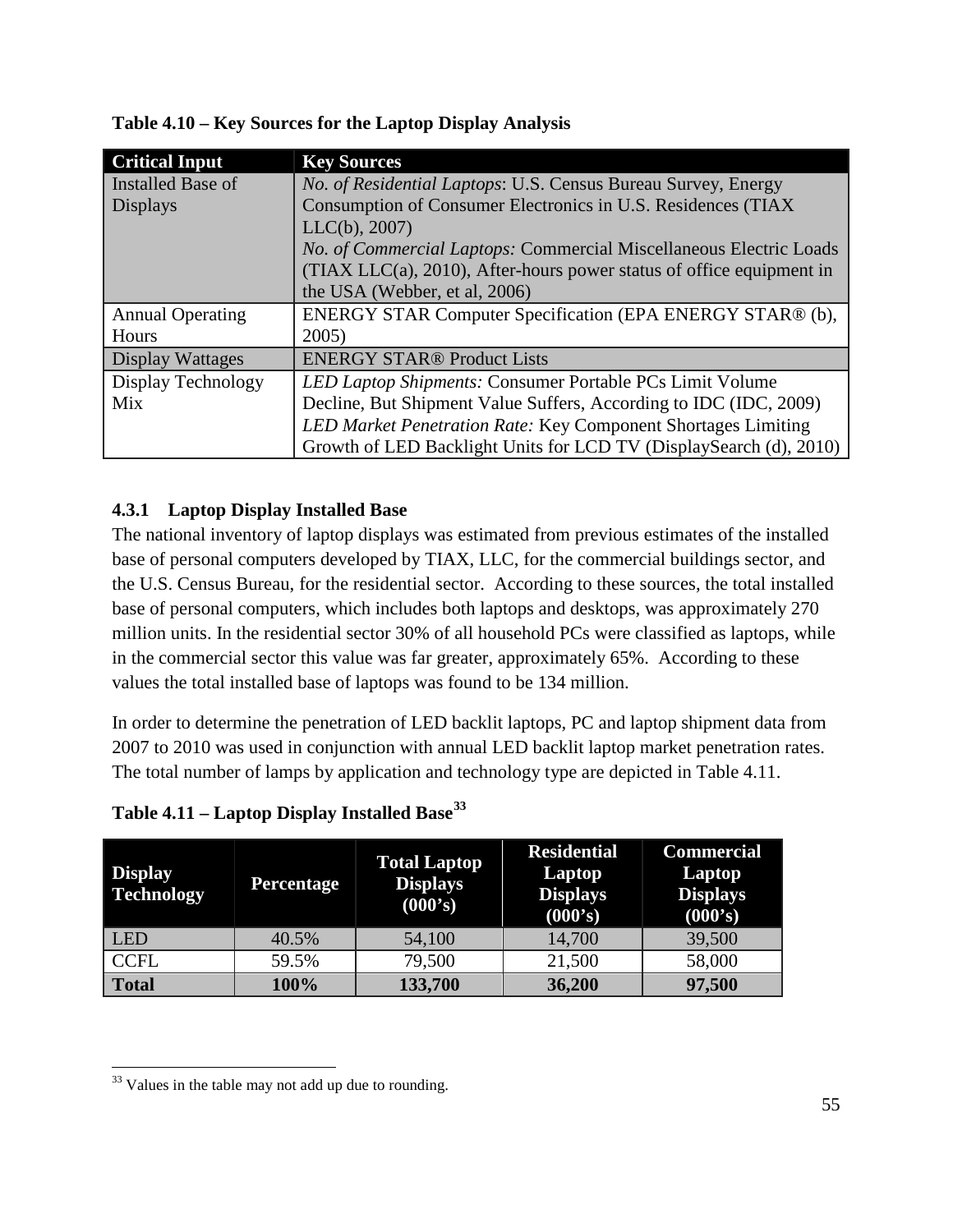#### **4.3.2 Laptop Display Operating Hours**

Monitors are typically considered to have four operational modes: active, idle, sleep, and off. The laptop display consumes negligible amounts of electricity during the sleep and off modes, and therefore they were not considered in this analysis. Active and idle modes are defined by the EPA as the following:

- Active mode represents a state when the computer is undertaking some intensive computing operation, such as opening a program, downloading e-mail, manipulating a graphic, finding a web-site, saving a file, or searching a directory (EPA ENERGY STAR® (b), 2005).
- Idle state accounts for any situation where time is being logged in "System Idle Process" under the Windows Task Manager, or where there is no hard drive activity and CPU utilization is less that 10%. A typical example of this scenario is when a user is viewing a document on the computer screen (not making changes) with no email or data transfer occurring (EPA ENERGY STAR® (b), 2005).

Data provided by the EPA was used to determine the household and office laptop operating hours. The [Table 4.12](#page-71-0) below summarizes these results.

<span id="page-71-0"></span>**Table 4.12 – Total Installed Laptops by Usage Category and the Operating Hours**

| Laptop Usage | <b>Operating hours (hrs/yr)</b> |                  |  |
|--------------|---------------------------------|------------------|--|
| Category     | Active Mode                     | <b>Idle Mode</b> |  |
| Residential  | 507                             | 2,930            |  |
| Commercial   | 250.                            | 5,890            |  |

#### **4.3.3 Laptop Display Average Wattages**

The power consumption of a laptop varies depending on its operational mode in addition to the subsystems that are engaged in those modes, such as the central processing unit, the graphics card, and backlight, among others. During active mode, with a high brightness setting, a CCFL backlight consumes about 20% of the total power input. While in idle mode, when fewer subsystems are utilized, it consumes about 30%. It should be noted that reducing the brightness setting can have a large impact on the backlighting energy use; however, for simplicity and ease of comparison between technologies, this analysis only examines electricity consumption of laptop displays with a high brightness setting.

A database of 92 units was developed using the ENERGY STAR® product test data for laptop PCs.<sup>[34](#page-71-1)</sup> It is important to note that the ENERGY STAR® database biases the analysis towards

<span id="page-71-1"></span><sup>&</sup>lt;sup>34</sup> The final monitor database utilizes laptop specification data provided for ENERGYSTAR® qualified products. This database was accessed in July, 2010.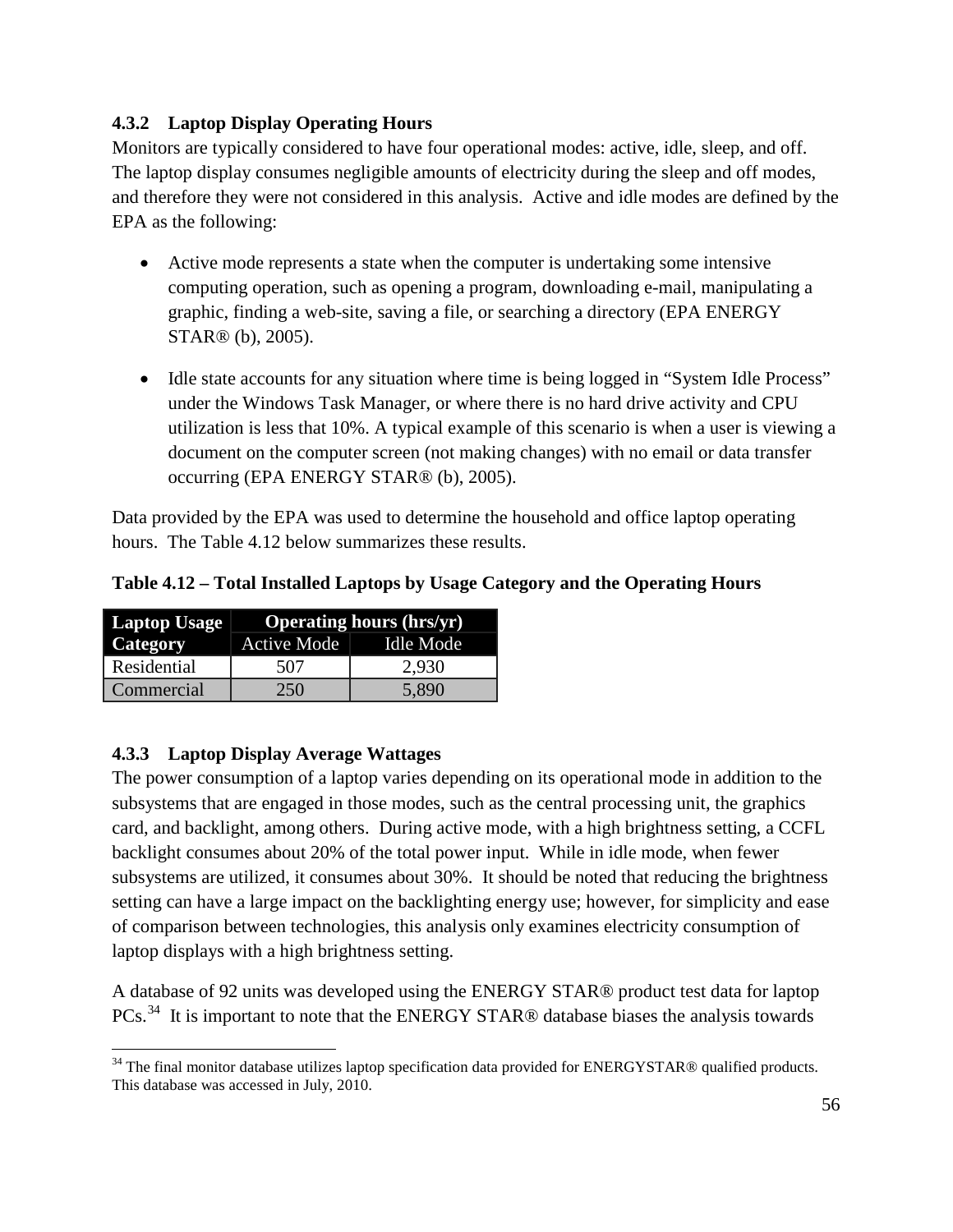energy efficient products, and therefore, these low power consuming laptops are not a perfectly representative sample of the installed stock. The final database includes 41 CCFL, and 51 LED backlit display laptops from a variety of manufacturers.

Interestingly, the database revealed that an LED backlit laptop is likely to consume more energy than a CCFL backlit laptop of comparable size. This is likely because CCFL backlighting is more commonly used in economy laptops which run at a lower system operating power. LED backlighting is more prevalent in high-end, or "executive", laptops which often run at a higher system operating power (Chian Myau Soon, 2007). In other words, the power consumption for non-display components in an LED backlit laptop is greater than that in a CCFL backlit laptop. As laptop displays function much like monitor displays, the backlighting power consumption in LED laptops was determined by assuming that the difference in power density for CCFL and LED desktop monitors (see Table 4.8) was equivalent to the difference in CCFL and LED backlit laptops.

In addition, the backlighting power consumption is highly dependent on the screen size and there is a wide range of screen areas for available products. Based on an assessment of the bestselling laptop screen sizes from a variety of retailers, it was found that the average screen diagonal for a CCFL backlit laptop is approximately 15.6 inches and 14.1 inches for LED.<sup>[35](#page-72-1)</sup> Although these Magazine (b), 2009). The average screen areas are shown below in Table 4.13, along with the screen sizes characterize the currently sold products, it is assumed they are representative of the screen sizes for the U.S. installed stock of laptops. The average screen size for an LED backlit laptop is smaller as it has saturated the market for screen sizes less than 10.1 inches (LEDs display power densities and average backlighting power consumption for each laptop display option.

| <b>Display</b>    | <b>Average</b><br><b>Screen</b><br>Diagonal (in) | <b>Average</b><br><b>Screen</b> | <b>Average Display</b><br>Wattage $(W)$ |                     | <b>Display Power Density</b><br>(W/in <sup>2</sup> ) |                            |
|-------------------|--------------------------------------------------|---------------------------------|-----------------------------------------|---------------------|------------------------------------------------------|----------------------------|
| <b>Technology</b> |                                                  | Area<br>$(in^2)$                | Active<br><b>Mode</b>                   | <b>Idle</b><br>Mode | Active<br><b>Mode</b>                                | <b>Idle</b><br><b>Mode</b> |
| <b>CCFL</b>       | 15.6                                             | l 04                            | 7.8                                     | 4.2                 | 0.075                                                | 0.041                      |
| <b>LED</b>        | 14.1                                             | 84                              | 5.1                                     | 2.8                 | 0.060                                                | 0.032                      |

<span id="page-72-0"></span>

|  | <b>Table 4.13 – Wattage of Laptop Displays</b> |  |  |  |
|--|------------------------------------------------|--|--|--|
|--|------------------------------------------------|--|--|--|

The display power density, shown in [Table 4.13,](#page-72-0) is a metric used to normalize the backlighting power consumption of each unit based on its screen area. LED laptop backlights have a smaller power density during active mode and idle mode, resulting in an average LED power consumption for both modes that is less than the incumbent CCFL backlighting technology.

<span id="page-72-1"></span><sup>&</sup>lt;sup>35</sup> The top five bestselling laptops for each backlighting technology were taken from **BestBuy.com**, [Amazon.com,](http://www.amazon.com/s/ref=amb_link_7062942_1?ie=UTF8&node=565108&pf_rd_m=ATVPDKIKX0DER&pf_rd_s=center-1&pf_rd_r=12HFXMWYPH2KTGSYZRSF&pf_rd_t=101&pf_rd_p=1264265342&pf_rd_i=565108) [CircuitCity.com,](http://www.circuitcity.com/applications/category/category_tlc.asp?CatId=17) an[d Buy.com](http://www.buy.com/merch/q/querytype/home/store/1/als/-2/loc/101/display/col/fi01/1/zc01/40446/zc02/40483/pageTitle/In+Stock,+Computer+Systems,+Portable+Computers/showall.html) to develop an average screen sizes for both CCFL and LED.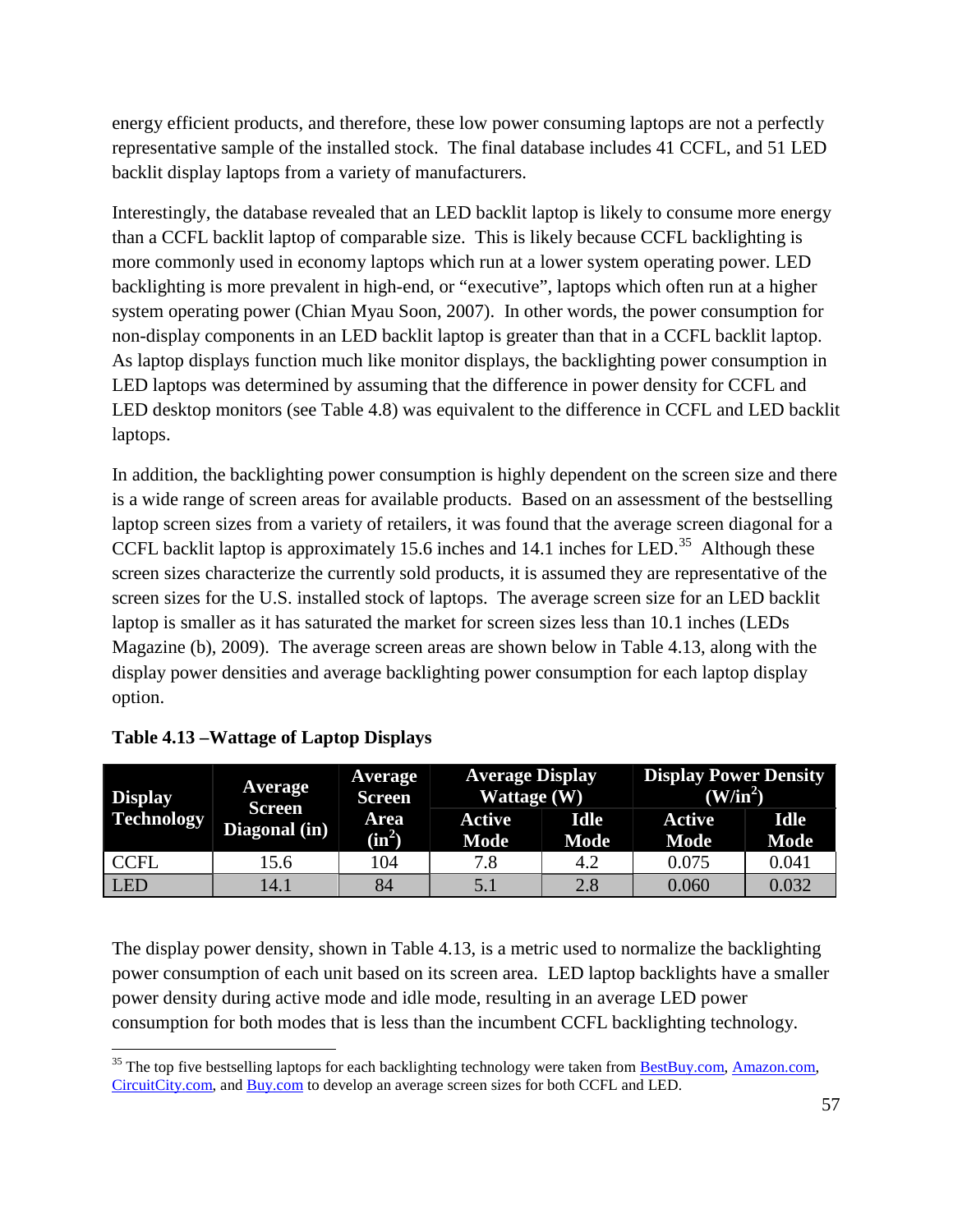## **4.3.4 Laptop Display Energy Savings Potential**

[Table 4.14](#page-73-0) depicts the total energy consumption of laptop displays, as well as the potential energy savings if the entire stock was converted overnight to LED backlit laptops. The estimated 2010 electricity consumption for the backlighting the 134 million laptop displays in the United States was 2.75 TWh. About 41% of the national installed base of laptop displays utilized LED backlighting technology, saving an estimated 0.45 TWh of electricity in 2010. Unlike the television market segments where consumers are moving towards larger screen areas, the laptop market is moving towards smaller more portable displays. To account for this market trend, it was assumed that 14.1 inch LED laptops are replacing 15.6 inch CCFL backlit laptops. This assumption results in an additional electricity savings of 0.66 TWh if LED backlights reached 100% market penetration, which is partially due to the smaller screen size of the replacement laptops. This equates to a primary energy savings of approximately 0.01 quads per year, or the total annual electric consumption of nearly ninety thousand residential households.

| <b>Niche</b><br><b>Application</b> | <b>Electricity</b><br><b>Consumption in</b><br>2010 (TWh/yr) | <b>Electricity</b><br><b>Savings in 2010</b><br>(TWh/yr) | <b>Potential</b><br><b>Electricity</b><br><b>Savings</b><br>(TWh/yr) | <b>Total Potential</b><br><b>Electricity Savings</b><br>(TWh/yr) |
|------------------------------------|--------------------------------------------------------------|----------------------------------------------------------|----------------------------------------------------------------------|------------------------------------------------------------------|
| Laptop<br><b>Displays</b>          | 2.75                                                         | 0.45                                                     | 0.66                                                                 | 1.11                                                             |

<span id="page-73-0"></span>**Table 4.14 – Energy Consumption and Savings Potential of Laptop Displays** 

## **4.4 Mobile Handset Displays**

LEDs in mobile phones are used for backlighting full-color LCD screens, backlighting keypads, and for other functions such as multicolor ringer lights and flash lamps for camera phones (Bhandarkar, 2010). Mobile phones are the largest market segment for HB LEDs, and constituted approximately 40% of all HB LED sales in 2009. The rapid adoption of LEDs in mobile phone backlighting is due to low power consumption, thinner form factors, and superior display color and contrast. And in 2008 these combined factors resulted in a 93% market adoption of LED backlit mobile phones (SEMI, 2010). Therefore, due to the dominant market position of LEDs in mobile phone displays, this application is not considered in the analysis.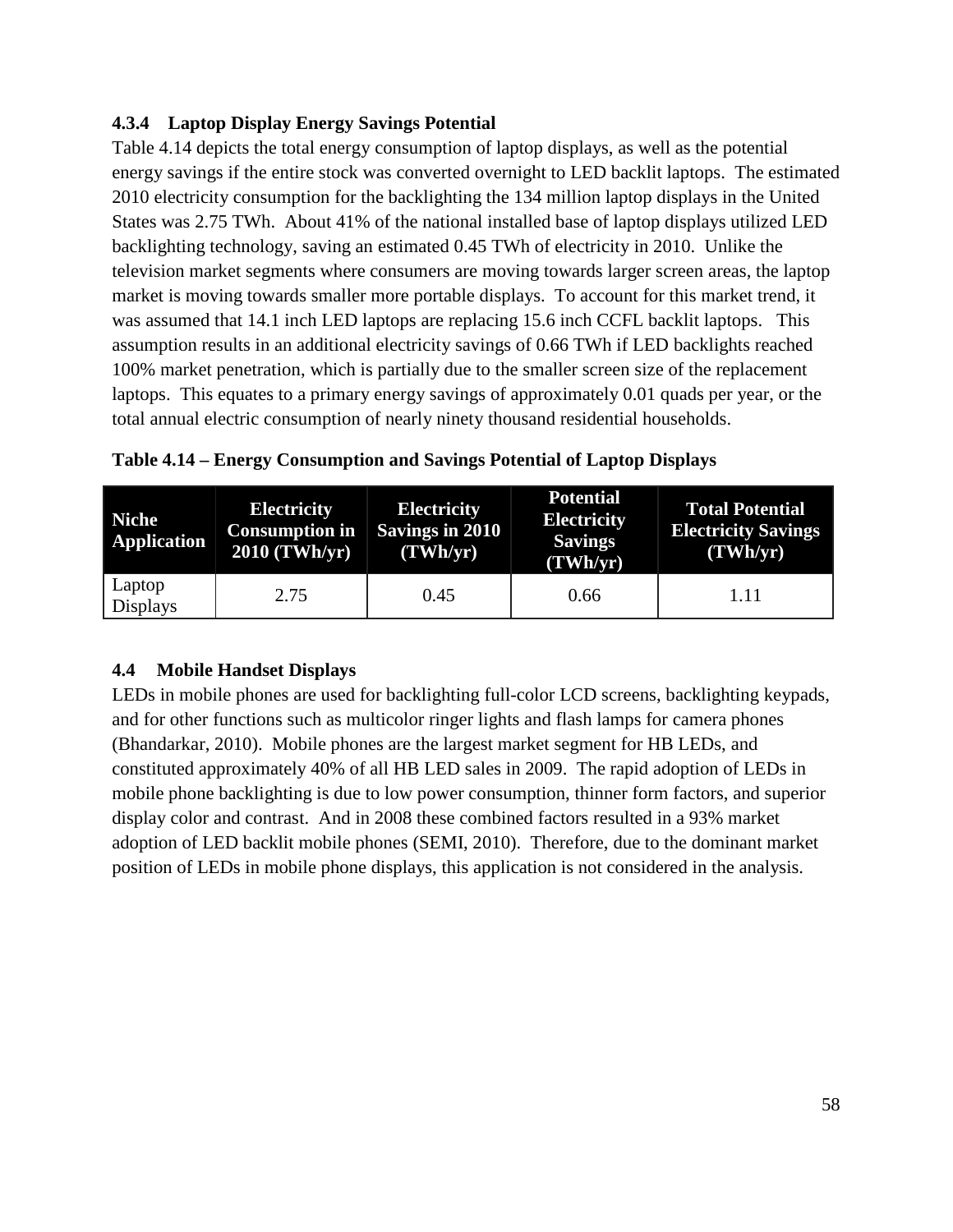## **5 Conclusion**

In the last few years, LEDs have emerged as a competitive lighting technology, capturing market share in several niche applications from incandescent, halogen, high intensity discharge, and certain types of fluorescent light sources. Although LED light sources have higher upfront costs, this is offset by reduced electricity and maintenance cost over the lamp's lifetime. For example, the DOE's Gateway demonstration at the InterContinental Hotel in San Francisco involved replacing 237 halogen lamps with LED MR16 and PAR30 lamps, saving the hotel approximately \$20,700 over three years. This lifetime cost savings was achieved despite the fact that the LED MR16 and PAR30 lamps cost nearly eight times more than the conventional halogen lamps they replaced (DOE (d), 2010). Substitutions like these are taking place, without subsidies or coupon schemes, because LEDs can make financial sense and have the ability to offer customers a better quality, more reliable lighting service.

The niche applications evaluated in this report cut across general illumination and outdoor white light installations, as well as consumer electronics. For the baseline year of 2010, it was found that in all three niche sectors LED lamps are being used and replacing conventional lighting technologies. For general illumination applications, approximately 0.11 TWh of electricity were saved in 2010 because of the LED PAR, BR and R shaped lamps that have replaced incandescent and halogen technologies. LED MR16 lamps have saved even more electricity, approximately 0.25 TWh per year, since the flexible form factor and inherent directionality of LEDs give them distinct advantages in this type of lighting application. Energy savings have also been realized through LED 2-ft by 2-ft troffer fixtures and A-type replacements, each saving approximately 0.005 and 0.015 TWh per year respectively. Indoor general illumination applications have the greatest potential of all the applications studied in this report to save substantial amounts of energy. If these four general illumination applications switched entirely to LEDs, a potential of 133 TWh per year of electricity could be saved, equivalent to the annual electricity consumption of over ten million typical U.S. households.

For outdoor white light installations, LED products are available in all sectors examined: parking facilities, roadway lighting, area and flood lighting, as well as lighting outside residences. LEDs are particularly advantageous in outdoor lighting applications because their inherent characteristics well address many of the key issues associated with outdoor lighting. LEDs offer extremely long lifetimes, are directional light sources, and thus able to limit light pollution and light trespass, are highly efficacious, function well in cold temperatures, are not affected by vibration, and are able to provide a high quality light. In 2010, approximately 0.058 TWh of electricity were saved because of the installation of LED street and highway lamps that have replaced incumbent technologies. LED parking lot and garage lamps have saved more electricity than any outdoor application, approximately 1.4 TWh per year. Energy savings have also been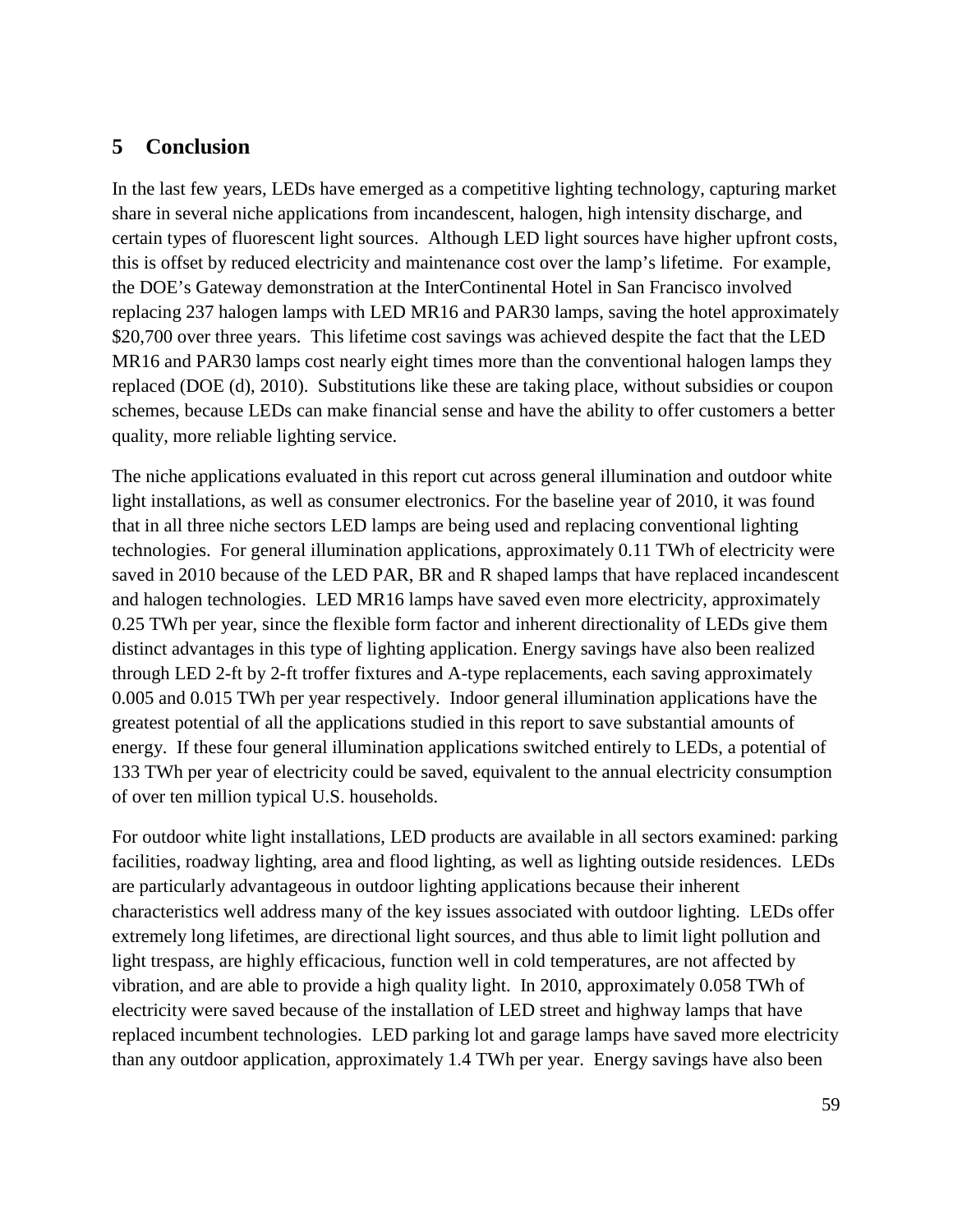realized through area and flood lighting replacements, which combined save approximately 0.71 TWh per year. Outdoor residential is the only market application with a negligible LED penetration and energy savings for 2010. If the four outdoor white light applications switched entirely to LEDs, a potential of 131 TWh per year of electricity could be saved, equivalent to the annual electricity consumption of over 10 million typical U.S. households.

LED backlighting is the most energy efficient of all backlighting technologies available, and in consumer electronics, LED backlighting has reached significant penetration levels in televisions, laptop, monitor and mobile handset applications. Due to the assumption LED desktop monitors are replacing conventional cathode ray tube monitors; this application has resulted in the greatest electricity savings of all consumer electronics application, approximately 0.47 TWh per year. Laptop LED backlighting has also contributed to significant energy reductions with nearly 0.45 TWh being saved in 2010. Lastly, energy savings have also been realized through the adoption of LED backlit televisions, saving approximately 0.41 TWh per year. If the consumer electronics market switched entirely to LED backlighting, a total of 30.7 TWh per year of electricity savings would be realized, equal to the annual electricity consumption of about two and a half million households.

[Figure 5.1](#page-76-0) presents the baseline energy savings in 2010 from the ten niche applications considered in this analysis where LEDs have some level of market penetration. The outdoor residential market has an assumed market penetration of 0%, due to the lack of significant market adoption as of 2010, while the 2010 energy savings for mobile handsets was determined inconsequential since LED backlighting has reached near full saturation.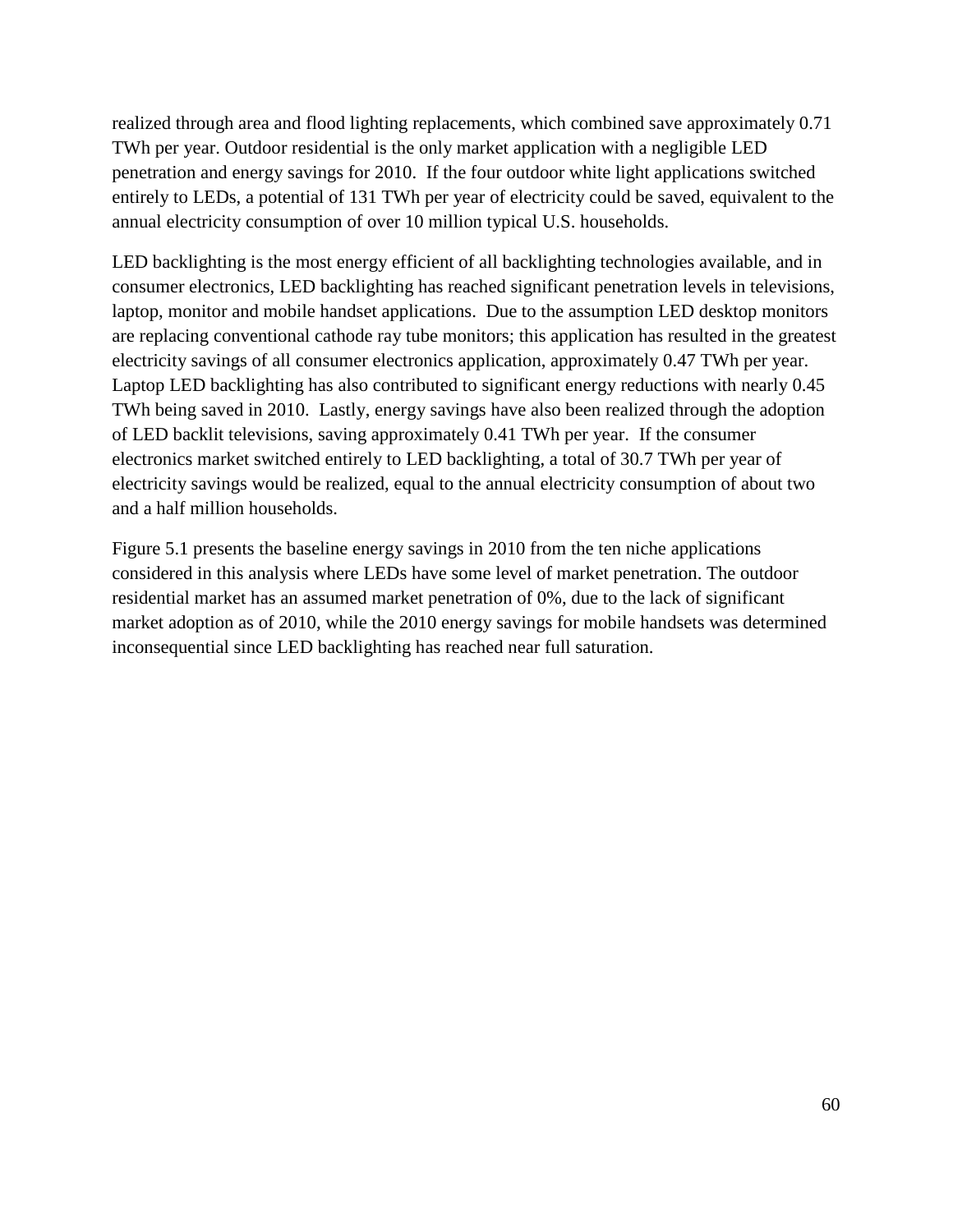

#### <span id="page-76-0"></span>**Figure 5.1 – Site Electricity Savings in 2010 Attributable to LED Market Penetration**

It is clear that LEDs in parking lot and garage applications have resulted in the greatest energy savings in 2010, providing approximately 41% of the total realized electricity savings. Within this sector LED penetration has reached about 4.3% of the total installed base. Interestingly the penetration of LEDs into parking applications does not represent the greatest adoption rate. After mobile handsets where LED penetration is essentially 100%, LED backlit laptops now represent approximately 41% of the total laptop installed base. However, significantly greater energy savings are realized by switching from incumbent parking lighting technologies (such as high pressure sodium) to LEDs, compared to laptop applications where LEDs are competing with efficient cold cathode fluorescent backlighting.

The second most significant energy saving niche market in 2010 was area and flood lighting, which contributed to 20% of the total site electricity savings in 2010, and has an LED penetration of about 0.72%. Again, LED penetration into laptop, television and desktop monitor backlighting are all much greater, however, within these applications LEDs are competing against more efficient technologies and have achieved high levels of penetration due to the numerous additional benefits LEDs provide. LED backlighting in desktop monitors, laptops, and televisions, as well as LED MR16 lamps also demonstrated significant energy savings together representing 45% of the total 2010 savings. Other sectors such as 2-ft by 2-ft troffer fixtures and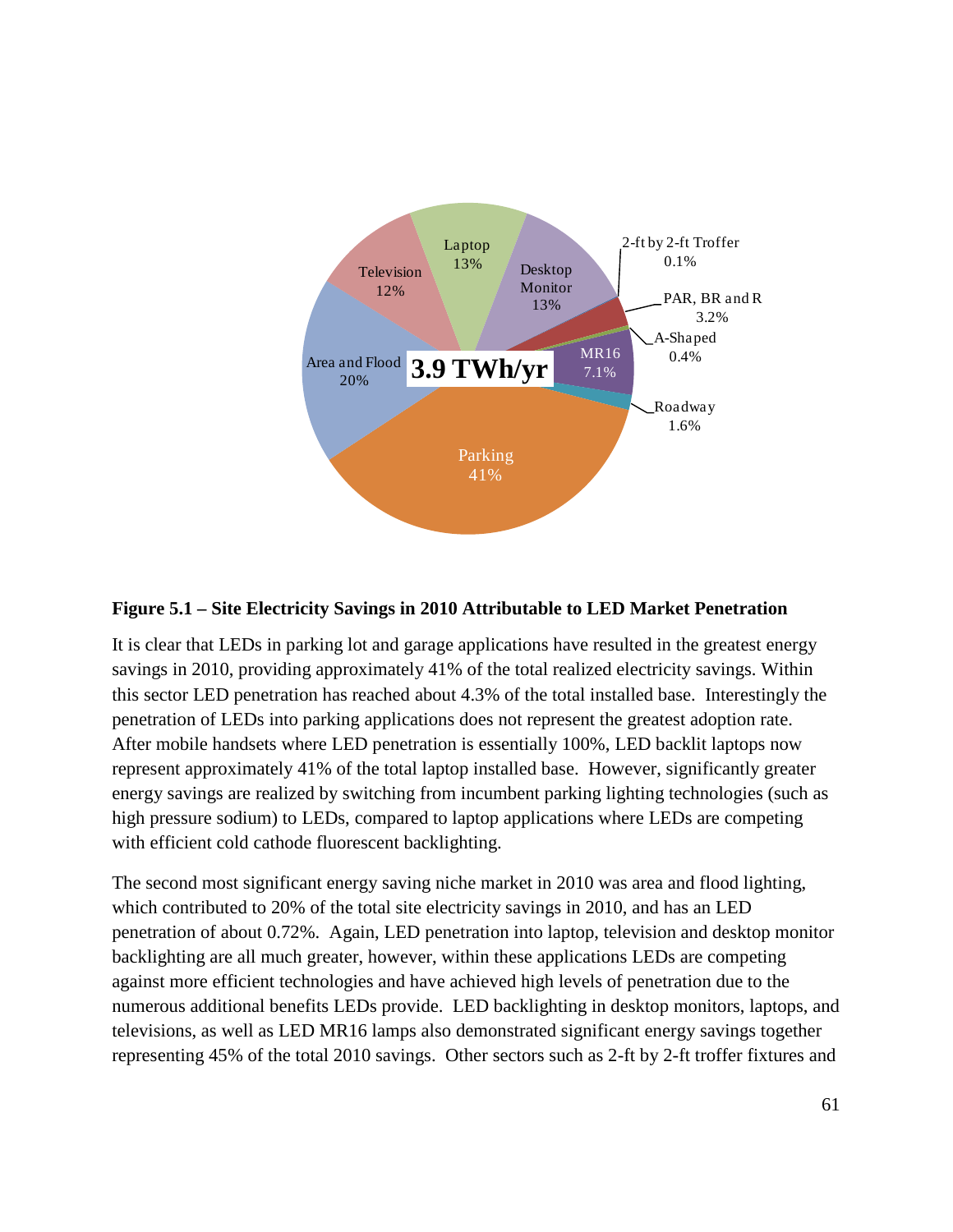A-type replacement lamps have low levels of LED penetration, and thus contribute less than one percent to the 2010 savings.

[Table 5.1](#page-77-0) summarizes the 2010 energy savings in detail, both on-site electricity consumption and primary energy consumption. The outdoor residential sector was the only application to have an estimate of 0% LED penetration in 2010, thus it contributes no savings to the total of 3.9 TWh. Energy savings estimates are also not provided for mobile handsets because within this sector the analysis determined that LED backlighting is the dominate technology and is not competing to replace incumbent technologies.

| <b>Application</b>                       | <b>Annual</b><br><b>Electricity</b><br><b>Consumption</b><br>(TWh) | <b>LED</b><br><b>Market</b><br><b>Penetration</b> | <b>Electricity</b><br><b>Savings 2010</b><br>(TWh) | <b>Primary Energy</b><br><b>Savings 2010</b><br>(TBtu) |  |  |  |  |
|------------------------------------------|--------------------------------------------------------------------|---------------------------------------------------|----------------------------------------------------|--------------------------------------------------------|--|--|--|--|
|                                          | <b>General Illumination Replacements</b>                           |                                                   |                                                    |                                                        |  |  |  |  |
| 2-ft by 2-ft Troffer                     | 12                                                                 | 0.10%                                             | 0.005                                              | 0.1                                                    |  |  |  |  |
| PAR, BR and R Shaped                     | 45                                                                 | 0.20%                                             | 0.113                                              | 1.2                                                    |  |  |  |  |
| <b>MR16</b>                              | 11.2                                                               | 1.67%                                             | 0.25                                               | 2.7                                                    |  |  |  |  |
| A-Type                                   | 118.7                                                              | 0.01%                                             | 0.015                                              | 0.16                                                   |  |  |  |  |
| <b>Outdoor White Light Applications</b>  |                                                                    |                                                   |                                                    |                                                        |  |  |  |  |
| Roadway                                  | 52.8                                                               | 0.01%                                             | 0.058                                              | 0.6                                                    |  |  |  |  |
| Parking                                  | 51.1                                                               | 4.30%                                             | 1.44                                               | 15.7                                                   |  |  |  |  |
| Area and Flood                           | 127.3                                                              | 0.70%                                             | 0.71                                               | 7.7                                                    |  |  |  |  |
| <b>Residential Outdoor</b>               | 37.7                                                               | 0.00%                                             | $\theta$                                           | 0.0                                                    |  |  |  |  |
| <b>Consumer Electronics Applications</b> |                                                                    |                                                   |                                                    |                                                        |  |  |  |  |
| Television                               | 64.7                                                               | 2.10%                                             | 0.41                                               | 4.5                                                    |  |  |  |  |
| Laptop                                   | 2.75                                                               | 41.00%                                            | 0.45                                               | 4.9                                                    |  |  |  |  |
| Desktop Monitor                          | 15.2                                                               | 1.70%                                             | 0.47                                               | 5.1                                                    |  |  |  |  |
| Total $36$                               | <b>500.8 TWh</b>                                                   |                                                   | <b>3.9 TWh</b>                                     | <b>42.7 TBtu</b>                                       |  |  |  |  |

<span id="page-77-0"></span>

|  | Table 5.1 - Energy Consumption and Saving in 2010 of Application Evaluated |  |
|--|----------------------------------------------------------------------------|--|
|  |                                                                            |  |

<span id="page-77-2"></span>The next figure, [Figure 5.2,](#page-78-0) apportions the electricity savings if these twelve niche markets convert entirely to LED technology. This total represents the combined 2010 energy savings and potential energy savings if the remainder of each market converts to LED luminaires or backlighting.

<span id="page-77-1"></span><sup>&</sup>lt;sup>36</sup> These energy savings totals do not include the Outdoor Residential applications values since it has significant overlap with the General Illumination applications.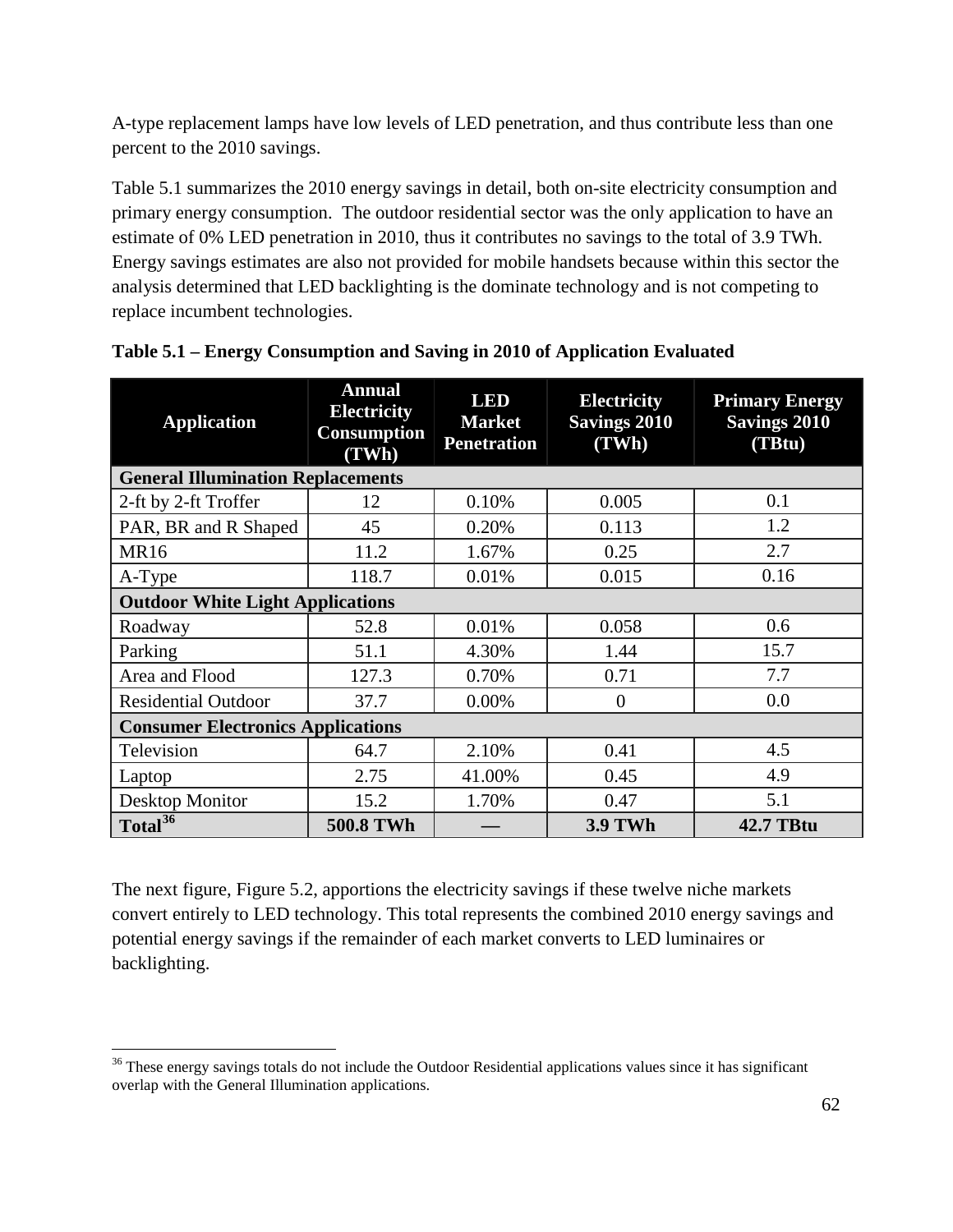

# <span id="page-78-0"></span>**Figure 5.2 – Maximum Site Electricity Savings With 100% LED Market Penetration**[37](#page-78-1)

[Table 5.2](#page-79-0) presents the energy savings potential from converting the remainder of each market entirely to LEDs. It also presents the cumulative energy savings that results from the energy savings in 2010 combined with the technical potential energy savings. There are significant opportunities for energy savings across the niche markets analyzed within the general illumination, outdoor white light and consumer electronics sectors. A total of 133 TWh per year of potential site electricity savings are available in the PAR, BR and R shaped, MR16, 2-ft by 2 ft fixture and A-type markets. Similarly, 131 TWh per year of site electricity savings are available if the installed base of roadway, parking, area and flood and outdoor residential lights switched to LEDs. In the consumer electronics market, 30.7 TWh per year of site electricity savings are available in the television, laptop and desktop monitor applications. If these opportunities are fully realized, combined with the savings already captured today, a national electricity consumption of 263 TWh per year could be avoided which is equivalent to a primary energy savings of 2.5 quads. This amount represents approximately 2.5 percent of total national energy consumption in 2010.

<span id="page-78-1"></span> $37$  The pie chart includes the Outdoor Residential to indicate the relative electricity savings. However, the total maximum site electricity savings with 100% LED market penetration reported in the center of the graphic does not include Outdoor Residential applications because it has significant overlap with the General Illumination applications.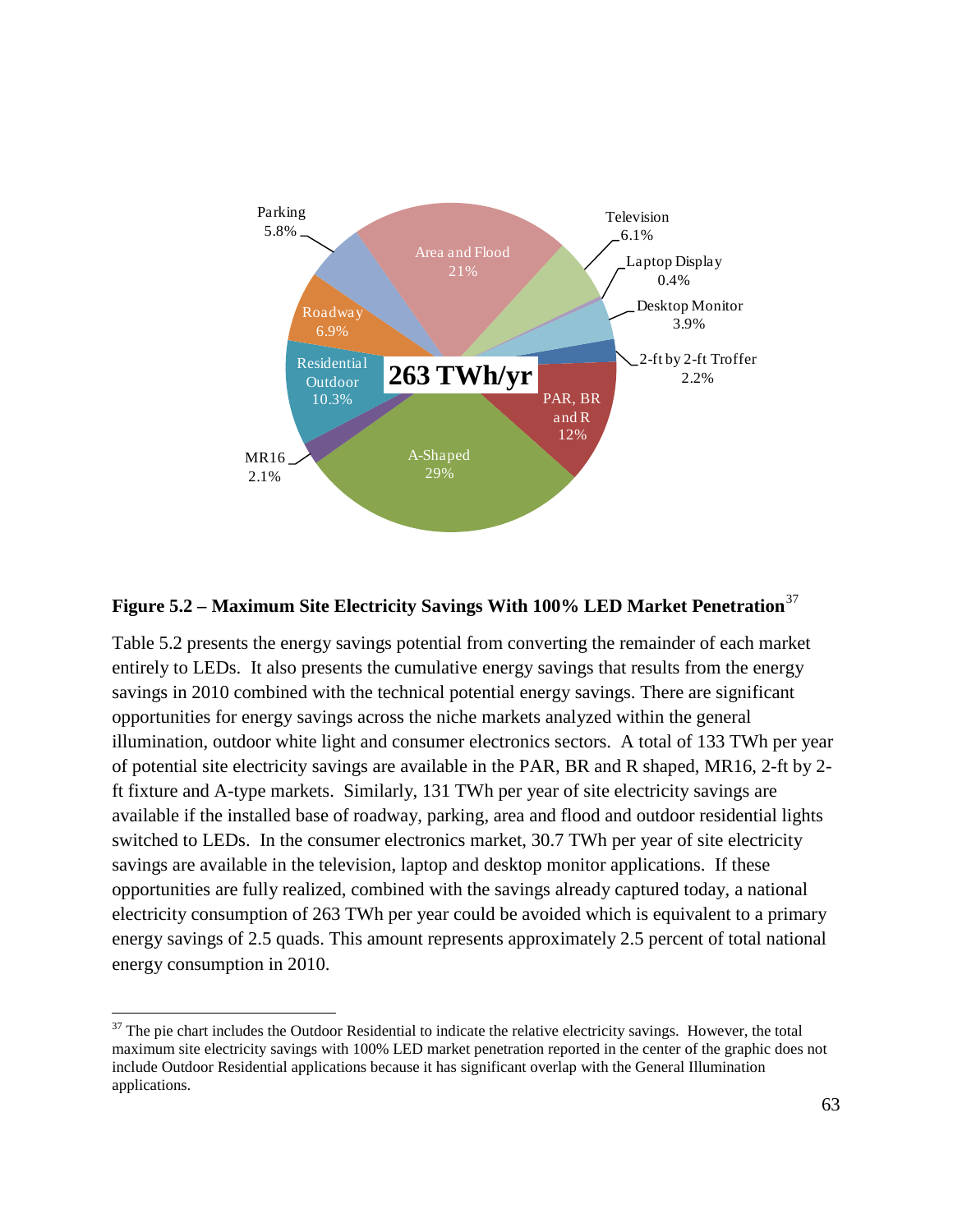| <b>Application</b>                       | <b>Electricity</b><br><b>Savings</b><br><b>Potential</b><br>(TWh) | <b>Primary</b><br><b>Energy</b><br><b>Savings</b><br><b>Potential</b><br>(TBtu) | <b>Theoretical</b><br><b>Maximum</b><br><b>Electricity</b><br><b>Savings (TWh)</b> | <b>Theoretical</b><br><b>Maximum</b><br><b>Primary Energy</b><br><b>Savings (TBtu)</b> |  |  |
|------------------------------------------|-------------------------------------------------------------------|---------------------------------------------------------------------------------|------------------------------------------------------------------------------------|----------------------------------------------------------------------------------------|--|--|
| <b>General Illumination Replacements</b> |                                                                   |                                                                                 |                                                                                    |                                                                                        |  |  |
| 2-ft by 2-ft Troffer                     | 6.6                                                               | 71.4                                                                            | 6.6                                                                                | 71.4                                                                                   |  |  |
| PAR, BR and R Shaped                     | 35.5                                                              | 386.2                                                                           | 35.6                                                                               | 387.2                                                                                  |  |  |
| MR16 Replacement                         | 6.0                                                               | 65.3                                                                            | 6.3                                                                                | 68.0                                                                                   |  |  |
| A-Type                                   | 84.1                                                              | 914.8                                                                           | 84.1                                                                               | 914.8                                                                                  |  |  |
| <b>Outdoor White Light Applications</b>  |                                                                   |                                                                                 |                                                                                    |                                                                                        |  |  |
| Roadway                                  | 20.1                                                              | 218.6                                                                           | 20.2                                                                               | 219.7                                                                                  |  |  |
| Parking                                  | 15.5                                                              | 168.6                                                                           | 16.9                                                                               | 183.8                                                                                  |  |  |
| Area and Flood                           | 62.4                                                              | 678.4                                                                           | 63.1                                                                               | 686.2                                                                                  |  |  |
| <b>Residential Outdoor</b>               | 30.3                                                              | 329.6                                                                           | 30.3                                                                               | 329.6                                                                                  |  |  |
| <b>Consumer Electronics Applications</b> |                                                                   |                                                                                 |                                                                                    |                                                                                        |  |  |
| Television                               | 17.6                                                              | 191.4                                                                           | 18.0                                                                               | 195.8                                                                                  |  |  |
| Laptop                                   | 0.7                                                               | 7.2                                                                             | 1.1                                                                                | 12.1                                                                                   |  |  |
| Desktop Monitor                          | 11.1                                                              | 120.7                                                                           | 11.6                                                                               | 126.2                                                                                  |  |  |
| <b>Total</b>                             | 259.5 TWh                                                         | 3,152 TBtu                                                                      | 263.4 TWh                                                                          | 2,865 TBtu                                                                             |  |  |

<span id="page-79-0"></span>**Table 5.2 – Potential and Cumulative Energy Savings of Applications Evaluated**

In a way, this savings estimate is understated, because it fixes the theoretical replacement LED technology at 2010 performance levels. Over the coming years, researchers and manufacturers will continue to develop and commercialize more energy efficient, higher quality LED devices. This trend means that as more market share is captured in the future, the LED technology adopted will have better performance characteristics, and contribute to even more significant energy savings.

[Table 5.3](#page-80-0) provides a rough estimate of what the future potential from LED penetration energy savings could look like. The DOE's SSL 2010 Multi-Year Program Plan predicts that LED luminaire efficacy will increase 155% over the next decade to 219 lm/W, and LED package efficacy will make a similar rise of 81% to 234 lm/W. Assuming the increase in luminaire efficacy is representative of the general illumination and outdoor white light sectors, and the increase in package efficacy characterizes that of the consumer electronics market, the potential energy savings increases dramatically to 399 TWh. This equates to a forecasted primary energy savings of approximately 4.3 quads, or the total annual electricity consumption of nearly 32 million residential households.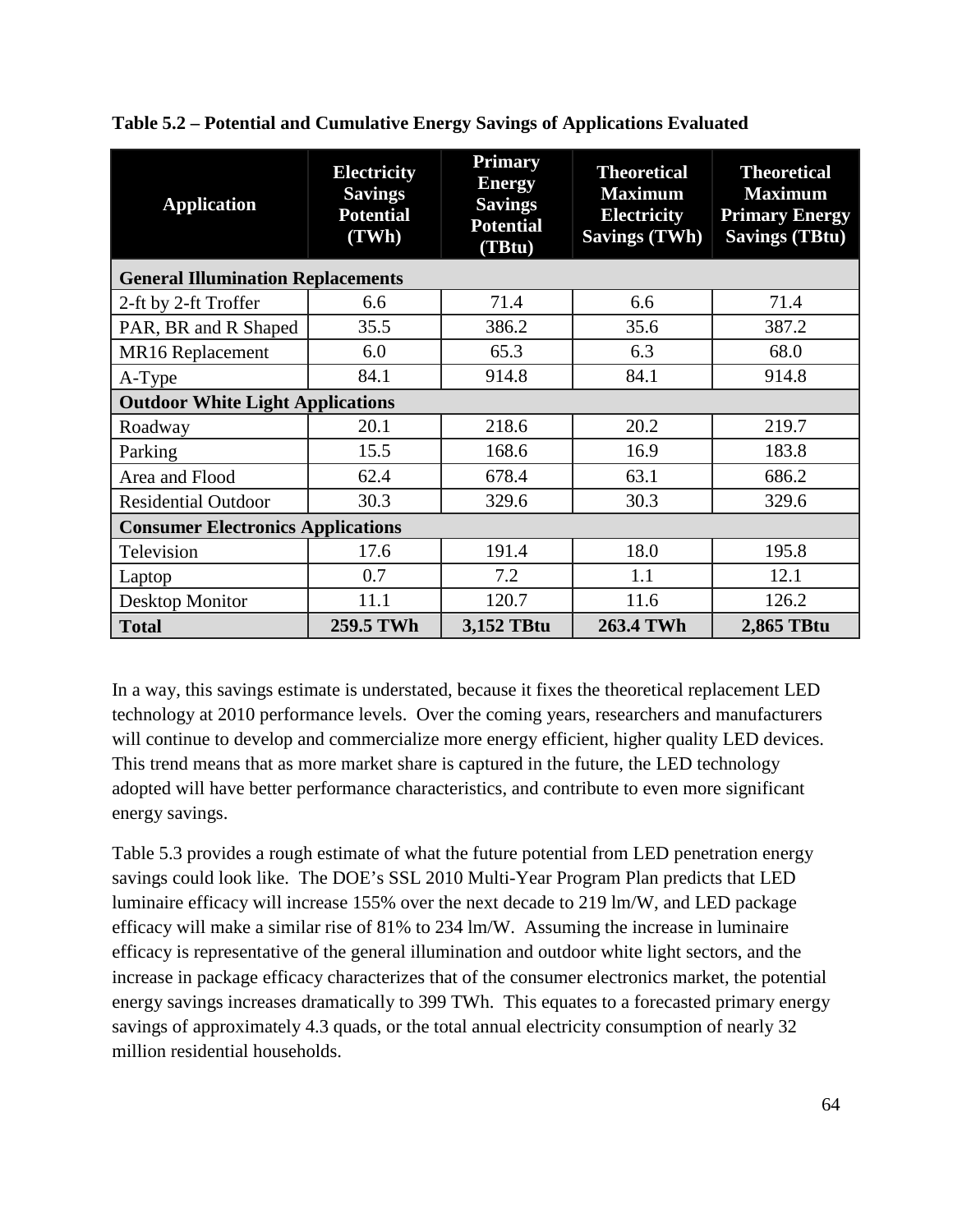<span id="page-80-0"></span>**Table 5.3 – 2020 Forecasted Electricity and Primary Energy Savings Potential of Applications Evaluated**

| <b>Application</b>                       | <b>2020 Forecasted</b><br><b>Electricity Savings</b><br><b>Potential (TWh)</b> | <b>2020 Forecasted</b><br><b>Primary Energy</b><br><b>Savings Potential</b><br>(TBtu) |  |  |  |  |
|------------------------------------------|--------------------------------------------------------------------------------|---------------------------------------------------------------------------------------|--|--|--|--|
|                                          | <b>General Illumination Replacements</b>                                       |                                                                                       |  |  |  |  |
| 2-ft by 2-ft Troffer                     | 9.9                                                                            | 107                                                                                   |  |  |  |  |
| PAR, BR and R shaped                     | 41.3                                                                           | 449                                                                                   |  |  |  |  |
| MR <sub>16</sub> Replacement             | 9.3                                                                            | 101                                                                                   |  |  |  |  |
| A-Type                                   | 105.1                                                                          | 1,143                                                                                 |  |  |  |  |
| <b>Outdoor White Light Applications</b>  |                                                                                |                                                                                       |  |  |  |  |
| Roadway                                  | 40.0                                                                           | 435                                                                                   |  |  |  |  |
| Parking                                  | 37.7                                                                           | 410                                                                                   |  |  |  |  |
| Area and Flood                           | 102.1                                                                          | 1,110                                                                                 |  |  |  |  |
| <b>Residential Outdoor</b>               | 34.8                                                                           | 378                                                                                   |  |  |  |  |
| <b>Consumer Electronics Applications</b> |                                                                                |                                                                                       |  |  |  |  |
| Television                               | 38.9                                                                           | 424                                                                                   |  |  |  |  |
| Laptop                                   | 1.8                                                                            | 20                                                                                    |  |  |  |  |
| Desktop Monitor                          | 13.2                                                                           | 144                                                                                   |  |  |  |  |
| <b>Total</b>                             | 399.3 TWh                                                                      | 4,343 TBtu                                                                            |  |  |  |  |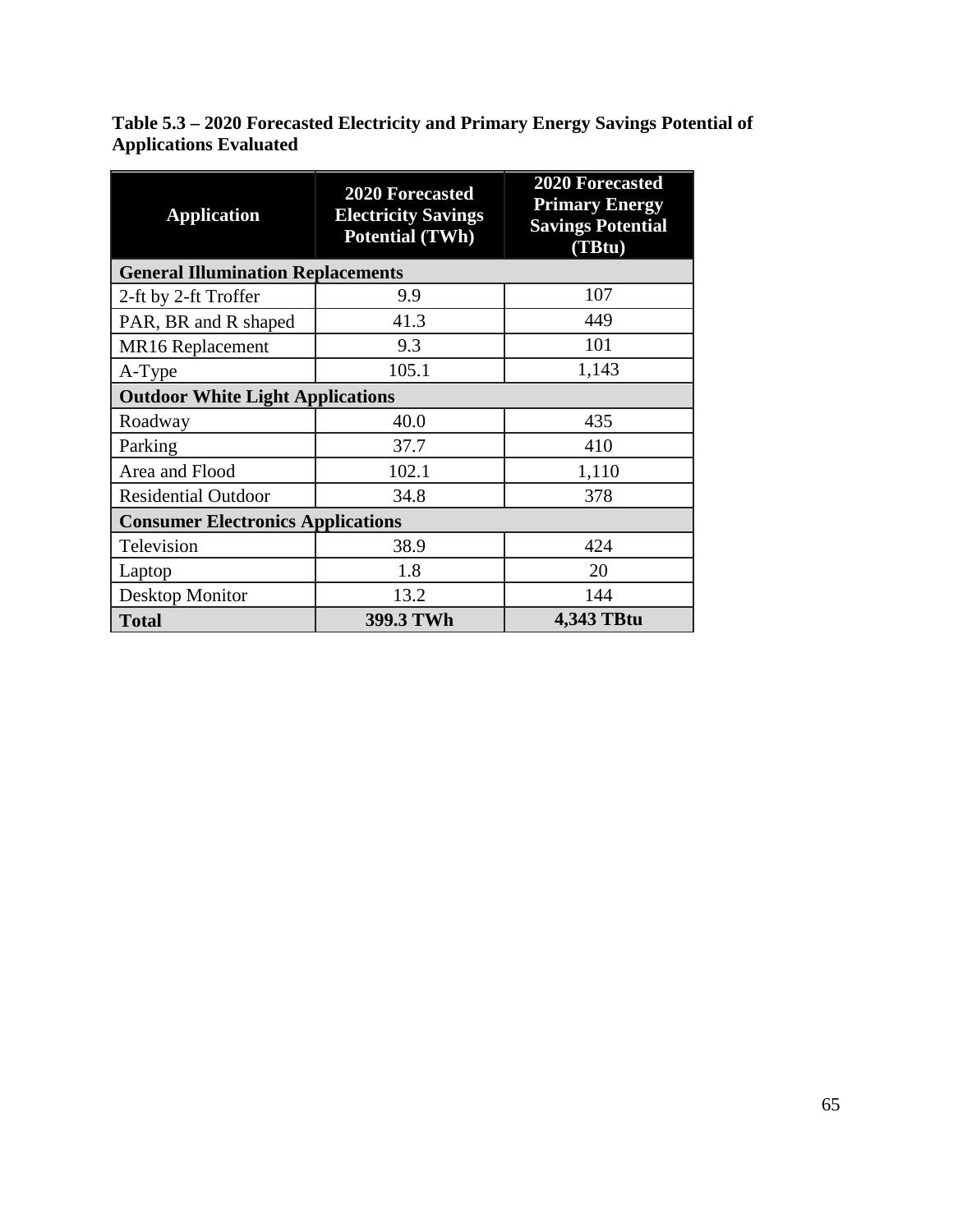# **References**

ACEEE. (2010). *The 2010 State Energy Efficiency Scorecard.* American Council for an Energy Efficient Economy.

Andersen, C. K. (2010, May). U.S. Department of Transportation, Federal Highway Administration. [Interview].

Bhandarkar, V. (2010, July 14). *Outlook for the Worldwide High-Brightness LED Market.* Retrieved October 25, 2010, from Strategies Unlimited: http://semiconwest.org/cms/groups/public/documents/web\_content/ctr\_038417.pdf

Bullough. (2001). *Driving in Snow: Effect of Headlamp Color at Mesopic and Photopic Light Levels.* Detroit, Michigan: Lighting Research Center.

California Energy Commission. (2009). *2009 Appliance Efficiency Rulemaking.* California Energy Commission.

Chester, et al. (2010). Parking Infrastructure: Energy, Emissions, and Automobile Life-Cycle Environmental Accounting. IOP Publishing.

Chian Myau Soon. (2007). *White Light Emitting Diodes as Liquid Crystal Display Backlighting.* Massachusetts Institute of Technology.

City Governments. (2010). Ann Arbor, MI; Bellevue, WA; Blair, NE; Broken Bow, NE; Glendale, AZ; Kansas City, MO; Los Angeles, CA; Pittsburgh, PA; Raleigh, NC. [Interview].

City of Oakland Public Works Agency. (2009). *Street Light Facts*. Retrieved November 1, 2010, from Electrical Services Division: http://www.oaklandpw.com/Page246.aspx

Cook, e. a. (2008). *PG&E Emerging Technologies Program Application Assessment Report #0714.* Oakland, CA: Emerging Technologies Coordinating Council.

D&R Internation, Ldt. (2010). *ENERGY STAR CFL Market Profile.*

D&R International, Ltd. (2010). *ENERGY STAR CFL Market Profile: Data Trends and Market Insights.* Washington DC: U.S. DOE.

DisplaySearch (a). (2010). *LCD TVs to Exceed 180 Million Units in 2010*. Retrieved October 2010, from

http://www.displaysearch.com/pdf/100223\_lcdtv\_tvs\_to\_exceed\_180\_million\_units\_in\_2010.pd f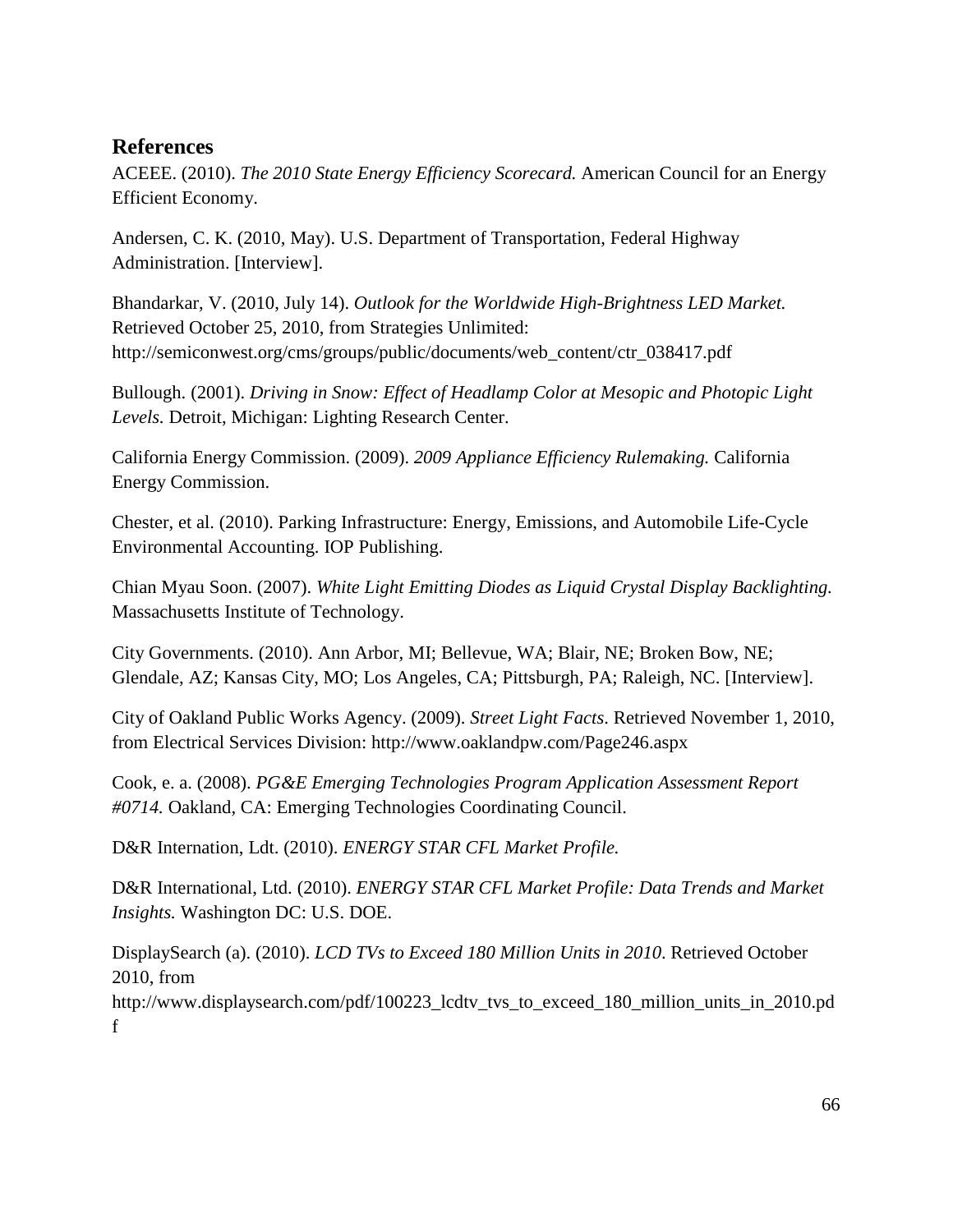DisplaySearch (b). (n.d.). *Q1'10 Shipments Show Global TV Market Continues to Recover*. Retrieved October 2010, from

http://www.displaysearch.com/pdf/100602\_q1\_10\_shipments\_show\_global\_tv\_market\_continue s\_to\_recover.pdf

DisplaySearch (c). (2010). *34 Billion LEDs for TFT LCD Backlights in 2012, Up 300% from 2008 to a 20% Share of the LED Market*. Retrieved October 2010, from http://www.displaysearch.com/cps/rde/xchg/displaysearch/hs.xsl/090622\_34\_billion\_leds\_for\_tft \_lcd\_backlights\_in\_2012\_up\_from\_2008%20.asp

DisplaySearch (d). (2010). *Key Component Shortages Limiting Growth of LED Backlight Units for LCD TVs*. Retrieved October 2010, from http://www.displaysearch.com/cps/rde/xchg/displaysearch/hs.xsl/100719\_key\_component\_short ages\_limiting\_growth\_of\_led\_backlight\_units\_for\_lcd\_tvs.asp

DOE (a). (2009). *2009 Building Energy Databook.* Washington DC: DOE.

DOE (b). (2009). *DOE's 2009 Energy Conservation Final Rule for General Service Fluorescent Lamps and Incandescent Reflector Lamps.* Washington DC: DOE.

DOE (c). (2010). *Solid-State Lighting Research and Development: 2010 Multi-Year Program Plan.* Washington DC: DOE.

DOE (d). (2010). *Demonstration Assessment of Light-Emitting Diode (LED) Retrofit Lamps.* U.S. DOE Solid-State Lighting Technology Demonstration GATEWAY Program.

DOE (e). (2010). *Municipal Solid-State Street Lighting Consortium*. Retrieved from Member Lighting Inventory Survey: http://www1.eere.energy.gov/buildings/ssl/consortium.html

DOE CALiPER Program (a). (2010). *Solid-State Lighitng CALiPER Program: Summary Results: Rounds 1 through 11*. Retrieved from http://www1.eere.energy.gov/buildings/ssl/reports.html

DOE CALiPER Program (b). (2009). *Performance of T12 and T8 Fluorescent Lamps and Troffers and LED Linear Replacement Lamps.* Washington DC: U.S. DOE.

Eckert, M. (2010, September). LEDnovation, Inc. [Interview].

EIA. (2010). *Annual Energy Outlook 2010*. Retrieved from http://www.eia.doe.gov/oiaf/archive/aeo10/aeoref\_tab.html

Elliott, M. (2007). *LED laptops: Thinner, lighter, longer, better*. Retrieved October 25, 2010, from Cnet News: http://news.cnet.com/8301-17938\_105-9671130-1.html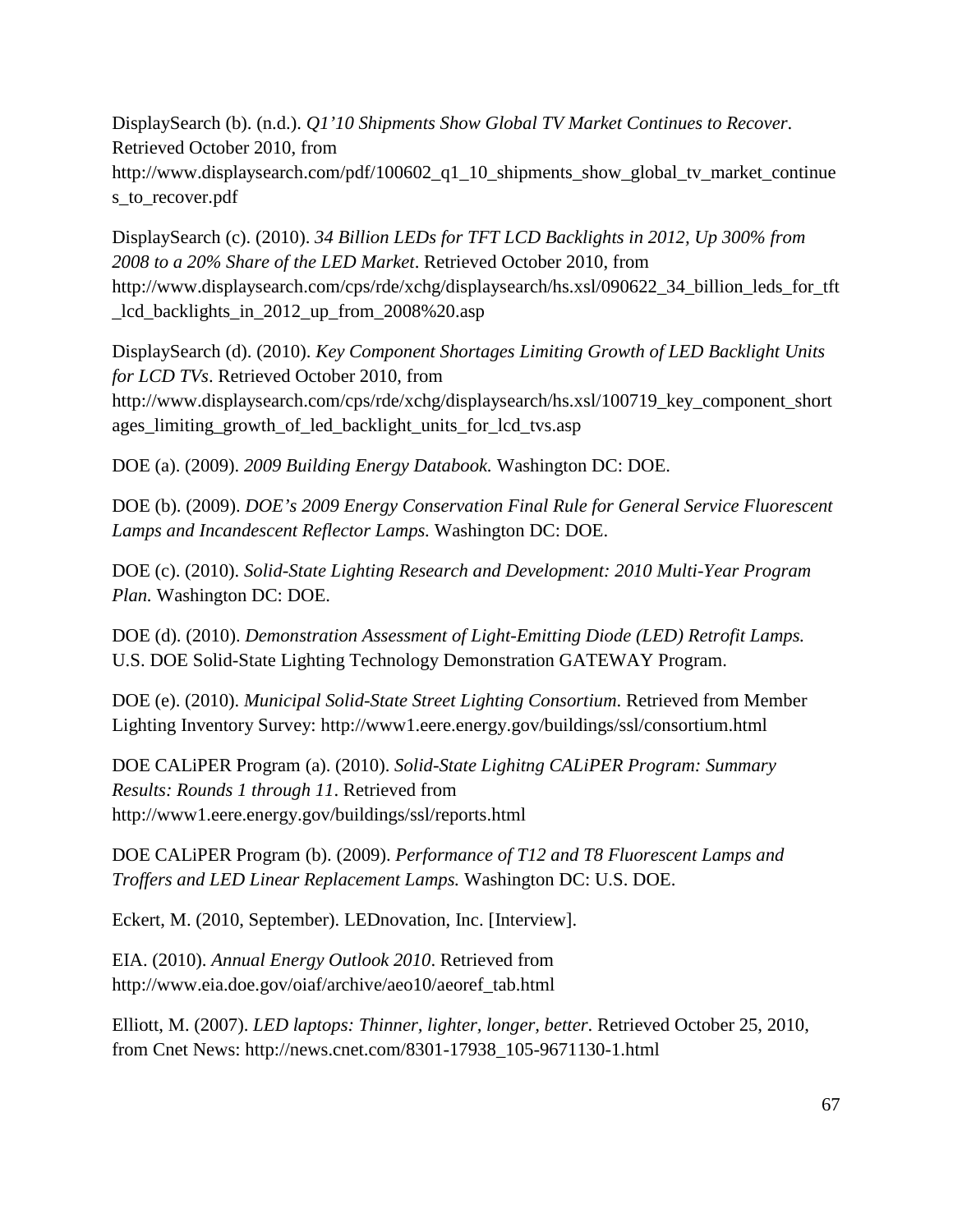Energy Market Innovations, Inc. (2007). *Puget Sound Area Residential Compact Fluorescent Lighting Market Saturation Study.*

EPA ENERGY STAR® (a). (2010). *Frequently Asked Questions Information on Compact Fluorescent Light Bulbs (CFLs) and Mercury.* U.S. EPA.

EPA ENERGY STAR® (b). (2005). *Summary of Assumptions for EPA ENERGY STAR® Savings Estimates ENERGY STAR Preliminary Draft Computer Specification (Version 4.0).* EPA.

Girrbach, C. (2010). *How Starbucks Saves Millions a Year in Energy with LED Lighting*. Retrieved December 13, 2010, from http://www.greenbiz.com/blog/2010/12/02/how-starbuckssaves-millions-year-energy-led-lighting

Hans-Paul Siderius, R. H. (2007). *An Energy Efficiency Index for Televisions.* International Energy Agency.

IDC. (2009). *Consumer Portable PCs Limit Volume Decline, But Shipment Value Suffers, According to IDC*. Retrieved October 25, 2010, from http://www.idc.com/about/viewpressrelease.jsp?containerId=prUS21879209&sectionId=null&el ementId=null&pageType=SYNOPSIS

International Parking Institute. (2010). Internal Membership Survey.

iSuppli (a). (2010). *LCDs Face LED Backlight Supply Shortage as Shipments More than Double in 2010*. Retrieved October 26, 2010, from http://www.isuppli.com/Display-Materials-and-Systems/News/Pages/LCDs-Face-LED-Backlight-Supply-Shortageas-Shipments-More-than-Double-in-2010.aspx

iSuppli (b). (2010). *LED Backlighting Used in One in Five LCD-TVs Sold in U.S. During Q3*. (iSuppli) Retrieved December 6, 2010, from http://www.isuppli.com/Display-Materials-and-Systems/News/Pages/LED-Backlighting-Used-in-One-in-Five-LCD-TVs-Sold-in-US-During-Q3.aspx

iSuppli (c). (2010). *Vizio Takes Lead in U.S. LCD-TV Market in 2009; Samsung Holds Flat-Panel Top Spot*. (iSuppli) Retrieved December 6, 2010, from http://www.isuppli.com/displaymaterials-and-systems/news/pages/vizio-takes-lead-in-us-lcd-tv-market-in-2009-samsung-holdsflat-panel-top-spot.aspx

Itron, Inc. (2006). *California Commercial End-Use Survey Results.*

Kalloniatis, M. (2005). Principles of Vision. *U.S. National Library of Medicine* .

Lazarev, A. (2009). *Materials for Light Efficient LCD.* Society for Information Displays.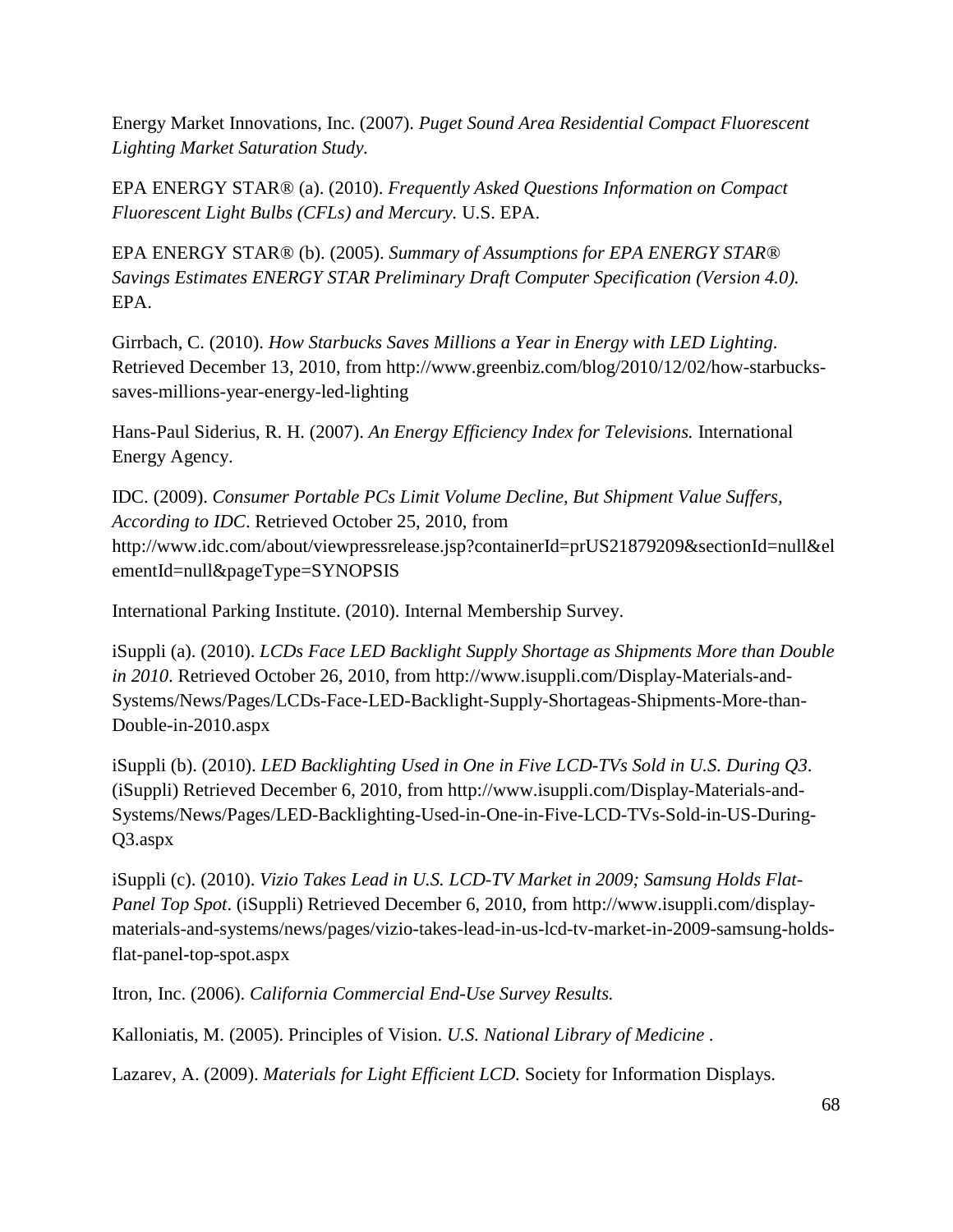LEDs Magazine (a). (2010). *Best Buy installs LED replacement lamps from CRS Electronics*. Retrieved from http://www.ledsmagazine.com/news/7/9/22

LEDs Magazine (b). (2009). *LED backlighting market for LCD panels to see rapid growth*. Retrieved October 25, 2010, from Industry News: http://www.ledsmagazine.com/news/6/6/13

LEDs Magazine (c). (2010). *LCD backlights and lighting drive largest growth yet seen in HB-LED market*. Retrieved November 3, 2010, from LEDs Magazine: http://www.ledsmagazine.com/features/7/3/5

Lighting Reseach Center (a). (2003). *What is a Ballast?* Rensselaer Polytechnic Institute.

Lighting Research Center (b). (2002). *Lighting Answers: MR16 Lamps*. Retrieved December 15, 2010, from Rensselaer Polytechnic Institute: http://www.lrc.rpi.edu/programs/nlpip/lightinganswers/mr16/abstract.asp

Lighting Research Center (c). (1994). *Specifier Reports: Reflector Lamps - Energy Efficient Replacements for 75-watt, 100-watt and 150-watt incandescent reflector lamps.* Rensselaer Polytechnic Institute.

Monahan, D. R. (2010, August 16). Walker Parking Consultants. [Interview].

Narukawa, Y. (2010). White light emitting diodes with super-high luminous efficacy. *Journal of Physics D: Applied Physics* .

Navigant Consulting, Inc (a). (2008). Energy Savings Estimates of Light Emitting Diodes in Niche Lighting Applications. U.S. Department of Energy.

Navigant Consulting, Inc (b). (2002). *U.S. Lighting Market Characterization - Volume 1: National Lighting Inventory and Energy Consumption Estimate.* Washington DC: U.S. Department of Energy.

NEMA (a). (2006). *2000 to 2005 IRL and GFSL Historical Shipments.* NEMA.

NEMA (b). (2003). *Special Statistical Report for the Large Lamp Section: PAR/R Lamp Survey.* NEMA.

NEMA (c). (2010, December 2). *Incandescent Lamp Index Declines to Record Low During Third Quarter of 2010*. Retrieved January 3, 2011, from NEMA News: http://www.nema.org/media/pr/20101202a.cfm

NEMA (d). (2004). High-Intensity Discharge Lamp Survey. *Energy Conservation Program for Commercial and Industrial Equipment: High-Intensity Discharge (HID) Lamps Rulemaking* , Docket # EE-DET-03-001.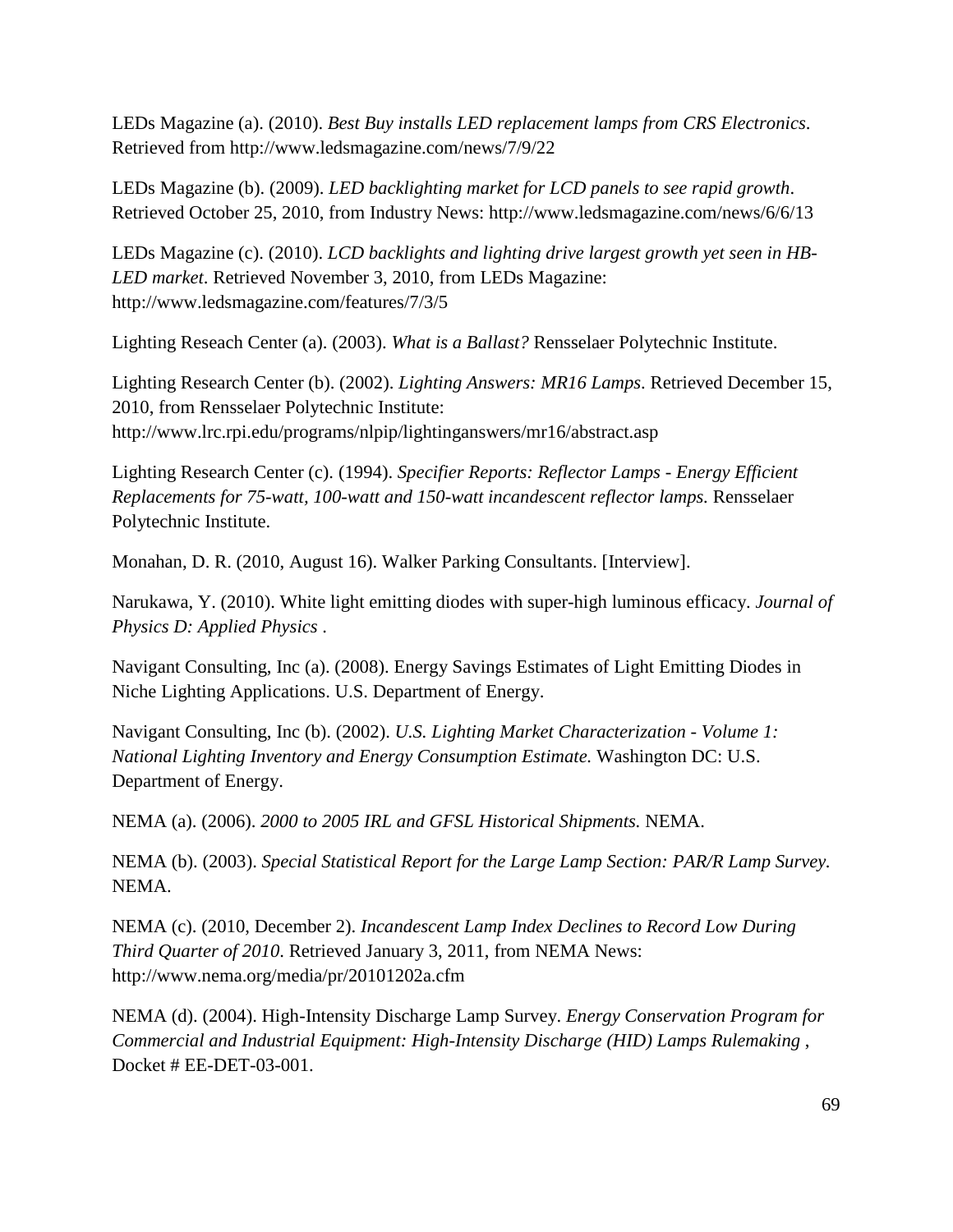NLPIP. (1994). Reflector Lamps. *Specifier Reports* .

NMR Group, Inc. (2010 (a)). *Results of the Mulitstate CFL Modeling effort.* Somerville, MA.

NMR Group, Inc. (2010 (b)). *The Market for CFLs in Massachusetts.*

Nystedt, D. (2010). *Samsung Builds 3D TV Home System, Thinnest LED TV Ever*. Retrieved October 28, 2010, from http://www.pcworld.com/article/186158/samsung\_builds\_3d\_tv\_home\_system\_thinnest\_led\_tv\_ ever.html

Responsible Purchasing Network. (2009). *Responsible Purchasing Guide for LED Exit Signs, Street Lights, and Traffic Signals*. Retrieved January 10, 2011, from http://www.seattle.gov/purchasing/pdf/RPNLEDguide.pdf

RLW Analytics Inc. (a). (2000). *California Statewide Lighting and Appliance Saturation Study Final Report.* California Investor Owned Utilities.

RLW Analytics Inc. (b). (2007). *Single Family Residential Existing Construction Stock Assessment.* Northwest Energy Efficiency Alliance.

RLW Analytics Inc. (c). (2007). *Single Family Residential New Construction Characteristics and Practices Study.* Northwest Energy Efficiency Alliance.

RLW Analytics, Inc. (d). (2005). *California Statewide Lighting and Appliance Efficiency Saturation Study.* California Investor Owned Utilities.

SEMI. (2010). *Growth continues in some sectors of the HB LED market*. Retrieved October 26, 2010, from http://www.semi.org/en/IndustrySegments/ctr\_028782?id=highlights

Sharp Electronics Corporation. (2009, September 23). *Average TV size up to 60-inch by 2015 says Sharp*. Retrieved January 10, 2011, from http://flowingdata.com/2009/09/23/tv-size-overthe-past-8-years/

State Governments. (2010). California, Pennsylvania, Michigan, Nebraska. [Interview].

Steele, R. (2010). *LCD Backlights and Lighting Drive Largest Growth Yet Seen in HB-LED Market*. Retrieved October 26, 2010, from http://www.ledsmagazine.com/features/7/3/5

Strategies Unlimited. (2009). *LED Replacement Lamps Market Analysis and Forecast.* Strategies Unlimited.

Texas Instruments. (2009). *How DLP Technology Works*. Retrieved October 26, 2010, from http://dlp.com/technology/how-dlp-works/default.aspx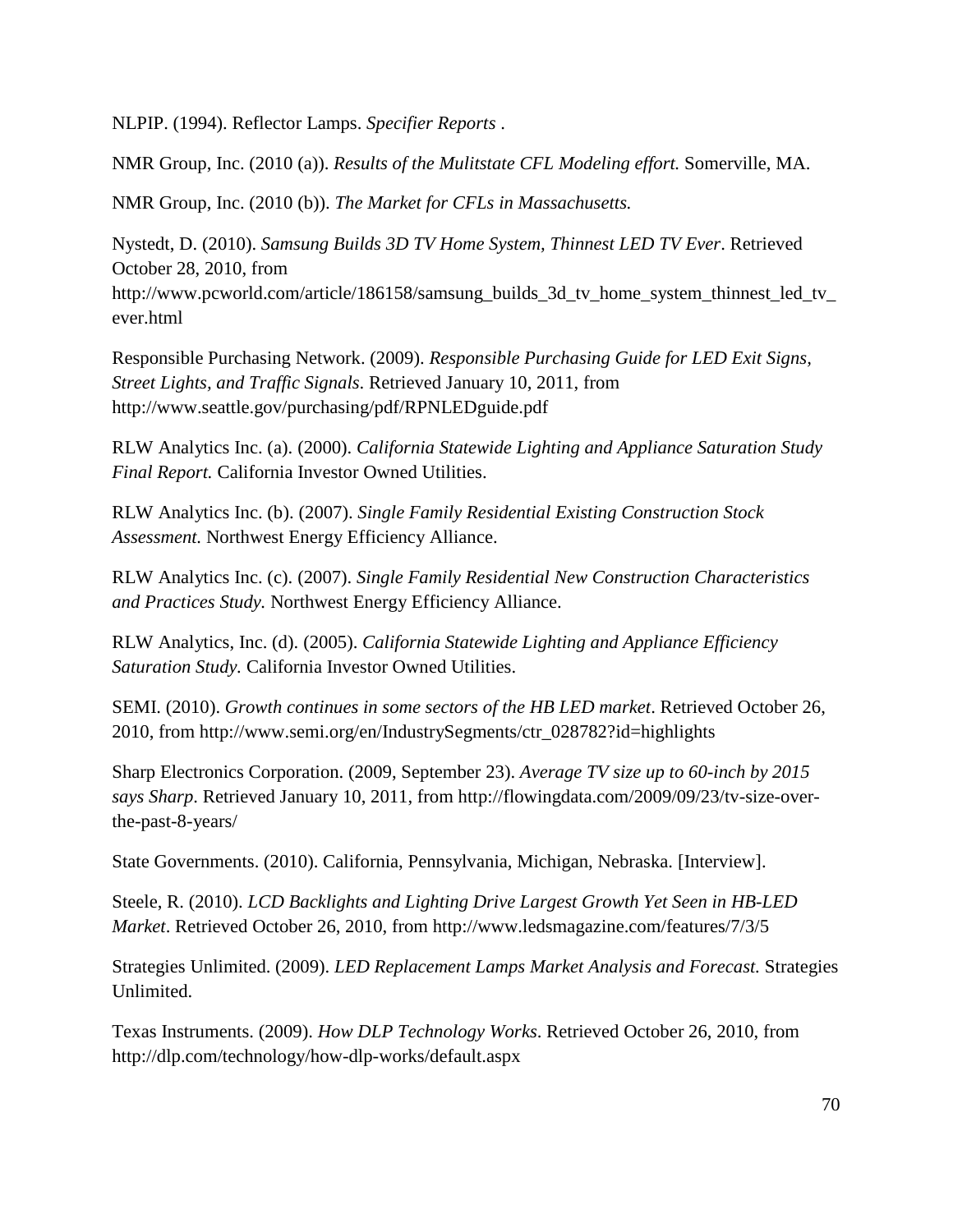TIAX LLC(a). (2010). *Commercial Miscellaneous Electric Loads: Energy Consumption Characterization and Savings Potential in 2008 by Building Type.* U.S. Department of Energy.

TIAX LLC(b). (2007). *Energy Consumption of Consumer Electronics in U.S. Residences.* Consumer Electronics Association (CEA).

U.S. Census Bureau (a). (2010). American Factfinder: 2009 Population Estimates Table.

U.S. Census Bureau (b). (2010). Current Industrial Reports (1980-2001).

United Kingdom Department for Environment, Food and Rural Affairs. (2010). *Task 3: Review of Sales and Inventory Estimates.* UK Department for Environment, Food and Rural Affairs.

Webber, et al. (2006). *After-hours power status of office equipment in the USA.* Lawrence Berkeley National Laboratory.

Wesselink, et al. (2009). *Sectoral Emission Reduction Potentials and Economic Costs for Climate Change.* Ecofys.

Xenergy Inc. (2003). *NSTAR Residental High Use Program Operating Hours Realization Rate Study.*